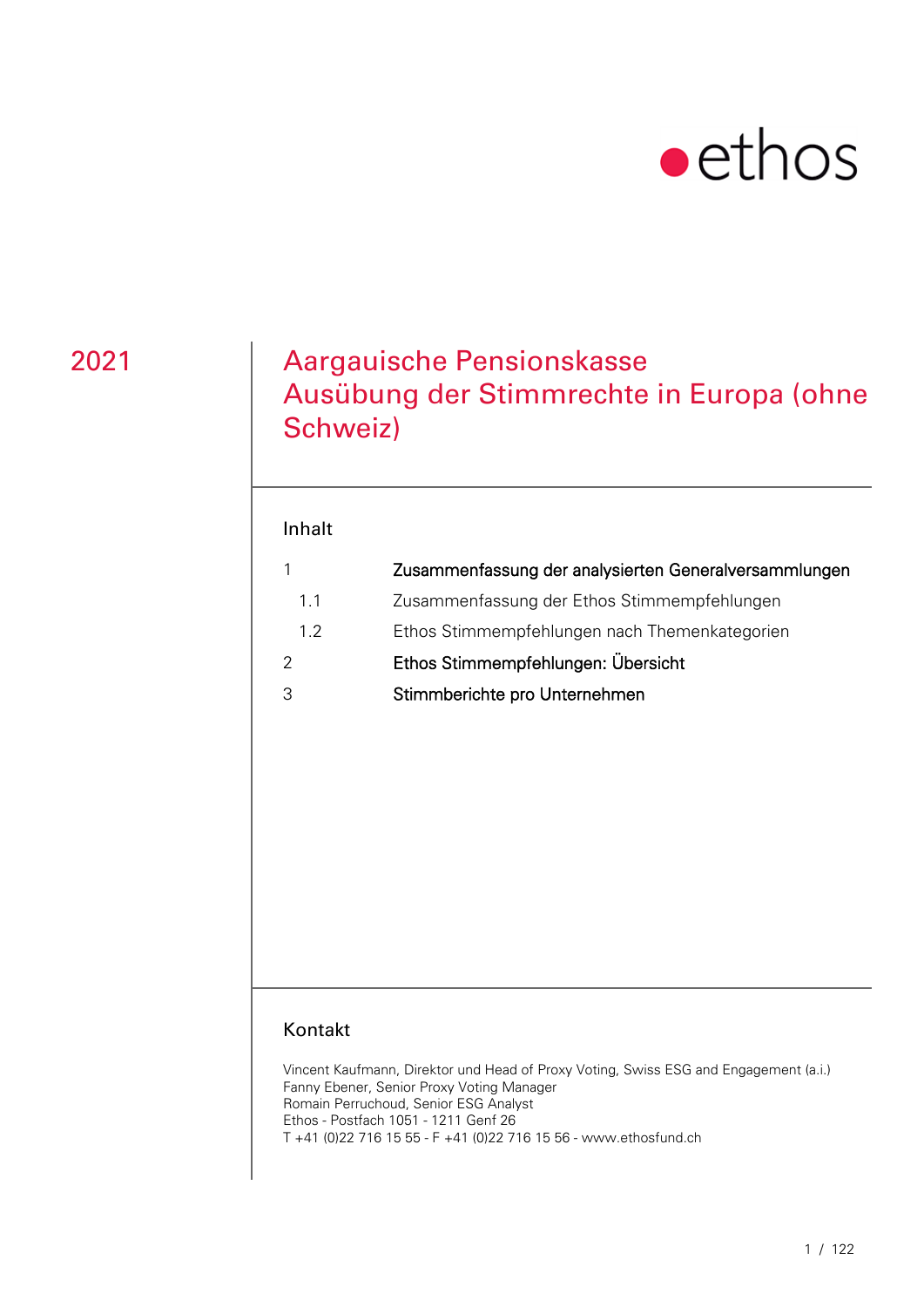

### 1 Zusammenfassung der analysierten Generalversammlungen

|                                                           | Anzahl        | Anzahl Anträge |      |             |            |  |  |  |  |
|-----------------------------------------------------------|---------------|----------------|------|-------------|------------|--|--|--|--|
| Art der Generalversammlungen                              | Versammlungen | Total          | Ja   | <b>Nein</b> | Enthaltung |  |  |  |  |
| Ordentliche Generalversammlungen                          | 52            | 1084           | 875  | 205         | 4          |  |  |  |  |
| Ausserordentliche Generalversammlungen                    | 13            | 41             | 37   | 4           | 0          |  |  |  |  |
| Ordentliche und ausserordentliche<br>Generalversammlungen | 15            | 366            | 257  | 109         | 0          |  |  |  |  |
| Total                                                     | 80            | 1491           | 1169 | 318         | 4          |  |  |  |  |

### 1.1 Zusammenfassung der Ethos Stimmempfehlungen

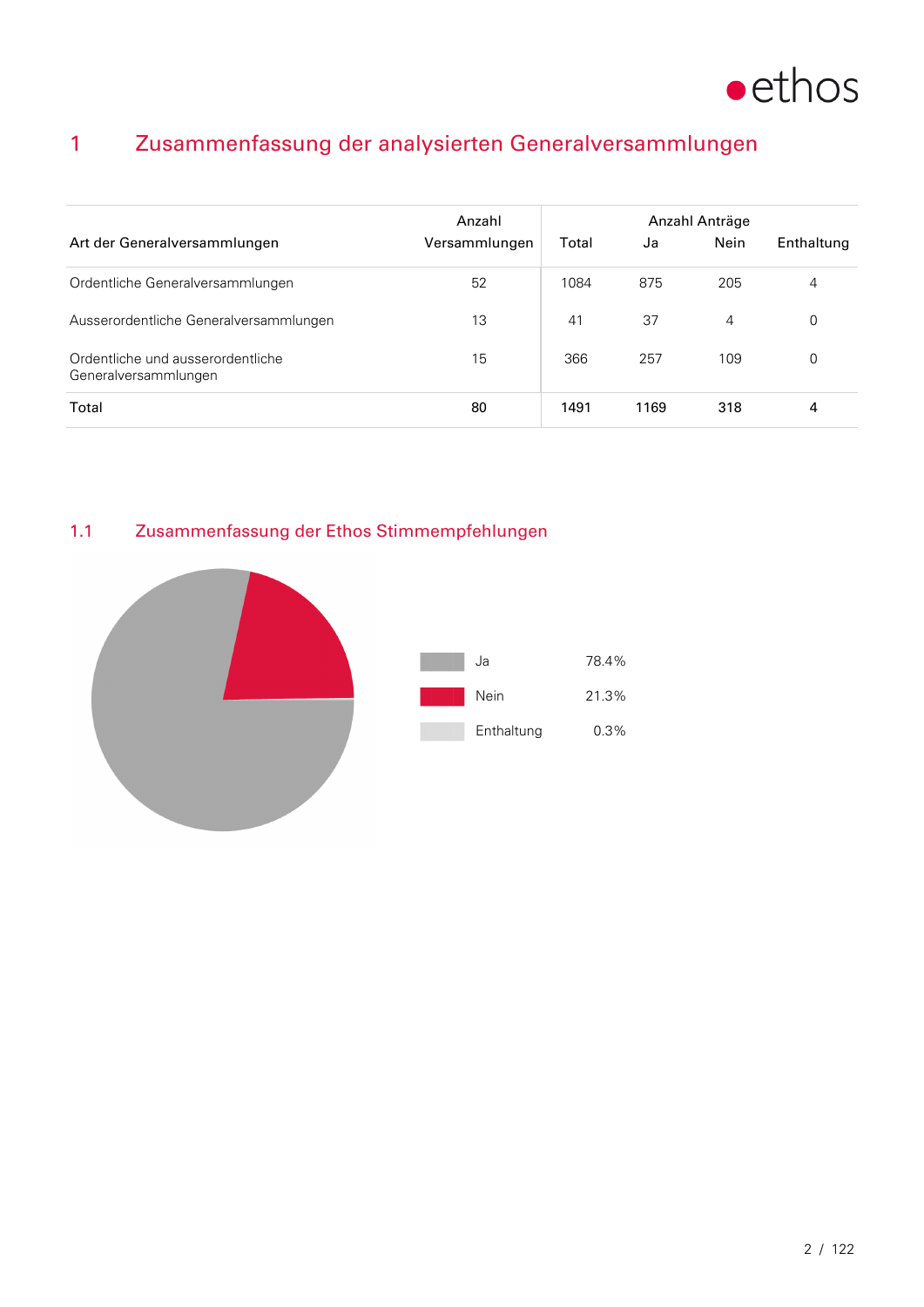



### 1.2 Ethos Stimmempfehlungen nach Themenkategorien

|                                            | Angenommene<br>Anträge |        | Abgelehnte<br>Anträge |         | Enthaltungen<br><b>COL</b> | Anzahl<br>Anträge |
|--------------------------------------------|------------------------|--------|-----------------------|---------|----------------------------|-------------------|
| Jahresbericht                              | 75                     | 100,0% | $\mathbf 0$           | $0.0\%$ | 0<br>$0.0\%$               | 75                |
| Verwendung des Ergebnisses                 | 58                     | 92,1%  | 5                     | 7,9%    | $0.0\%$<br>0               | 63                |
| Vergütungen                                | 105                    | 48,4%  | 112                   | 51,6%   | $0.0\%$<br>0               | 217               |
| Entlastung                                 | 91                     | 95,8%  | $\overline{4}$        | 4,2%    | $0.0\%$<br>0               | 95                |
| VR-Wahlen                                  | 358                    | 81,0%  | 82                    | 18,6%   | $\overline{2}$<br>0.5%     | 442               |
| Revisionsstelle                            | 73                     | 91,3%  | 5                     | 6,3%    | $\overline{2}$<br>2,5%     | 80                |
| Kapitalerhöhung                            | 153                    | 76,9%  | 46                    | 23,1%   | $0.0\%$<br>0               | 199               |
| Kapitalreduktion                           | 62                     | 70,5%  | 26                    | 29,5%   | $0.0\%$<br>0               | 88                |
| Kapitalstruktur                            | 3                      | 100,0% | 0                     | $0.0\%$ | 0<br>$0.0\%$               | 3                 |
| Statutenänderungen                         | 67                     | 97,1%  | 2                     | 2,9%    | $0.0\%$<br>0               | 69                |
| Fusionen / Akquisitionen und Verlagerungen | 3                      | 75,0%  |                       | 25,0%   | 0<br>$0.0\%$               | $\overline{4}$    |
| Andere Themen                              | 119                    | 77,8%  | 34                    | 22,2%   | 0<br>0,0%                  | 153               |
| Aktionärsanträge                           | 2                      | 66,7%  |                       | 33,3%   | 0<br>$0.0\%$               | 3                 |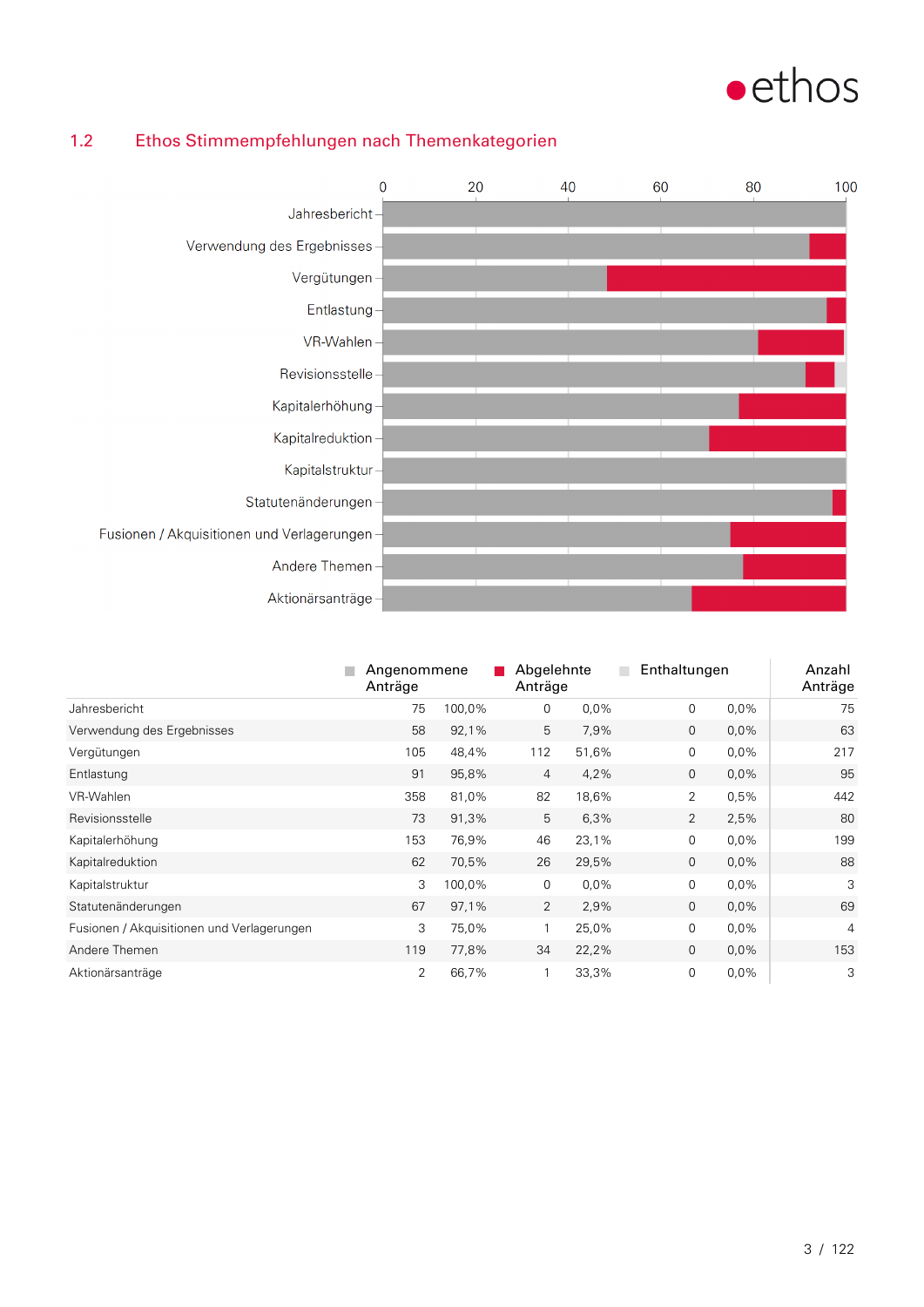

### 2 Ethos Stimmempfehlungen: Übersicht

### Art der Generalversammlung (Typ)

- OGV Ordentliche Generalversammlungen AGV Ausserordentliche Generalversammlungen
- MIX Ordentliche und ausserordentliche Generalversammlungen

### Abstimmungen

- Dafür  $\overline{\mathscr{L}}$
- Teilweise dafür  $\bullet$
- Dagegen  $\overline{\mathbf{x}}$
- Enthaltung

| Unternehmen                        | Datum                    | Typ        | Jahresbericht | Verwendung des Ergebnisses | Vergütungen             | Entlastung | VR-Wahlen               | Revisionsstelle | Kapitalerhöhung | Kapitalreduktion | Kapitalstruktur | Statutenänderungen | Fusionen / Akquisitionen und Verlagerungen | Andere Themen | Aktionärsanträge |
|------------------------------------|--------------------------|------------|---------------|----------------------------|-------------------------|------------|-------------------------|-----------------|-----------------|------------------|-----------------|--------------------|--------------------------------------------|---------------|------------------|
| Adidas                             | 12.05.2021               | OGV        |               | ✔                          |                         | ✔          | ✔                       | ×               |                 |                  |                 | ✔                  |                                            |               |                  |
| Adyen                              | 12.02.2021<br>03.06.2021 | AGV<br>OGV |               |                            |                         |            | ✔                       |                 |                 |                  |                 |                    |                                            | ✔             |                  |
| <b>Ahold Delhaize</b>              | 14.04.2021               | OGV        | ✔             |                            | ✔                       |            | ×                       |                 |                 | ✔                |                 |                    |                                            | ✔             |                  |
|                                    |                          |            | ✔             |                            | ×                       | ✔          | 0                       |                 |                 | ✔                |                 |                    |                                            |               |                  |
| Air Liquide                        | 04.05.2021               | <b>MIX</b> | ✔             |                            | O                       |            | $\mathbf 0$             |                 |                 | ✔                |                 |                    |                                            | ✔             |                  |
| Airbus Group                       | 14.04.2021               | OGV        | ✔             |                            | ×                       | ✔          | $\overline{\textbf{0}}$ | ✔               | O               | ×                |                 |                    |                                            |               |                  |
| Allianz                            | 05.05.2021               | OGV        |               | ✔                          | ×                       | ✔          |                         |                 |                 |                  |                 | ✔                  |                                            |               |                  |
| Amadeus IT                         | 17.06.2021               | OGV        | ✔             | ✔                          | O                       | ✔          | $\mathbf 0$             |                 |                 |                  |                 | ✔                  |                                            | ✔             |                  |
| Anheuser-Busch Inbev               | 28.04.2021               | OGV        |               | ✔                          | ×                       | ✔          | $\mathbf 0$             | ✔               |                 | ×                |                 |                    |                                            | ✔             |                  |
| ASML                               | 29.04.2021               | OGV        |               |                            |                         |            |                         |                 |                 | O                |                 |                    |                                            |               |                  |
| AstraZeneca                        | 11.05.2021               | OGV        |               | ×                          | ×                       |            | ◑                       |                 |                 | ×                |                 |                    |                                            | ×             |                  |
|                                    | 11.05.2021               | AGV        |               |                            |                         |            |                         |                 |                 |                  |                 |                    | ✔                                          |               |                  |
| Atlas Copco                        | 27.04.2021               | OGV        | ✔             |                            | O                       | ✔          | O                       | ✔               |                 |                  |                 |                    |                                            | ✔             |                  |
| <b>Banco Santander</b>             | 26.03.2021               | OGV        | ✔             | ✔                          | ◑                       | ✔          | $\mathbf 0$             | ✔               |                 |                  |                 | ✔                  |                                            | ✔             |                  |
| Barclays                           | 05.05.2021               | OGV        | ✔             |                            | ×                       |            | $\overline{\textbf{0}}$ | ✔               | ◑               | ×                |                 | ✔                  |                                            | ×             |                  |
| <b>BBVA</b>                        | 20.04.2021               | OGV        | ✔             | ✔                          | $\overline{\textbf{0}}$ | ✔          | $\overline{\textbf{O}}$ | ✔               | ×               | ✔                |                 | ✔                  |                                            | ✔             |                  |
| <b>BMW</b>                         | 12.05.2021               | OGV        |               | ✔                          | ×                       | ✔          | $\overline{\textbf{0}}$ | ✔               |                 |                  |                 | ✔                  |                                            | ✔             |                  |
| <b>BNP Paribas</b>                 | 18.05.2021               | MIX        |               |                            | $\mathbf 0$             |            | $\bullet$               |                 |                 | ✔                |                 |                    |                                            | ✔             |                  |
|                                    | 24.09.2021               | AGV        |               | ✔                          |                         |            |                         |                 |                 |                  |                 |                    |                                            | ✔             |                  |
| <b>British American</b><br>Tobacco | 28.04.2021               | OGV        | ✔             |                            | ×                       |            | O                       |                 |                 | ×                |                 |                    |                                            | ◑             |                  |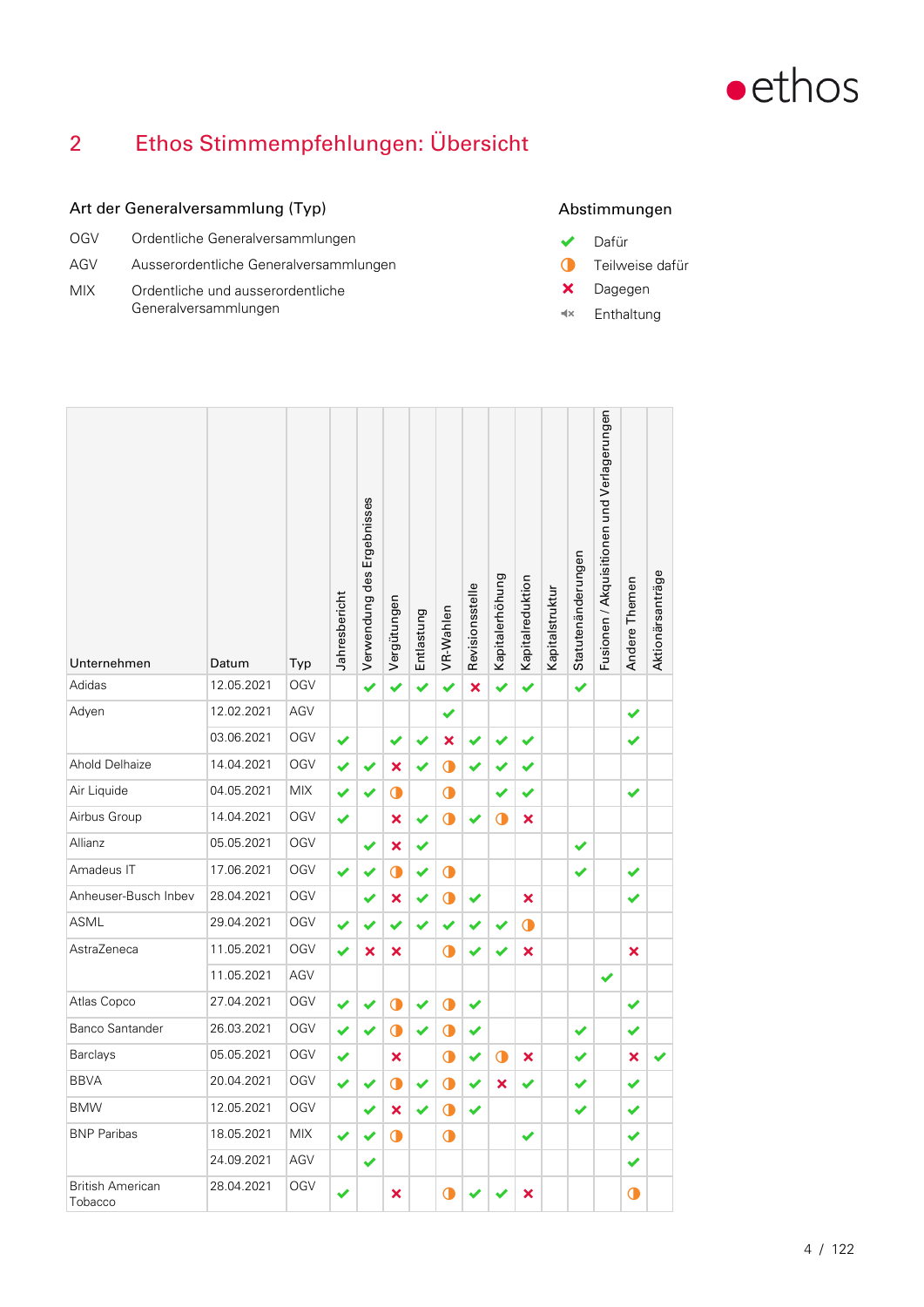| $\bullet$ ethos |  |
|-----------------|--|
|-----------------|--|

| Unternehmen            | Datum      | Typ        | Jahresbericht | Verwendung des Ergebnisses | Vergütungen | Entlastung | VR-Wahlen    | Revisionsstelle | Kapitalerhöhung | Kapitalreduktion | Kapitalstruktur | Statutenänderungen | Fusionen / Akquisitionen und Verlagerungen | Andere Themen | Aktionärsanträge |
|------------------------|------------|------------|---------------|----------------------------|-------------|------------|--------------|-----------------|-----------------|------------------|-----------------|--------------------|--------------------------------------------|---------------|------------------|
| Compass Group          | 04.02.2021 | OGV        | ✔             |                            | ×           |            | ✔            | ✔               | ✔               | ×                |                 | ✔                  |                                            | $\bullet$     |                  |
| Danone                 | 29.04.2021 | MIX        | ✔             | ✔                          | ✔           |            | ✔            |                 | $\bigcirc$      | ✔                |                 |                    |                                            | ✔             |                  |
| Dassault Systèmes      | 26.05.2021 | MIX        | ✔             | ✔                          | ×           |            | $\mathbf 0$  |                 | $\bullet$       | ✔                | ✔               |                    |                                            | ✔             |                  |
| Deutsche Börse         | 19.05.2021 | OGV        |               | ✔                          | ×           | ✔          | ✔            |                 | ✔               |                  |                 | ✔                  |                                            |               |                  |
| Deutsche Post          | 06.05.2021 | OGV        |               | ✔                          | $\mathbf 0$ | ✔          | $\mathbf 0$  | ×               |                 | ✔                |                 |                    |                                            |               |                  |
| Diageo                 | 30.09.2021 | OGV        | ✔             |                            | ×           |            | ✔            | ✔               | ✔               | ✔                |                 |                    |                                            | $\bullet$     |                  |
| DSV Panalpina          | 08.09.2021 | AGV        |               |                            | ×           |            | ✔            |                 | ×               |                  |                 | ✔                  |                                            |               |                  |
| E.ON                   | 19.05.2021 | OGV        |               | ×                          | ×           | ✔          | $\checkmark$ | ✔               |                 |                  |                 |                    |                                            | ✔             |                  |
| Ericsson               | 30.03.2021 | OGV        | ✔             | ✔                          | $\bullet$   | ✔          | $\mathbf 0$  | ✔               |                 |                  |                 | ✔                  |                                            | ✔             |                  |
| EssilorLuxottica       | 21.05.2021 | <b>MIX</b> | ✔             | ×                          | $\bullet$   |            | $\bullet$    |                 | $\bullet$       | ✔                |                 | $\mathbf 0$        |                                            | $\bullet$     |                  |
| Flutter Entertainment  | 29.04.2021 | OGV        | ✔             |                            | ×           |            | $\mathbf 0$  | ✔               | ✔               | $\bullet$        |                 |                    |                                            | $\bullet$     |                  |
| Genmab                 | 13.04.2021 | OGV        | ✔             | ✔                          | $\mathbf 0$ |            | ✔            | $\mathbf{R}$    | ✔               | ✔                |                 | ✔                  |                                            | ✔             |                  |
| GlaxoSmithKline        | 05.05.2021 | OGV        | ✔             |                            | ×           |            | $\mathbf 0$  |                 | ✔               | ×                |                 |                    |                                            | $\bullet$     |                  |
| Heineken NV            | 22.04.2021 | OGV        |               | ✔                          | ×           | ✔          | $\mathbf 0$  | ✔               | ✔               | ✔                |                 |                    |                                            | ✔             |                  |
| Hermes International   | 04.05.2021 | MIX        | ✔             |                            | $\mathbf 0$ | ✔          | ✔            |                 | $\mathbf 0$     | $\bullet$        |                 | ✔                  |                                            | $\bullet$     |                  |
| Hexagon                | 17.11.2021 | AGV        |               |                            | ✔           |            | ✔            |                 |                 |                  |                 | ✔                  |                                            | ✔             |                  |
| <b>HSBC</b>            | 28.05.2021 | OGV        | ✔             |                            | ×           |            | $\mathbf 0$  |                 | O               | ✔                |                 |                    |                                            | ◑             | ×                |
| Iberdrola              | 18.06.2021 | OGV        | ✔             |                            | ×           | ✔          | ✔            |                 | ✔               | ✔                |                 | ✔                  |                                            | ✔             |                  |
| <b>Imperial Brands</b> | 03.02.2021 | OGV        | ✔             |                            | $\mathbf 0$ |            | $\mathbf 0$  |                 | ✔               | ×                |                 |                    |                                            | $\mathbf 0$   |                  |
| Inditex                | 13.07.2021 | OGV        | ✔             |                            | ×           |            | ✔            | ✔               |                 |                  |                 | ✔                  |                                            | ✔             |                  |
| <b>ING Groep</b>       | 26.04.2021 | OGV        | ✔             |                            | ✔           | ✔          | ✔            |                 | ✔               | ×                |                 | ✔                  |                                            | ✔             |                  |
| Intesa Sanpaolo        | 28.04.2021 | MIX        | ✔             | ✔                          | $\bullet$   |            |              |                 |                 | ✔                |                 | ✔                  |                                            | ×             |                  |
|                        | 14.10.2021 | AGV        |               | ✔                          |             |            |              |                 |                 |                  |                 |                    |                                            | ✔             |                  |
| Investor AB            | 05.05.2021 | OGV        | ✔             | ✔                          | $\bullet$   | ✔          | $\bullet$    | ✔               |                 | ✔                | ✔               |                    |                                            | ✔             |                  |
| Kering                 | 22.04.2021 | MIX        | ✔             | ✔                          | $\bullet$   |            | ×            |                 | $\bullet$       | ✔                |                 |                    |                                            | ✔             |                  |
|                        | 06.07.2021 | AGV        |               |                            |             |            |              |                 |                 | ✔                |                 |                    |                                            |               |                  |
| Kone                   | 02.03.2021 | OGV        | ✔             |                            | ×           | ✔          | $\bullet$    | $\bullet$       | ✔               | ✔                |                 |                    |                                            | ✔             |                  |
| Koninklijke DSM        | 06.05.2021 | OGV        |               |                            | ✔           |            | $\bullet$    | ✔               | ✔               | ✔                |                 | ✔                  |                                            | ✔             |                  |
| Koninklijke Philips    | 06.05.2021 | OGV        |               |                            | ×           | ✔          | ✔            |                 | ✔               | $\mathbf 0$      |                 |                    |                                            | ✔             |                  |
| Legrand                | 26.05.2021 | MIX        |               |                            | ✔           |            | ✔            |                 | ×               | ✔                |                 | ✔                  |                                            | ✔             |                  |
| Lloyds Banking Group   | 20.05.2021 | OGV        |               |                            | $\mathbf 0$ |            | ✔            |                 | ◑               | ×                |                 | ✔                  |                                            | ×             |                  |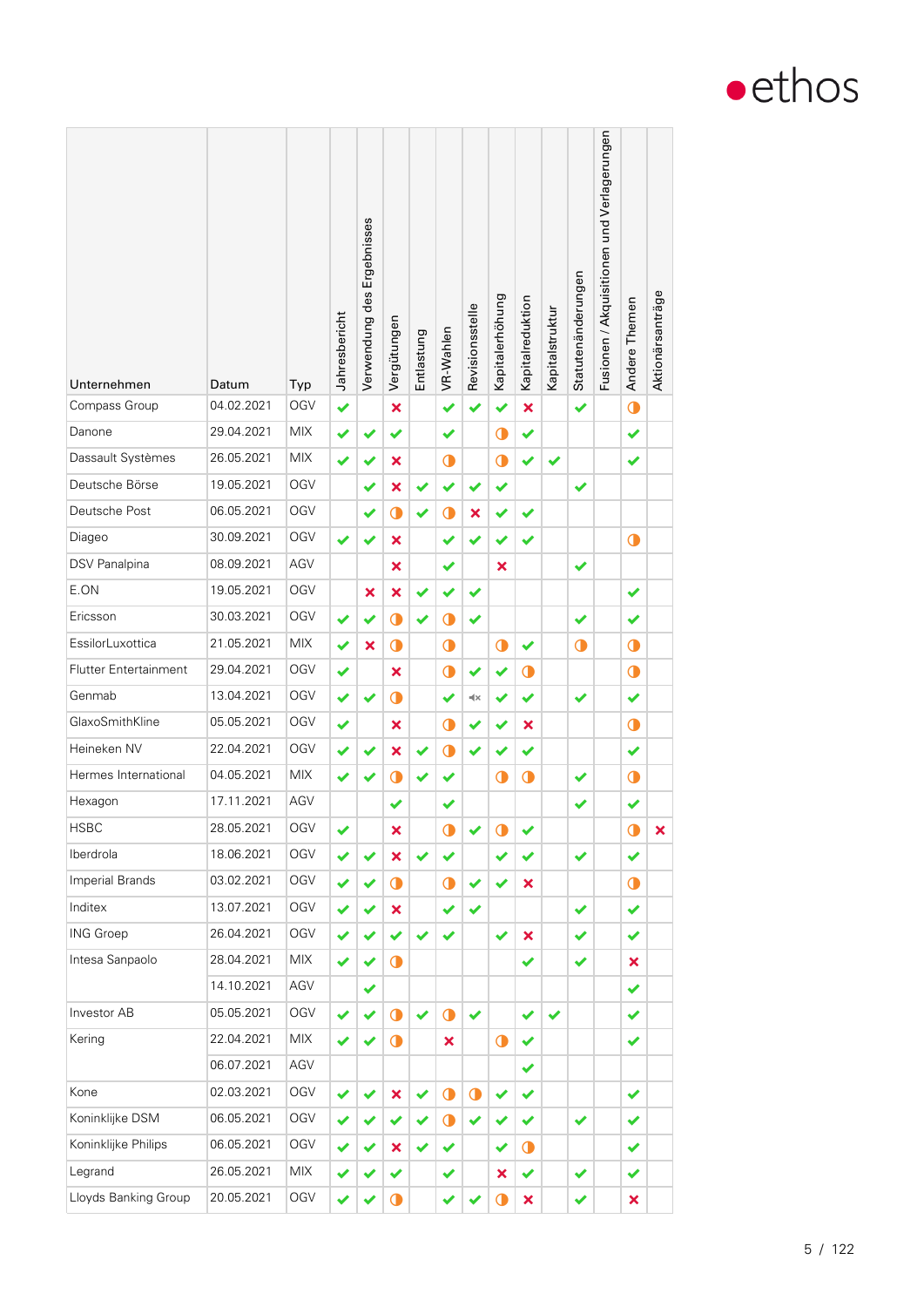| $\bullet$ ethos |  |
|-----------------|--|
|-----------------|--|

| Unternehmen           | Datum      | Typ                               | Jahresbericht | Verwendung des Ergebnisses | Vergütungen               | Entlastung  | VR-Wahlen   | Revisionsstelle | Kapitalerhöhung | Kapitalreduktion          | Kapitalstruktur | Statutenänderungen        | Fusionen / Akquisitionen und Verlagerungen | Andere Themen | Aktionärsanträge |
|-----------------------|------------|-----------------------------------|---------------|----------------------------|---------------------------|-------------|-------------|-----------------|-----------------|---------------------------|-----------------|---------------------------|--------------------------------------------|---------------|------------------|
| London Stock Exchange | 28.04.2021 | OGV                               |               | ✔                          | ×                         |             | ✔           | ✔               | ✔               | ×                         |                 | ✔                         |                                            | $\bullet$     |                  |
| L'Oréal               | 20.04.2021 | MIX                               |               | ✔                          | ◑                         |             | $\mathbf 0$ |                 | ✔               | ✔                         |                 | ✔                         |                                            | $\mathbf 0$   |                  |
| <b>LVMH</b>           | 15.04.2021 | MIX                               |               |                            | $\mathbf 0$               |             | ×           | ◑               | $\mathbf 0$     | ✔                         |                 |                           |                                            | ×             |                  |
|                       | 28.05.2021 | AGV                               |               |                            |                           |             |             |                 |                 | ✔                         |                 |                           |                                            |               |                  |
| National Grid         | 22.04.2021 | AGV                               |               |                            |                           |             |             |                 |                 |                           |                 |                           |                                            | ✔             |                  |
|                       | 26.07.2021 | OGV                               | ✔             | ×                          | $\mathbf 0$               |             | $\mathbf 0$ |                 | ✔               | ×                         |                 | ✔                         |                                            | ×             |                  |
| Neste                 | 30.03.2021 | OGV                               | ✔             |                            | ✔                         | ✔           | ✔           |                 |                 | ✔                         |                 | ✔                         |                                            | ✔             |                  |
| Nordea Bank           | 24.03.2021 | OGV                               |               | ×                          | ✔                         | ×           | ✔           |                 |                 | ◑                         |                 |                           |                                            | ✔             |                  |
| Orsted                | 01.03.2021 | OGV                               |               |                            | ✔                         | ✔           | $\mathbf 0$ | ✔               |                 | ✔                         |                 | ✔                         |                                            | ✔             |                  |
| Pernod-Ricard         | 10.11.2021 | MIX                               | ✔             |                            | $\mathbf 0$               |             | $\mathbf 0$ |                 | $\mathbf 0$     | ✔                         |                 | ✔                         |                                            | ✔             |                  |
| Prosus                | 09.07.2021 | AGV                               |               |                            |                           |             |             |                 |                 |                           |                 |                           | ×                                          |               |                  |
| Prudential Plc        | 13.05.2021 | OGV                               | ✔             |                            | ×                         |             | ✔           | $\mathbf 0$     | ✔               | ×                         |                 |                           |                                            | $\mathbf 0$   |                  |
|                       | 27.08.2021 | AGV                               |               |                            |                           |             |             |                 |                 |                           |                 |                           | ✔                                          |               |                  |
| Reckitt Benckiser     | 28.05.2021 | OGV                               |               |                            | ×                         |             | $\mathbf 0$ |                 |                 | ✔                         |                 | ✔                         |                                            | $\mathbf 0$   |                  |
| <b>RELX Plc</b>       | 22.04.2021 | OGV                               |               |                            | ×                         |             | $\mathbf 0$ |                 |                 | ×                         |                 |                           |                                            | ×             |                  |
| Rio Tinto Plc         | 09.04.2021 | OGV                               | ✔             |                            | ×                         |             | ◑           |                 |                 | ×                         |                 |                           |                                            | $\bullet$     |                  |
| Royal Dutch Shell     | 18.05.2021 | OGV                               | ✔             |                            | ×                         |             | ✔           |                 |                 | ×                         |                 |                           |                                            | ×             | ✔                |
| Safran                | 26.05.2021 | $\ensuremath{\mathsf{MI}}\xspace$ | ✔             | ✔                          | $\mathbf 0$               |             | $\mathbf 0$ |                 | ◑               | ✔                         |                 | ✔                         |                                            | ✔             |                  |
| Sandvik               | 27.04.2021 | OGV                               | ✔             | ✔                          | $\bullet$                 | ✔           | $\bullet$   | ✔               |                 | ✔                         |                 | ✔                         |                                            | ✔             |                  |
| SAP                   | 12.05.2021 | OGV                               |               | ✔                          |                           | $\mathbf 0$ | $\bullet$   | ✔               | ✔               |                           |                 | ✔                         |                                            |               |                  |
| Schneider Electric    | 28.04.2021 | MIX                               | ✔             | ✔                          | $\bullet$                 |             | $\bullet$   |                 | $\mathbf 0$     | ✔                         |                 |                           |                                            | ✔             |                  |
| STMicroelectronics    | 27.05.2021 | OGV                               | ✔             | ✔                          | $\bullet$                 | ×           | $\bullet$   |                 | ✔               | ✔                         |                 |                           |                                            |               |                  |
| Tesco                 | 11.02.2021 | AGV                               |               | ✔                          |                           |             |             |                 | ✔               | $\boldsymbol{\mathsf{x}}$ | ✔               |                           |                                            |               |                  |
|                       | 25.06.2021 | OGV                               | ✔             | ✔                          | $\boldsymbol{\mathsf{x}}$ |             | $\bullet$   | ✔               | ✔               | $\boldsymbol{\mathsf{x}}$ |                 | $\boldsymbol{\mathsf{x}}$ |                                            | $\bullet$     |                  |
| Unilever Plc          | 05.05.2021 | OGV                               | ✔             |                            | $\mathbf 0$               |             | ✔           | ✔               | ✔               | ✔                         |                 | ✔                         |                                            | $\mathbf 0$   |                  |
| Vestas Wind Systems   | 08.04.2021 | OGV                               | ✔             | ✔                          | ✔                         |             | $\bullet$   | $\mathbb{R}$    | ✔               | ×                         |                 | ✔                         |                                            | ✔             |                  |
| Vinci                 | 08.04.2021 | <b>MIX</b>                        | ✔             | ✔                          | $\mathbf 0$               |             | $\bullet$   |                 | 0               | ✔                         |                 |                           |                                            | $\mathbf 0$   |                  |
| Vodafone              | 27.07.2021 | OGV                               | ✔             | ✔                          | ×                         |             | ✔           | ✔               | ✔               | ✔                         |                 | ✔                         |                                            | $\bullet$     |                  |
| Volvo                 | 29.06.2021 | AGV                               |               | ✔                          |                           |             |             |                 |                 |                           |                 |                           |                                            | ✔             |                  |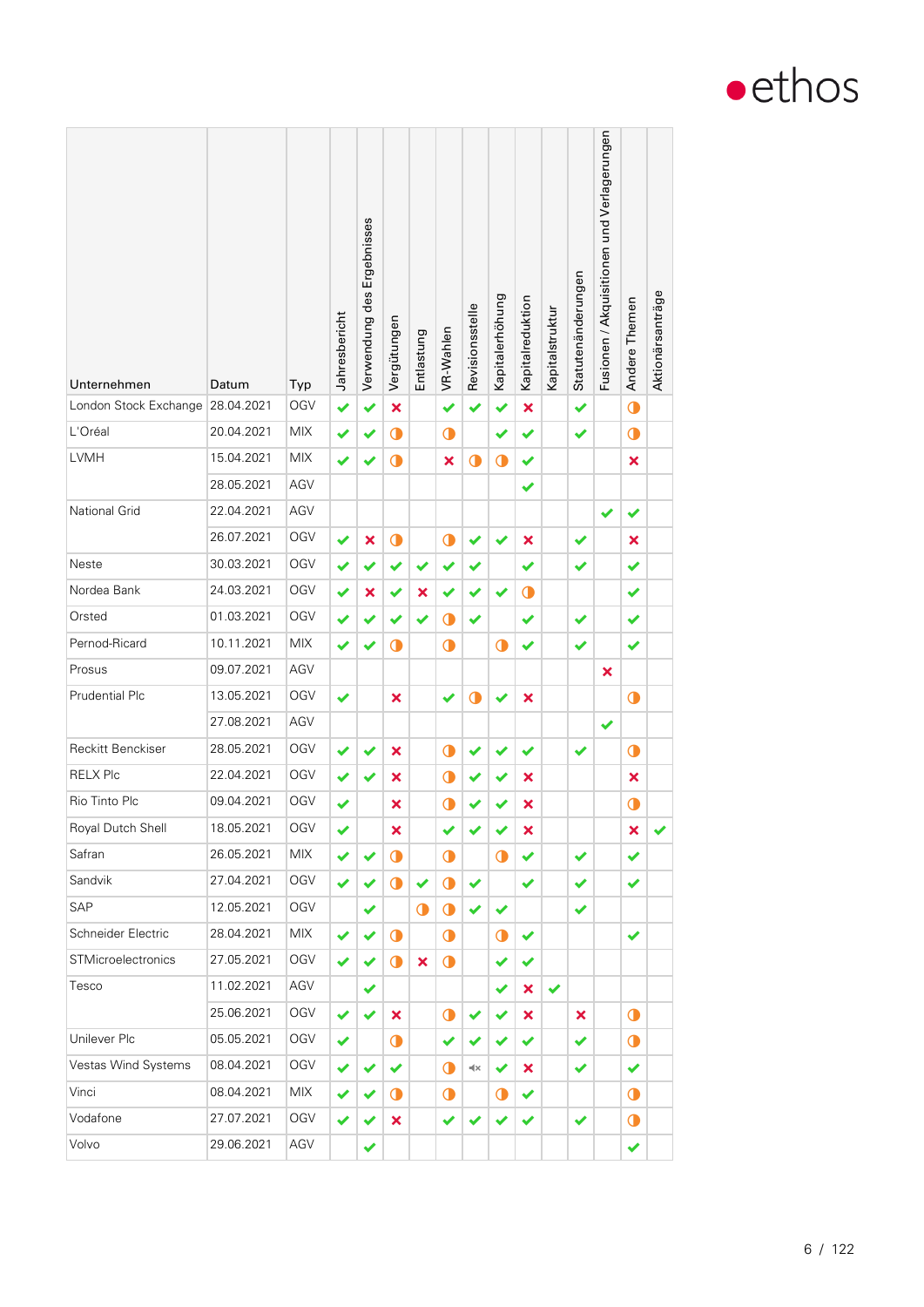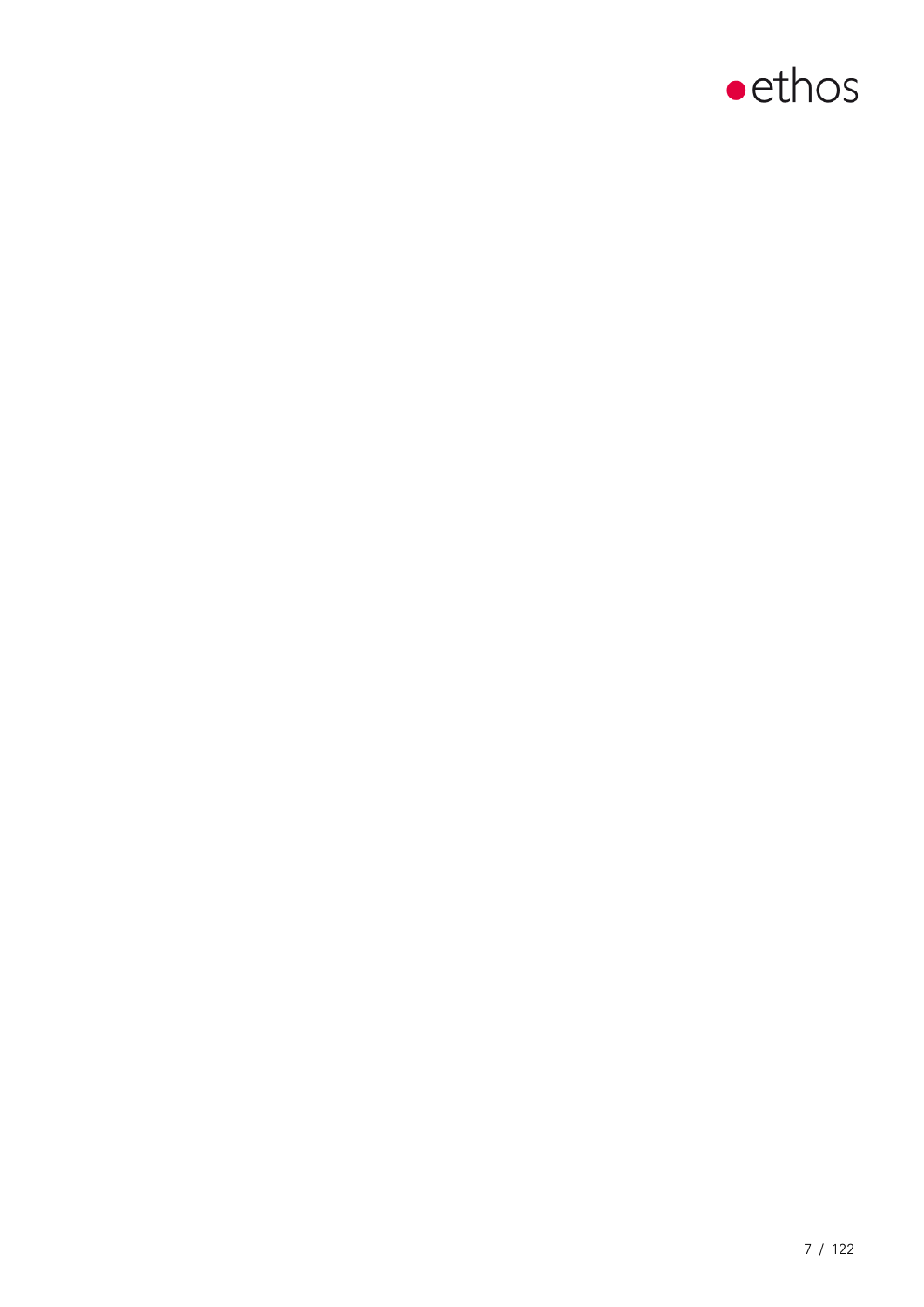

### 3 Stimmberichte pro Unternehmen

Adidas 12.05.2021 OGV

| No.            | Traktanden                                                                                                                                                                                                                              | <b>Board</b>                   | <b>Ethos</b>                   |                                                            |
|----------------|-----------------------------------------------------------------------------------------------------------------------------------------------------------------------------------------------------------------------------------------|--------------------------------|--------------------------------|------------------------------------------------------------|
| $\mathbf{1}$   | Receive the Annual Report                                                                                                                                                                                                               | OHNE<br>ABSTIM-<br><b>MUNG</b> | OHNE<br>ABSTIM-<br><b>MUNG</b> |                                                            |
| $\overline{2}$ | Approve the Dividend                                                                                                                                                                                                                    | <b>DAFÜR</b>                   | <b>DAFÜR</b>                   |                                                            |
| 3              | Approve Discharge of<br>Management Board                                                                                                                                                                                                | <b>DAFÜR</b>                   | <b>DAFÜR</b>                   |                                                            |
| $\overline{4}$ | Approve Discharge of Supervisory<br><b>Board</b>                                                                                                                                                                                        | DAFÜR                          | <b>DAFÜR</b>                   |                                                            |
|                | Board main features                                                                                                                                                                                                                     |                                |                                |                                                            |
| 5              | Elections to the Supervisory<br>Board: Jackie Joyner-Kersee                                                                                                                                                                             | <b>DAFÜR</b>                   | <b>DAFÜR</b>                   |                                                            |
| 6              | Approve Remuneration System for DAFÜR<br>the Management Board members                                                                                                                                                                   |                                | <b>DAFÜR</b>                   |                                                            |
| 7              | Approve Remuneration of the<br>Supervisory Board members                                                                                                                                                                                | <b>DAFÜR</b>                   | <b>DAFÜR</b>                   |                                                            |
| 8              | Amend Articles: § 4 section 8<br>sentence 3 (Information required<br>for entry into the share register)                                                                                                                                 | <b>DAFÜR</b>                   | <b>DAFÜR</b>                   |                                                            |
| 9              | Approve the creation of a new<br>Authorised Capital 2021/l, the<br>cancellation of the existing<br>Authorised Capital 2017/I and<br>related amendments to the<br>Articles of Association                                                | <b>DAFÜR</b>                   | <b>DAFÜR</b>                   |                                                            |
| 10             | Approve the creation of a new<br>Authorised Capital 2021/II, the<br>cancellation of the existing<br>Authorised Capital 2019 and the<br>existing Authorised Capital<br>2017/III and related amendments<br>to the Articles of Association | <b>DAFÜR</b>                   | <b>DAFÜR</b>                   |                                                            |
| 11             | Approve the cancellation of the<br>existing Authorised Capital 2016<br>and related amendments to the<br>Articles of Association                                                                                                         | <b>DAFÜR</b>                   | <b>DAFÜR</b>                   |                                                            |
| 12             | Authorise Share Repurchase                                                                                                                                                                                                              | <b>DAFÜR</b>                   | <b>DAFÜR</b>                   |                                                            |
| 13             | Authorise Share Repurchase by<br>use of Equity Derivatives                                                                                                                                                                              | <b>DAFÜR</b>                   | <b>DAFÜR</b>                   |                                                            |
| 14             | Appoint the Auditors                                                                                                                                                                                                                    | <b>DAFÜR</b>                   | • DAGEGEN                      | The auditor's long tenure raises independence<br>concerns. |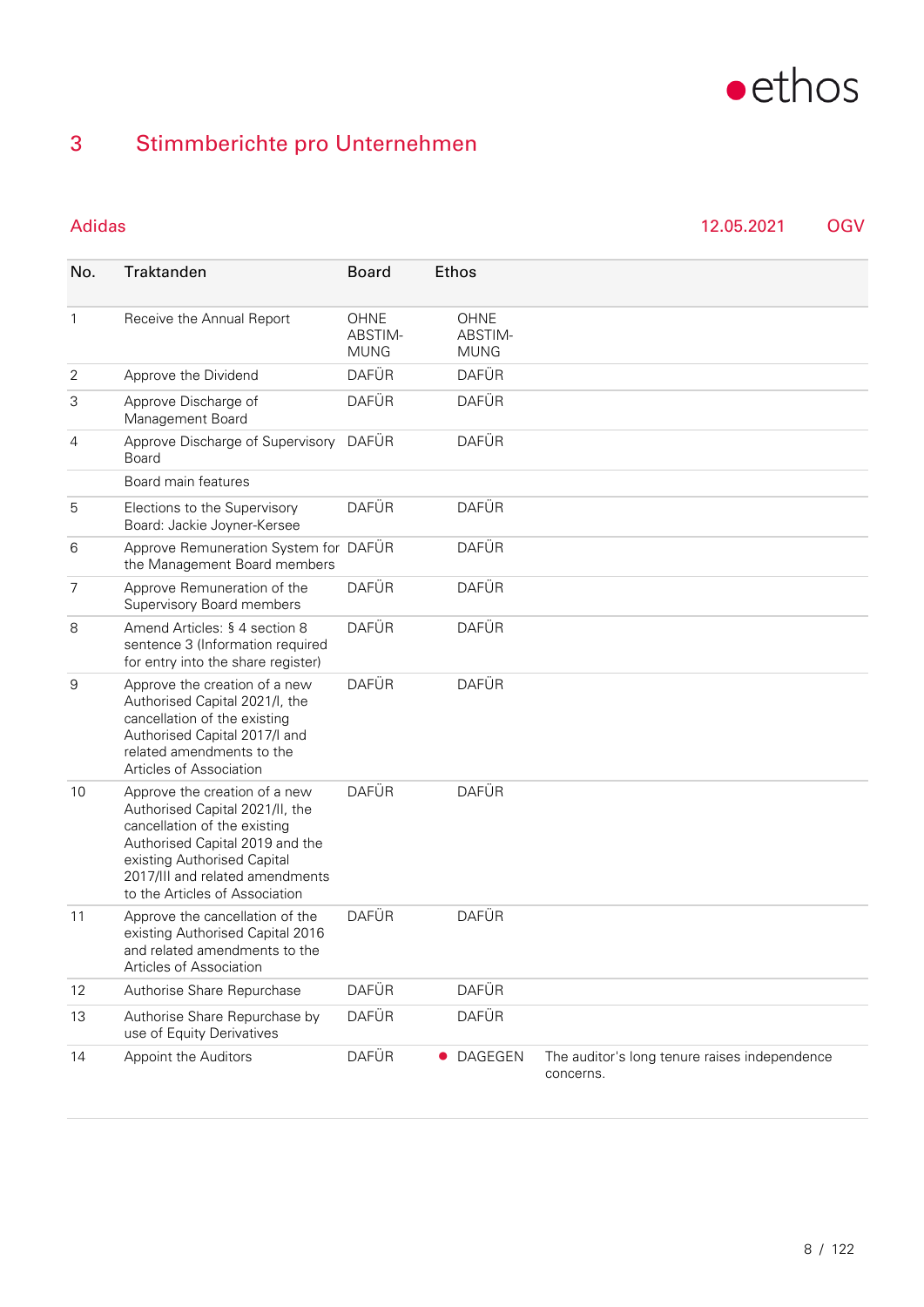

### Adyen 12.02.2021 AGV

| No. | Traktanden                                              | <b>Board</b>                   | Ethos                          |
|-----|---------------------------------------------------------|--------------------------------|--------------------------------|
| 1.  | Opening of the Meeting                                  | OHNE<br>ABSTIM-<br><b>MUNG</b> | OHNE<br>ABSTIM-<br><b>MUNG</b> |
| 2.  | Election of Alexander Matthey to<br>the executive board | <b>DAFÜR</b>                   | <b>DAFÜR</b>                   |
|     | Composition of the supervisory<br>board                 |                                |                                |
| 3.  | Election of Caoimhe Keogan                              | <b>DAFÜR</b>                   | <b>DAFÜR</b>                   |
| 4.  | Closing of the Meeting                                  | OHNE<br>ABSTIM-<br><b>MUNG</b> | OHNE<br>ABSTIM-<br>MUNG        |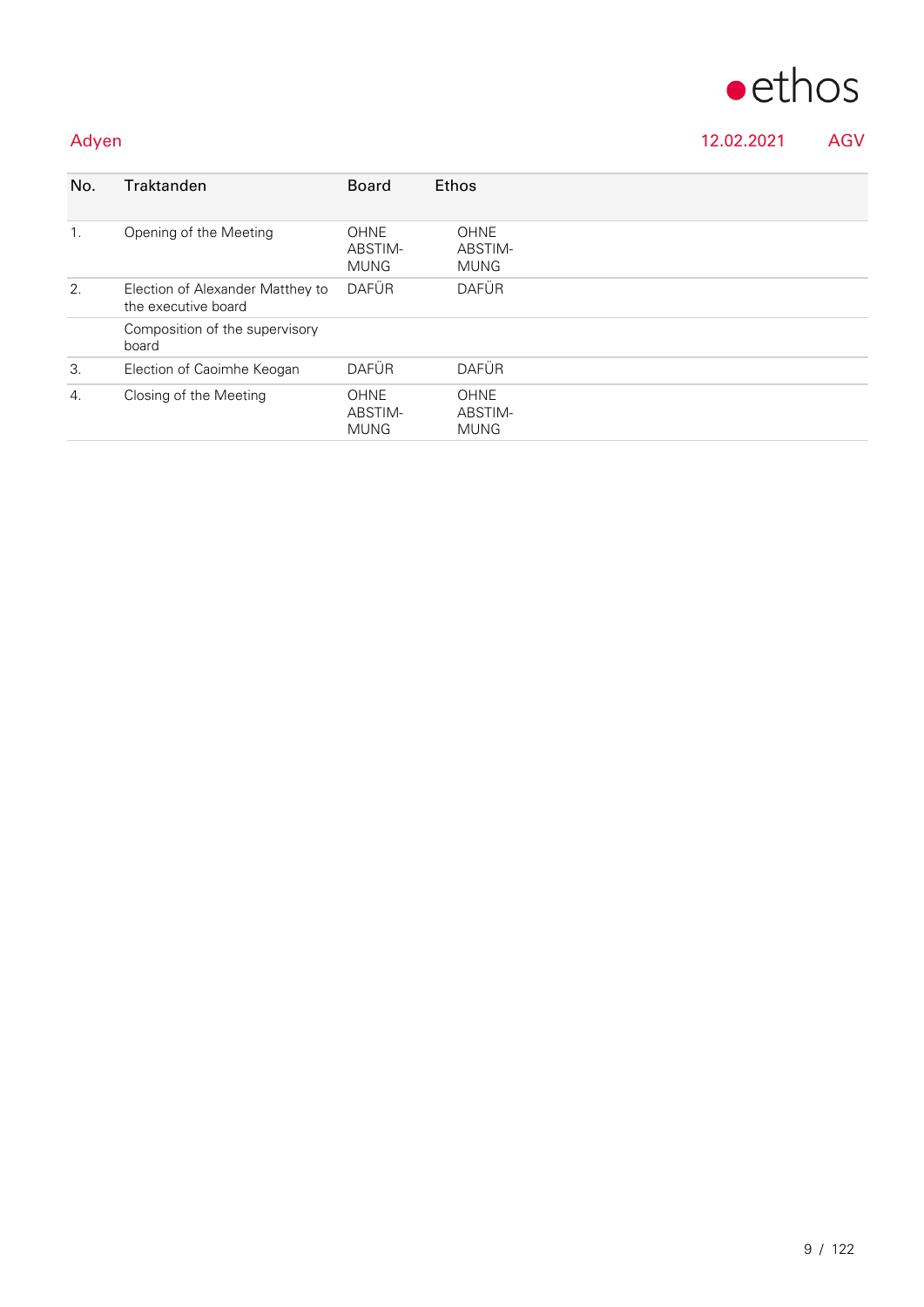

### Adyen 03.06.2021 OGV

| No.            | Traktanden                                                                       | <b>Board</b>                   | <b>Ethos</b>                   |                                                |
|----------------|----------------------------------------------------------------------------------|--------------------------------|--------------------------------|------------------------------------------------|
| 1 <sub>1</sub> | Opening of the Meeting                                                           | OHNE<br>ABSTIM-<br><b>MUNG</b> | OHNE<br>ABSTIM-<br><b>MUNG</b> |                                                |
| 2a.            | Report of the executive - and<br>supervisory board of the past<br>financial year | OHNE<br>ABSTIM-<br><b>MUNG</b> | OHNE<br>ABSTIM-<br><b>MUNG</b> |                                                |
| 2b.            | Approve remuneration report                                                      | <b>DAFÜR</b>                   | <b>DAFÜR</b>                   |                                                |
| 2c.            | Adoption of the financial<br>statements                                          | <b>DAFÜR</b>                   | <b>DAFÜR</b>                   |                                                |
| 2d.            | Explanation of the policy on<br>reserves and dividends                           | OHNE<br>ABSTIM-<br><b>MUNG</b> | OHNE<br>ABSTIM-<br><b>MUNG</b> |                                                |
| 3.             | Discharge of executive board                                                     | <b>DAFÜR</b>                   | <b>DAFÜR</b>                   |                                                |
| 4.             | Discharge of supervisory board                                                   | <b>DAFÜR</b>                   | <b>DAFÜR</b>                   |                                                |
| 5.             | Election of Ingo Jeroen<br>Uytdehaage to the executive<br>board                  | <b>DAFÜR</b>                   | <b>DAFÜR</b>                   |                                                |
|                | Composition of the supervisory<br>board                                          |                                |                                |                                                |
| 6.             | Election of Delfin Rueda                                                         | <b>DAFÜR</b>                   | • DAGEGEN                      | Concerns over the director's time commitments. |
| 7.             | Authorisation to issue shares                                                    | <b>DAFÜR</b>                   | <b>DAFÜR</b>                   |                                                |
| 8.             | Authorisation to restrict or exclude DAFÜR<br>pre-emptive rights                 |                                | <b>DAFÜR</b>                   |                                                |
| 9.             | Authorisation to repurchase own<br>shares                                        | <b>DAFÜR</b>                   | <b>DAFÜR</b>                   |                                                |
| 10.            | Election of auditor                                                              | <b>DAFÜR</b>                   | <b>DAFÜR</b>                   |                                                |
| 11.            | Any other business and closing of<br>the Meeting                                 | OHNE<br>ABSTIM-<br><b>MUNG</b> | OHNE<br>ABSTIM-<br><b>MUNG</b> |                                                |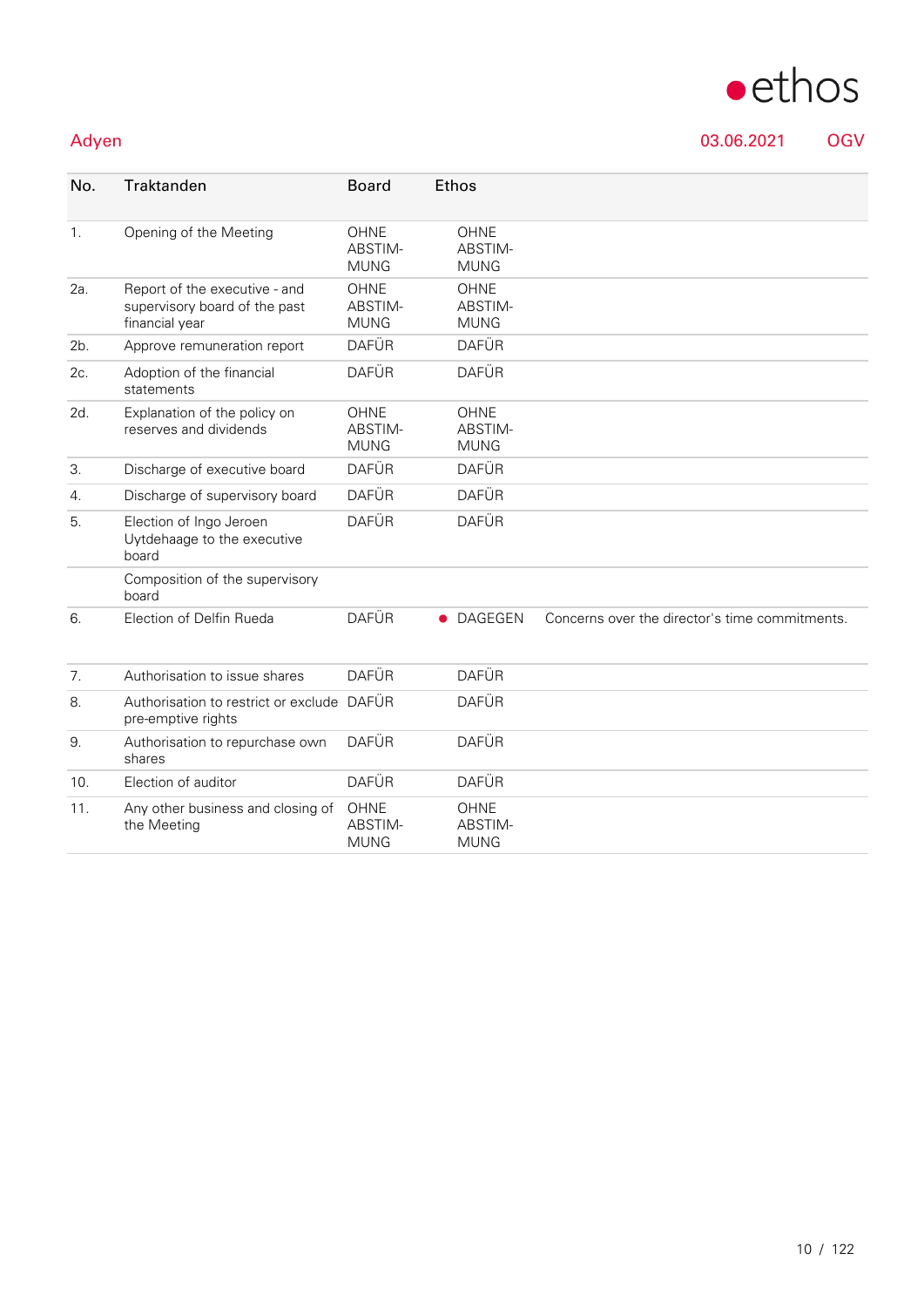

Ahold Delhaize **14.04.2021** OGV

| No. | Traktanden                                                                       | <b>Board</b>                   | Ethos                                 |                                                |
|-----|----------------------------------------------------------------------------------|--------------------------------|---------------------------------------|------------------------------------------------|
| 1.  | Opening of the Meeting                                                           | OHNE<br>ABSTIM-<br><b>MUNG</b> | OHNE<br>ABSTIM-<br><b>MUNG</b>        |                                                |
| 2.  | Report of the executive - and<br>supervisory board of the past<br>financial year | OHNE<br>ABSTIM-<br><b>MUNG</b> | OHNE<br>ABSTIM-<br><b>MUNG</b>        |                                                |
| 3.  | Explanation of the policy on<br>reserves and dividends                           | OHNE<br>ABSTIM-<br><b>MUNG</b> | OHNE<br>ABSTIM-<br><b>MUNG</b>        |                                                |
| 4.  | Adoption of the financial<br>statements                                          | <b>DAFÜR</b>                   | <b>DAFÜR</b>                          |                                                |
| 5.  | Approve allocation of income                                                     | <b>DAFÜR</b>                   | <b>DAFÜR</b>                          |                                                |
| 6.  | Approve remuneration report                                                      | <b>DAFÜR</b>                   | • DAGEGEN                             | Excessive variable remuneration.               |
| 7.  | Discharge of executive board                                                     | <b>DAFÜR</b>                   | <b>DAFÜR</b>                          |                                                |
| 8.  | Discharge of supervisory board                                                   | <b>DAFÜR</b>                   | <b>DAFÜR</b>                          |                                                |
|     | Composition of the supervisory<br>board                                          |                                |                                       |                                                |
| 9.  | Election of Jan Zijderveld                                                       | <b>DAFÜR</b>                   | <b>DAFÜR</b>                          |                                                |
| 10. | Election of Bala Subramanian                                                     | <b>DAFÜR</b>                   | DAGEGEN<br>$\bullet$                  | Concerns over the director's time commitments. |
| 11. | Election of auditor                                                              | <b>DAFÜR</b>                   | DAFÜR                                 |                                                |
| 12. | Authorisation to issue shares                                                    | <b>DAFÜR</b>                   | <b>DAFÜR</b>                          |                                                |
| 13. | Authorisation to restrict or exclude DAFÜR<br>pre-emptive rights                 |                                | <b>DAFÜR</b>                          |                                                |
| 14. | Authorisation to repurchase own<br>shares                                        | <b>DAFÜR</b>                   | <b>DAFÜR</b>                          |                                                |
| 15. | Reduce share capital via<br>cancellation of shares                               | <b>DAFÜR</b>                   | <b>DAFÜR</b>                          |                                                |
| 16. | Closing of the Meeting                                                           | OHNE<br>ABSTIM-<br><b>MUNG</b> | <b>OHNE</b><br>ABSTIM-<br><b>MUNG</b> |                                                |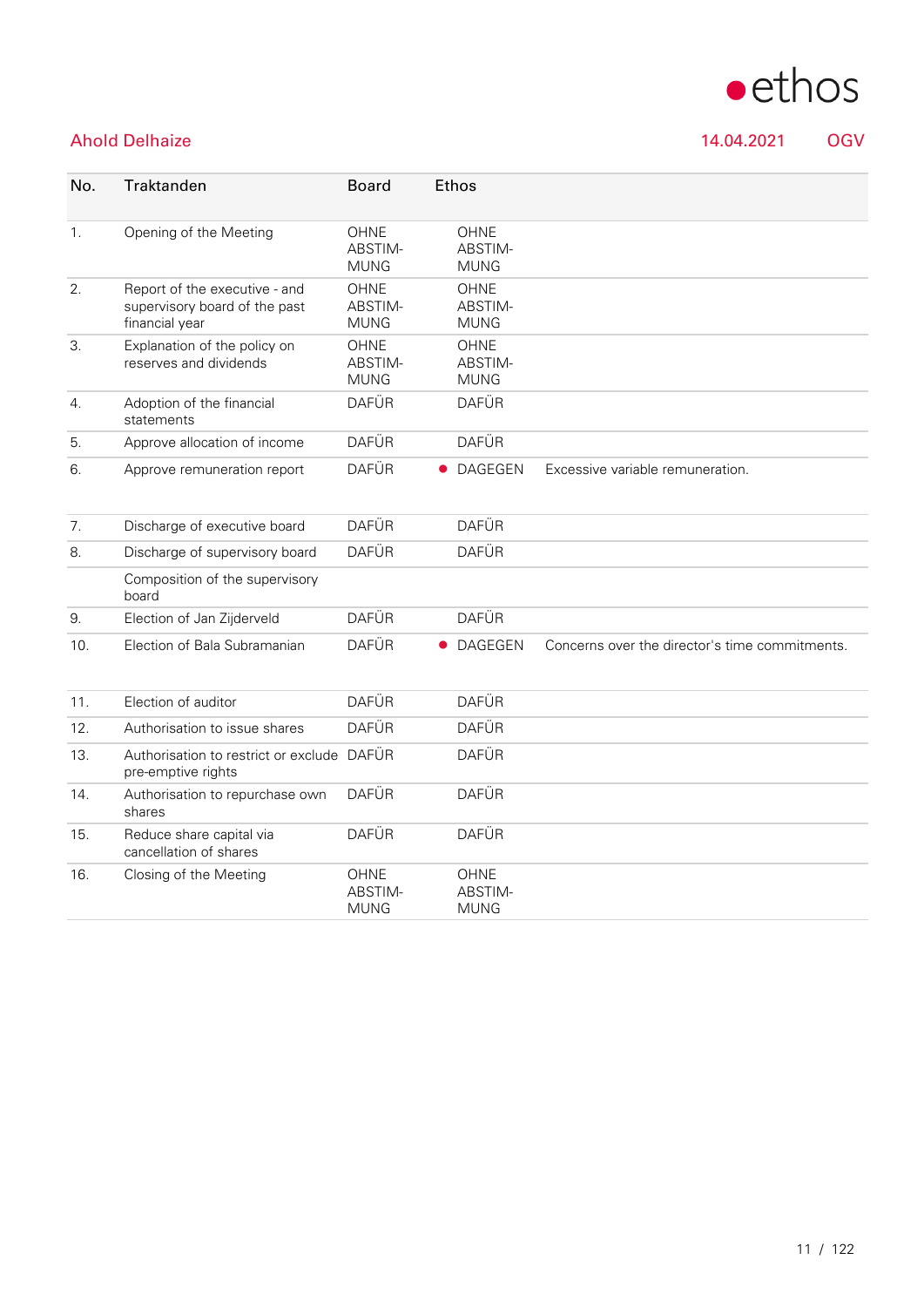

Air Liquide 04.05.2021 MIX

| No.            | Traktanden                                                                                                                                                                   | <b>Board</b> | Ethos          |                                                |
|----------------|------------------------------------------------------------------------------------------------------------------------------------------------------------------------------|--------------|----------------|------------------------------------------------|
| 1              | To approve the parent company's<br>financial statements.                                                                                                                     | <b>DAFÜR</b> | <b>DAFÜR</b>   |                                                |
| 2              | To approve the consolidated<br>financial statements.                                                                                                                         | <b>DAFÜR</b> | <b>DAFÜR</b>   |                                                |
| 3              | To approve the allocation of<br>income and the dividend payment.                                                                                                             | <b>DAFÜR</b> | <b>DAFÜR</b>   |                                                |
| $\overline{4}$ | To approve a treasury share buy-<br>back and disposal programme.                                                                                                             | <b>DAFÜR</b> | <b>DAFÜR</b>   |                                                |
|                | Board main features                                                                                                                                                          |              |                |                                                |
| 5              | Re-election of Xavier Huillard as a<br>Director for 4 years.                                                                                                                 | <b>DAFÜR</b> | <b>DAFÜR</b>   |                                                |
| 6              | Election of Pierre Breber as a<br>Director for 4 years.                                                                                                                      | <b>DAFÜR</b> | <b>DAFÜR</b>   |                                                |
| 7              | Election of Aiman Ezzat as a<br>Director for 4 years.                                                                                                                        | <b>DAFÜR</b> | <b>DAFÜR</b>   |                                                |
| 8              | Election of Bertrand Dumazy as a<br>Director for 4 years.                                                                                                                    | <b>DAFÜR</b> | <b>DAGEGEN</b> | Concerns over the director's time commitments. |
| 9              | Statement of related-party<br>agreements reported in the<br><b>Statutory Auditor's Special Report</b><br>on Regulated Agreements and<br>Commitments with Related<br>Parties. | <b>DAFÜR</b> | <b>DAFÜR</b>   |                                                |
| 10             | Ex-post binding "Say on Pay" vote<br>on the executive individual<br>remuneration of Benoît Potier,<br>Chairman and CEO.                                                      | <b>DAFÜR</b> | <b>DAFÜR</b>   |                                                |
| 11             | To approve the remuneration<br>report.                                                                                                                                       | <b>DAFÜR</b> | <b>DAFÜR</b>   |                                                |
| 12             | To approve the executives new<br>remuneration policy.                                                                                                                        | <b>DAFÜR</b> | <b>DAGEGEN</b> | Potential excessive awards.                    |
| 13             | To approve the non-executives<br>remuneration policy.                                                                                                                        | <b>DAFÜR</b> | <b>DAFÜR</b>   |                                                |
| 14             | To authorise a potential reduction<br>in the company's share capital.                                                                                                        | <b>DAFÜR</b> | <b>DAFÜR</b>   |                                                |
| 15             | To authorise the Board to issue<br>shares or other securities giving<br>access to shares with pre-emptive<br>rights.                                                         | <b>DAFÜR</b> | <b>DAFÜR</b>   |                                                |
| 16             | "Green shoe" autorisation on an<br>issuance of shares with tradable<br>pre-emptive rights.                                                                                   | <b>DAFÜR</b> | <b>DAFÜR</b>   |                                                |
| 17             | To authorise capital increases<br>related to an all-employee share<br>ownership plan.                                                                                        | <b>DAFÜR</b> | <b>DAFÜR</b>   |                                                |
| 18             | To authorise capital increases<br>related to an all-employee of<br>foreign subsidiaries share<br>ownership plan.                                                             | <b>DAFÜR</b> | <b>DAFÜR</b>   |                                                |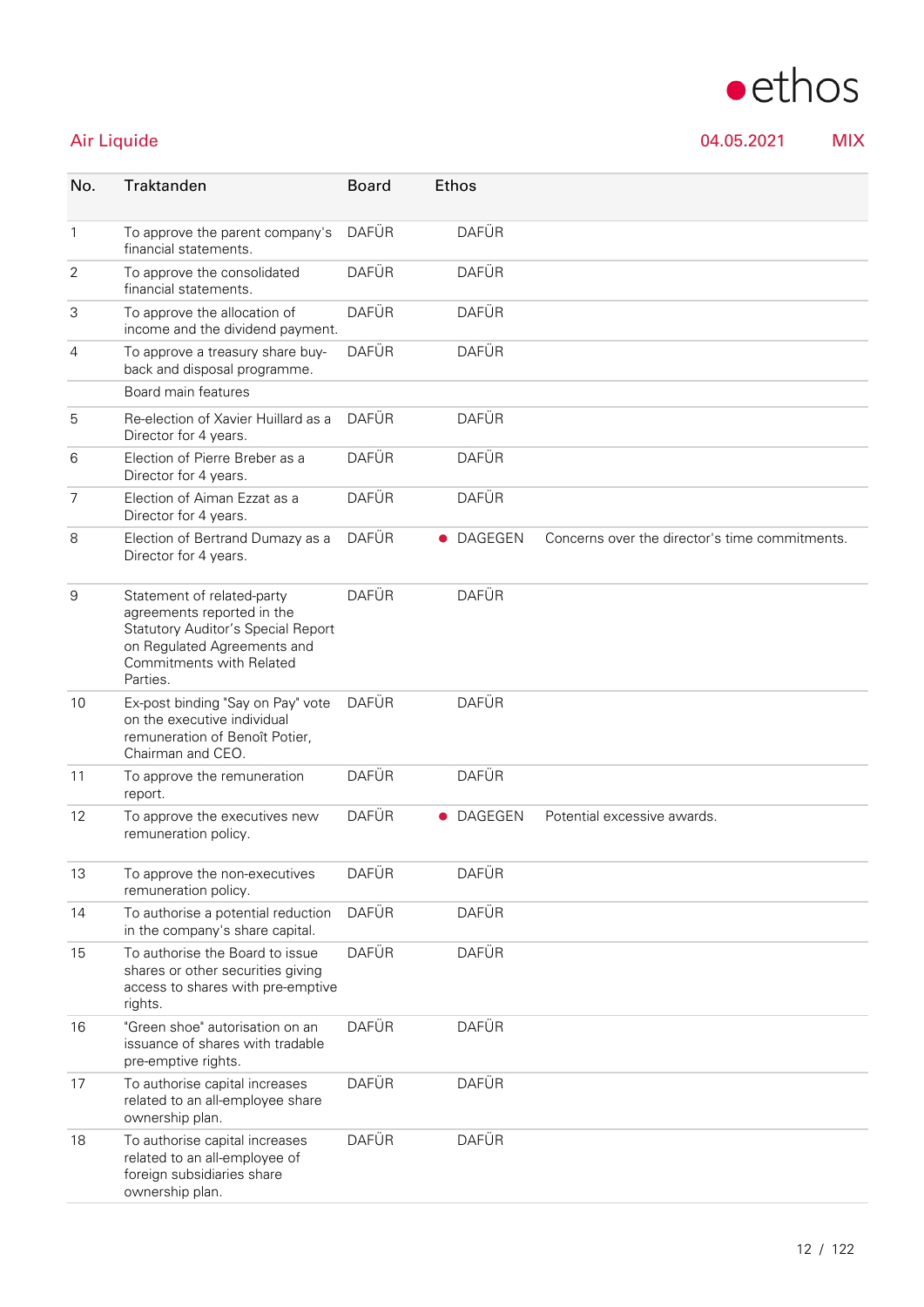

### Air Liquide 04.05.2021 MIX

| No. | Traktanden                                                 | <b>Board</b> | Ethos        |  |
|-----|------------------------------------------------------------|--------------|--------------|--|
| 19  | Delegation of powers for the<br>completion of formalities. | <b>DAFUR</b> | <b>DAFUR</b> |  |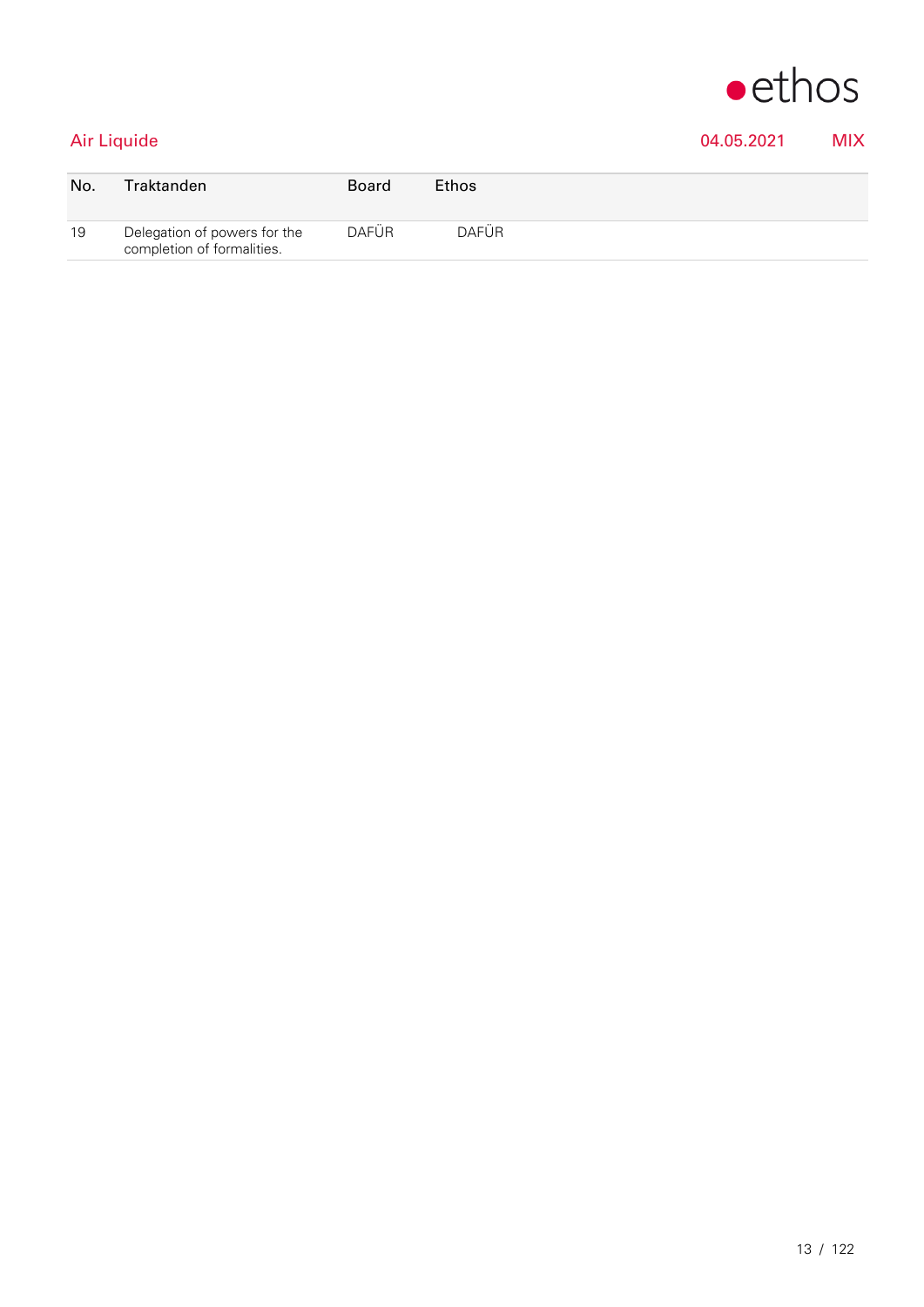

### Airbus Group 14.04.2021 OGV

| No.  | Traktanden                                                                                                                                                                                      | <b>Board</b>                          | <b>Ethos</b>                   |                                                                                                       |
|------|-------------------------------------------------------------------------------------------------------------------------------------------------------------------------------------------------|---------------------------------------|--------------------------------|-------------------------------------------------------------------------------------------------------|
| 1    | Open Meeting                                                                                                                                                                                    |                                       |                                |                                                                                                       |
| 2.1  | Discussion on Company's<br>Corporate Governance Structure                                                                                                                                       | <b>OHNE</b><br>ABSTIM-<br><b>MUNG</b> | OHNE<br>ABSTIM-<br><b>MUNG</b> |                                                                                                       |
| 2.2  | Receive Report on Business and<br><b>Financial Statements</b>                                                                                                                                   | OHNE<br>ABSTIM-<br><b>MUNG</b>        | OHNE<br>ABSTIM-<br><b>MUNG</b> |                                                                                                       |
| 2.3  | Receive Explanation on<br>Company's Reserves and<br>Dividend Policy                                                                                                                             | <b>OHNE</b><br>ABSTIM-<br><b>MUNG</b> | OHNE<br>ABSTIM-<br><b>MUNG</b> |                                                                                                       |
| 3    | Discussion of Agenda Items                                                                                                                                                                      | <b>OHNE</b><br>ABSTIM-<br><b>MUNG</b> | OHNE<br>ABSTIM-<br><b>MUNG</b> |                                                                                                       |
| 4.1  | Adoption of the audited accounts<br>for the financial year 2020                                                                                                                                 | <b>DAFÜR</b>                          | <b>DAFÜR</b>                   |                                                                                                       |
| 4.2  | Release from liability of the Non-<br>Executive Members of the Board<br>of Directors                                                                                                            | <b>DAFÜR</b>                          | <b>DAFÜR</b>                   |                                                                                                       |
| 4.3  | Release from liability of the<br>Executive Member of the Board of<br><b>Directors</b>                                                                                                           | <b>DAFÜR</b>                          | <b>DAFÜR</b>                   |                                                                                                       |
| 4.4  | Renewal of the appointment of<br>Ernst & Young Accountants LLP<br>as auditor for the financial year<br>2021                                                                                     | <b>DAFÜR</b>                          | <b>DAFÜR</b>                   |                                                                                                       |
| 4.5  | Approval, as an advisory vote, of<br>the implementation of the<br>remuneration policy for the<br>financial year 2020                                                                            | <b>DAFÜR</b>                          | • DAGEGEN                      | The pay-for-performance connection is not<br>demonstrated.                                            |
|      | Board main features                                                                                                                                                                             |                                       |                                |                                                                                                       |
| 4.6  | Re-election of René Obermann as<br>a Director for 3 years                                                                                                                                       | DAFÜR                                 | <b>DAFÜR</b>                   |                                                                                                       |
| 4.7  | Re-election of Amparo Moraleda<br>Martinez as a Director for 3 years                                                                                                                            | <b>DAFÜR</b>                          | • DAGEGEN                      | Chairman of the nomination committee. The<br>representation of women on the board is<br>insufficient. |
| 4.8  | Re-election of Victor Chu as a<br>Director for 3 years                                                                                                                                          | <b>DAFÜR</b>                          | <b>DAFÜR</b>                   |                                                                                                       |
| 4.9  | Re-election of Jean-Pierre<br>Clamadieu as a Director for 3<br>years                                                                                                                            | <b>DAFÜR</b>                          | <b>DAFÜR</b>                   |                                                                                                       |
| 4.10 | 1) To authorise capital increases<br>related to an all-employee share<br>ownership plan; 2) To authorise the<br>Board to issue restricted shares<br>for employees and/or executive<br>directors | <b>DAFÜR</b>                          | DAGEGEN                        | Performance targets are not sufficiently<br>challenging.                                              |
| 4.11 | Global allowance to issue capital<br>related securities for the purpose<br>of funding (or any other corporate<br>purpose) the Company and its<br>group companies                                | <b>DAFÜR</b>                          | <b>DAFÜR</b>                   |                                                                                                       |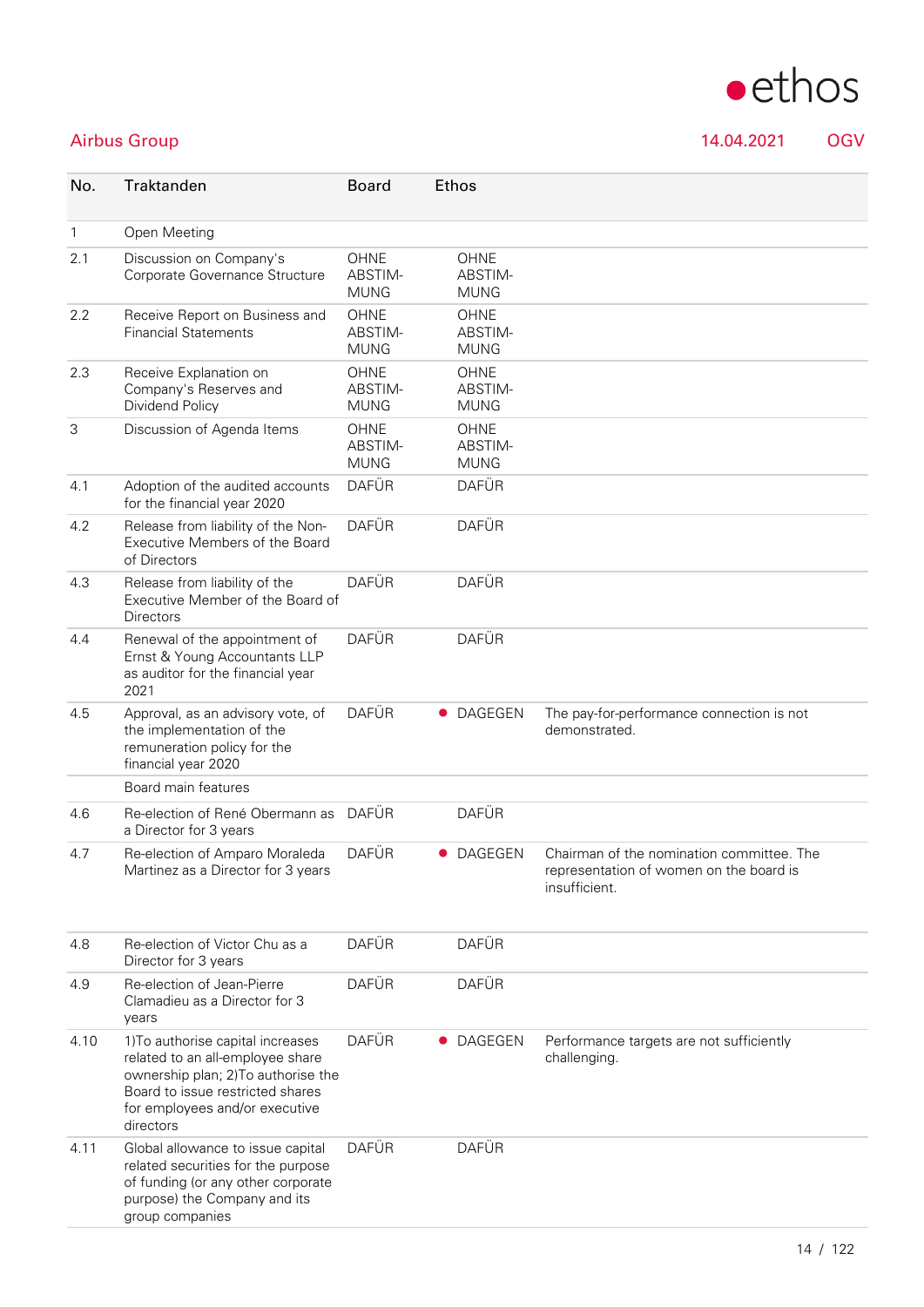

### Airbus Group 14.04.2021 OGV

| No.  | Traktanden                                                           | <b>Board</b> | Ethos     |                                                                                        |
|------|----------------------------------------------------------------------|--------------|-----------|----------------------------------------------------------------------------------------|
| 4.12 | To approve a treasury share buy-<br>back and disposal programme      | <b>DAFUR</b> | • DAGEGEN | The share repurchase is inconsistent with the long-<br>term interests of shareholders. |
| 4.13 | To authorise a potential reduction<br>in the company's share capital | <b>DAFÜR</b> | • DAGEGEN | The company proposes to cancel shares despite<br>its significant capital need.         |
| 5    | Close Meeting                                                        |              |           |                                                                                        |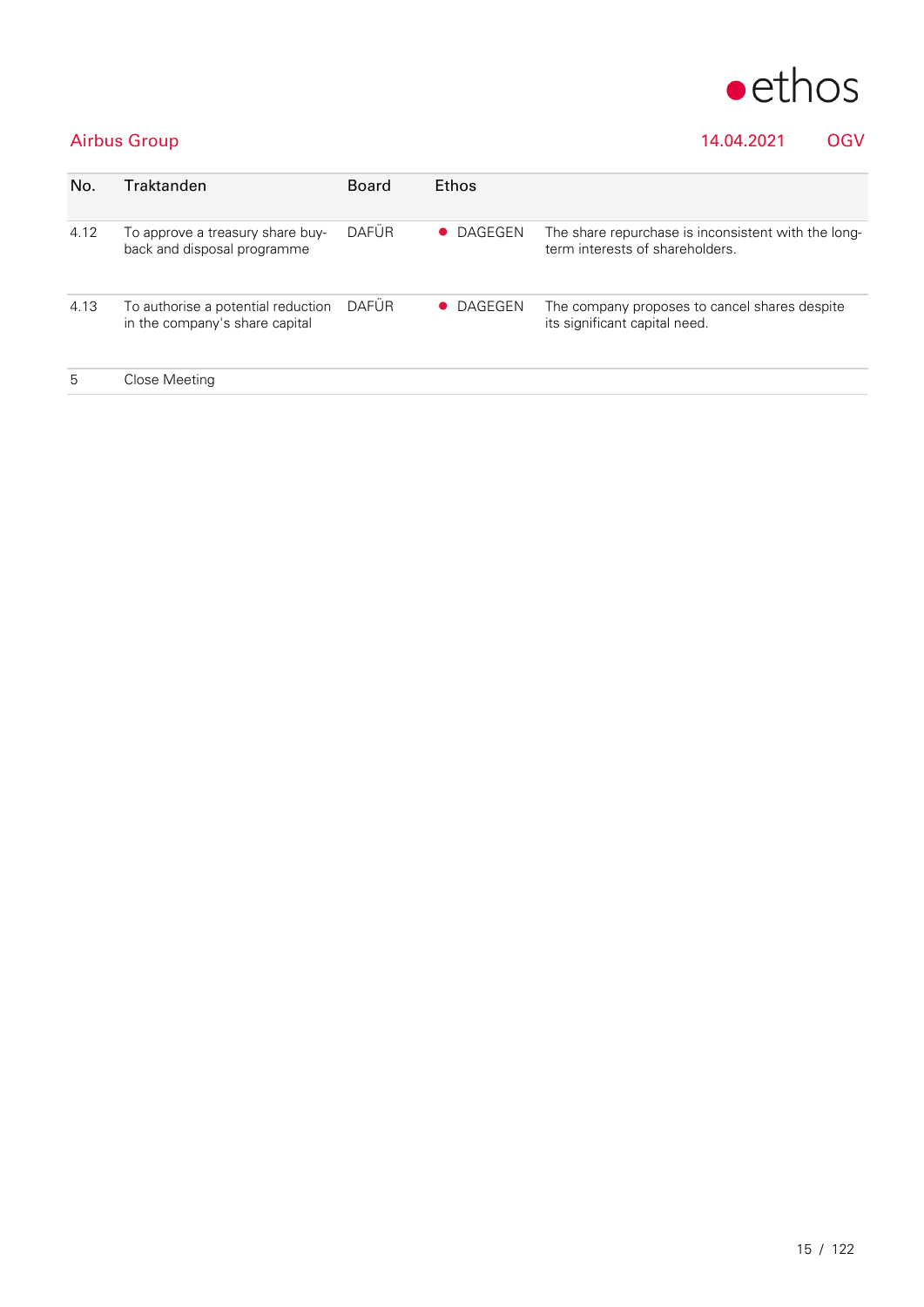

Allianz 05.05.2021 OGV

| No.            | Traktanden                                                                                                           | <b>Board</b>                          | Ethos                                 |                                                                      |
|----------------|----------------------------------------------------------------------------------------------------------------------|---------------------------------------|---------------------------------------|----------------------------------------------------------------------|
|                | Receive the Annual Report                                                                                            | <b>OHNE</b><br>ABSTIM-<br><b>MUNG</b> | <b>OHNE</b><br>ABSTIM-<br><b>MUNG</b> |                                                                      |
| 2              | Approve the Dividend                                                                                                 | <b>DAFÜR</b>                          | <b>DAFÜR</b>                          |                                                                      |
| 3              | Approve Discharge of<br>Management Board                                                                             | <b>DAFÜR</b>                          | <b>DAFÜR</b>                          |                                                                      |
| $\overline{4}$ | Approve Discharge of Supervisory<br><b>Board</b>                                                                     | <b>DAFÜR</b>                          | <b>DAFÜR</b>                          |                                                                      |
| 5              | Approve Remuneration System for DAFÜR<br>the Management Board members                                                |                                       | DAGEGEN                               | The potential variable remuneration exceeds our<br>guidelines.       |
| 6              | Approve Remuneration of the<br>Supervisory Board members and<br>related amendments to the<br>Articles of Association | <b>DAFÜR</b>                          | <b>DAGEGEN</b>                        | The proposed increase relative to the previous<br>year is excessive. |
| 7              | Amend Articles: Term of office of<br>Supervisory Board members                                                       | <b>DAFÜR</b>                          | <b>DAFÜR</b>                          |                                                                      |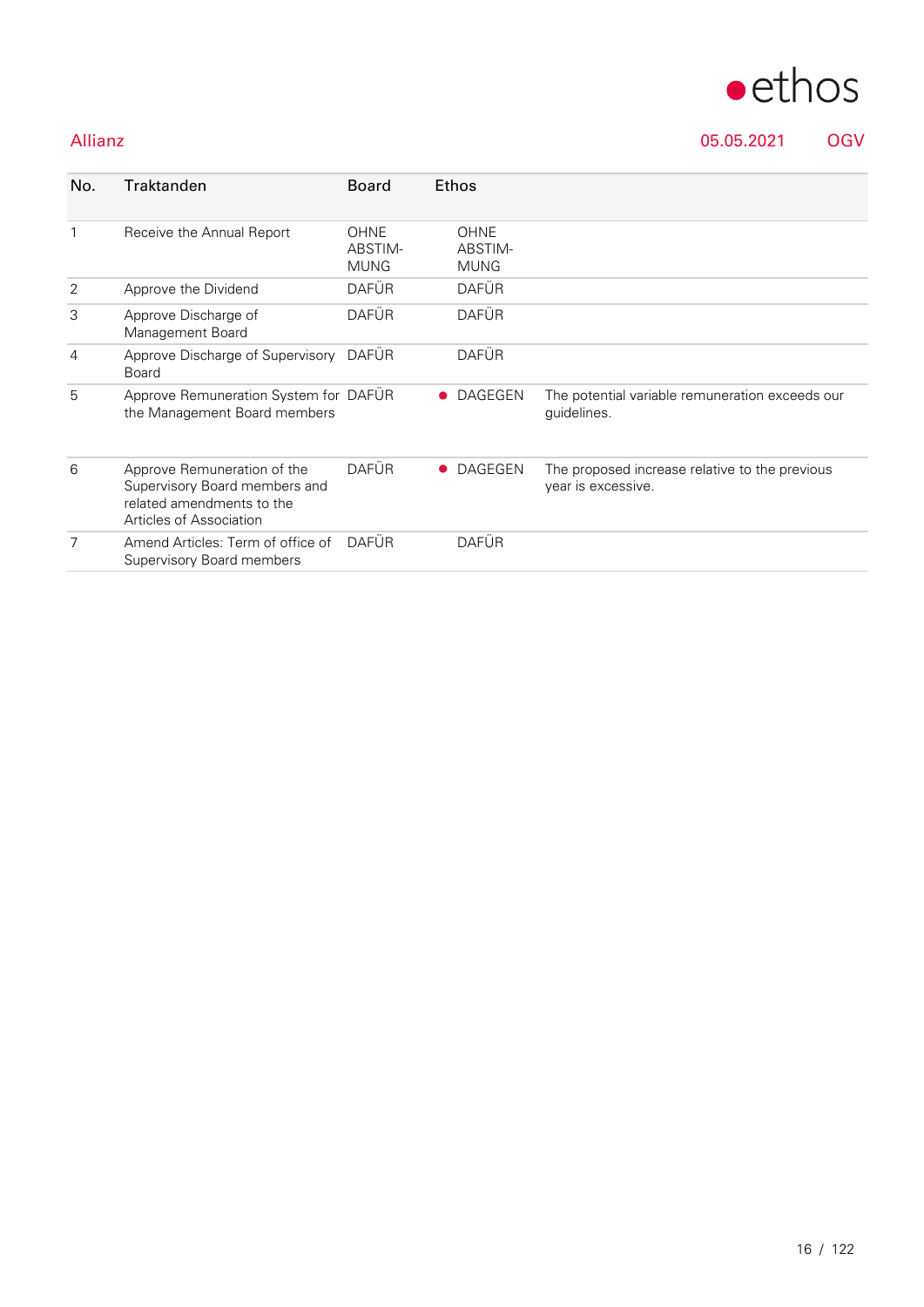

Amadeus IT Contract of the Contract of the Contract of the Contract of the Contract of the Contract of the Contract of the Contract of the Contract of the Contract of the Contract of the Contract of the Contract of the Con

| No.            | Traktanden                                                            | <b>Board</b> | <b>Ethos</b>         |                                                                 |
|----------------|-----------------------------------------------------------------------|--------------|----------------------|-----------------------------------------------------------------|
| $\mathbf{1}$   | Approval of the annual accounts<br>for FY 2020                        | <b>DAFÜR</b> | <b>DAFÜR</b>         |                                                                 |
| $\overline{2}$ | Approval of the non-financial<br>information statement for FY 2020    | <b>DAFÜR</b> | <b>DAFÜR</b>         |                                                                 |
| 3              | Approval of the allocation of<br>results of FY 2020                   | <b>DAFÜR</b> | <b>DAFÜR</b>         |                                                                 |
| 4              | Approval of the management of<br>the Board during FY 2020             | <b>DAFÜR</b> | <b>DAFÜR</b>         |                                                                 |
| 5              | Board of Directors after the AGM                                      |              |                      |                                                                 |
| 5.1            | Elect Ms. Jana Eggers as<br>independent Director                      | <b>DAFÜR</b> | <b>DAFÜR</b>         |                                                                 |
| 5.2            | Elect Ms. Amanda Mesler as<br>independent Director                    | <b>DAFÜR</b> | <b>DAFÜR</b>         |                                                                 |
| 5.3            | Re-elect Mr. Luis Maroto Camino<br>as executive Director              | <b>DAFÜR</b> | <b>DAFÜR</b>         |                                                                 |
| 5.4            | Re-elect Mr. David Webster as<br>independent Director                 | <b>DAFÜR</b> | DAGEGEN<br>$\bullet$ | The director is over 75 years old, which exceeds<br>guidelines. |
| 5.5            | Re-elect Dame Clara Furse as<br>independent Director                  | <b>DAFÜR</b> | <b>DAFÜR</b>         |                                                                 |
| 5.6            | Re-elect Mr. Nicolas Huss as<br>independent Director                  | <b>DAFÜR</b> | <b>DAFÜR</b>         |                                                                 |
| 5.7            | Re-elect Mr. Stephan Gemkow as<br>independent Director                | <b>DAFÜR</b> | <b>DAFÜR</b>         |                                                                 |
| 5.8            | Re-elect Mr. Peter Kuerpick as<br>independent Director                | <b>DAFÜR</b> | <b>DAFÜR</b>         |                                                                 |
| 5.9            | Re-elect Ms. Pilar García Ceballos-<br>Zúñiga as independent Director | DAFÜR        | <b>DAFÜR</b>         |                                                                 |
| 5.10           | Re-elect Mr. Francesco Loredan<br>as "other external" Director        | <b>DAFÜR</b> | <b>DAFÜR</b>         |                                                                 |
| 6              | Advisory vote on the 2020<br>Directors' Remuneration Report           | <b>DAFÜR</b> | <b>DAFÜR</b>         |                                                                 |
| $\overline{7}$ | Approval of the remuneration of<br>Directors for FY 2020              | <b>DAFÜR</b> | <b>DAFÜR</b>         |                                                                 |
| 8              | Approval of the Directors' 2022-<br>2024 Remuneration Policy          | <b>DAFÜR</b> | • DAGEGEN            | The potential variable remuneration exceeds our<br>guidelines.  |
| $\overline{9}$ | Approval of the Performance<br>Share Plan                             | <b>DAFÜR</b> | • DAGEGEN            | Potential excessive awards.                                     |
| 10.1           | Amendment of Article 11 of the<br><b>Bylaws</b>                       | <b>DAFÜR</b> | <b>DAFÜR</b>         |                                                                 |
| 10.2           | Amendment of Article 24 of the<br><b>Bylaws</b>                       | <b>DAFÜR</b> | <b>DAFÜR</b>         |                                                                 |
| 10.3           | Addition of Article 24 bis of the<br><b>Bylaws</b>                    | <b>DAFÜR</b> | <b>DAFÜR</b>         |                                                                 |
| 10.4           | Amendment of Articles 32, 36 and DAFÜR<br>39 of the Bylaws            |              | <b>DAFÜR</b>         |                                                                 |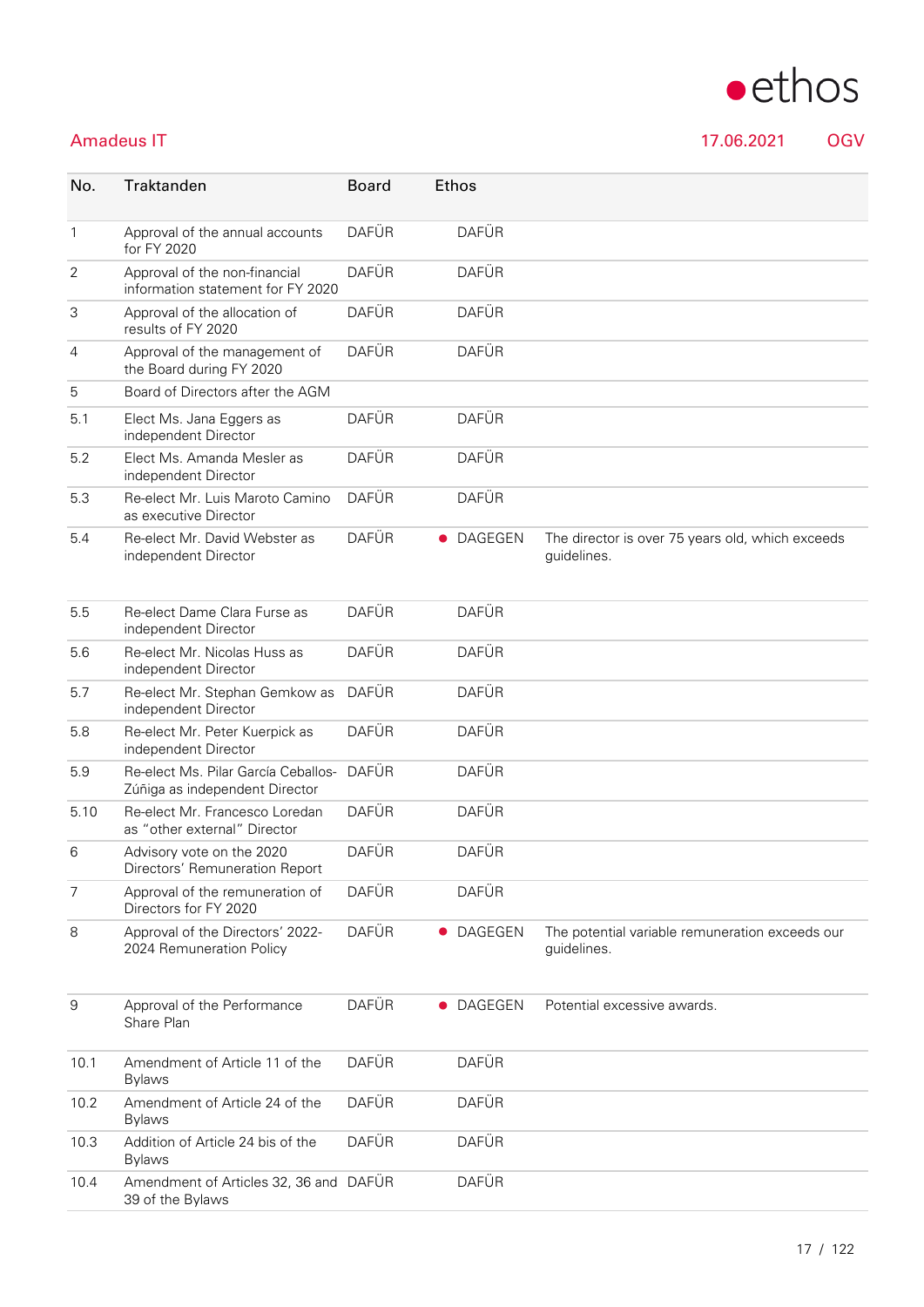

Amadeus IT Contract of the Contract of the Contract of the Contract of the Contract of the Contract of the Contract of the Contract of the Contract of the Contract of the Contract of the Contract of the Contract of the Con

| No.  | Traktanden                                                       | <b>Board</b> | Ethos        |
|------|------------------------------------------------------------------|--------------|--------------|
| 10.5 | Amendment of Articles 42 and 43<br>of the Bylaws                 | <b>DAFUR</b> | <b>DAFÜR</b> |
| 11.1 | Amendment of Article 2 of the<br><b>AGM Regulations</b>          | DAFÜR        | <b>DAFÜR</b> |
| 11.2 | Amendment of Article 7 of the<br><b>AGM Regulations</b>          | <b>DAFÜR</b> | DAFÜR        |
| 11.3 | Amendment of Articles 8, 10, 11<br>and 14 of the AGM Regulations | DAFÜR        | <b>DAFÜR</b> |
| 11.4 | Amendment of Article 15 of the<br><b>AGM Regulations</b>         | <b>DAFÜR</b> | <b>DAFÜR</b> |
| 12   | Delegation of powers                                             | DAFÜR        | <b>DAFÜR</b> |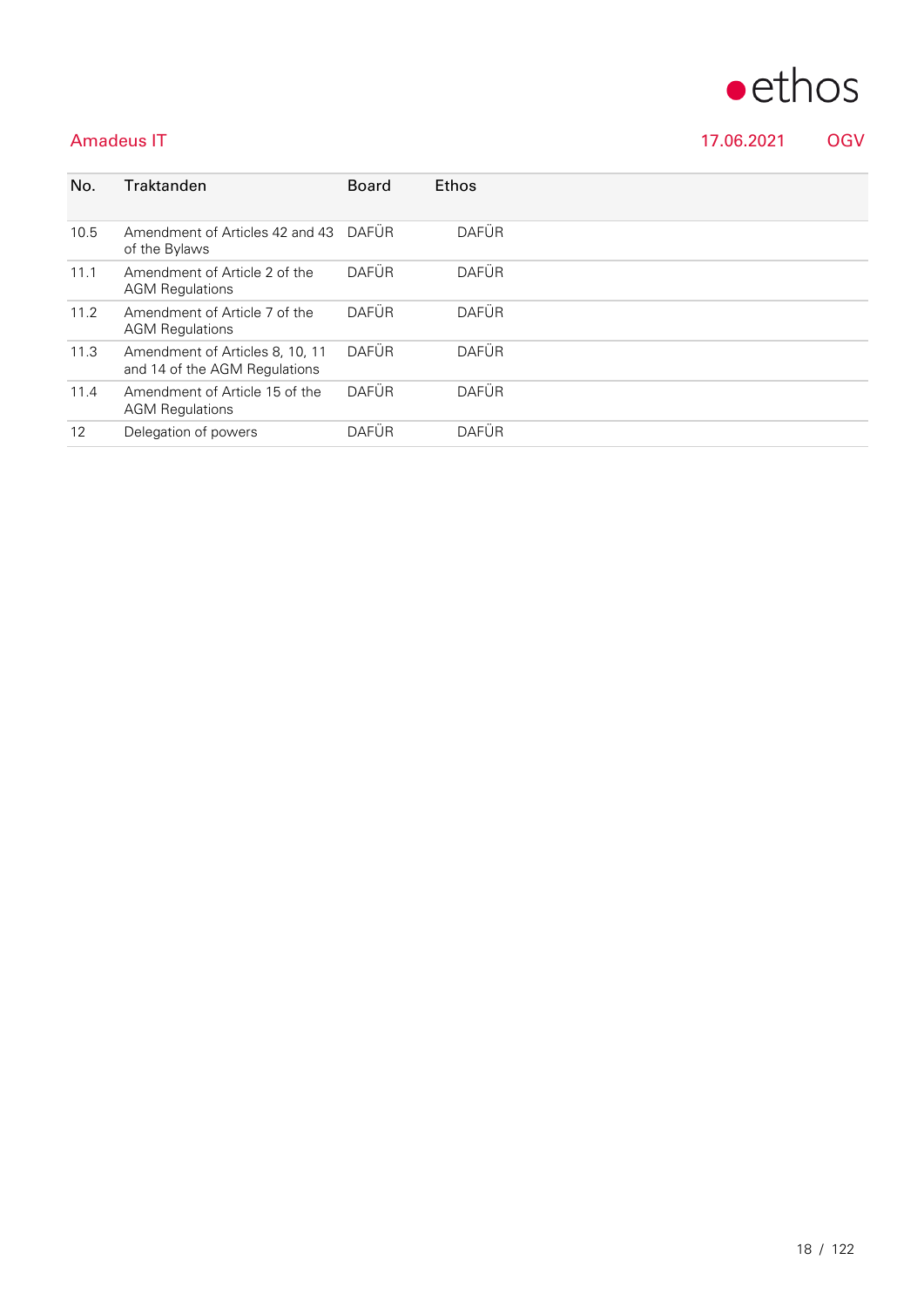

### Anheuser-Busch Inbev 28.04.2021 OGV

| No.              | Traktanden                                                                              | <b>Board</b>                          | <b>Ethos</b>                          |                                                                                                                         |
|------------------|-----------------------------------------------------------------------------------------|---------------------------------------|---------------------------------------|-------------------------------------------------------------------------------------------------------------------------|
| 1                | Authorisation to repurchase own<br>shares                                               | <b>DAFÜR</b>                          | • DAGEGEN                             | The amount to be repurchased exceeds 10% of<br>the share capital.                                                       |
| 2                | Report of the board of directors on OHNE<br>the annual accounts                         | ABSTIM-<br><b>MUNG</b>                | <b>OHNE</b><br>ABSTIM-<br><b>MUNG</b> |                                                                                                                         |
| 3                | Report of the statutory auditor on<br>the annual accounts                               | <b>OHNE</b><br>ABSTIM-<br><b>MUNG</b> | <b>OHNE</b><br>ABSTIM-<br><b>MUNG</b> |                                                                                                                         |
| $\overline{4}$   | Communication of the<br>consolidated annual accounts                                    | <b>OHNE</b><br>ABSTIM-<br><b>MUNG</b> | <b>OHNE</b><br>ABSTIM-<br><b>MUNG</b> |                                                                                                                         |
| 5                | Adoption of the financial<br>statements, including the<br>allocation of profit          | <b>DAFÜR</b>                          | <b>DAFÜR</b>                          |                                                                                                                         |
| 6                | Discharge of members of the<br>board of directors                                       | <b>DAFÜR</b>                          | <b>DAFÜR</b>                          |                                                                                                                         |
| 7                | Discharge of the statutory auditor                                                      | <b>DAFÜR</b>                          | <b>DAFÜR</b>                          |                                                                                                                         |
| 8                | Appointment of Restricted Share<br>Directors*                                           |                                       |                                       |                                                                                                                         |
| 8a               | Re-appointment of Mr. Martin J.<br>Barrington as Director, for 1-year<br>term           | <b>DAFÜR</b>                          | • DAGEGEN                             | Non independent director (representative of an<br>important shareholder). The board is not<br>sufficiently independent. |
| 8b               | Re-appointment of Mr. William F.<br>Gifford, Jr. as Director, for 1-year<br>term        | <b>DAFÜR</b>                          | <b>DAFÜR</b>                          |                                                                                                                         |
| 8c               | Re-appointment of Mr. Alejandro<br>Santo Domingo Dávila as Director,<br>for 1-year term | DAFÜR                                 | • DAGEGEN                             | Non independent director (representative of an<br>important shareholder). The board is not<br>sufficiently independent. |
| $\boldsymbol{9}$ | Approve remuneration policy                                                             | DAFÜR                                 | • DAGEGEN                             | The potential variable remuneration exceeds our<br>guidelines.                                                          |
| 10               | Approve remuneration report                                                             | <b>DAFÜR</b>                          | • DAGEGEN                             | Excessive variable remuneration.                                                                                        |
| 11               | Approval of a change of control<br>provision                                            | <b>DAFÜR</b>                          | <b>DAFÜR</b>                          |                                                                                                                         |
| 12               | Filings                                                                                 | DAFÜR                                 | <b>DAFÜR</b>                          |                                                                                                                         |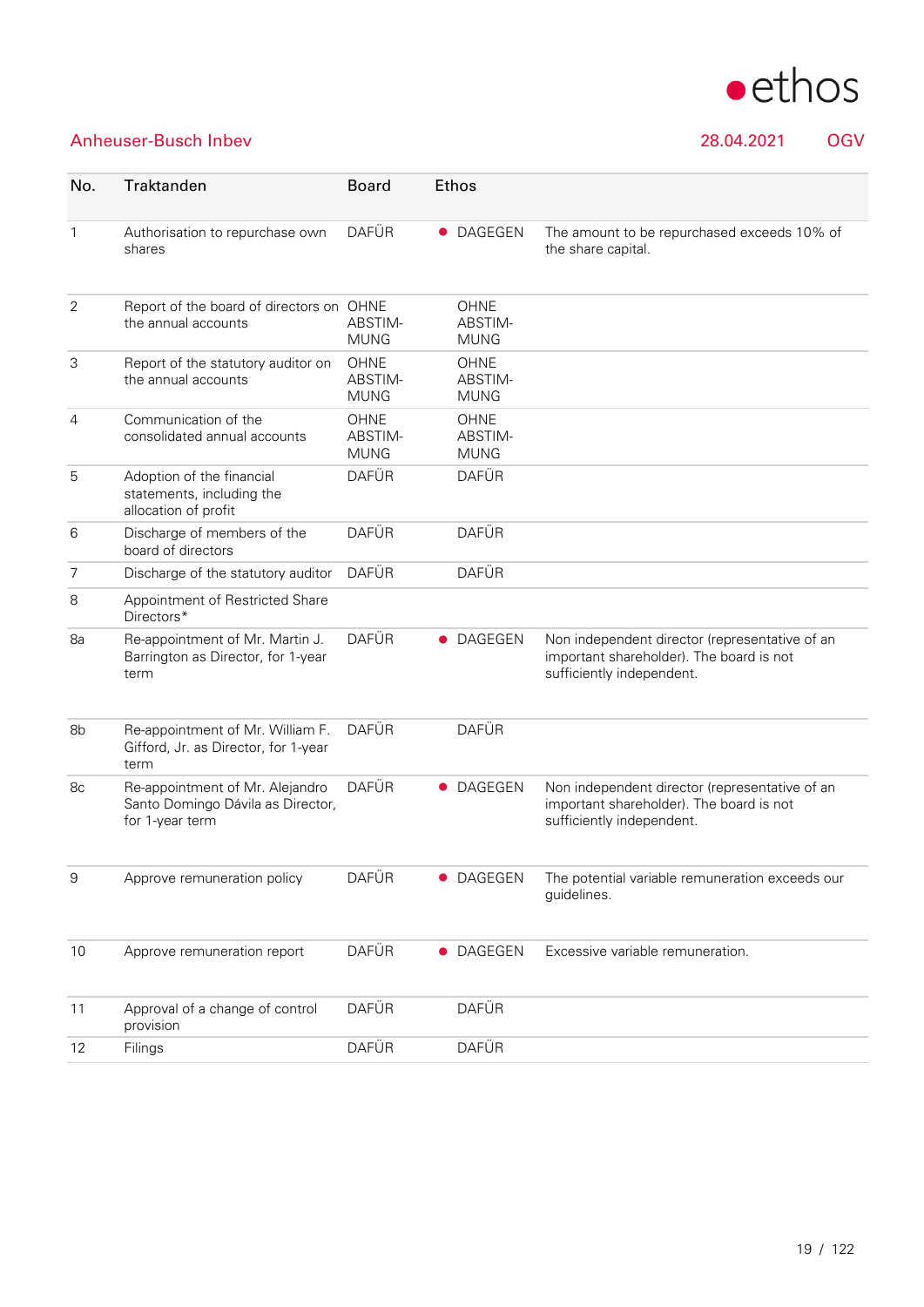# $\bullet$ ethos

### ASML 29.04.2021 OGV

| No.            | Traktanden                                                                                                                                   | <b>Board</b>                          | Ethos                                 |                                                                   |
|----------------|----------------------------------------------------------------------------------------------------------------------------------------------|---------------------------------------|---------------------------------------|-------------------------------------------------------------------|
| $\mathbf{1}$ . | Opening of the Meeting                                                                                                                       | OHNE<br>ABSTIM-<br><b>MUNG</b>        | OHNE<br>ABSTIM-<br><b>MUNG</b>        |                                                                   |
| 2.             | Report of the executive - and<br>supervisory board of the past<br>financial year                                                             | <b>OHNE</b><br>ABSTIM-<br><b>MUNG</b> | OHNE<br>ABSTIM-<br><b>MUNG</b>        |                                                                   |
| За.            | Approve remuneration report                                                                                                                  | <b>DAFÜR</b>                          | <b>DAFÜR</b>                          |                                                                   |
| 3b.            | Adoption of the financial<br>statements                                                                                                      | <b>DAFÜR</b>                          | <b>DAFÜR</b>                          |                                                                   |
| 3c.            | Explanation of the policy on<br>reserves and dividends                                                                                       | <b>OHNE</b><br>ABSTIM-<br><b>MUNG</b> | OHNE<br>ABSTIM-<br><b>MUNG</b>        |                                                                   |
| 3d.            | Approve allocation of income                                                                                                                 | <b>DAFÜR</b>                          | <b>DAFÜR</b>                          |                                                                   |
| 4a.            | Discharge of executive board                                                                                                                 | <b>DAFÜR</b>                          | <b>DAFÜR</b>                          |                                                                   |
| 4b.            | Discharge of supervisory board                                                                                                               | <b>DAFÜR</b>                          | <b>DAFÜR</b>                          |                                                                   |
| 5.             | Approve the number of shares to<br>be granted to members of the<br>executive board under the LTI                                             | <b>DAFÜR</b>                          | <b>DAFÜR</b>                          |                                                                   |
| 6.             | Approve executive remuneration<br>policy                                                                                                     | <b>DAFÜR</b>                          | <b>DAFÜR</b>                          |                                                                   |
| 7.             | Approve remuneration of the<br>supervisory board                                                                                             | <b>DAFÜR</b>                          | <b>DAFÜR</b>                          |                                                                   |
| 8.             | Composition of the executive<br>board                                                                                                        | <b>OHNE</b><br>ABSTIM-<br><b>MUNG</b> | <b>OHNE</b><br>ABSTIM-<br><b>MUNG</b> |                                                                   |
| 9.             | Composition of the supervisory<br>board                                                                                                      |                                       |                                       |                                                                   |
| 9a.            | Election of Birgit Conix                                                                                                                     | <b>DAFÜR</b>                          | <b>DAFÜR</b>                          |                                                                   |
| 9b.            | Announcement concerning<br>vacancies in the supervisory board ABSTIM-<br>arising in 2022                                                     | OHNE<br><b>MUNG</b>                   | OHNE<br>ABSTIM-<br><b>MUNG</b>        |                                                                   |
| 10.            | Election of auditor                                                                                                                          | <b>DAFÜR</b>                          | DAFÜR                                 |                                                                   |
| 11a.           | Authorisation to issue shares                                                                                                                | <b>DAFÜR</b>                          | <b>DAFÜR</b>                          |                                                                   |
| $11b$ .        | Authorisation to restrict or exclude DAFÜR<br>pre-emptive rights                                                                             |                                       | <b>DAFÜR</b>                          |                                                                   |
| 11c.           | Authorisation to issue shares in<br>connection with mergers,<br>acquisitions and/or (strategic)<br>alliances                                 | <b>DAFÜR</b>                          | <b>DAFÜR</b>                          |                                                                   |
| 11d.           | Authorisation to restrict or exclude DAFUR<br>pre-emptive rights in connection<br>with mergers, acquisitions and/or<br>(strategic) alliances |                                       | <b>DAFÜR</b>                          |                                                                   |
| 12a.           | Authorisation to repurchase own<br>shares                                                                                                    | <b>DAFÜR</b>                          | <b>DAFÜR</b>                          |                                                                   |
| 12b.           | Authorisation to repurchase<br>additional own shares                                                                                         | <b>DAFÜR</b>                          | DAGEGEN                               | The amount to be repurchased exceeds 10% of<br>the share capital. |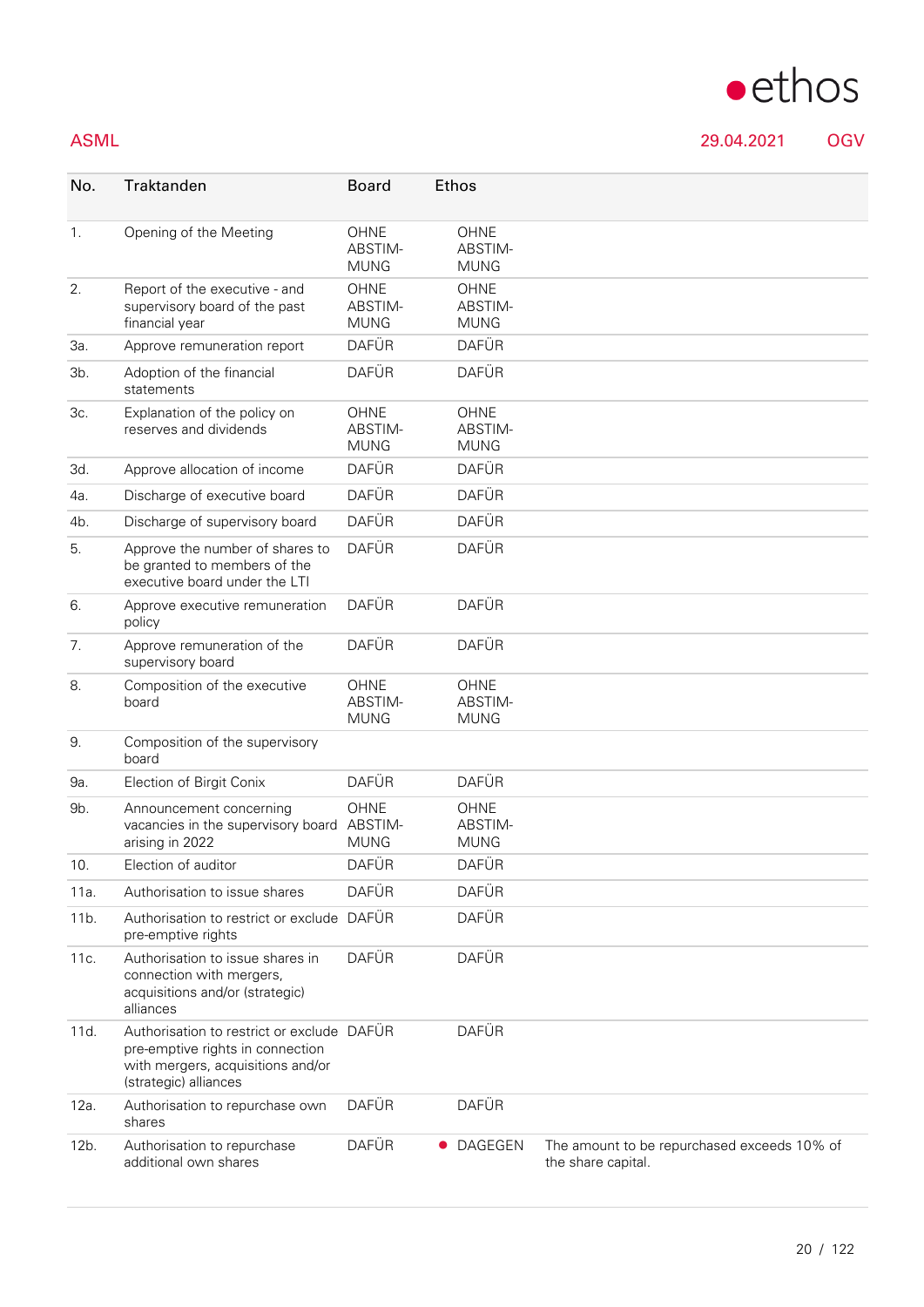

### ASML 29.04.2021 OGV

| No. | Traktanden                                         | <b>Board</b>                          | Ethos                                 |
|-----|----------------------------------------------------|---------------------------------------|---------------------------------------|
| 13. | Reduce share capital via<br>cancellation of shares | <b>DAFÜR</b>                          | <b>DAFÜR</b>                          |
| 14. | Any other business                                 | <b>OHNE</b><br>ABSTIM-<br>MUNG        | <b>OHNE</b><br>ABSTIM-<br>MUNG        |
| 15. | Closing of the Meeting                             | <b>OHNE</b><br>ABSTIM-<br><b>MUNG</b> | <b>OHNE</b><br>ABSTIM-<br><b>MUNG</b> |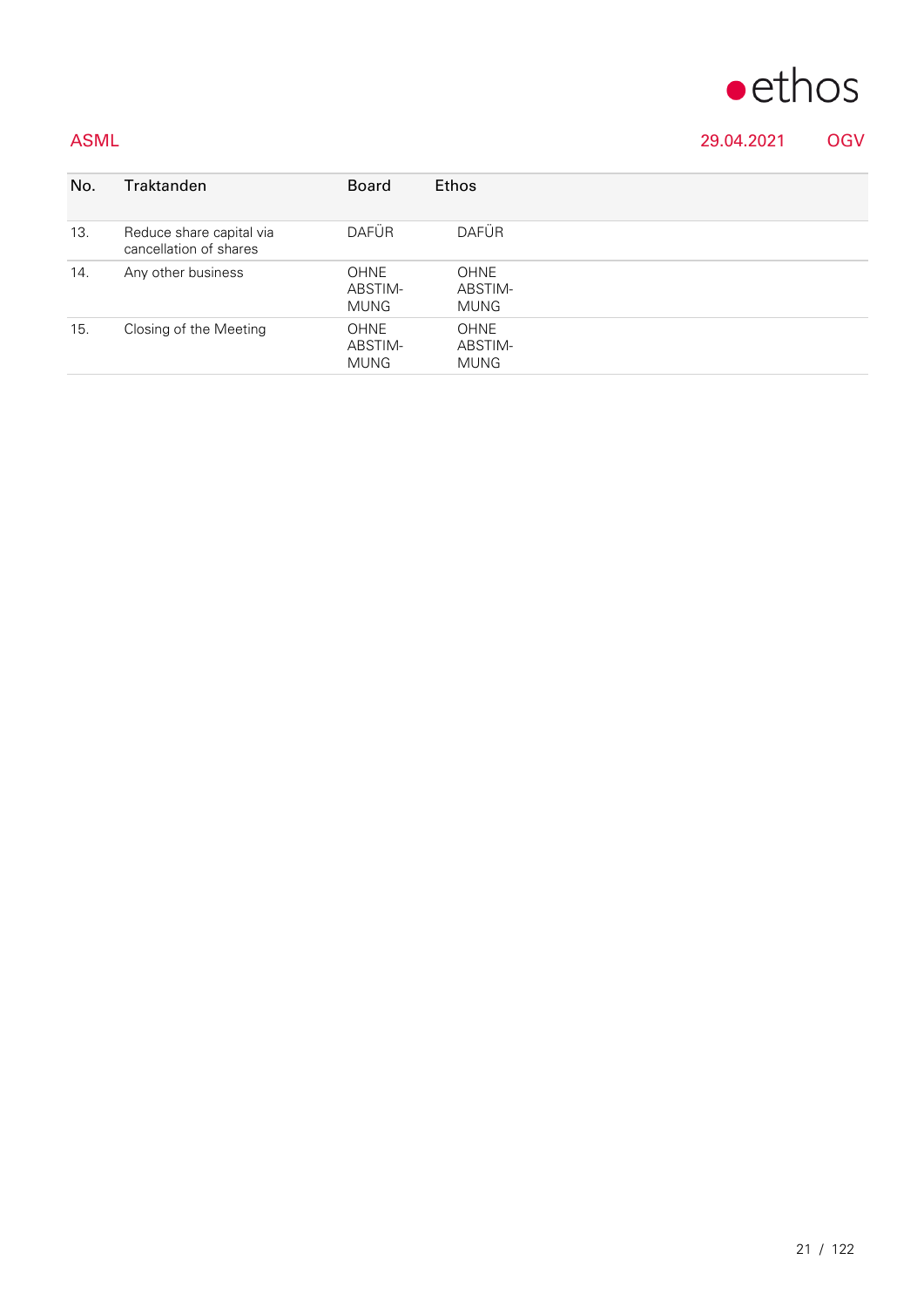

AstraZeneca 11.05.2021 OGV

| No.            | Traktanden                                                                                                             | <b>Board</b> | Ethos                       |                                                                                                       |
|----------------|------------------------------------------------------------------------------------------------------------------------|--------------|-----------------------------|-------------------------------------------------------------------------------------------------------|
| $\mathbf{1}$   | Annual Report and Accounts for<br>the year ended 31 December 2020                                                      | <b>DAFÜR</b> | <b>DAFÜR</b>                |                                                                                                       |
| $\overline{2}$ | Declare a final dividend                                                                                               | <b>DAFÜR</b> | • DAGEGEN                   | The proposed dividend is inconsistent with the<br>company's financial situation.                      |
| 3              | Re-appoint the auditor                                                                                                 | <b>DAFÜR</b> | <b>DAFÜR</b>                |                                                                                                       |
| 4              | Auditor's remuneration                                                                                                 | <b>DAFÜR</b> | <b>DAFÜR</b>                |                                                                                                       |
|                | Elections to the Board of Directors                                                                                    |              |                             |                                                                                                       |
| 5(a)           | Re-elect Mr. Leif Johansson                                                                                            | <b>DAFÜR</b> | <b>DAFÜR</b>                |                                                                                                       |
| 5(b)           | Re-elect Mr. Pascal Soriot                                                                                             | <b>DAFÜR</b> | <b>DAFÜR</b>                |                                                                                                       |
| 5(c)           | Re-elect Mr. Marc Dunoyer                                                                                              | <b>DAFÜR</b> | <b>DAFÜR</b>                |                                                                                                       |
| 5(d)           | Re-elect Mr. Philip Broadley                                                                                           | <b>DAFÜR</b> | <b>DAFÜR</b>                |                                                                                                       |
| 5(e)           | Elect Mr. Euan Ashley                                                                                                  | <b>DAFÜR</b> | <b>DAGEGEN</b><br>$\bullet$ | Concerns over the director's attendance rate,<br>which was below 75% during the year under<br>review. |
| 5(f)           | Re-elect Mr. Michel Demaré                                                                                             | <b>DAFÜR</b> | <b>DAFÜR</b>                |                                                                                                       |
| 5(g)           | Re-elect Ms. Deborah DiSanzo                                                                                           | <b>DAFÜR</b> | <b>DAFÜR</b>                |                                                                                                       |
| 5(h)           | Elect Ms. Diana Layfield                                                                                               | <b>DAFÜR</b> | <b>DAFÜR</b>                |                                                                                                       |
| 5(i)           | Re-elect Ms. Sherilyn McCoy                                                                                            | <b>DAFÜR</b> | <b>DAFÜR</b>                |                                                                                                       |
| 5(j)           | Re-elect Mr. Tony Mok                                                                                                  | <b>DAFÜR</b> | <b>DAFÜR</b>                |                                                                                                       |
| 5(k)           | Re-elect Ms. Nazneen Rahman                                                                                            | <b>DAFÜR</b> | <b>DAFÜR</b>                |                                                                                                       |
| 5(1)           | Re-elect Mr. Marcus Wallenberg                                                                                         | <b>DAFÜR</b> | • DAGEGEN                   | Concerns over the director's time commitments.                                                        |
| 6              | Advisory vote on Directors'<br>Remuneration report                                                                     | <b>DAFÜR</b> | <b>DAGEGEN</b>              | Excessive variable remuneration.                                                                      |
| $\overline{7}$ | Binding vote on Directors'<br>Remuneration policy                                                                      | <b>DAFÜR</b> | • DAGEGEN                   | The potential variable remuneration exceeds our<br>guidelines.                                        |
| 8              | Political donations and political<br>expenditure                                                                       | <b>DAFÜR</b> | <b>DAGEGEN</b>              | Authorisation to make political donations exceeds<br>our guidelines.                                  |
| 9              | Directors' authority to allot shares                                                                                   | <b>DAFÜR</b> | <b>DAFÜR</b>                |                                                                                                       |
| 10             | Disapplication of pre-emption<br>rights on the issue of shares for<br>cash                                             | <b>DAFÜR</b> | <b>DAFÜR</b>                |                                                                                                       |
| 11             | Disapplication of pre-emption<br>rights on the issue of shares for<br>cash for an acquisition or capital<br>investment | <b>DAFÜR</b> | <b>DAFÜR</b>                |                                                                                                       |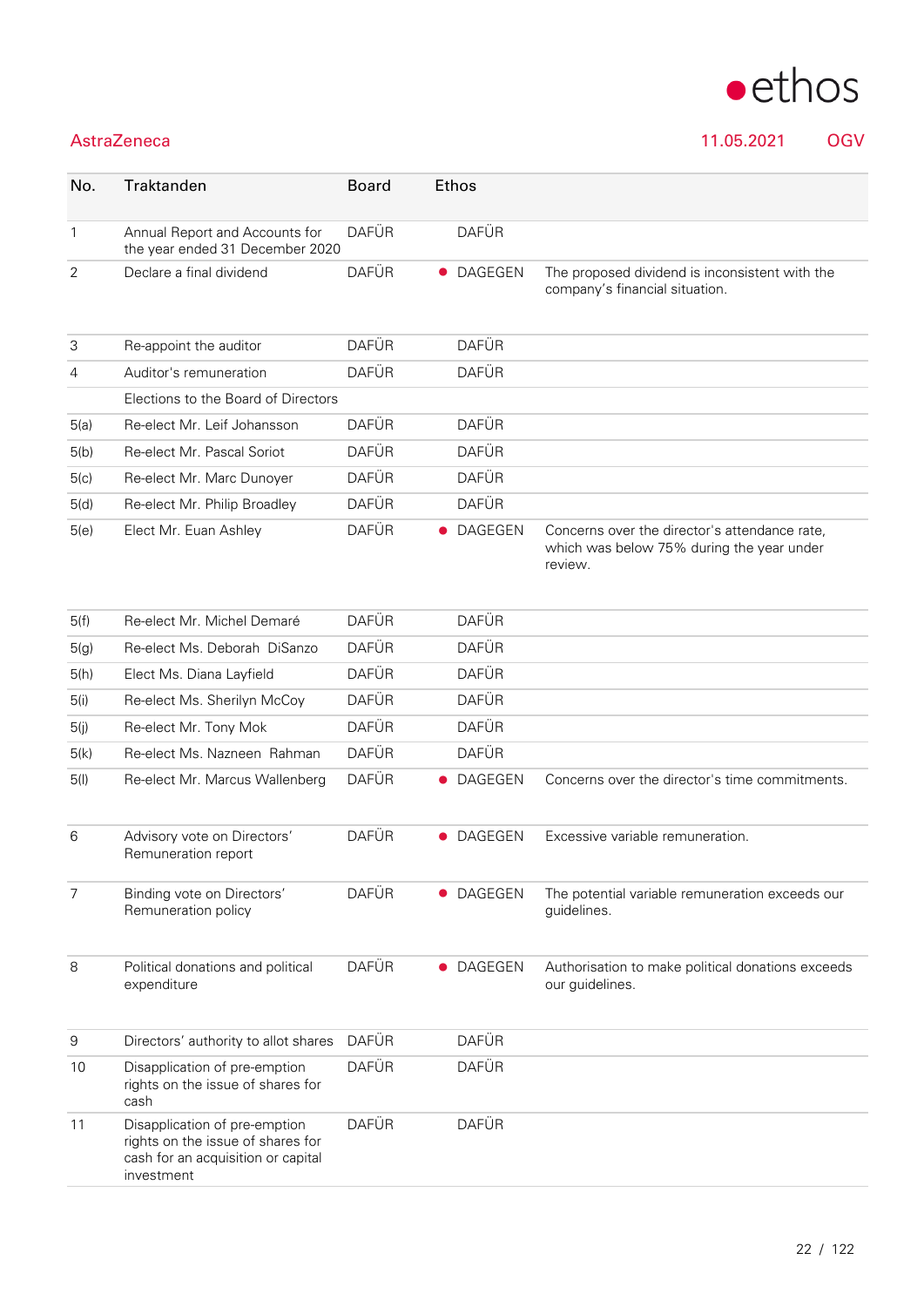

### AstraZeneca 11.05.2021 OGV

| No. | Traktanden                                            | <b>Board</b> | Ethos             |                                                                                                                |
|-----|-------------------------------------------------------|--------------|-------------------|----------------------------------------------------------------------------------------------------------------|
| 12  | Purchase of own shares                                | DAFUR        | DAGEGEN           | The amount of the repurchase is excessive given<br>the financial situation and perspectives of the<br>company. |
| 13  | Authority to call general meetings<br>on short notice | <b>DAFUR</b> | • DAGEGEN         | 14-days is insufficient for shareholders to vote in<br>an informed manner.                                     |
| 14  | Amend the AstraZeneca<br>Performance Share Plan 2020  | <b>DAFUR</b> | $\bullet$ DAGEGEN | Potential excessive awards.                                                                                    |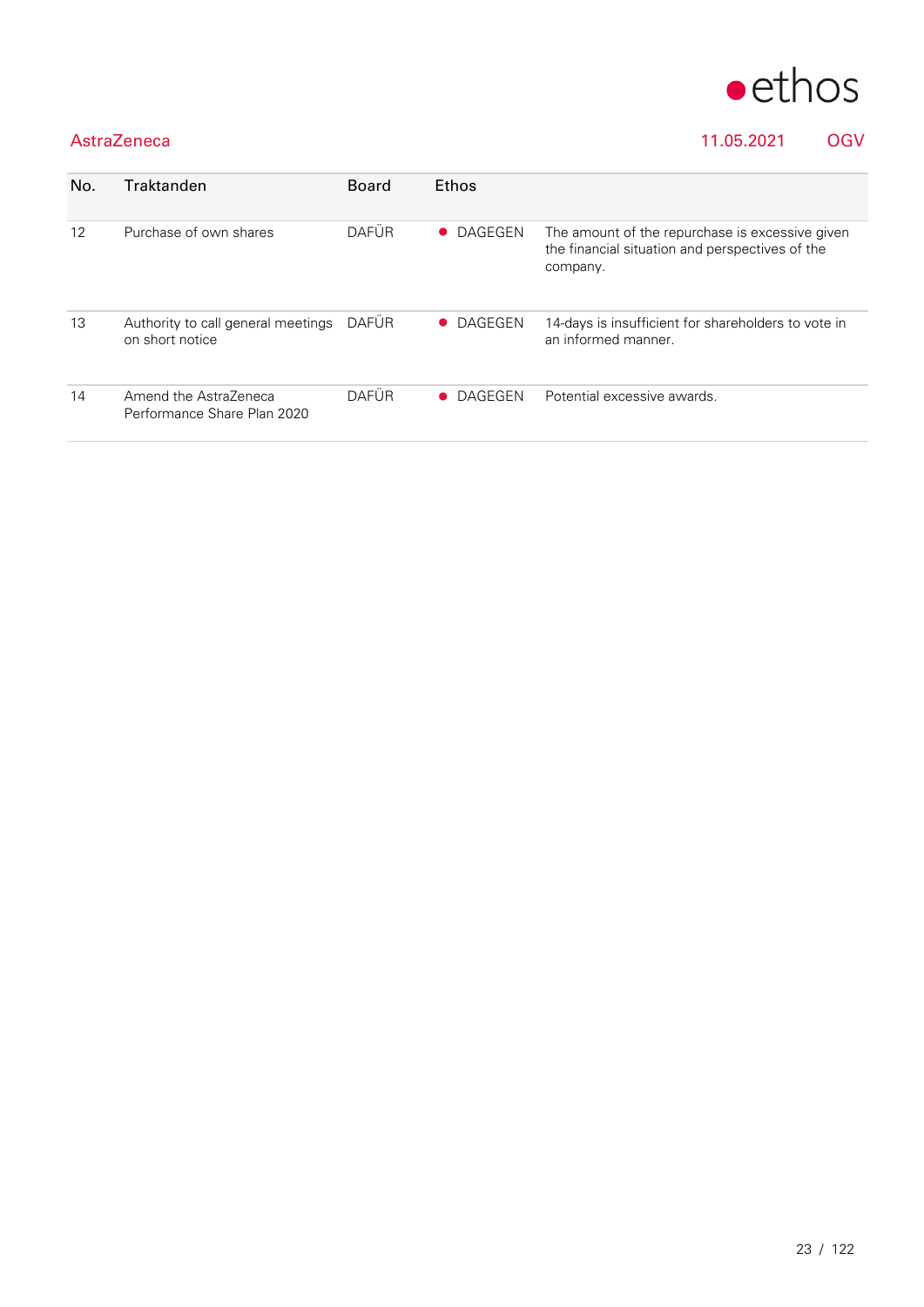

### AstraZeneca 11.05.2021 AGV

| No. | Traktanden                                             | <b>Board</b> | Ethos        |
|-----|--------------------------------------------------------|--------------|--------------|
|     | Approve Acquisition of Alexion<br>Pharmaceuticals, Inc | <b>DAFUR</b> | <b>DAFUR</b> |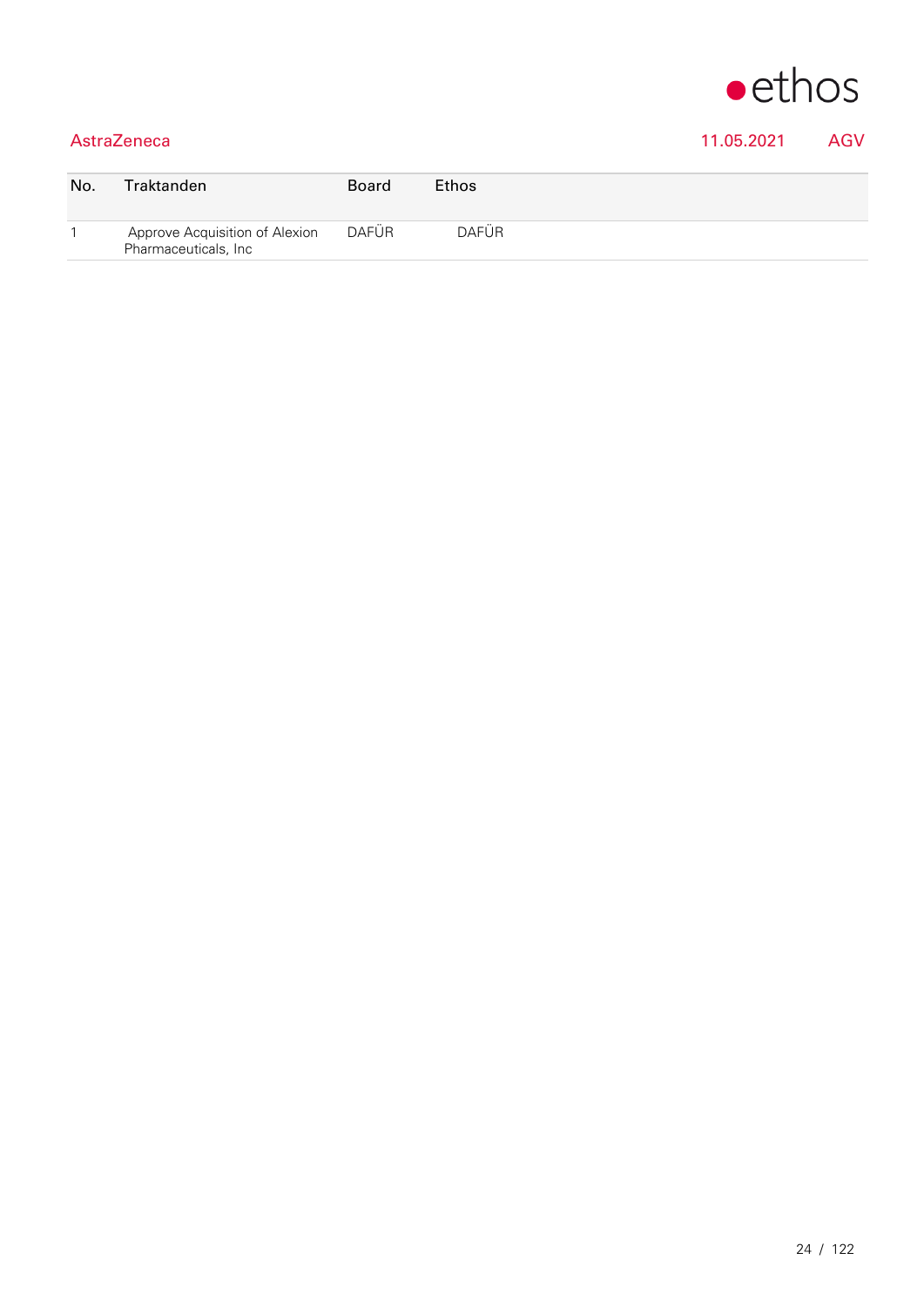

Atlas Copco 27.04.2021 OGV

| No.       | Traktanden                                                                                                 | <b>Board</b>                   | Ethos                          |                                                                                                                                     |
|-----------|------------------------------------------------------------------------------------------------------------|--------------------------------|--------------------------------|-------------------------------------------------------------------------------------------------------------------------------------|
| 1.        | Election of the chairman of the<br>Meeting                                                                 | <b>DAFÜR</b>                   | <b>DAFÜR</b>                   |                                                                                                                                     |
| 2.        | Preparation and approval of the<br>voting register                                                         | <b>DAFÜR</b>                   | <b>DAFÜR</b>                   |                                                                                                                                     |
| 3.        | Approval of the agenda                                                                                     | <b>DAFÜR</b>                   | <b>DAFÜR</b>                   |                                                                                                                                     |
| 4.        | Election of persons to verify the<br>minutes of the Meeting                                                | <b>DAFÜR</b>                   | <b>DAFÜR</b>                   |                                                                                                                                     |
| 5.        | Determination whether the<br>Meeting has been duly convened                                                | <b>DAFÜR</b>                   | <b>DAFÜR</b>                   |                                                                                                                                     |
| 6.        | Presentation of the (consolidated)<br>annual report and the<br>(consolidated) auditor's report             | OHNE<br>ABSTIM-<br><b>MUNG</b> | OHNE<br>ABSTIM-<br><b>MUNG</b> |                                                                                                                                     |
| 7а.       | Adoption of the financial<br>statements                                                                    | <b>DAFÜR</b>                   | <b>DAFÜR</b>                   |                                                                                                                                     |
| 7b (i).   | Discharge of Staffan Bohman                                                                                | <b>DAFÜR</b>                   | <b>DAFÜR</b>                   |                                                                                                                                     |
| 7b (ii).  | Discharge of Tina Donikowski                                                                               | <b>DAFÜR</b>                   | <b>DAFÜR</b>                   |                                                                                                                                     |
| 7b (iii). | Discharge of Johan Forssell                                                                                | <b>DAFÜR</b>                   | <b>DAFÜR</b>                   |                                                                                                                                     |
| 7b (iv).  | Discharge of Anna Ohlsson-Leijon                                                                           | <b>DAFÜR</b>                   | <b>DAFÜR</b>                   |                                                                                                                                     |
| 7b (v).   | Discharge of Mats Rahmström                                                                                | <b>DAFÜR</b>                   | <b>DAFÜR</b>                   |                                                                                                                                     |
| 7b (vi).  | Discharge of Gordon Riske                                                                                  | <b>DAFÜR</b>                   | <b>DAFÜR</b>                   |                                                                                                                                     |
| 7b (vii). | Discharge of Hans Stråberg                                                                                 | <b>DAFÜR</b>                   | <b>DAFÜR</b>                   |                                                                                                                                     |
|           | 7b (viii). Discharge of Peter Wallenberg Jr                                                                | <b>DAFÜR</b>                   | <b>DAFÜR</b>                   |                                                                                                                                     |
| 7b (ix).  | Discharge of Sabine Neuss                                                                                  | <b>DAFÜR</b>                   | <b>DAFÜR</b>                   |                                                                                                                                     |
| 7b (x).   | Discharge of Mikael Bergstedt                                                                              | <b>DAFÜR</b>                   | <b>DAFÜR</b>                   |                                                                                                                                     |
| 7b (xi).  | Discharge of Benny Larsson                                                                                 | <b>DAFÜR</b>                   | <b>DAFÜR</b>                   |                                                                                                                                     |
| 7b (xii). | Discharge of the CEO                                                                                       | <b>DAFÜR</b>                   | <b>DAFÜR</b>                   |                                                                                                                                     |
| 7c.       | Approve allocation of income and<br>dividend                                                               | <b>DAFÜR</b>                   | <b>DAFÜR</b>                   |                                                                                                                                     |
| 7d.       | Approve record date for dividend<br>payment                                                                | <b>DAFÜR</b>                   | DAFÜR                          |                                                                                                                                     |
| 8a.       | Resolution on the number of<br>shareholder-elected members of<br>the board of directors to be<br>appointed | <b>DAFÜR</b>                   | <b>DAFÜR</b>                   |                                                                                                                                     |
| 8b.       | Resolution on the number of<br>auditors to be appointed                                                    | <b>DAFÜR</b>                   | <b>DAFÜR</b>                   |                                                                                                                                     |
| 9.        | Composition of the board of<br>directors                                                                   |                                |                                |                                                                                                                                     |
| 9a (i).   | Election of Staffan Bohman                                                                                 | <b>DAFÜR</b>                   | • DAGEGEN                      | Non independent director (board membership<br>exceeding time limit for independence). The board<br>is not sufficiently independent. |
| 9a (ii).  | Election of Tina Donikowski                                                                                | <b>DAFÜR</b>                   | <b>DAFÜR</b>                   |                                                                                                                                     |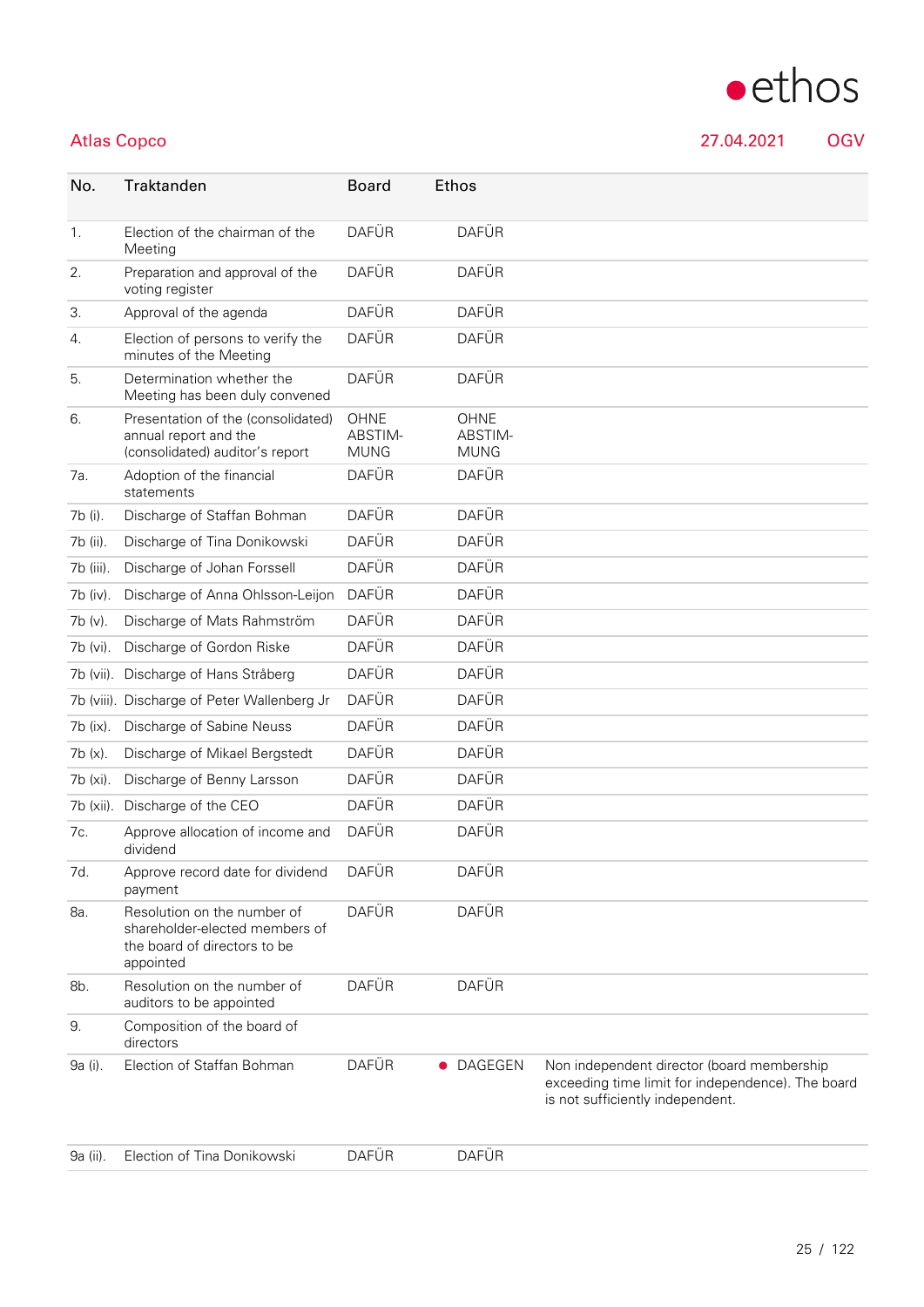

### Atlas Copco 27.04.2021 OGV

| No.               | Traktanden                                                                                                                                       | <b>Board</b> | <b>Ethos</b>                |                                                                                                                                     |
|-------------------|--------------------------------------------------------------------------------------------------------------------------------------------------|--------------|-----------------------------|-------------------------------------------------------------------------------------------------------------------------------------|
| 9a (iii).         | Election of Johan Forssell                                                                                                                       | <b>DAFÜR</b> | • DAGEGEN                   | Non independent director (board membership<br>exceeding time limit for independence). The board<br>is not sufficiently independent. |
| 9a (iv).          | Election of Anna Ohlsson-Leijon                                                                                                                  | <b>DAFÜR</b> | <b>DAGEGEN</b><br>$\bullet$ | Concerns over the director's time commitments.                                                                                      |
| $9a (v)$ .        | Election of Mats Rahmström                                                                                                                       | <b>DAFÜR</b> | <b>DAFÜR</b>                |                                                                                                                                     |
| 9a (vi).          | Election of Gordon Riske                                                                                                                         | <b>DAFÜR</b> | <b>DAGEGEN</b>              | Concerns over the director's time commitments.                                                                                      |
|                   | 9a (vii). Election of Hans Stråberg                                                                                                              | <b>DAFÜR</b> | • DAGEGEN                   | Concerns over the director's time commitments.                                                                                      |
|                   | 9a (viii). Election of Peter Wallenberg jr.                                                                                                      | <b>DAFÜR</b> | <b>DAFÜR</b>                |                                                                                                                                     |
| 9b.               | Election of the Chairman of the<br>board                                                                                                         | <b>DAFÜR</b> | <b>DAGEGEN</b><br>$\bullet$ | Concerns over the director's time commitments.                                                                                      |
| 9c.               | Election of auditor                                                                                                                              | <b>DAFÜR</b> | <b>DAFÜR</b>                |                                                                                                                                     |
| 10a.              | Approve directors' fees                                                                                                                          | <b>DAFÜR</b> | <b>DAFÜR</b>                |                                                                                                                                     |
| 10 <sub>b</sub> . | Approve auditors' fees                                                                                                                           | <b>DAFÜR</b> | <b>DAFÜR</b>                |                                                                                                                                     |
| 11a.              | Approve remuneration report                                                                                                                      | <b>DAFÜR</b> | • DAGEGEN                   | We do not consider the performance period for the<br>long-term incentive plan to be long enough.                                    |
| 11b.              | Approve share-related incentive<br>plan                                                                                                          | <b>DAFÜR</b> | <b>DAGEGEN</b><br>$\bullet$ | We do not consider the performance period for the<br>long-term incentive plan to be long enough.                                    |
| 12a.              | Authorisation to repurchase own<br>shares in connection with the<br>share-related incentive plan 2021                                            | <b>DAFÜR</b> | <b>DAGEGEN</b><br>$\bullet$ | We do not consider the performance period for the<br>long-term incentive plan to be long enough.                                    |
| 12b.              | Authorisation to repurchase own<br>shares in connection with the<br>remuneration of the board of<br>directors in the form of synthetic<br>shares | <b>DAFÜR</b> | <b>DAFÜR</b>                |                                                                                                                                     |
| 12c.              | Transfer of own shares in<br>connection with the share-related<br>incentive plan 2021                                                            | <b>DAFÜR</b> | DAGEGEN                     | We do not consider the performance period for the<br>long-term incentive plan to be long enough.                                    |
| 12d.              | Transfer of own shares in<br>connection with the remuneration<br>of the board of directors in the<br>form of synthetic shares                    | <b>DAFÜR</b> | <b>DAFÜR</b>                |                                                                                                                                     |
| 12e.              | Authorisation to transfer own<br>shares in connection with share-<br>related incentive plans 2016, 2017<br>and 2018                              | <b>DAFÜR</b> | <b>DAFÜR</b>                |                                                                                                                                     |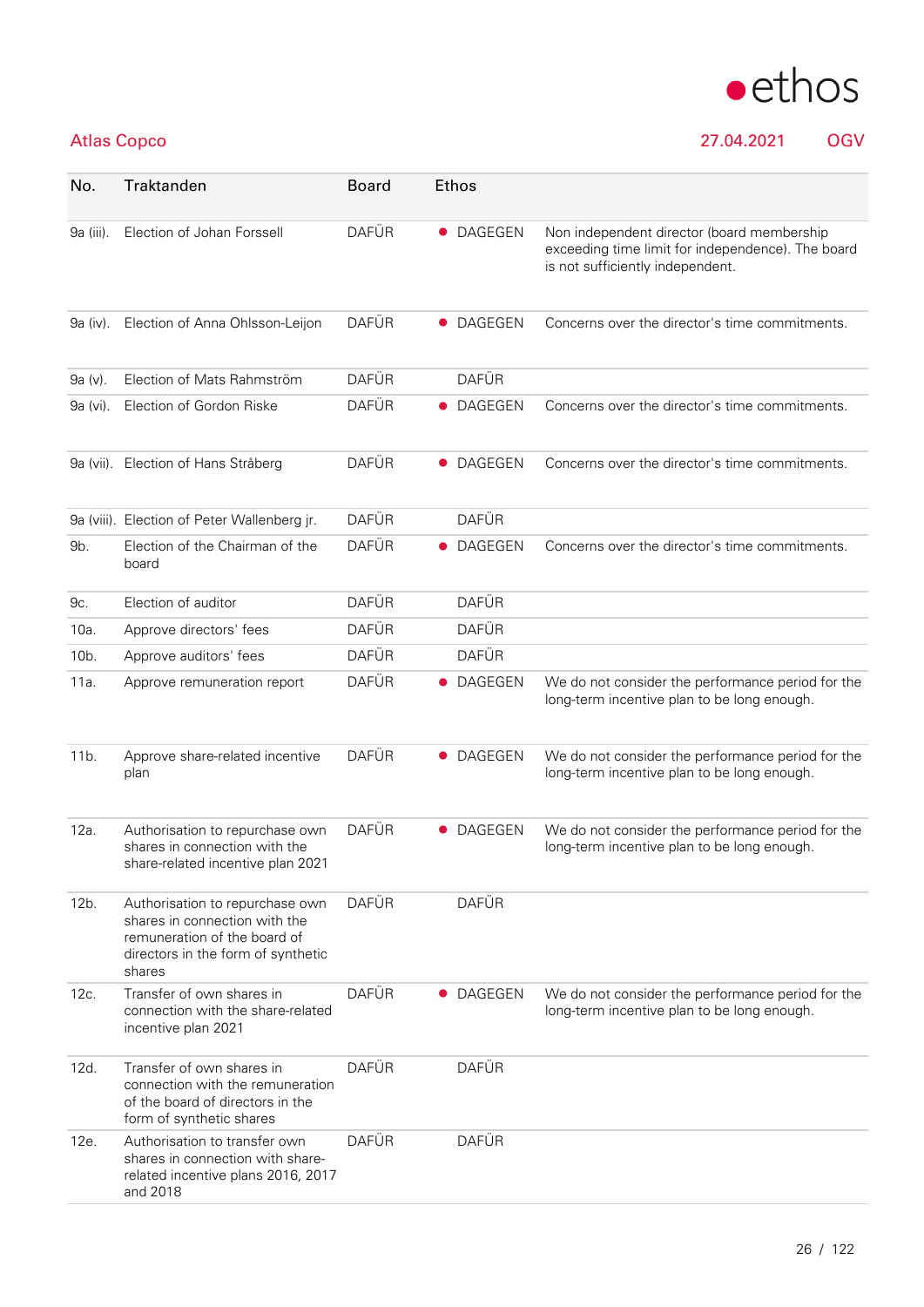

### Atlas Copco 27.04.2021 OGV

| No. | Traktanden             | <b>Board</b>                          | <b>Ethos</b>                   |
|-----|------------------------|---------------------------------------|--------------------------------|
| 13. | Closing of the Meeting | <b>OHNE</b><br>ABSTIM-<br><b>MUNG</b> | OHNE<br>ABSTIM-<br><b>MUNG</b> |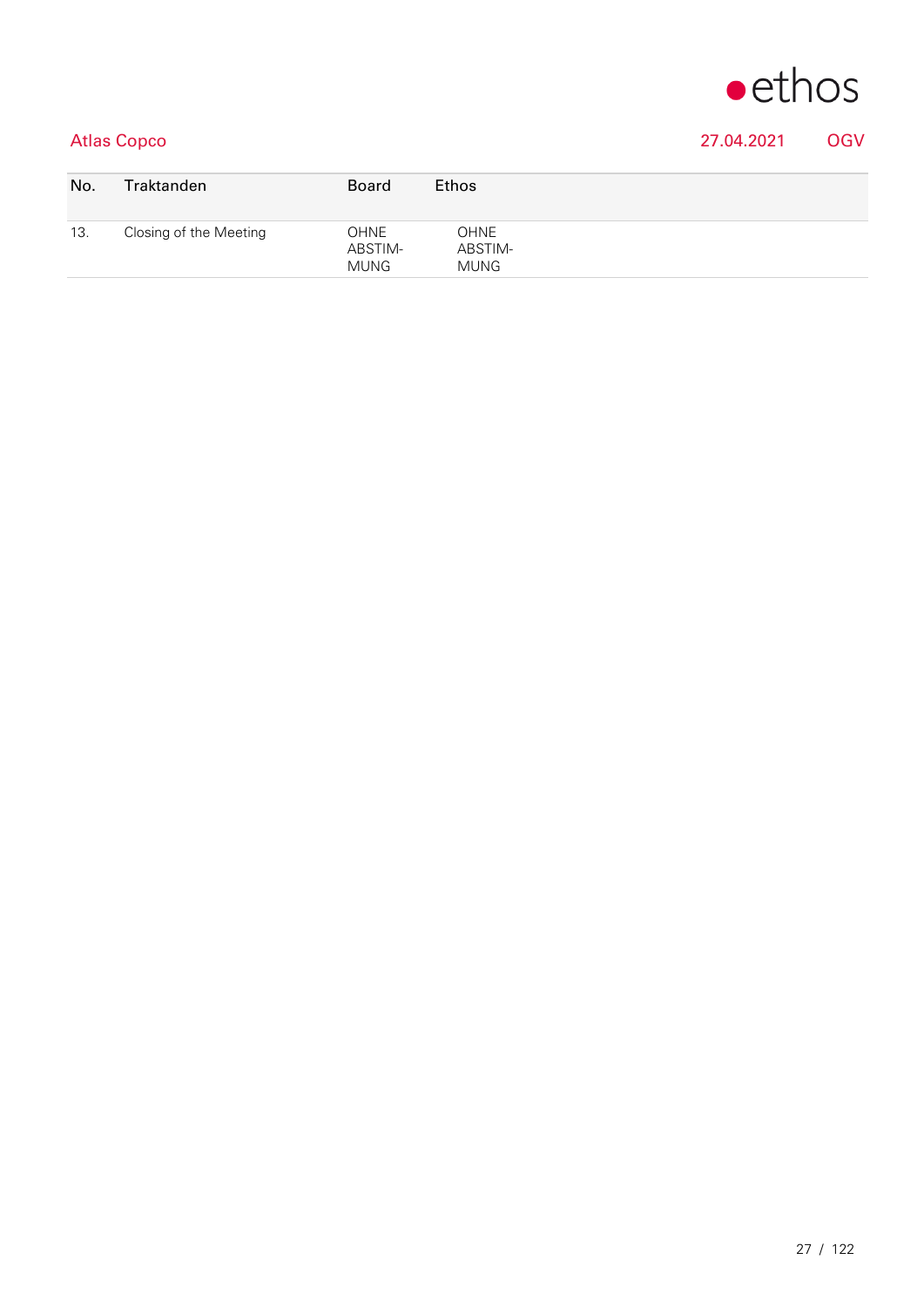

Banco Santander 26.03.2021 OGV

| No.            | Traktanden                                                                                       | <b>Board</b> | Ethos                |                                                                                            |
|----------------|--------------------------------------------------------------------------------------------------|--------------|----------------------|--------------------------------------------------------------------------------------------|
| 1.A            | Approval of the individual and<br>consolidated annual accounts for<br>FY 2020                    | <b>DAFÜR</b> | <b>DAFÜR</b>         |                                                                                            |
| 1.B            | Approval of the non-financial<br>information statement of FY 2020                                | <b>DAFÜR</b> | <b>DAFÜR</b>         |                                                                                            |
| 1.C            | Approval of the management of<br>the Board for FY 2020                                           | <b>DAFÜR</b> | <b>DAFÜR</b>         |                                                                                            |
| 2              | Application of results obtained<br>during FY 2020                                                | <b>DAFÜR</b> | <b>DAFÜR</b>         |                                                                                            |
| 3              | Board of Directors after the AGM                                                                 |              |                      |                                                                                            |
| 3.A            | Setting the number of Directors<br>at 15                                                         | <b>DAFÜR</b> | <b>DAFÜR</b>         |                                                                                            |
| 3.B            | Elect Ms. Gina Lorenza Díez<br><b>Barros</b>                                                     | <b>DAFÜR</b> | <b>DAFÜR</b>         |                                                                                            |
| 3.C            | Re-elect Ms. Homaira Akbari                                                                      | <b>DAFÜR</b> | <b>DAFÜR</b>         |                                                                                            |
| 3.D            | Re-elect Mr. Álvaro Antonio<br>Cardoso de Souza                                                  | <b>DAFÜR</b> | <b>DAFÜR</b>         |                                                                                            |
| 3.E            | Re-elect Mr. Javier Botín-Sanz de<br>Sautuola y O'Shea                                           | <b>DAFÜR</b> | <b>DAFÜR</b>         |                                                                                            |
| 3.F            | Re-elect Mr. Ramiro Mato García-<br>Ansorena                                                     | <b>DAFÜR</b> | <b>DAFÜR</b>         |                                                                                            |
| 3.G            | Re-elect Mr. Bruce Carnegie-<br><b>Brown</b>                                                     | <b>DAFÜR</b> | DAGEGEN<br>$\bullet$ | Non independent lead director, which is not best<br>practice.                              |
| 4              | Re-elect PwC as auditor for FY<br>2021                                                           | <b>DAFÜR</b> | <b>DAFÜR</b>         |                                                                                            |
| 5              | Amendment of the Bylaws                                                                          |              |                      |                                                                                            |
| 5.A            | Amendment of Articles 18 and 20                                                                  | DAFÜR        | <b>DAFÜR</b>         |                                                                                            |
| 5.B            | Amendment of Article 20                                                                          | <b>DAFÜR</b> | <b>DAFÜR</b>         |                                                                                            |
| 5.C            | Amendment of Articles 27 and 34                                                                  | DAFÜR        | <b>DAFÜR</b>         |                                                                                            |
| 5.D            | Amendment of Article 34 and<br>addition of Article 34 bis                                        | <b>DAFUR</b> | <b>DAFÜR</b>         |                                                                                            |
| 6              | Amendments of the AGM<br>Regulations                                                             |              |                      |                                                                                            |
| 6.A            | Amendment of Article 2                                                                           | <b>DAFÜR</b> | <b>DAFÜR</b>         |                                                                                            |
| 6.B            | Amendment of Article 2                                                                           | <b>DAFÜR</b> | <b>DAFÜR</b>         |                                                                                            |
| 6.C            | Amendment of Article 8                                                                           | <b>DAFÜR</b> | <b>DAFÜR</b>         |                                                                                            |
| 6.D            | Amendment of Article 20                                                                          | <b>DAFÜR</b> | <b>DAFÜR</b>         |                                                                                            |
| 6.E            | Amendment of Article 26                                                                          | <b>DAFÜR</b> | <b>DAFÜR</b>         |                                                                                            |
| $\overline{7}$ | Issue of non-convertible fixed-<br>income securities, preferred<br>interests or debt instruments | <b>DAFÜR</b> | <b>DAFÜR</b>         |                                                                                            |
| 8              | Directors' Remuneration Policy for DAFÜR<br>the 2021-2023 period                                 |              | DAGEGEN              | Excessive discretion of the board in determining<br>the final variable remuneration award. |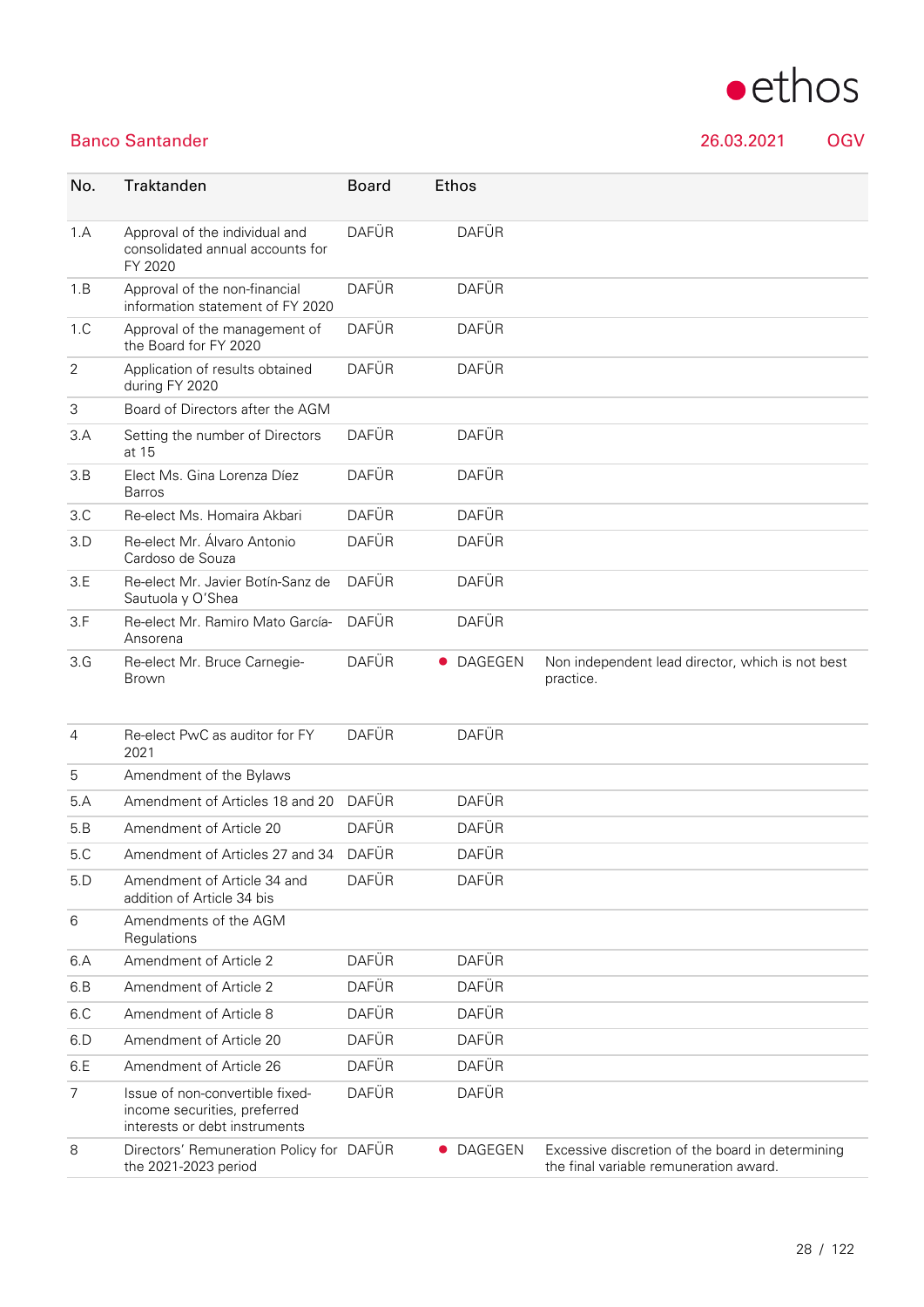

Banco Santander 26.03.2021 OGV

| No.  | Traktanden                                                                                                                           | <b>Board</b> | <b>Ethos</b>         |                                                  |
|------|--------------------------------------------------------------------------------------------------------------------------------------|--------------|----------------------|--------------------------------------------------|
| 9    | Setting of the maximum amount<br>of annual remuneration to be paid<br>to all Directors                                               | <b>DAFÜR</b> | • DAGEGEN            | The remuneration for board members is excessive. |
| 10   | Approval of a new remuneration<br>system                                                                                             | <b>DAFÜR</b> | <b>DAFÜR</b>         |                                                  |
| 11   | Approval of the application of<br>remuneration plans                                                                                 |              |                      |                                                  |
| 11.A | Deferred Multiyear Objectives<br>Variable Remuneration Plan                                                                          | <b>DAFÜR</b> | <b>DAFÜR</b>         |                                                  |
| 11.B | Deferred and Conditional Variable<br><b>Remuneration Plan</b>                                                                        | <b>DAFÜR</b> | <b>DAFÜR</b>         |                                                  |
| 11.C | Digital Transformation Award                                                                                                         | <b>DAFÜR</b> | <b>DAFÜR</b>         |                                                  |
| 11.D | Application of the Group's buy-out<br>regulations                                                                                    | <b>DAFÜR</b> | <b>DAFÜR</b>         |                                                  |
| 11.E | Plan for employees of Santander<br>UK plc and other companies of the<br>Group in the UK by means of<br>options on shares of the Bank | <b>DAFÜR</b> | <b>DAFÜR</b>         |                                                  |
| 12   | Delegation of powers                                                                                                                 | <b>DAFÜR</b> | <b>DAFÜR</b>         |                                                  |
| 13   | Advisory vote on the Annual<br>Director's Remuneration Report                                                                        | <b>DAFÜR</b> | DAGEGEN<br>$\bullet$ | Excessive fixed remuneration.                    |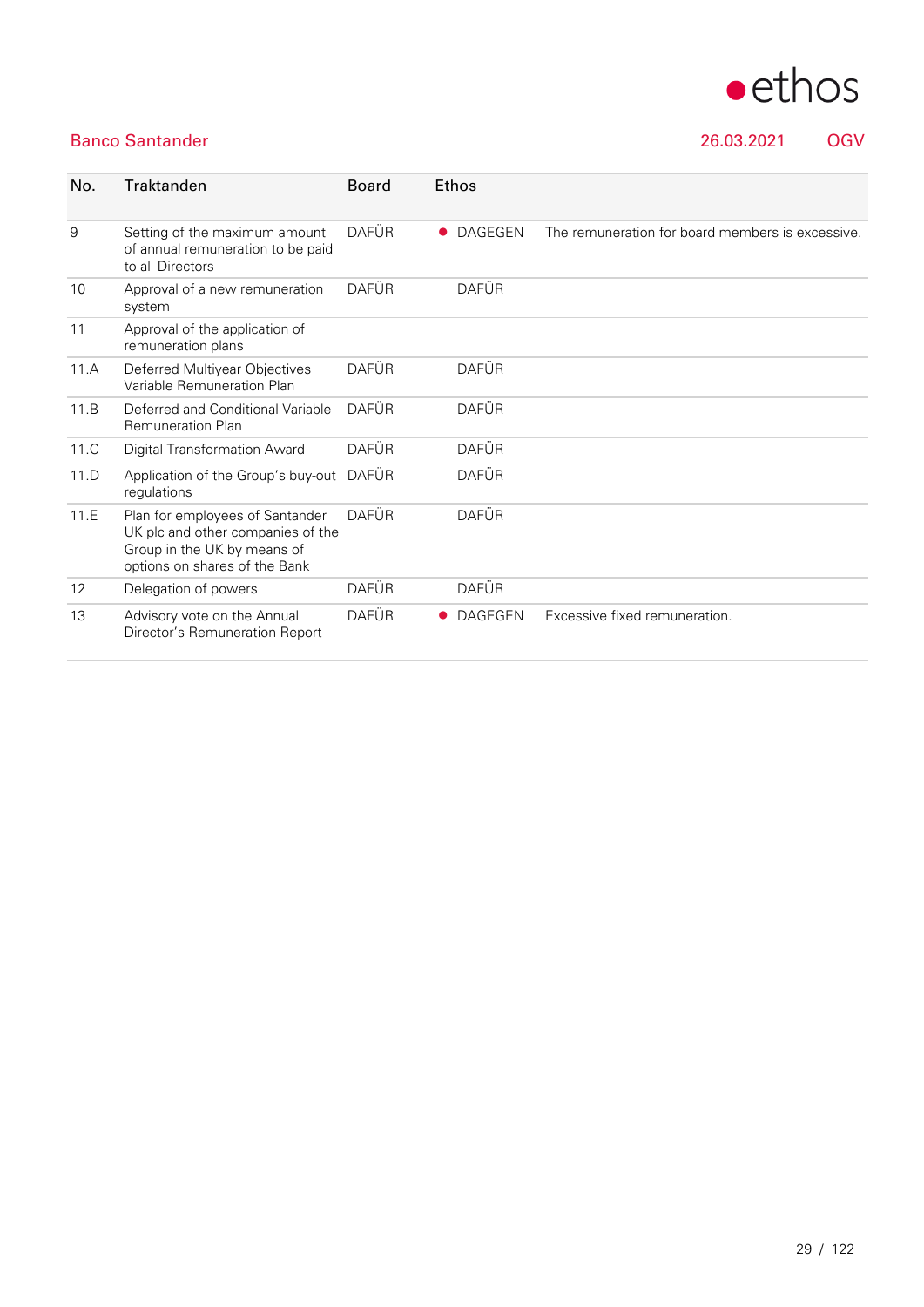

Barclays 05.05.2021 OGV

| No.          | Traktanden                                                                                                             | <b>Board</b> | Ethos                       |                                                                                                                                                                     |
|--------------|------------------------------------------------------------------------------------------------------------------------|--------------|-----------------------------|---------------------------------------------------------------------------------------------------------------------------------------------------------------------|
| $\mathbf{1}$ | Annual Report and Accounts for<br>the year ended 31 December 2020                                                      | <b>DAFÜR</b> | <b>DAFÜR</b>                |                                                                                                                                                                     |
| 2            | Advisory vote on Directors'<br>Remuneration report                                                                     | <b>DAFÜR</b> | • DAGEGEN                   | Excessive total remuneration.                                                                                                                                       |
|              | Elections to the Board of Directors                                                                                    |              |                             |                                                                                                                                                                     |
| 3            | Elect Ms. Julia Wilson                                                                                                 | <b>DAFÜR</b> | <b>DAFÜR</b>                |                                                                                                                                                                     |
| 4            | Re-elect Mr. Mike Ashley                                                                                               | <b>DAFÜR</b> | <b>DAFÜR</b>                |                                                                                                                                                                     |
| 5            | Re-elect Mr. Tim Breedon, CBE                                                                                          | <b>DAFÜR</b> | <b>DAFÜR</b>                |                                                                                                                                                                     |
| 6            | Re-elect Mr. Mohamed A. El-Erian                                                                                       | <b>DAFÜR</b> | <b>DAFÜR</b>                |                                                                                                                                                                     |
| 7            | Re-elect Ms. Dawn Fitzpatrick                                                                                          | <b>DAFÜR</b> | <b>DAFÜR</b>                |                                                                                                                                                                     |
| 8            | Re-elect Ms. Mary Francis, CBE                                                                                         | <b>DAFÜR</b> | <b>DAFÜR</b>                |                                                                                                                                                                     |
| 9            | Re-elect Mr. Crawford Gillies                                                                                          | <b>DAFÜR</b> | <b>DAGEGEN</b><br>$\bullet$ | Chairman of the remuneration committee. We<br>have serious concerns over remuneration.                                                                              |
| 10           | Re-elect Mr. Brian Gilvary                                                                                             | <b>DAFÜR</b> | <b>DAFÜR</b>                |                                                                                                                                                                     |
| 11           | Re-elect Mr. Nigel Higgins                                                                                             | <b>DAFÜR</b> | <b>DAFÜR</b>                |                                                                                                                                                                     |
| 12           | Re-elect Mr. Tushar Morzaria                                                                                           | <b>DAFÜR</b> | <b>DAFÜR</b>                |                                                                                                                                                                     |
| 13           | Re-elect Ms. Diane Schueneman                                                                                          | <b>DAFÜR</b> | <b>DAFÜR</b>                |                                                                                                                                                                     |
| 14           | Re-elect Mr. James Staley                                                                                              | <b>DAFÜR</b> | • DAGEGEN                   | The director was implicated in a serious<br>controversy in the past or does not have a good<br>reputation or his activities and attitude are not<br>irreproachable. |
| 15           | Appoint KPMG as auditor                                                                                                | <b>DAFÜR</b> | <b>DAFÜR</b>                |                                                                                                                                                                     |
| 16           | Auditor's remuneration                                                                                                 | <b>DAFÜR</b> | <b>DAFÜR</b>                |                                                                                                                                                                     |
| 17           | Political donations and political<br>expenditure                                                                       | <b>DAFÜR</b> | <b>DAGEGEN</b><br>$\bullet$ | Authorisation to make political donations exceeds<br>our guidelines.                                                                                                |
| 18           | Directors' authority to allot shares                                                                                   | <b>DAFÜR</b> | <b>DAFÜR</b>                |                                                                                                                                                                     |
| 19           | Disapplication of pre-emption<br>rights on the issue of shares for<br>cash                                             | <b>DAFÜR</b> | <b>DAFÜR</b>                |                                                                                                                                                                     |
| 20           | Disapplication of pre-emption<br>rights on the issue of shares for<br>cash for an acquisition or capital<br>investment | <b>DAFÜR</b> | <b>DAFÜR</b>                |                                                                                                                                                                     |
| 21           | General authority to the directors<br>to issue equity convertible notes                                                | <b>DAFÜR</b> | • DAGEGEN                   | Additional potential dilution which is not in<br>shareholders' interests.                                                                                           |
| 22           | Disapplication of pre-emption<br>rights on the issue of equity<br>convertible notes                                    | <b>DAFÜR</b> | • DAGEGEN                   | Additional potential dilution which is not in<br>shareholders' interests.                                                                                           |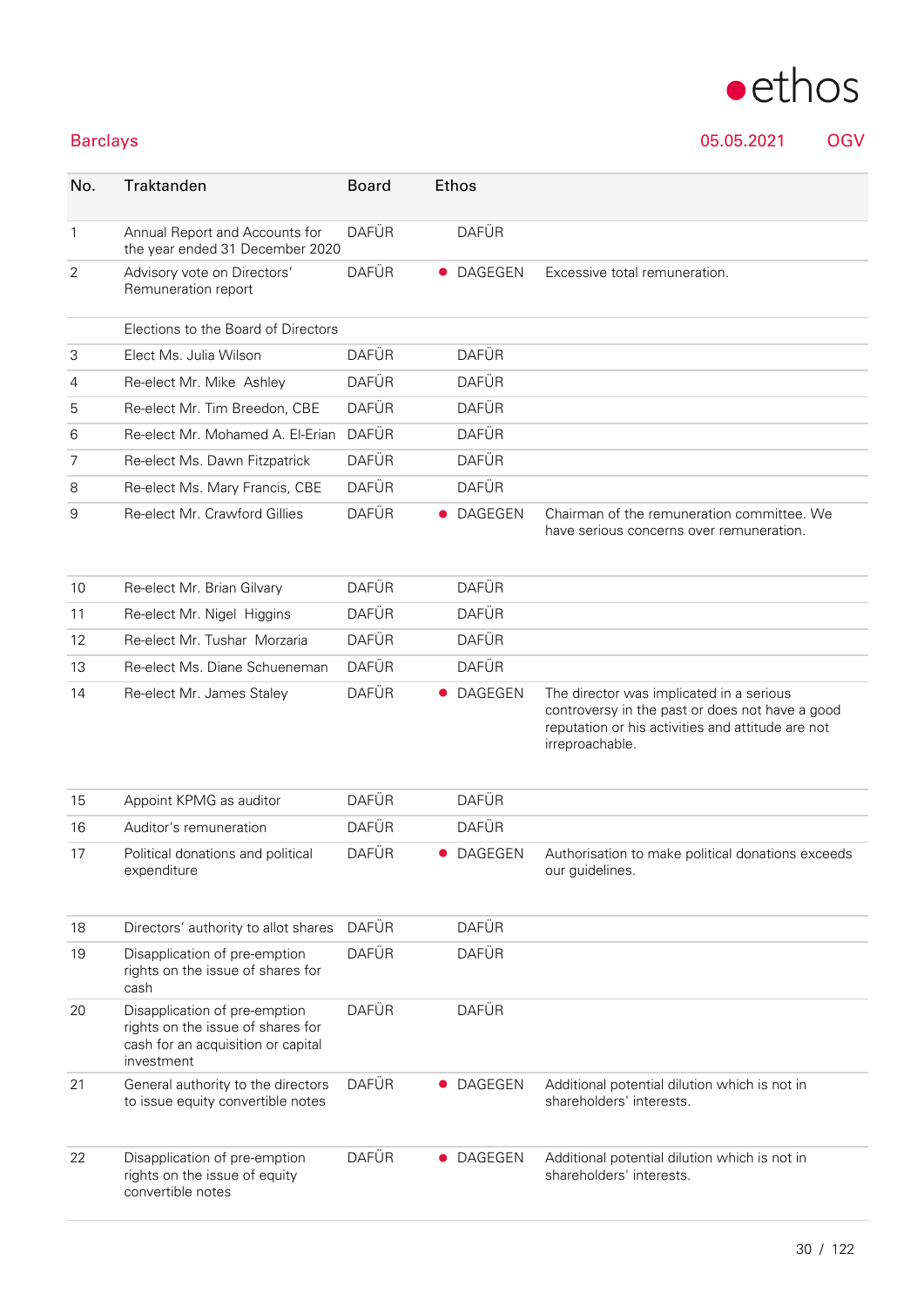

### Barclays 05.05.2021 OGV

| No. | Traktanden                                             | <b>Board</b> | <b>Ethos</b>                |                                                                            |
|-----|--------------------------------------------------------|--------------|-----------------------------|----------------------------------------------------------------------------|
| 23  | Purchase of own shares                                 | <b>DAFÜR</b> | <b>DAGEGEN</b>              | Contrary to best practice, the dividend is not put to<br>the vote.         |
| 24  | Authority to call general meetings<br>on short notice  | <b>DAFUR</b> | <b>DAGEGEN</b>              | 14-days is insufficient for shareholders to vote in<br>an informed manner. |
| 25  | Barclays Long Term Incentive Plan DAFÜR                |              | DAGEGEN<br>$\bullet$        | Potential excessive awards.                                                |
| 26  | Barclays Group Share Value Plan                        | <b>DAFÜR</b> | <b>DAGEGEN</b><br>$\bullet$ | Concerns over award of unvested shares on<br>resignation of an executive.  |
| 27  | Authority to reintroduce a scrip<br>dividend programme | <b>DAFÜR</b> | <b>DAFÜR</b>                |                                                                            |
| 28  | Amendments to the Articles of<br>Association           | <b>DAFÜR</b> | <b>DAFÜR</b>                |                                                                            |
| 29  | Shareholder resolution: climate<br>strategy            | DAGEGEN      | $\bullet$ DAFUR             | We support corporate policies aiming to prevent<br>environmental risks.    |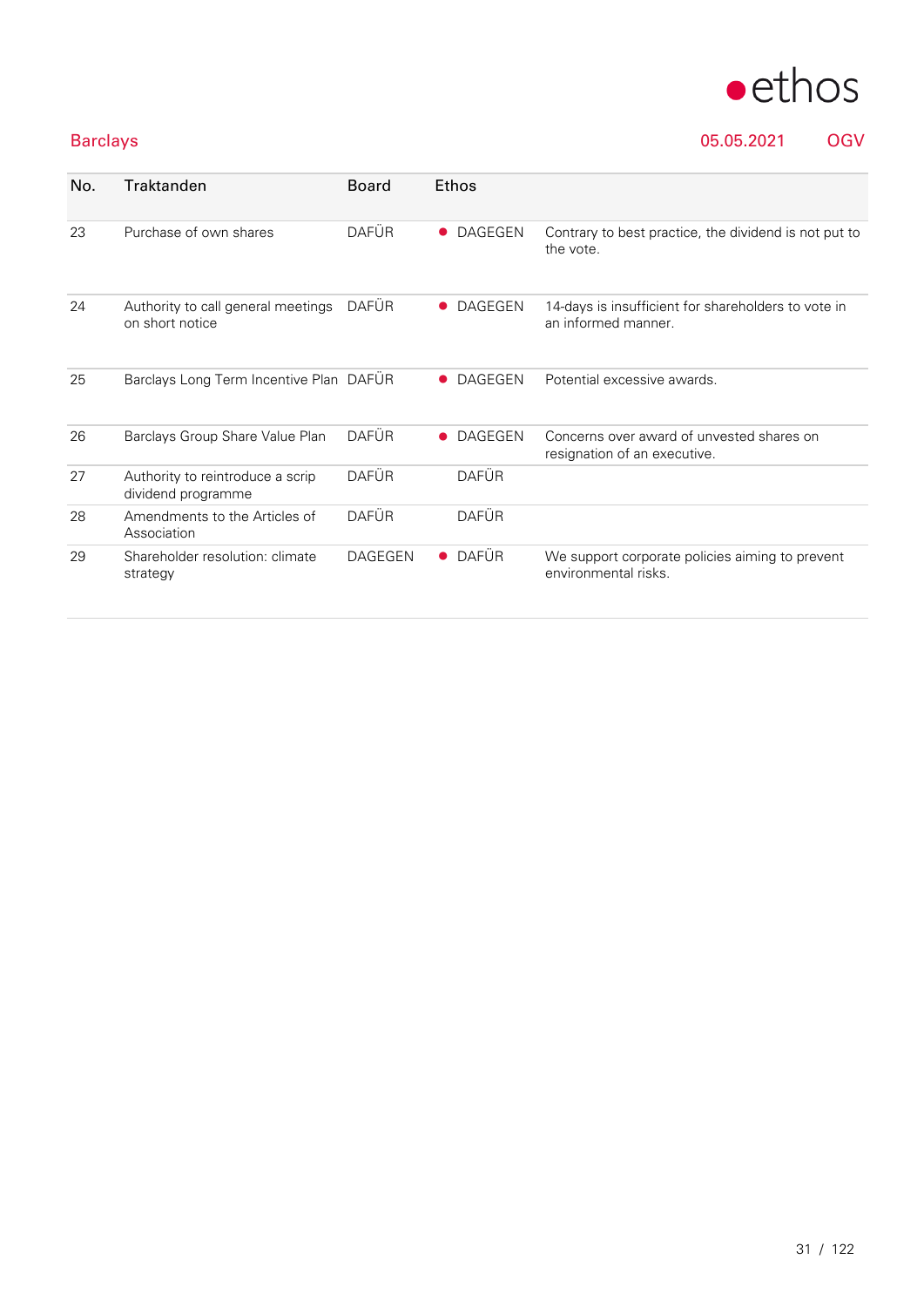# $\bullet$ ethos

BBVA 20.04.2021 OGV

| No.              | Traktanden                                                                                                                                                                          | <b>Board</b> | <b>Ethos</b> |                                                                                            |
|------------------|-------------------------------------------------------------------------------------------------------------------------------------------------------------------------------------|--------------|--------------|--------------------------------------------------------------------------------------------|
| 1.1              | Approval of the annual accounts of DAFUR<br>BBVA and its consolidated group<br>for the year 2020                                                                                    |              | <b>DAFÜR</b> |                                                                                            |
| 1.2              | Approval of the non-financial<br>information report of BBVA Group<br>for the year 2020                                                                                              | <b>DAFÜR</b> | <b>DAFÜR</b> |                                                                                            |
| 1.3              | Allocation of results                                                                                                                                                               | <b>DAFÜR</b> | <b>DAFÜR</b> |                                                                                            |
| 1.4              | Approval of the management                                                                                                                                                          | <b>DAFÜR</b> | <b>DAFÜR</b> |                                                                                            |
| 2                | Board of Directors after the AGM                                                                                                                                                    |              |              |                                                                                            |
| 2.1              | Re-elect Mr. José Miguel Andrés<br>Torrecillas                                                                                                                                      | <b>DAFÜR</b> | <b>DAFÜR</b> |                                                                                            |
| 2.2              | Re-elect Mr. Jaime Félix Caruana<br>Lacorte                                                                                                                                         | <b>DAFÜR</b> | <b>DAFÜR</b> |                                                                                            |
| 2.3              | Re-elect Ms. Belén Garijo López                                                                                                                                                     | <b>DAFÜR</b> | • DAGEGEN    | Concerns over the director's time commitments.                                             |
| 2.4              | Re-elect Mr. José Maldonado<br>Ramos                                                                                                                                                | <b>DAFÜR</b> | • DAGEGEN    | The director has been sitting on the board for over<br>20 years, which exceeds guidelines. |
| 2.5              | Re-elect Ms. Ana Cristina Peralta<br>Moreno                                                                                                                                         | <b>DAFÜR</b> | <b>DAFÜR</b> |                                                                                            |
| 2.6              | Re-elect Mr. Juan Pi Llorens                                                                                                                                                        | <b>DAFÜR</b> | <b>DAFÜR</b> |                                                                                            |
| 2.7              | Re-elect Mr. Jan Paul Marie<br>Francis Verplancke                                                                                                                                   | <b>DAFÜR</b> | <b>DAFÜR</b> |                                                                                            |
| 3                | Approval of dividend distribution<br>charged to share premium account                                                                                                               | <b>DAFÜR</b> | <b>DAFÜR</b> |                                                                                            |
| 4                | Approval of distribution of 35% of<br>consolidated profit for the first<br>semester of 2021, excluding<br>extraordinary items                                                       | <b>DAFÜR</b> | <b>DAFÜR</b> |                                                                                            |
| 5                | Authorisation to issue securities<br>convertible into Company shares,<br>up to €8 billion, with authority to<br>exclude pre-emptive rights up to<br>20% of the Bank's share capital | <b>DAFÜR</b> | • DAGEGEN    | Additional potential dilution which is not in<br>shareholders' interests.                  |
| 6                | Share capital reduction                                                                                                                                                             | <b>DAFÜR</b> | <b>DAFÜR</b> |                                                                                            |
| 7                | Approval of the 2021-2023<br><b>Remuneration Policy</b>                                                                                                                             | <b>DAFÜR</b> | • DAGEGEN    | Excessive total remuneration.                                                              |
| 8                | Approval of a maximum level of<br>variable remuneration of up to<br>200% of the fixed component                                                                                     | <b>DAFÜR</b> | <b>DAFÜR</b> |                                                                                            |
| $\boldsymbol{9}$ | Re-election of auditors                                                                                                                                                             | <b>DAFÜR</b> | <b>DAFÜR</b> |                                                                                            |
| 10               | Amendment of the Bylaws                                                                                                                                                             | <b>DAFÜR</b> | <b>DAFÜR</b> |                                                                                            |
| 11               | Amendment of the General<br><b>Meeting Regulations</b>                                                                                                                              | <b>DAFÜR</b> | <b>DAFÜR</b> |                                                                                            |
| 12               | Delegation of powers                                                                                                                                                                | <b>DAFÜR</b> | <b>DAFÜR</b> |                                                                                            |
| 13               | Consultative vote on the Directors'<br>Annual Remuneration Report                                                                                                                   | <b>DAFÜR</b> | DAGEGEN      | Excessive total remuneration.                                                              |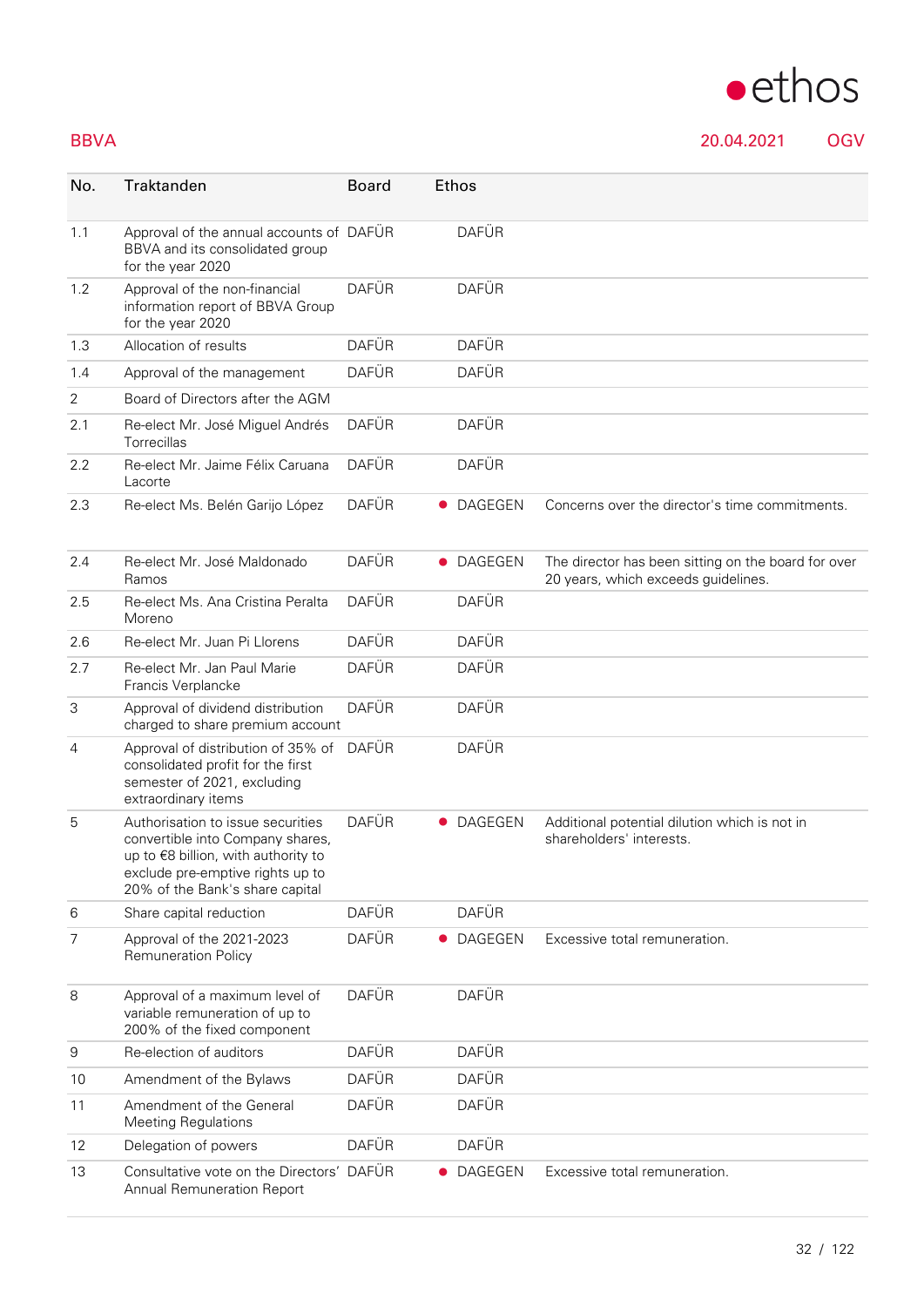

BMW 12.05.2021 OGV

| No.            | Traktanden                                                                        | <b>Board</b>                   |           | Ethos                          |                                                |
|----------------|-----------------------------------------------------------------------------------|--------------------------------|-----------|--------------------------------|------------------------------------------------|
| $\mathbf{1}$   | Receive the Annual Report                                                         | OHNE<br>ABSTIM-<br><b>MUNG</b> |           | OHNE<br>ABSTIM-<br><b>MUNG</b> |                                                |
| $\overline{2}$ | Approve the Dividend                                                              | <b>DAFÜR</b>                   |           | <b>DAFÜR</b>                   |                                                |
| 3              | Approve Discharge of<br>Management Board                                          | <b>DAFÜR</b>                   |           | <b>DAFÜR</b>                   |                                                |
| $\overline{4}$ | Approve Discharge of Supervisory<br><b>Board</b>                                  | <b>DAFÜR</b>                   |           | <b>DAFÜR</b>                   |                                                |
| 5              | Appoint the Auditors                                                              | <b>DAFÜR</b>                   |           | DAFÜR                          |                                                |
|                | Board main features                                                               |                                |           |                                |                                                |
| 6.1            | Elections to the Supervisory<br>Board: Dr. Marc Bitzer                            | <b>DAFÜR</b>                   |           | <b>DAFÜR</b>                   |                                                |
| 6.2            | Elections to the Supervisory<br>Board: Rachel Empey                               | <b>DAFÜR</b>                   |           | <b>DAFÜR</b>                   |                                                |
| 6.3            | Elections to the Supervisory<br>Board: Prof. Dr. Dr. h.c. Christoph<br>M. Schmidt | <b>DAFÜR</b>                   | $\bullet$ | <b>DAGEGEN</b>                 | Concerns over the director's time commitments. |
| $\overline{7}$ | Approve Remuneration System for DAFÜR<br>the Management Board members             |                                |           | • DAGEGEN                      | Potential excessive awards.                    |
| 8              | Approve Remuneration of the<br>Supervisory Board members                          | <b>DAFÜR</b>                   | $\bullet$ | <b>DAGEGEN</b>                 | The proposed remuneration is excessive.        |
| 9.1            | Amend Articles: Participation of<br>Supervisory Board members in<br>the AGM       | <b>DAFÜR</b>                   |           | <b>DAFÜR</b>                   |                                                |
| 9.2            | Amend Articles: Proof of<br>shareholding                                          | <b>DAFÜR</b>                   |           | <b>DAFÜR</b>                   |                                                |
| 9.3            | Amend Articles: Participation of<br>shareholders in the AGM                       | <b>DAFÜR</b>                   |           | <b>DAFÜR</b>                   |                                                |
| 10             | Amend an inter-company<br>agreement                                               | <b>DAFÜR</b>                   |           | <b>DAFÜR</b>                   |                                                |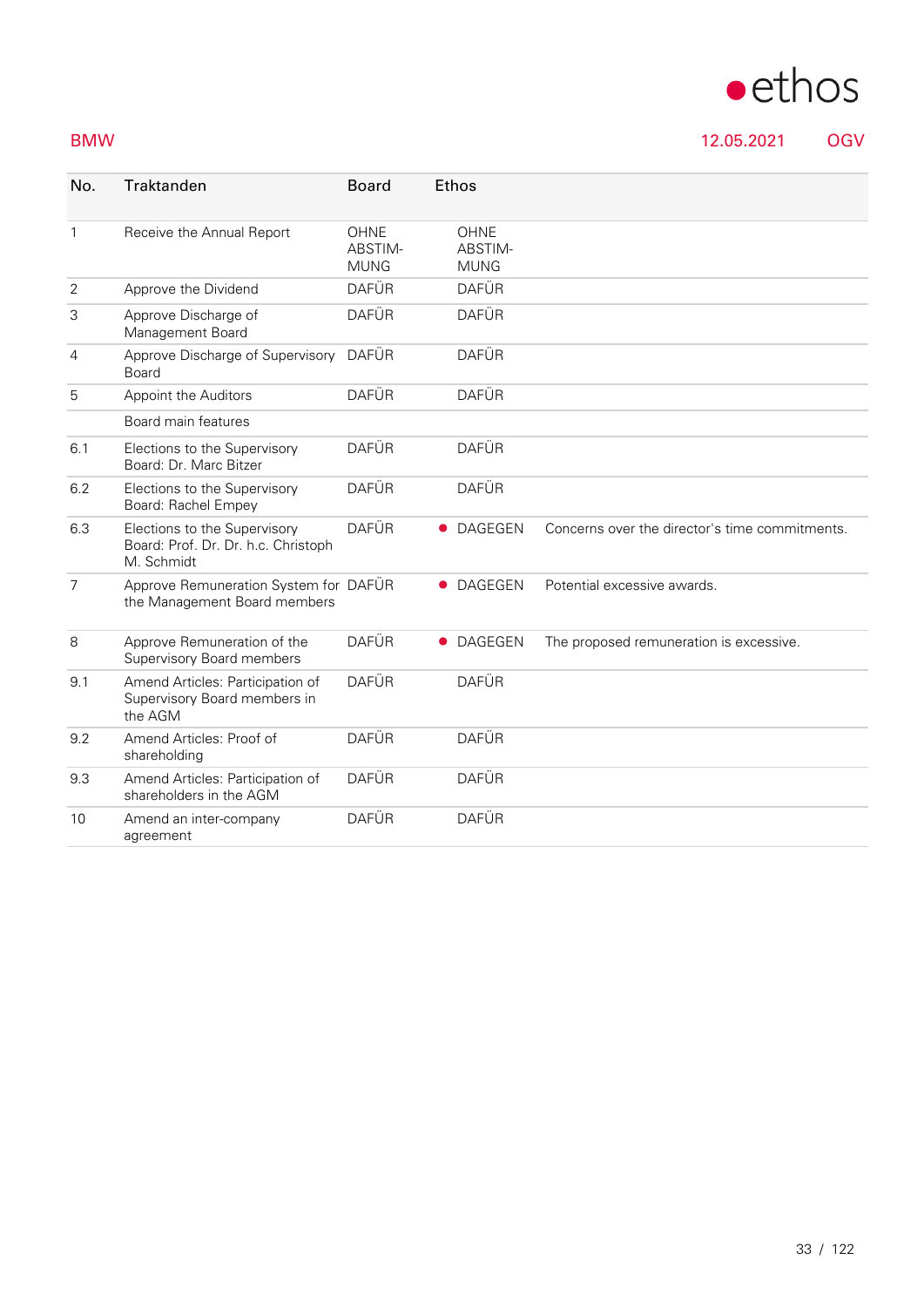

BNP Paribas 18.05.2021 MIX

| No.            | Traktanden                                                                                                                                                                         | <b>Board</b> | <b>Ethos</b> |                                                                                                                    |
|----------------|------------------------------------------------------------------------------------------------------------------------------------------------------------------------------------|--------------|--------------|--------------------------------------------------------------------------------------------------------------------|
| $\mathbf{1}$   | To approve the parent company's<br>financial statements                                                                                                                            | <b>DAFÜR</b> | <b>DAFÜR</b> |                                                                                                                    |
| 2              | To approve the consolidated<br>financial statements                                                                                                                                | <b>DAFÜR</b> | <b>DAFÜR</b> |                                                                                                                    |
| З              | To approve the allocation of<br>income and the dividend payment                                                                                                                    | <b>DAFÜR</b> | <b>DAFÜR</b> |                                                                                                                    |
| $\overline{4}$ | Statement of related-party<br>agreements reported in the<br><b>Statutory Auditor's Special Report</b><br>on Regulated Agreements and<br><b>Commitments with Related</b><br>Parties | <b>DAFÜR</b> | <b>DAFÜR</b> |                                                                                                                    |
| 5              | To approve a treasury share buy-<br>back and disposal programme                                                                                                                    | <b>DAFÜR</b> | <b>DAFÜR</b> |                                                                                                                    |
|                | Board main features                                                                                                                                                                |              |              |                                                                                                                    |
| 6              | Re-election of Pierre-André de<br>Chalendar as a Director for 3 years                                                                                                              | <b>DAFÜR</b> | DAGEGEN      | Non independent director (business connections<br>with the company). The board is not sufficiently<br>independent. |
| $\overline{7}$ | Re-election of Rajna Gibson-<br>Brandon as a Director for 3 years                                                                                                                  | <b>DAFÜR</b> | <b>DAFÜR</b> |                                                                                                                    |
| 8              | Election of Christian Noyer,<br>replacing Denis Kessler, as a<br>Director for 3 years                                                                                              | <b>DAFÜR</b> | DAGEGEN      | The director is over 70 years old, which exceeds<br>guidelines for new nominees.                                   |
| $\overline{9}$ | Competitive election of an<br>employee shareholders<br>representative Director: Juliette<br>Brisac as a Director for 3 years                                                       | <b>DAFÜR</b> | <b>DAFÜR</b> |                                                                                                                    |
| А              | Competitive election of an<br>employee shareholders<br>representative Director: Isabelle<br>Coron as a Director for 3 years                                                        | DAGEGEN      | DAGEGEN      |                                                                                                                    |
| B              | Competitive election of an<br>employee shareholders<br>representative Director: Cécile<br>Besse Advani as a Director for 3<br>years                                                | DAGEGEN      | DAGEGEN      |                                                                                                                    |
| C              | Competitive election of an<br>employee shareholders<br>representative Director:<br>Dominique Potier as a Director for<br>3 years                                                   | DAGEGEN      | DAGEGEN      |                                                                                                                    |
| 10             | To approve the non-executives<br>new remuneration policy                                                                                                                           | <b>DAFÜR</b> | <b>DAFÜR</b> |                                                                                                                    |
| 11             | To approve the Chairman new<br>remuneration policy                                                                                                                                 | <b>DAFÜR</b> | DAGEGEN      | Excessive discretion of the remuneration<br>committee in determining the remuneration of the<br>chairman.          |
| 12             | To approve the CEO and Deputies DAFÜR<br>CEO new remuneration policy                                                                                                               |              | • DAGEGEN    | Excessive fixed remuneration.                                                                                      |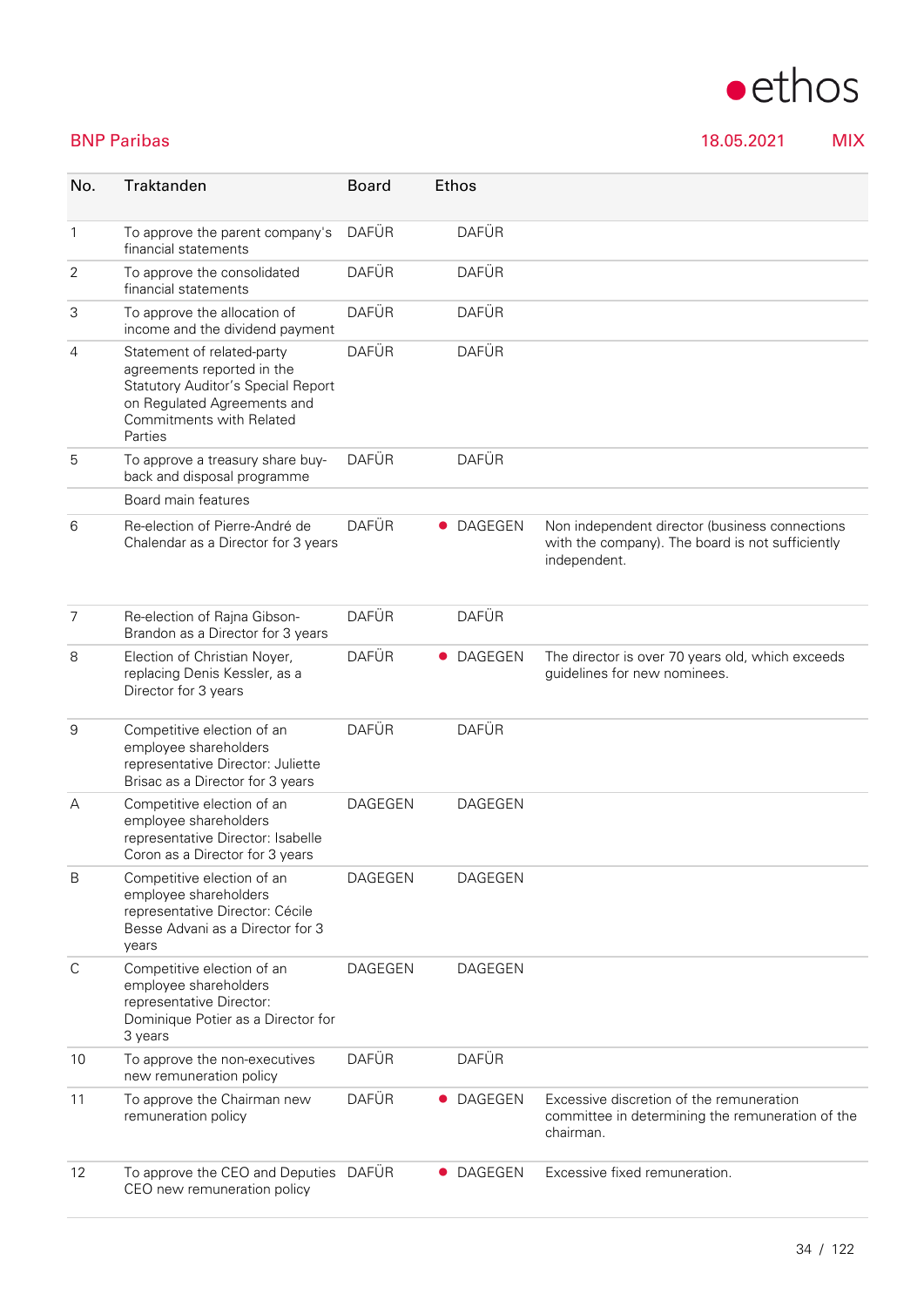

BNP Paribas 18.05.2021 MIX

| No. | Traktanden                                                                                                                                                                                                                                | <b>Board</b> | Ethos        |                               |
|-----|-------------------------------------------------------------------------------------------------------------------------------------------------------------------------------------------------------------------------------------------|--------------|--------------|-------------------------------|
| 13  | To approve the remuneration<br>report                                                                                                                                                                                                     | <b>DAFÜR</b> | <b>DAFÜR</b> |                               |
| 14  | Ex-post binding "Say on Pay" vote<br>on the individual remuneration of<br>the Chairman, Jean Lemierre                                                                                                                                     | <b>DAFÜR</b> | DAGEGEN      | Excessive total remuneration. |
| 15  | Ex-post binding "Say on Pay" vote<br>on the executive individual<br>remuneration of the CEO, Jean-<br>Laurent Bonnafé                                                                                                                     | <b>DAFÜR</b> | <b>DAFÜR</b> |                               |
| 16  | Ex-post binding "Say on Pay" vote<br>on the executive individual<br>remuneration of the Deputy CEO,<br>Philippe Bordenave                                                                                                                 | DAFÜR        | <b>DAFÜR</b> |                               |
| 17  | Advisory vote on the overall<br>remuneration package in the 2020<br>financial year to senior managers<br>and certain categories of<br>personnel (Material Risk takers) -<br>article L.511-73 of the French<br>Monetary and Financial Code | <b>DAFÜR</b> | <b>DAFÜR</b> |                               |
| 18  | To approve Directors' fees                                                                                                                                                                                                                | <b>DAFÜR</b> | <b>DAFÜR</b> |                               |
| 19  | Setting the ceiling on the variable<br>compensation of the effective<br>directors and other regulated<br>persons mentioned in Article<br>L.511-71 of the French Monetary<br>and Financial Code                                            | <b>DAFÜR</b> | <b>DAFÜR</b> |                               |
| 20  | To authorise a potential reduction<br>in the company's share capital                                                                                                                                                                      | <b>DAFÜR</b> | <b>DAFÜR</b> |                               |
| 21  | Delegation of powers for the<br>completion of formalities                                                                                                                                                                                 | <b>DAFÜR</b> | <b>DAFÜR</b> |                               |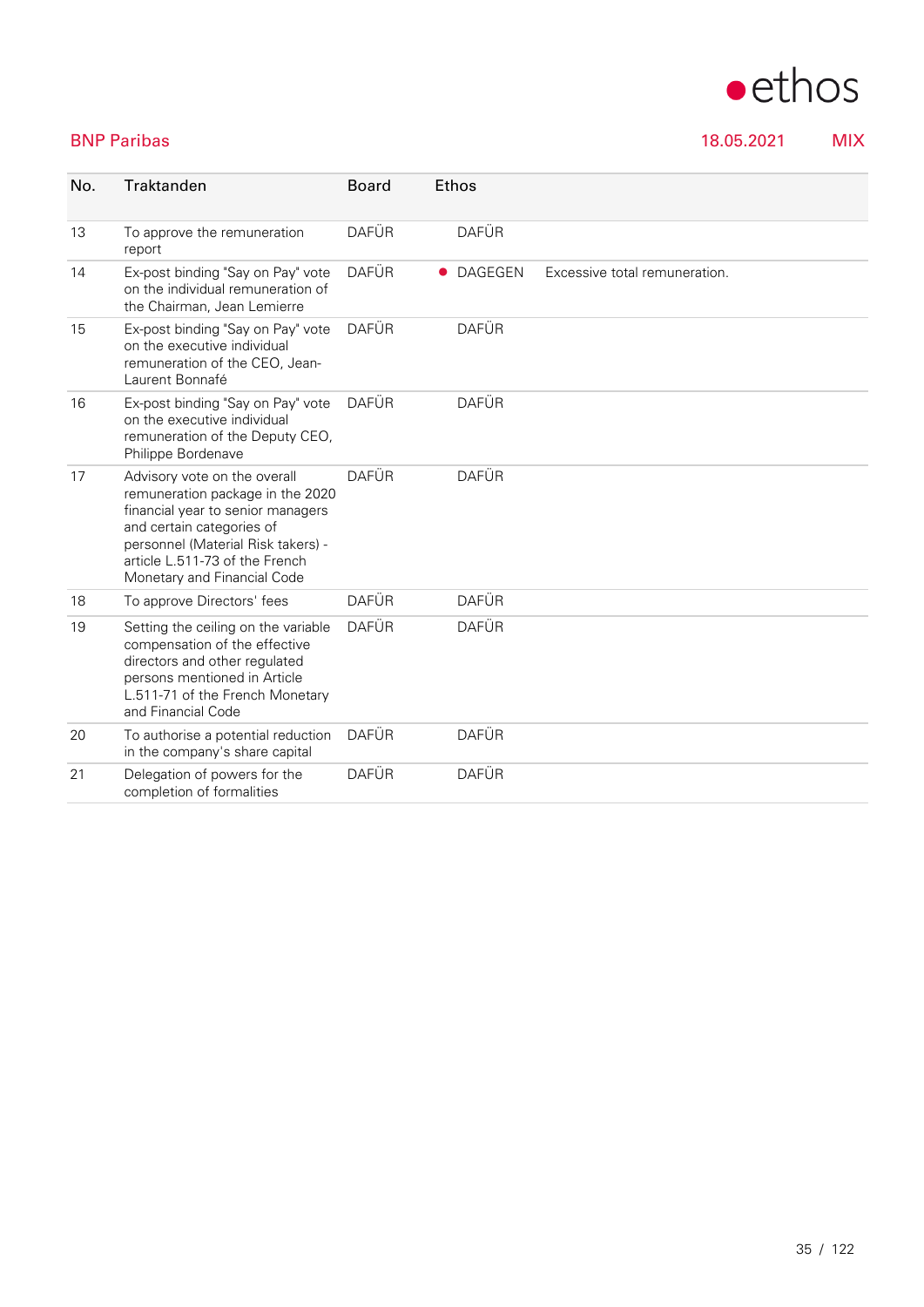

### BNP Paribas 24.09.2021 AGV

| No. | Traktanden                                                | <b>Board</b> | Ethos        |
|-----|-----------------------------------------------------------|--------------|--------------|
|     | Payment of an additional dividend DAFUR                   |              | <b>DAFUR</b> |
| 2   | Delegation of powers for the<br>completion of formalities | <b>DAFÜR</b> | <b>DAFUR</b> |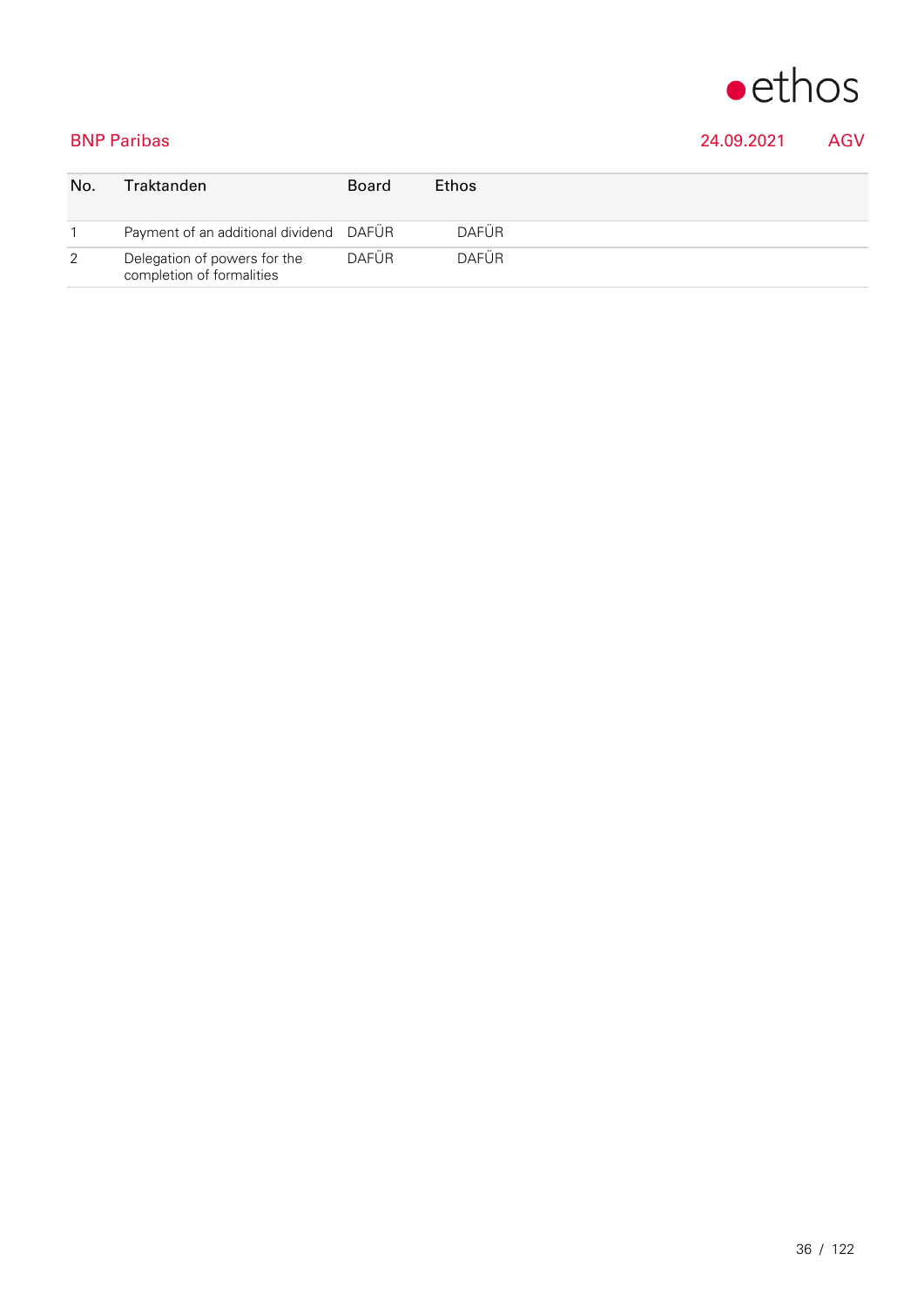

# British American Tobacco 28.04.2021 OGV

| No.            | Traktanden                                                                 | <b>Board</b>              | <b>Ethos</b> |                           |                                                                                                         |
|----------------|----------------------------------------------------------------------------|---------------------------|--------------|---------------------------|---------------------------------------------------------------------------------------------------------|
| $\mathbf{1}$   | Annual Report and Accounts for<br>the year ended 31 December 2020          | <b>DAFÜR</b>              |              | <b>DAFÜR</b>              |                                                                                                         |
| $\overline{2}$ | Advisory vote on Directors'<br>Remuneration report                         | <b>DAFÜR</b>              | $\bullet$    | DAGEGEN                   | Excessive total remuneration.                                                                           |
| $\sqrt{3}$     | Re-elect KPMG as auditor                                                   | <b>DAFÜR</b>              |              | <b>DAFÜR</b>              |                                                                                                         |
| 4              | Auditor's remuneration                                                     | <b>DAFÜR</b>              |              | <b>DAFÜR</b>              |                                                                                                         |
|                | Elections to the Board of Directors                                        |                           |              |                           |                                                                                                         |
| 5              | Re-elect Mr. Luc Jobin                                                     | <b>DAFÜR</b>              |              | <b>DAFÜR</b>              |                                                                                                         |
| 6              | Re-elect Mr. Jack Bowles                                                   | <b>DAFÜR</b>              |              | <b>DAFÜR</b>              |                                                                                                         |
| 7              | Re-elect Mr. Tadeu Marroco                                                 | <b>DAFÜR</b>              |              | <b>DAFÜR</b>              |                                                                                                         |
| 8              | Re-elect Ms. Sue Farr                                                      | <b>DAFÜR</b>              |              | <b>DAFÜR</b>              |                                                                                                         |
| 9              | Re-elect Mr. Jerry Fowden                                                  | ZURÜCK-<br><b>GEZOGEN</b> |              | ZURÜCK-<br><b>GEZOGEN</b> |                                                                                                         |
| 10             | Re-elect Dr. Marion Helmes                                                 | <b>DAFÜR</b>              |              | <b>DAFÜR</b>              |                                                                                                         |
| 11             | Re-elect Ms. Holly Keller Koeppel                                          | <b>DAFÜR</b>              |              | • DAGEGEN                 | Non-independent board member sitting on the<br>audit committee that is not sufficiently<br>independent. |
| 12             | Re-elect Mr. Savio Kwan                                                    | <b>DAFÜR</b>              |              | <b>DAFÜR</b>              |                                                                                                         |
| 13             | Re-elect Mr. Dimitri<br>Panayotopoulos                                     | <b>DAFÜR</b>              | $\bullet$    | DAGEGEN                   | Chairman of the remuneration committee. We<br>have serious concerns over remuneration.                  |
| 14             | Elect Ms. Karen Jane Guerra                                                | <b>DAFÜR</b>              |              | <b>DAFÜR</b>              |                                                                                                         |
| 15             | Elect Mr. Darrell Thomas                                                   | <b>DAFÜR</b>              |              | <b>DAFÜR</b>              |                                                                                                         |
| 16             | Directors' authority to allot shares                                       | <b>DAFÜR</b>              |              | <b>DAFÜR</b>              |                                                                                                         |
| 17             | Disapplication of pre-emption<br>rights on the issue of shares for<br>cash | <b>DAFÜR</b>              |              | <b>DAFÜR</b>              |                                                                                                         |
| 18             | Purchase of own shares                                                     | DAFÜR                     |              | • DAGEGEN                 | Contrary to best practice, the dividend is not put to<br>the vote.                                      |
| 19             | Political donations and political<br>expenditure                           | <b>DAFÜR</b>              |              | <b>DAFÜR</b>              |                                                                                                         |
| 20             | Authority to call general meetings<br>on short notice                      | <b>DAFÜR</b>              |              | • DAGEGEN                 | 14-days is insufficient for shareholders to vote in<br>an informed manner.                              |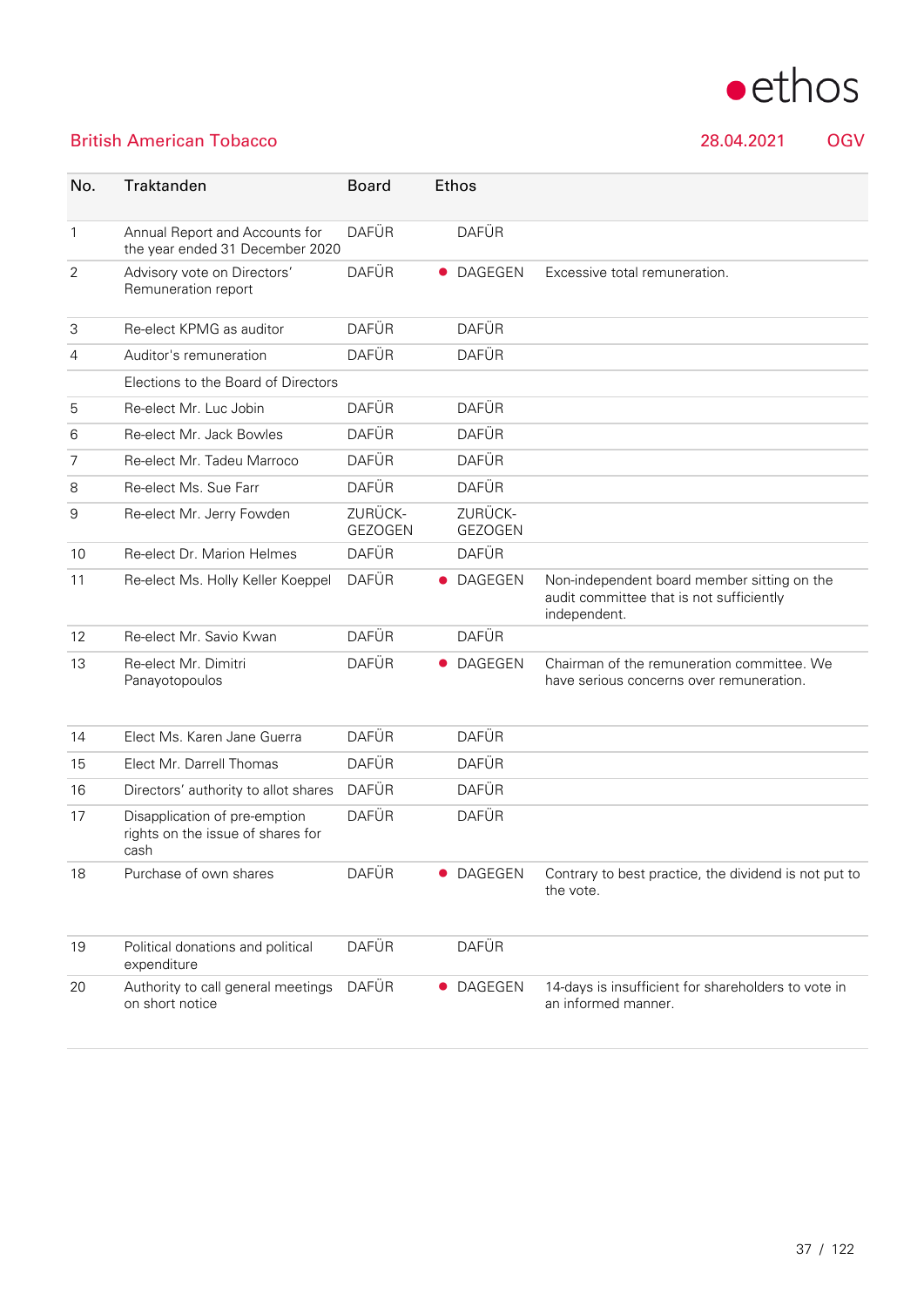

**Compass Group Compass Group Compass Group Compass Group Compass Group Compass Group Compass Compass Compass Compass Compass Compass Compass Compass Compass Compass Compass Compass Compass Compass Compass Compass Compass C** 

| No.            | Traktanden                                                                                                             | <b>Board</b> | <b>Ethos</b> |                                                                                                              |
|----------------|------------------------------------------------------------------------------------------------------------------------|--------------|--------------|--------------------------------------------------------------------------------------------------------------|
| $\mathbf{1}$   | Annual Report and Accounts for<br>the year ended 30 September<br>2020                                                  | <b>DAFÜR</b> | <b>DAFÜR</b> |                                                                                                              |
| $\overline{2}$ | Binding vote on Directors'<br>Remuneration policy                                                                      | <b>DAFÜR</b> | • DAGEGEN    | The potential variable remuneration exceeds our<br>guidelines.                                               |
| 3              | Advisory vote on Directors'<br>Remuneration report                                                                     | <b>DAFÜR</b> | • DAGEGEN    | Excessive fixed remuneration of the CEO and non-<br>executive board fees are excessive compared to<br>peers. |
|                | Elections to the Board of Directors                                                                                    |              |              |                                                                                                              |
| $\overline{4}$ | Elect Mr. Ian K. Meakins                                                                                               | <b>DAFÜR</b> | <b>DAFÜR</b> |                                                                                                              |
| 5              | Re-elect Mr. Dominic Blakemore                                                                                         | <b>DAFÜR</b> | <b>DAFÜR</b> |                                                                                                              |
| 6              | Re-elect Mr. Gary Green                                                                                                | <b>DAFÜR</b> | <b>DAFÜR</b> |                                                                                                              |
| 7              | Re-elect Ms. Karen Witts                                                                                               | <b>DAFÜR</b> | <b>DAFÜR</b> |                                                                                                              |
| 8              | Re-elect Ms. Carol Arrowsmith                                                                                          | <b>DAFÜR</b> | <b>DAFÜR</b> |                                                                                                              |
| 9              | Re-elect Mr. John Bason                                                                                                | <b>DAFÜR</b> | <b>DAFÜR</b> |                                                                                                              |
| 10             | Re-elect Mr. Stefan Bomhard                                                                                            | <b>DAFÜR</b> | <b>DAFÜR</b> |                                                                                                              |
| 11             | Re-elect Mr. John Bryant                                                                                               | <b>DAFÜR</b> | <b>DAFÜR</b> |                                                                                                              |
| 12             | Re-elect Ms. Anne-Francoise<br><b>Nesmes</b>                                                                           | <b>DAFÜR</b> | <b>DAFÜR</b> |                                                                                                              |
| 13             | Re-elect Mr. Nelson Silva                                                                                              | <b>DAFÜR</b> | <b>DAFÜR</b> |                                                                                                              |
| 14             | Re-elect Ms. Ireena Vittal                                                                                             | <b>DAFÜR</b> | <b>DAFÜR</b> |                                                                                                              |
| 15             | Re-appoint the auditor                                                                                                 | <b>DAFÜR</b> | <b>DAFÜR</b> |                                                                                                              |
| 16             | Auditor's remuneration                                                                                                 | <b>DAFÜR</b> | <b>DAFÜR</b> |                                                                                                              |
| 17             | Political donations and political<br>expenditure                                                                       | <b>DAFÜR</b> | <b>DAFÜR</b> |                                                                                                              |
| 18             | Directors' authority to allot shares                                                                                   | DAFÜR        | DAFÜR        |                                                                                                              |
| 19             | Disapplication of pre-emption<br>rights on the issue of shares for<br>cash                                             | <b>DAFÜR</b> | <b>DAFÜR</b> |                                                                                                              |
| 20             | Disapplication of pre-emption<br>rights on the issue of shares for<br>cash for an acquisition or capital<br>investment | <b>DAFÜR</b> | <b>DAFÜR</b> |                                                                                                              |
| 21             | Purchase of own shares                                                                                                 | <b>DAFÜR</b> | • DAGEGEN    | The share repurchase is inconsistent with the long-<br>term interests of shareholders.                       |
| 22             | Adoption of New Articles of<br>Association                                                                             | <b>DAFÜR</b> | <b>DAFÜR</b> |                                                                                                              |
| 23             | Authority to call general meetings<br>on short notice                                                                  | <b>DAFÜR</b> | • DAGEGEN    | 14-days is insufficient for shareholders to vote in<br>an informed manner.                                   |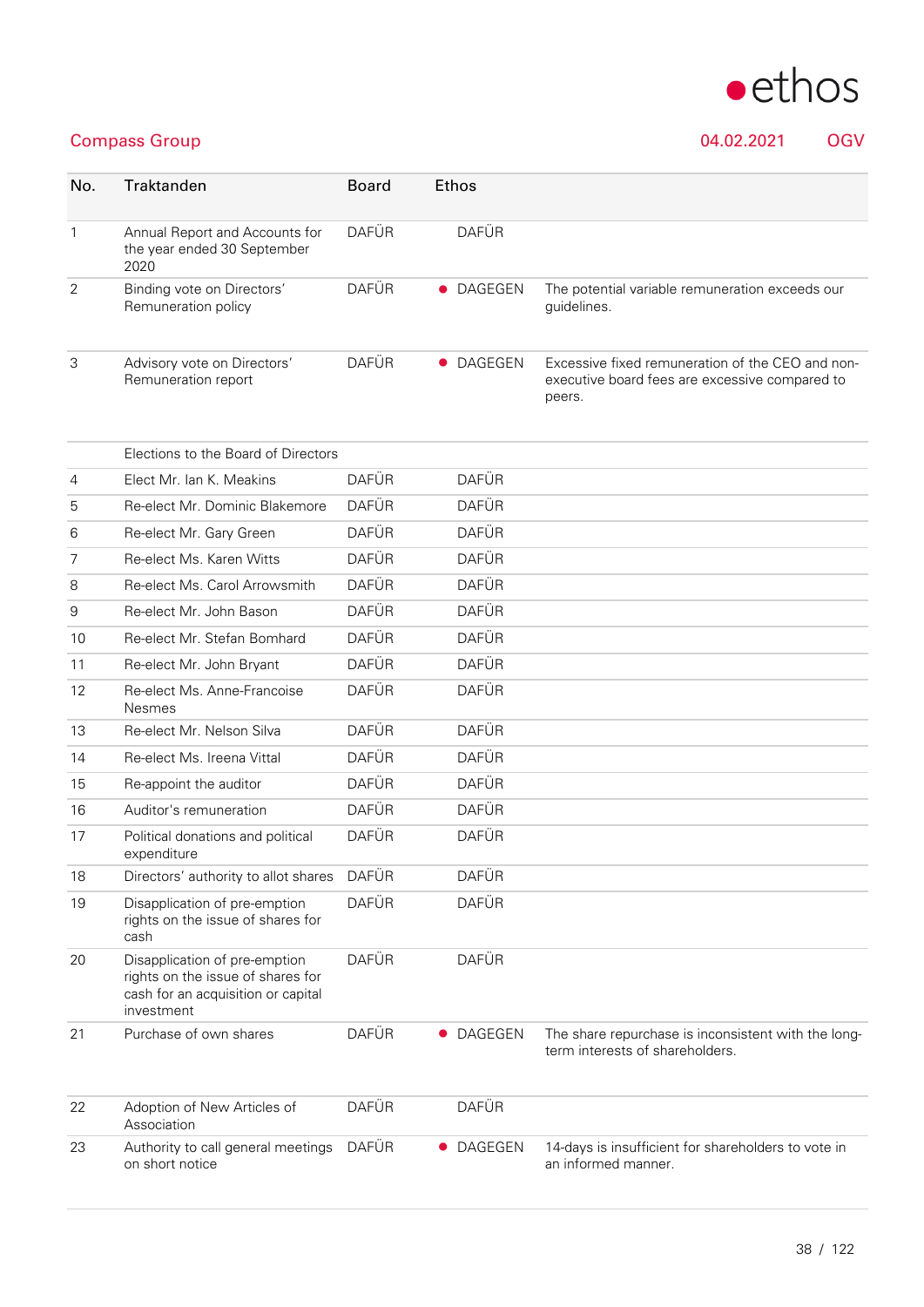

Danone 29.04.2021 MIX

| No.          | Traktanden                                                                                                                                                                  | <b>Board</b> | Ethos                |                                                                                   |
|--------------|-----------------------------------------------------------------------------------------------------------------------------------------------------------------------------|--------------|----------------------|-----------------------------------------------------------------------------------|
| $\mathbf{1}$ | To approve the parent company's<br>financial statements                                                                                                                     | <b>DAFÜR</b> | <b>DAFÜR</b>         |                                                                                   |
| 2            | To approve the consolidated<br>financial statements                                                                                                                         | <b>DAFÜR</b> | <b>DAFÜR</b>         |                                                                                   |
| 3            | To approve the allocation of<br>income and the dividend payment                                                                                                             | <b>DAFÜR</b> | <b>DAFÜR</b>         |                                                                                   |
|              | Board main features                                                                                                                                                         |              |                      |                                                                                   |
| 4            | Re-election of Guido Barilla as a<br>Director for 3 years                                                                                                                   | <b>DAFÜR</b> | <b>DAFÜR</b>         |                                                                                   |
| 5            | Re-election of Cécile Cabanis as a<br>Director for 3 years                                                                                                                  | <b>DAFÜR</b> | <b>DAFÜR</b>         |                                                                                   |
| 6            | Re-election of Michel Landel as a<br>Director for 3 years                                                                                                                   | DAFÜR        | <b>DAFÜR</b>         |                                                                                   |
| 7            | Re-election of Serpil Timuray as a<br>Director for 3 years                                                                                                                  | <b>DAFÜR</b> | <b>DAFÜR</b>         |                                                                                   |
| 8            | To ratify the co-optation of Gilles<br>Schnepp as a Director until 2023<br>general meeting for 2 years                                                                      | <b>DAFÜR</b> | <b>DAFÜR</b>         |                                                                                   |
| 9            | Statement of related-party<br>agreements reported in the<br><b>Statutory Auditor's Special Report</b><br>on Regulated Agreements and<br>Commitments with Related<br>Parties | <b>DAFÜR</b> | <b>DAFÜR</b>         |                                                                                   |
| 10           | To approve the remuneration<br>report                                                                                                                                       | <b>DAFÜR</b> | <b>DAFÜR</b>         |                                                                                   |
| 11           | Ex-post binding "Say on Pay" vote<br>on the executive individual<br>remuneration                                                                                            | <b>DAFÜR</b> | <b>DAFÜR</b>         |                                                                                   |
| 12           | To approve the executives new<br>remuneration policy                                                                                                                        | <b>DAFÜR</b> | <b>DAFÜR</b>         |                                                                                   |
| 13           | To approve Directors' fees                                                                                                                                                  | <b>DAFÜR</b> | <b>DAFÜR</b>         |                                                                                   |
| 14           | To approve the non-executives<br>new remuneration policy                                                                                                                    | DAFÜR        | DAFÜR                |                                                                                   |
| 15           | To approve a treasury share buy-<br>back and disposal programme                                                                                                             | <b>DAFÜR</b> | <b>DAFÜR</b>         |                                                                                   |
| 16           | To authorise the Board to issue<br>shares or other securities giving<br>access to shares with pre-emptive<br>rights                                                         | <b>DAFÜR</b> | <b>DAFÜR</b>         |                                                                                   |
| 17           | Global allowance to issue capital<br>related securities without pre-<br>emptive rights by public issuance                                                                   | <b>DAFÜR</b> | DAGEGEN<br>$\bullet$ | Discount of 10% of the share price is not in line<br>with French market practice. |
| 18           | "Green shoe" authorisation                                                                                                                                                  | <b>DAFÜR</b> | DAGEGEN              | Additional potential dilution which is not in<br>shareholders' interests.         |
| 19           | To approve issues of shares or<br>other capital related securities as a<br>payment for any public exchange<br>offer                                                         | <b>DAFÜR</b> | <b>DAFÜR</b>         |                                                                                   |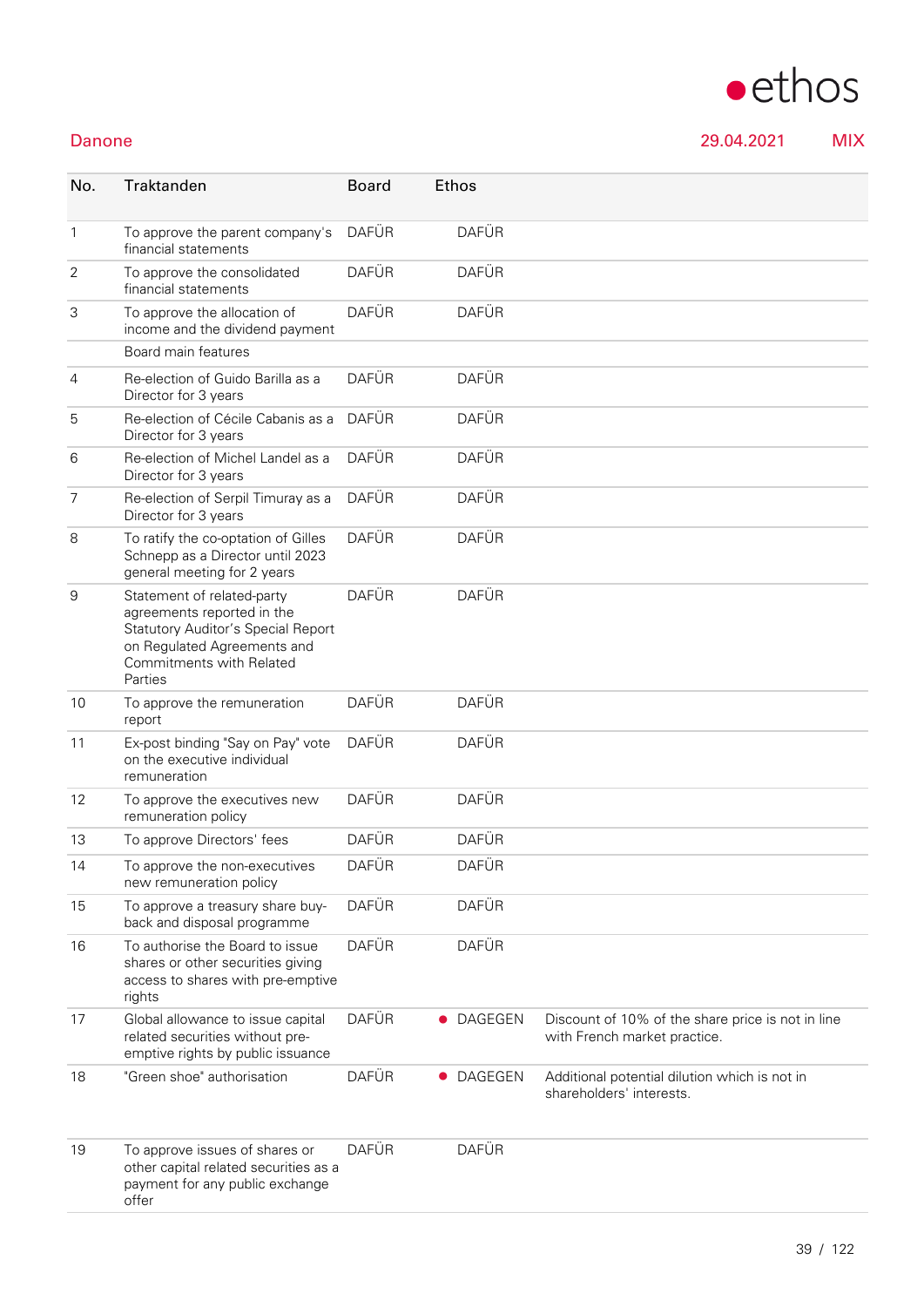# $\bullet$ ethos

Danone 29.04.2021 MIX

| No.                      | Traktanden                                                                                                                                                                                                                                                  | <b>Board</b>                   | Ethos                          |
|--------------------------|-------------------------------------------------------------------------------------------------------------------------------------------------------------------------------------------------------------------------------------------------------------|--------------------------------|--------------------------------|
| 20                       | Delegation to issue shares and<br>capital securities as consideration<br>for contributions in kind made to<br>the company                                                                                                                                   | <b>DAFÜR</b>                   | <b>DAFÜR</b>                   |
| 21                       | To authorise capital increases by<br>transfer of reserves                                                                                                                                                                                                   | <b>DAFÜR</b>                   | <b>DAFÜR</b>                   |
| 22                       | To authorise capital increases<br>related to an all-employee share<br>ownership plan                                                                                                                                                                        | <b>DAFÜR</b>                   | <b>DAFÜR</b>                   |
| 23                       | To authorise capital increases<br>related to an all-employee share<br>ownership plan abroad                                                                                                                                                                 | <b>DAFÜR</b>                   | <b>DAFÜR</b>                   |
| 24                       | To authorise the Board to issue<br>restricted shares for employees<br>and/or executive directors                                                                                                                                                            | <b>DAFÜR</b>                   | <b>DAFÜR</b>                   |
| 25                       | To authorise a potential reduction<br>in the company's share capital                                                                                                                                                                                        | <b>DAFÜR</b>                   | <b>DAFÜR</b>                   |
| 26                       | Delegation of powers for the<br>completion of formalities                                                                                                                                                                                                   | <b>DAFÜR</b>                   | <b>DAFÜR</b>                   |
| 27                       | To approve the interim executives<br>remuneration policy for FY2021                                                                                                                                                                                         | <b>DAFÜR</b>                   | <b>DAFÜR</b>                   |
| 28                       | Ex-post binding "Say on Pay" vote<br>on the FY2021 executive<br>individual remuneration of<br>Emmanuel Faber, Chairman and<br>CEO until his departure                                                                                                       | <b>DAFÜR</b>                   | <b>DAFÜR</b>                   |
| $\overline{\phantom{a}}$ | Non-voting discussion item<br>(without resolution submitted to<br>the shareholders' vote) filed by<br>Phitrust, Ircantec, CAVP ("Caisse<br>d'Assurance Vieillesse des<br>Pharmaciens" - mutual fund of<br>pharmacists), OFI Asset<br>Management, and Mirova | OHNE<br>ABSTIM-<br><b>MUNG</b> | OHNE<br>ABSTIM-<br><b>MUNG</b> |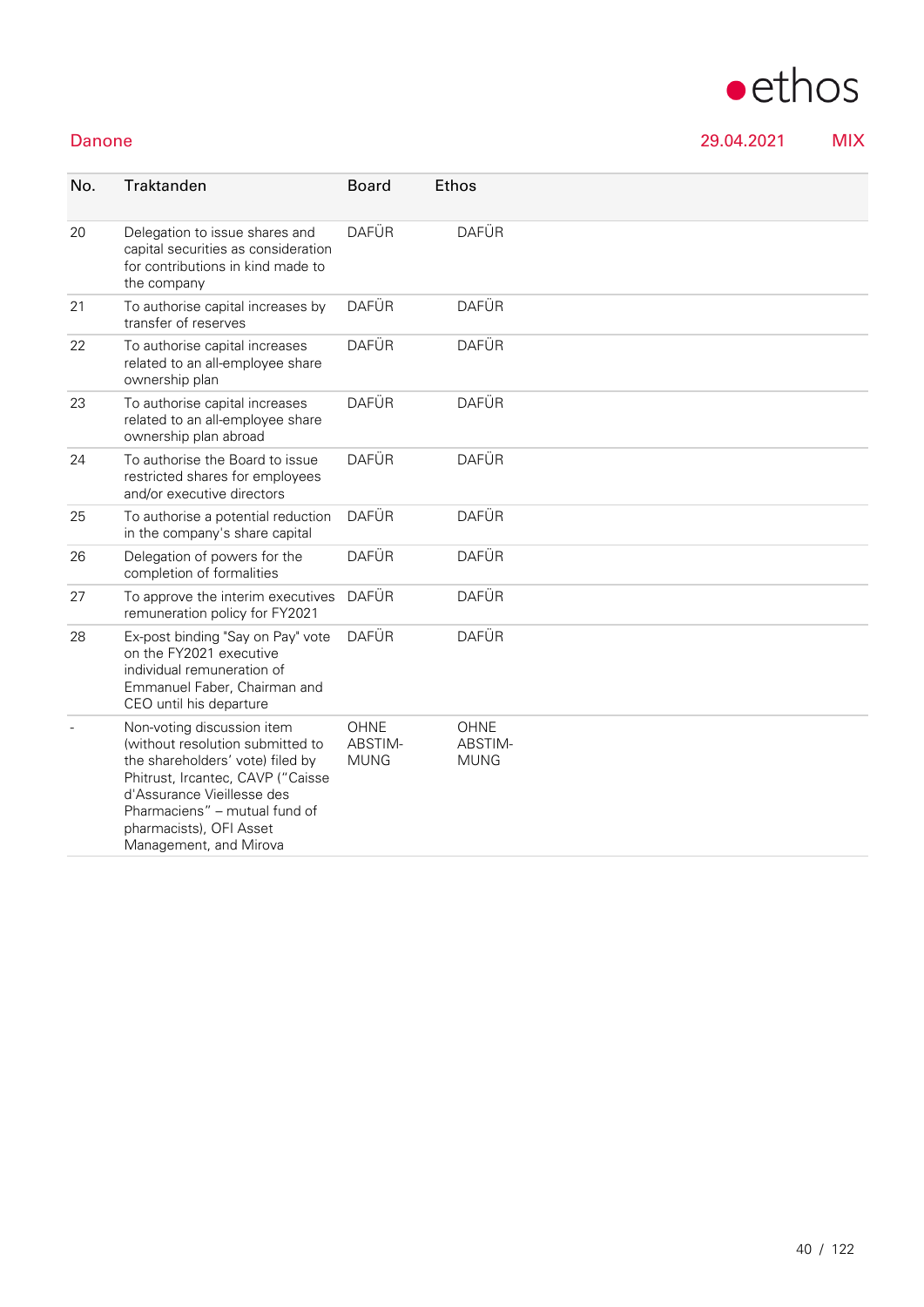

Dassault Systèmes 26.05.2021 MIX

| No.            | Traktanden                                                                                                                                                                                                                                    | <b>Board</b> | <b>Ethos</b>   |                                                                                                   |
|----------------|-----------------------------------------------------------------------------------------------------------------------------------------------------------------------------------------------------------------------------------------------|--------------|----------------|---------------------------------------------------------------------------------------------------|
| $\mathbf{1}$   | To approve the parent company's<br>financial statements                                                                                                                                                                                       | <b>DAFÜR</b> | <b>DAFÜR</b>   |                                                                                                   |
| 2              | To approve the consolidated<br>financial statements                                                                                                                                                                                           | <b>DAFÜR</b> | <b>DAFÜR</b>   |                                                                                                   |
| 3              | To approve the allocation of<br>income and the dividend payment                                                                                                                                                                               | <b>DAFÜR</b> | <b>DAFÜR</b>   |                                                                                                   |
| $\overline{4}$ | Statement of related-party<br>agreements reported in the<br><b>Statutory Auditor's Special Report</b><br>on Regulated Agreements and<br>Commitments with Related<br>Parties                                                                   | <b>DAFÜR</b> | <b>DAFÜR</b>   |                                                                                                   |
| 5              | To approve the corporate officers<br>new remuneration policy                                                                                                                                                                                  | <b>DAFÜR</b> | <b>DAGEGEN</b> | Potential excessive awards with no individual cap<br>for executives under this remuneration plan. |
| 6              | Ex-post binding "Say on Pay" vote<br>on the individual remuneration of<br>Charles Edelstenne, Chairman                                                                                                                                        | <b>DAFÜR</b> | • DAGEGEN      | Excessive fixed remuneration.                                                                     |
| $\overline{7}$ | Ex-post binding "Say on Pay" vote<br>on the executive individual<br>remuneration of Bernard Charlès,<br>Vice-Chairman and CEO                                                                                                                 | <b>DAFÜR</b> | <b>DAGEGEN</b> | Excessive variable remuneration.                                                                  |
| 8              | To approve the remuneration<br>report                                                                                                                                                                                                         | <b>DAFÜR</b> | DAGEGEN        | The information provided on the performance<br>targets is insufficient.                           |
|                |                                                                                                                                                                                                                                               |              |                | Excessive variable remuneration.                                                                  |
|                | Board main features                                                                                                                                                                                                                           |              |                |                                                                                                   |
| 9              | Re-election of Odile Desforges as<br>a Director for 4 years                                                                                                                                                                                   | <b>DAFÜR</b> | <b>DAFÜR</b>   |                                                                                                   |
| 10             | Re-election of Soumitra Dutta as a<br>Director for 4 years                                                                                                                                                                                    | <b>DAFÜR</b> | <b>DAFÜR</b>   |                                                                                                   |
| 11             | To ratify the co-optation of Pascal<br>Daloz as a Director for 1 year                                                                                                                                                                         | <b>DAFÜR</b> | DAGEGEN        | Executive director. The board is not sufficiently<br>independent.                                 |
| 12             | To approve a treasury share buy-<br>back and disposal programme                                                                                                                                                                               | DAFÜR        | <b>DAFÜR</b>   |                                                                                                   |
| 13             | To authorise a potential reduction<br>in the company's share capital                                                                                                                                                                          | <b>DAFÜR</b> | <b>DAFÜR</b>   |                                                                                                   |
| 14             | To authorise the Board to issue<br>shares or other securities giving<br>access to shares with pre-emptive<br>rights                                                                                                                           | <b>DAFÜR</b> | <b>DAFÜR</b>   |                                                                                                   |
| 15             | 1) Global allowance to issue capital DAFÜR<br>related securities without pre-<br>emptive rights by public issuance;<br>2) To approve issues of shares or<br>other capital related securities as a<br>payment for any public exchange<br>offer |              | • DAGEGEN      | The discount on the issuance price (10%) exceeds<br>the French best practice.                     |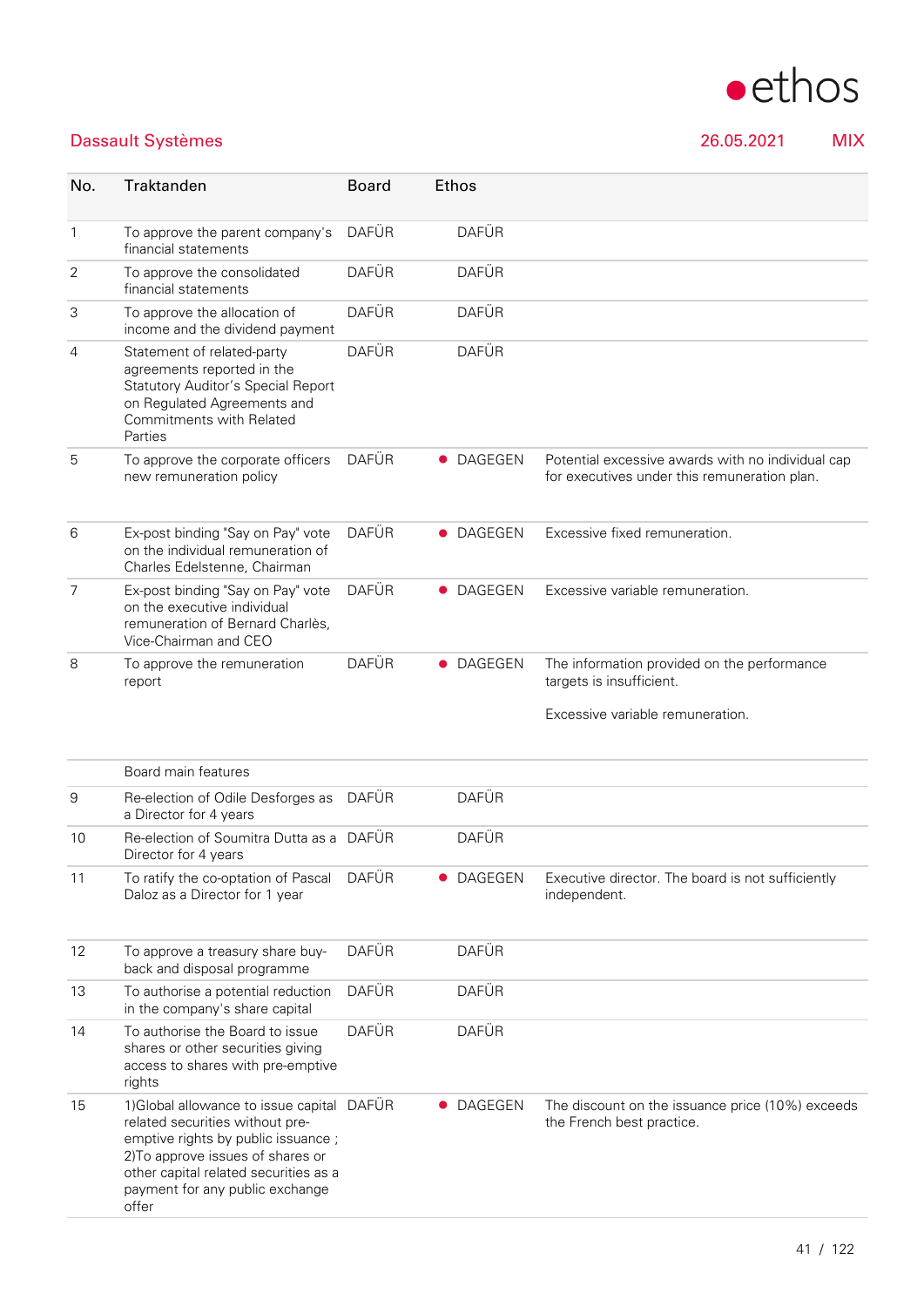

# Dassault Systèmes 26.05.2021 MIX

| No. | Traktanden                                                                                                                | <b>Board</b> | <b>Ethos</b>         |                                                                               |
|-----|---------------------------------------------------------------------------------------------------------------------------|--------------|----------------------|-------------------------------------------------------------------------------|
| 16  | Global allowance to issue capital<br>related securities without pre-<br>emptive rights through private<br>placement       | <b>DAFÜR</b> | DAGEGEN<br>$\bullet$ | The discount on the issuance price (10%) exceeds<br>the French best practice. |
| 17  | "Green shoe" authorisation                                                                                                | <b>DAFÜR</b> | DAGEGEN              | Additional potential dilution which is not in<br>shareholders' interests.     |
| 18  | To authorise capital increases by<br>transfer of reserves                                                                 | <b>DAFÜR</b> | <b>DAFÜR</b>         |                                                                               |
| 19  | Delegation to issue shares and<br>capital securities as consideration<br>for contributions in kind made to<br>the company | <b>DAFÜR</b> | <b>DAFÜR</b>         |                                                                               |
| 20  | To authorise the Board to issue<br>restricted shares for employees<br>and/or executive directors                          | <b>DAFÜR</b> | • DAGEGEN            | Potential excessive awards.                                                   |
| 21  | To authorise capital increases<br>related to an all-employee share<br>ownership plan                                      | <b>DAFÜR</b> | <b>DAFÜR</b>         |                                                                               |
| 22  | To authorise capital increases<br>related to an all foreign employee<br>share ownership plan                              | <b>DAFÜR</b> | <b>DAFÜR</b>         |                                                                               |
| 23  | To amend the articles of<br>Association: split Nominal Value                                                              | <b>DAFÜR</b> | <b>DAFÜR</b>         |                                                                               |
| 24  | Delegation of powers for the<br>completion of formalities                                                                 | <b>DAFÜR</b> | <b>DAFÜR</b>         |                                                                               |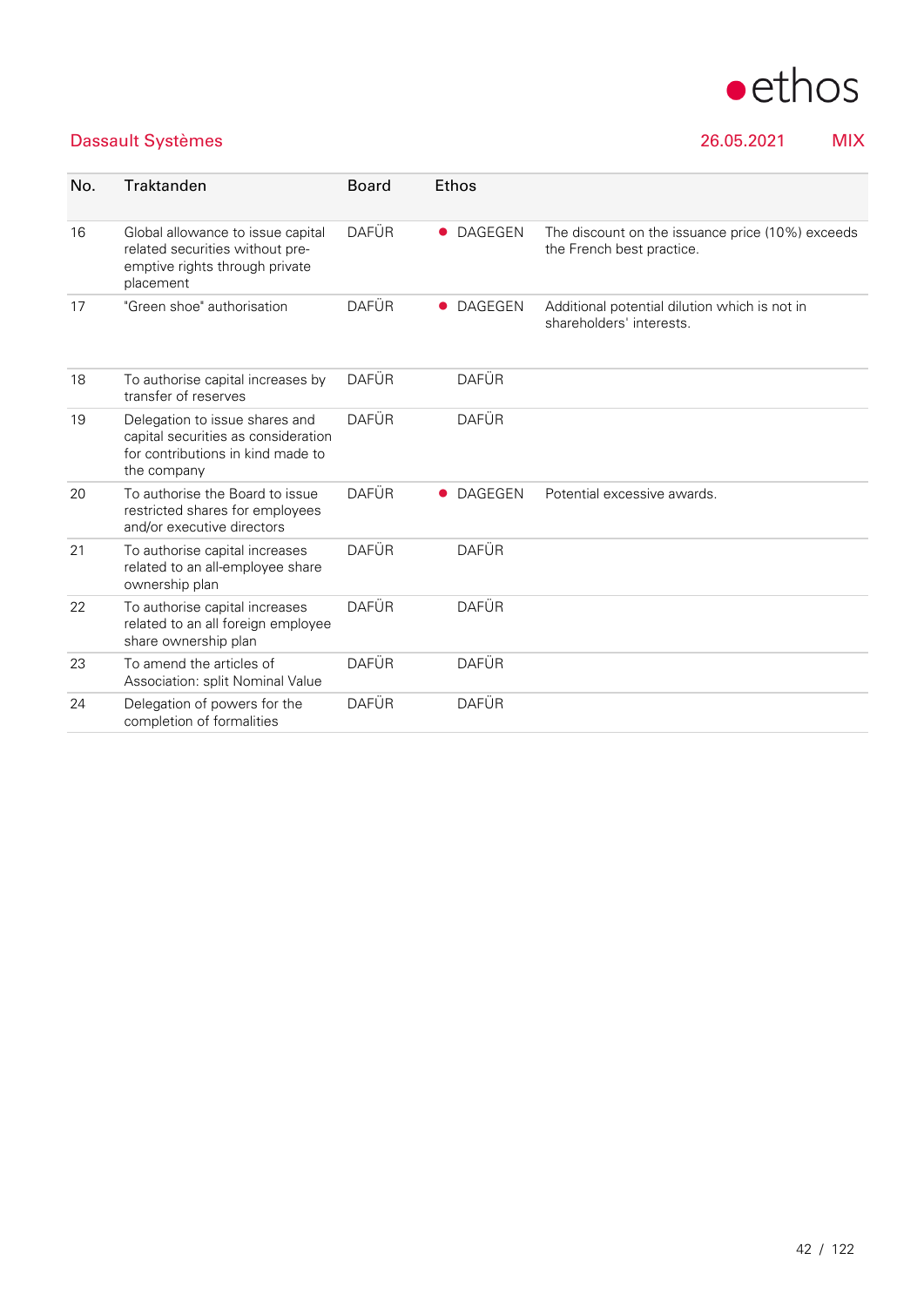

Deutsche Börse 19.05.2021 OGV

| No.            | Traktanden                                                                                                                                                                     | <b>Board</b>                   | <b>Ethos</b>                   |                                                                |
|----------------|--------------------------------------------------------------------------------------------------------------------------------------------------------------------------------|--------------------------------|--------------------------------|----------------------------------------------------------------|
| $\mathbf{1}$   | Receive the Annual Report                                                                                                                                                      | OHNE<br>ABSTIM-<br><b>MUNG</b> | OHNE<br>ABSTIM-<br><b>MUNG</b> |                                                                |
| $\overline{2}$ | Approve the Dividend                                                                                                                                                           | <b>DAFÜR</b>                   | <b>DAFÜR</b>                   |                                                                |
| 3              | Approve Discharge of<br>Management Board                                                                                                                                       | <b>DAFÜR</b>                   | <b>DAFÜR</b>                   |                                                                |
| 4              | Approve Discharge of Supervisory<br><b>Board</b>                                                                                                                               | <b>DAFÜR</b>                   | <b>DAFÜR</b>                   |                                                                |
|                | Board main features                                                                                                                                                            |                                |                                |                                                                |
| 5a             | Elections to the Supervisory<br>Board: Karl-Heinz Flöther                                                                                                                      | <b>DAFÜR</b>                   | <b>DAFÜR</b>                   |                                                                |
| 5 <sub>b</sub> | Elections to the Supervisory<br>Board: Dr. Andreas Gottschling                                                                                                                 | <b>DAFÜR</b>                   | <b>DAFÜR</b>                   |                                                                |
| 5c             | Elections to the Supervisory<br>Board: Martin Jetter                                                                                                                           | <b>DAFÜR</b>                   | <b>DAFÜR</b>                   |                                                                |
| 5d             | Elections to the Supervisory<br>Board: Barbara Lambert                                                                                                                         | <b>DAFÜR</b>                   | <b>DAFÜR</b>                   |                                                                |
| 5e             | Elections to the Supervisory<br>Board: Michael Rüdiger                                                                                                                         | <b>DAFÜR</b>                   | <b>DAFÜR</b>                   |                                                                |
| 5f             | Elections to the Supervisory<br>Board: Charles G.T. Stonehill                                                                                                                  | <b>DAFÜR</b>                   | <b>DAFÜR</b>                   |                                                                |
| 5g             | Elections to the Supervisory<br>Board: Clara-Christina Streit                                                                                                                  | <b>DAFÜR</b>                   | <b>DAFÜR</b>                   |                                                                |
| 5h             | Elections to the Supervisory<br>Board: Chong Lee Tan                                                                                                                           | <b>DAFÜR</b>                   | <b>DAFÜR</b>                   |                                                                |
| 6              | Approve the creation of a new<br>Authorised Capital I, the<br>cancellation of the existing<br>Authorised Capital I and related<br>amendments to the Articles of<br>Association | <b>DAFÜR</b>                   | <b>DAFÜR</b>                   |                                                                |
| $\overline{7}$ | Approve Remuneration System for DAFÜR<br>the Management Board members                                                                                                          |                                | • DAGEGEN                      | The potential variable remuneration exceeds our<br>guidelines. |
| 8              | Amend Articles: Article 14 (Place<br>of the AGM)                                                                                                                               | <b>DAFÜR</b>                   | <b>DAFÜR</b>                   |                                                                |
| 9              | Appoint the Auditors                                                                                                                                                           | <b>DAFÜR</b>                   | <b>DAFÜR</b>                   |                                                                |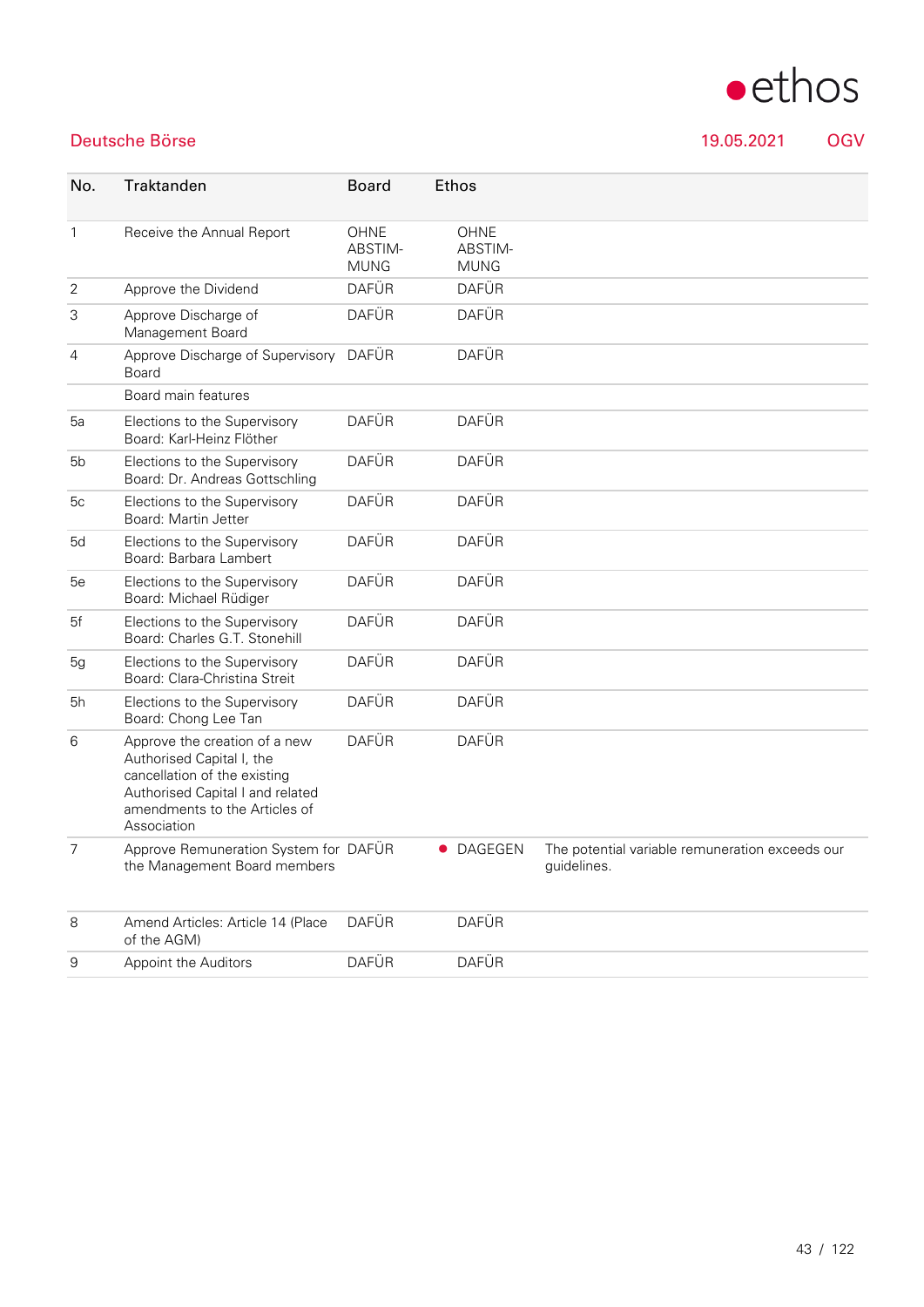

Deutsche Post 06.05.2021 OGV

| No.            | Traktanden                                                                                                                                                                           | <b>Board</b>                          | <b>Ethos</b>                                                              |
|----------------|--------------------------------------------------------------------------------------------------------------------------------------------------------------------------------------|---------------------------------------|---------------------------------------------------------------------------|
| 1              | Receive the Annual Report                                                                                                                                                            | <b>OHNE</b><br>ABSTIM-<br><b>MUNG</b> | <b>OHNE</b><br>ABSTIM-<br><b>MUNG</b>                                     |
| 2              | Approve the Dividend                                                                                                                                                                 | <b>DAFÜR</b>                          | <b>DAFÜR</b>                                                              |
| 3              | Approve Discharge of<br>Management Board                                                                                                                                             | <b>DAFÜR</b>                          | <b>DAFÜR</b>                                                              |
| 4              | Approve Discharge of Supervisory<br>Board                                                                                                                                            | <b>DAFÜR</b>                          | <b>DAFÜR</b>                                                              |
| 5              | Appoint the Auditors                                                                                                                                                                 | <b>DAFÜR</b>                          | • DAGEGEN<br>The auditor's long tenure raises independence<br>concerns.   |
|                | Board main features                                                                                                                                                                  |                                       |                                                                           |
| 6a             | Elections to the Supervisory<br>Board: Ingrid Deltenre                                                                                                                               | <b>DAFÜR</b>                          | <b>DAFÜR</b>                                                              |
| 6 <sub>b</sub> | Elections to the Supervisory<br>Board: Prof. Dr.-Ing. Katja Windt                                                                                                                    | <b>DAFÜR</b>                          | • DAGEGEN<br>Concerns over the director's time commitments.               |
| 6c             | Elections to the Supervisory<br>Board: Dr. Nikolaus von Bomhard                                                                                                                      | <b>DAFÜR</b>                          | <b>DAFÜR</b>                                                              |
| 7              | Approve the creation of a new<br>Authorised Capital 2021, the<br>cancellation of the existing<br>Authorised Capital 2017 and<br>related amendments to the<br>Articles of Association | DAFÜR                                 | <b>DAFÜR</b>                                                              |
| 8              | Authorise Share Repurchase                                                                                                                                                           | <b>DAFÜR</b>                          | <b>DAFÜR</b>                                                              |
| 9              | Authorise Share Repurchase by<br>use of Equity Derivatives                                                                                                                           | <b>DAFÜR</b>                          | <b>DAFÜR</b>                                                              |
| 10             | Approve Remuneration System for DAFÜR<br>the Management Board members                                                                                                                |                                       | DAGEGEN<br>The potential variable remuneration exceeds our<br>guidelines. |
| 11             | Approve Remuneration of the<br>Supervisory Board members                                                                                                                             | DAFÜR                                 | <b>DAFÜR</b>                                                              |
|                | Unannounced shareholder<br>proposal to approve the discharge<br>of the members of the<br>Management Board and the<br>Supervisory Board individually                                  |                                       |                                                                           |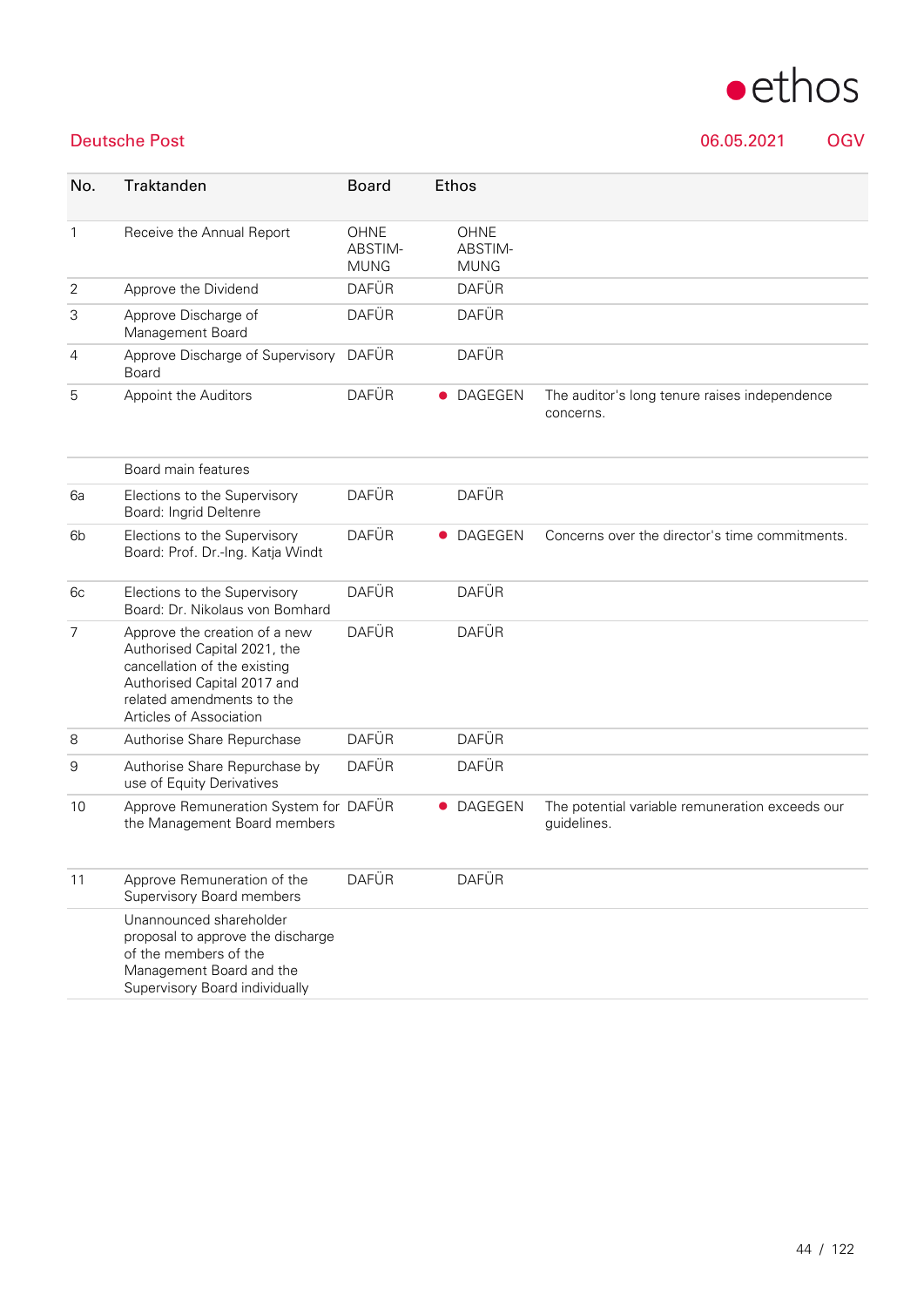

### Diageo 30.09.2021 OGV

| No.            | Traktanden                                                                 | <b>Board</b> | <b>Ethos</b> |                                            |
|----------------|----------------------------------------------------------------------------|--------------|--------------|--------------------------------------------|
| $\mathbf{1}$   | Annual Report and Accounts for<br>the year ended 30 June 2021              | <b>DAFÜR</b> | <b>DAFÜR</b> |                                            |
| $\overline{2}$ | Advisory vote on Directors'<br>Remuneration report                         | <b>DAFÜR</b> | • DAGEGEN    | Excessive fixed and variable remuneration. |
| 3              | Declare a final dividend                                                   | <b>DAFÜR</b> | <b>DAFÜR</b> |                                            |
|                | Elections to the Board of Directors                                        |              |              |                                            |
| 4              | Elect Ms. Lavanya Chandrashekar                                            | DAFÜR        | <b>DAFÜR</b> |                                            |
| 5              | Elect Ms. Valérie Chapoulaud-<br>Floquet                                   | <b>DAFÜR</b> | <b>DAFÜR</b> |                                            |
| 6              | Elect Sir John Manzoni                                                     | <b>DAFÜR</b> | <b>DAFÜR</b> |                                            |
| $\overline{7}$ | Elect Ms. Ireena Vittal                                                    | <b>DAFÜR</b> | <b>DAFÜR</b> |                                            |
| 8              | Re-elect Ms. Melissa Bethell                                               | <b>DAFÜR</b> | <b>DAFÜR</b> |                                            |
| 9              | Re-elect Mr. Javier Ferràn                                                 | <b>DAFÜR</b> | <b>DAFÜR</b> |                                            |
| 10             | Re-elect Ms. Susan Kilsby                                                  | <b>DAFÜR</b> | <b>DAFÜR</b> |                                            |
| 11             | Re-elect Lady Mendelsohn                                                   | <b>DAFÜR</b> | <b>DAFÜR</b> |                                            |
| 12             | Re-elect Mr. Ivan Menezes                                                  | <b>DAFÜR</b> | <b>DAFÜR</b> |                                            |
| 13             | Re-elect Mr. Alan Stewart                                                  | <b>DAFÜR</b> | <b>DAFÜR</b> |                                            |
| 14             | Appoint PricewaterhouseCoopers<br>as auditor                               | <b>DAFÜR</b> | <b>DAFÜR</b> |                                            |
| 15             | Auditor's remuneration                                                     | <b>DAFÜR</b> | <b>DAFÜR</b> |                                            |
| 16             | Political donations and political<br>expenditure                           | <b>DAFÜR</b> | <b>DAFÜR</b> |                                            |
| 17             | Directors' authority to allot shares                                       | <b>DAFÜR</b> | <b>DAFÜR</b> |                                            |
| 18             | Disapplication of pre-emption<br>rights on the issue of shares for<br>cash | <b>DAFÜR</b> | <b>DAFÜR</b> |                                            |
| 19             | Purchase of own shares                                                     | <b>DAFÜR</b> | <b>DAFÜR</b> |                                            |

20 Authority to call general meetings DAFÜR on short notice

● DAGEGEN 14-days is insufficient for shareholders to vote in an informed manner.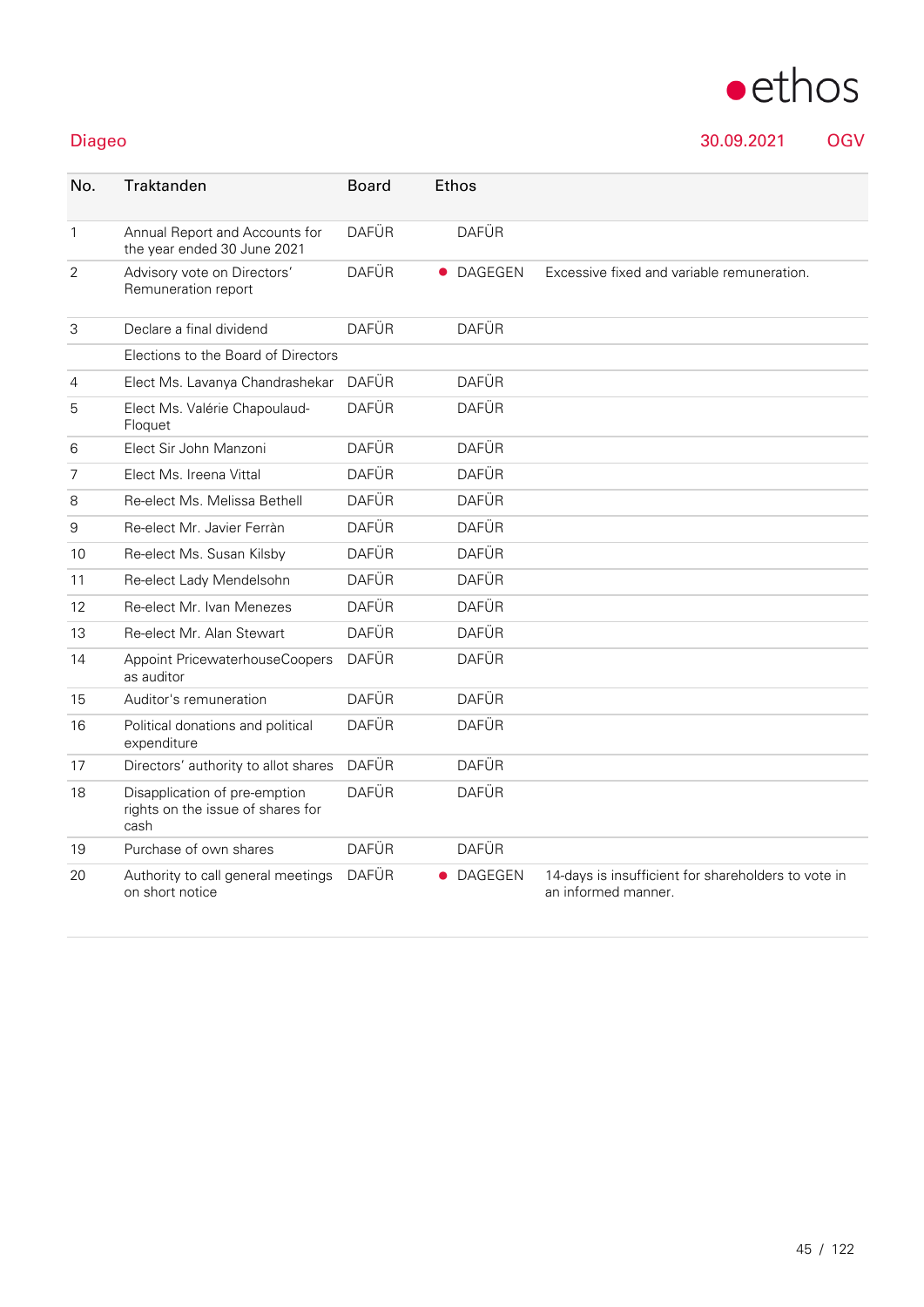

DSV Panalpina 08.09.2021 AGV

| No.  | Traktanden                                               | <b>Board</b> | Ethos        |                                                                      |
|------|----------------------------------------------------------|--------------|--------------|----------------------------------------------------------------------|
|      | Composition of the board of<br>directors                 |              |              |                                                                      |
| 1.   | Election of Tarek Sultan Al-Essa                         | <b>DAFÜR</b> | <b>DAFÜR</b> |                                                                      |
| 2.1. | Authorisation to issue shares                            | <b>DAFÜR</b> | • DAGEGEN    | Excessive potential capital increase without pre-<br>emptive rights. |
| 2.2. | Amendment of Article 1 of the<br>Articles of Association | <b>DAFÜR</b> | <b>DAFÜR</b> |                                                                      |
| 3.   | Approve executive remuneration<br>policy                 | <b>DAFÜR</b> | • DAGEGEN    | The pay-for-performance connection is not<br>demonstrated.           |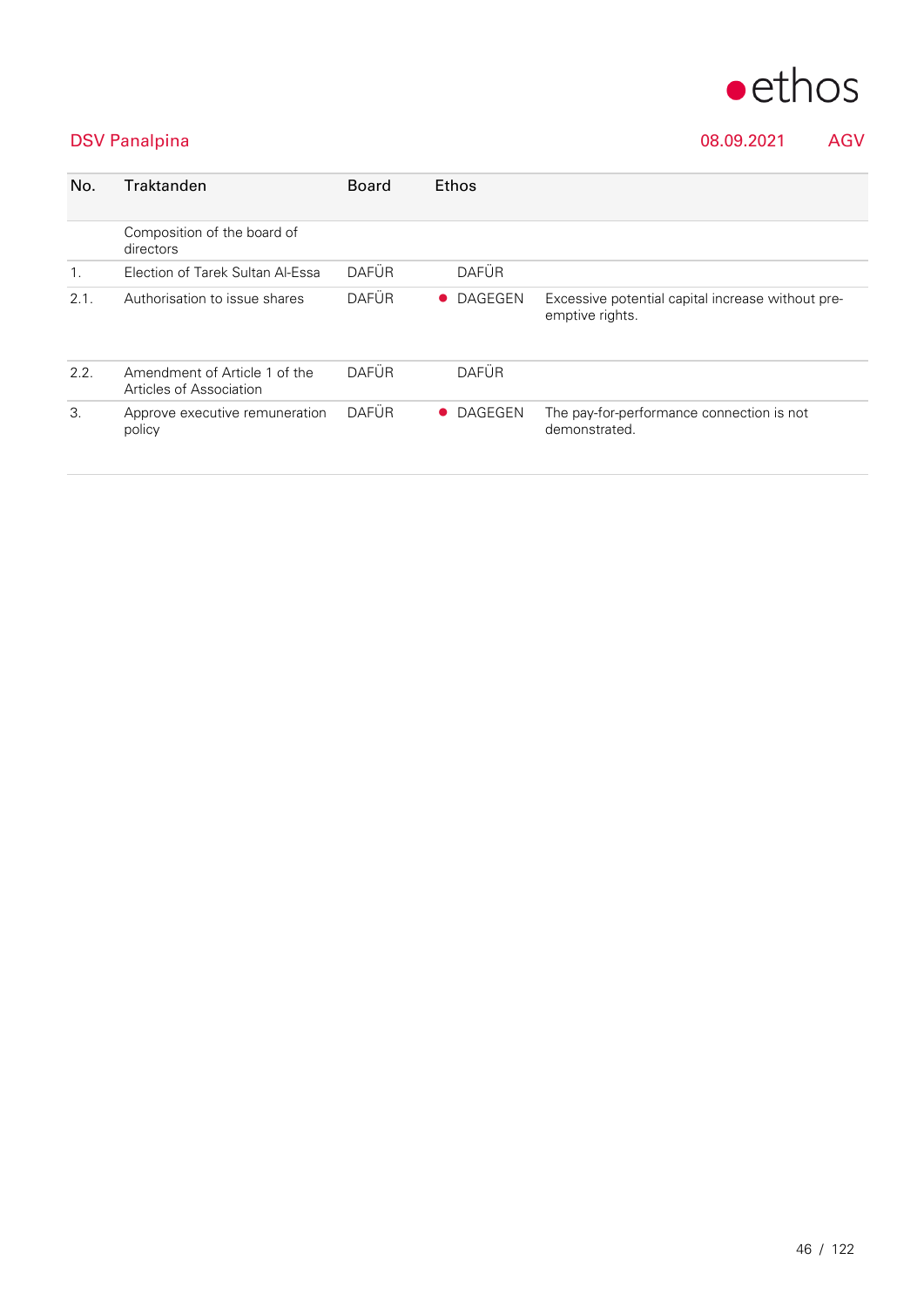

## E.ON 19.05.2021 OGV

| No.            | Traktanden                                                                                                                                                         | <b>Board</b>                          | Ethos                                 |                                                                                  |
|----------------|--------------------------------------------------------------------------------------------------------------------------------------------------------------------|---------------------------------------|---------------------------------------|----------------------------------------------------------------------------------|
| 1              | Receive the Annual Report                                                                                                                                          | <b>OHNE</b><br>ABSTIM-<br><b>MUNG</b> | <b>OHNE</b><br>ABSTIM-<br><b>MUNG</b> |                                                                                  |
| $\overline{2}$ | Approve the Dividend                                                                                                                                               | <b>DAFÜR</b>                          | DAGEGEN<br>$\bullet$                  | The proposed dividend is inconsistent with the<br>company's financial situation. |
| 3              | Approve Discharge of<br>Management Board                                                                                                                           | <b>DAFÜR</b>                          | <b>DAFÜR</b>                          |                                                                                  |
| 4              | Approve Discharge of Supervisory<br>Board                                                                                                                          | <b>DAFÜR</b>                          | <b>DAFÜR</b>                          |                                                                                  |
| 5а             | Appoint the Auditors                                                                                                                                               | <b>DAFÜR</b>                          | <b>DAFÜR</b>                          |                                                                                  |
| 5b             | Appoint the Auditors for the<br>review of abbreviated financial<br>statements and interim<br>management reports for financial<br>year 2021                         | <b>DAFÜR</b>                          | <b>DAFÜR</b>                          |                                                                                  |
| 5c             | Appoint the Auditors for the<br>review of abbreviated financial<br>statements and the interim<br>management report for the first<br>quarter of financial year 2022 | <b>DAFÜR</b>                          | <b>DAFÜR</b>                          |                                                                                  |
| 6              | Approve Remuneration System for DAFÜR<br>the Management Board members                                                                                              |                                       | DAGEGEN<br>$\bullet$                  | The information provided is insufficient.                                        |
| 7              | Approve Remuneration of the<br>Supervisory Board members                                                                                                           | <b>DAFÜR</b>                          | DAGEGEN                               | The proposed remuneration of the board of<br>directors exceeds market practice.  |
|                | Board main features                                                                                                                                                |                                       |                                       |                                                                                  |
| 8a             | Elections to the Supervisory<br>Board: Erich Clementi                                                                                                              | <b>DAFÜR</b>                          | <b>DAFÜR</b>                          |                                                                                  |
| 8b             | Elections to the Supervisory<br>Board: Andreas Schmitz                                                                                                             | <b>DAFÜR</b>                          | <b>DAFÜR</b>                          |                                                                                  |
| 8c             | Elections to the Supervisory<br>Board: Ewald Woste                                                                                                                 | <b>DAFÜR</b>                          | DAFÜR                                 |                                                                                  |
| 9a             | Approve an inter-company<br>agreement                                                                                                                              | <b>DAFÜR</b>                          | <b>DAFÜR</b>                          |                                                                                  |
| 9b             | Approve an inter-company<br>agreement                                                                                                                              | <b>DAFÜR</b>                          | <b>DAFÜR</b>                          |                                                                                  |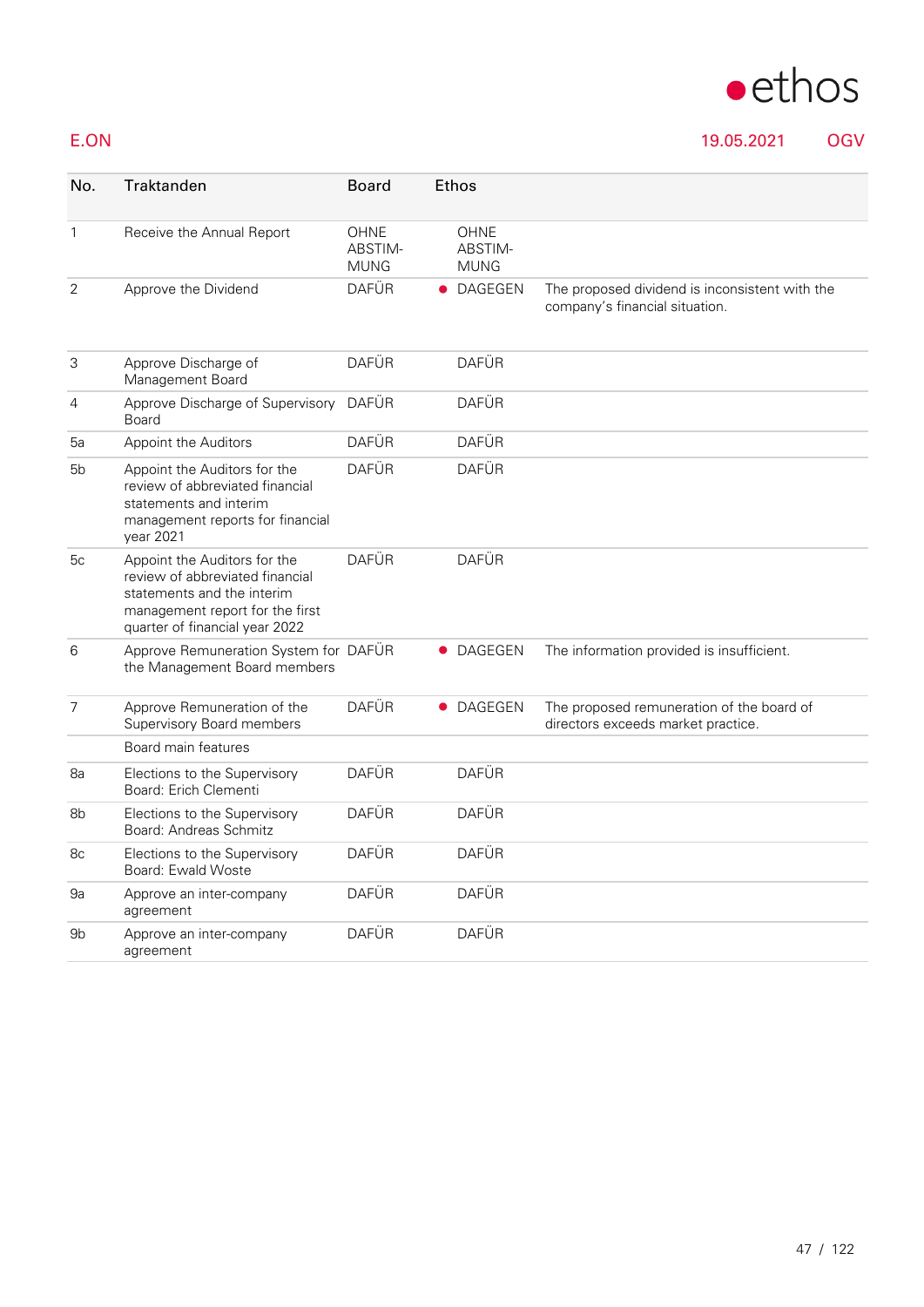

Ericsson 30.03.2021 OGV

| No.            | Traktanden                                                                                                              | <b>Board</b>                   | <b>Ethos</b>                   |                                                                  |
|----------------|-------------------------------------------------------------------------------------------------------------------------|--------------------------------|--------------------------------|------------------------------------------------------------------|
| 1 <sub>1</sub> | Election of the chairman of the<br>Meeting                                                                              | <b>DAFÜR</b>                   | <b>DAFÜR</b>                   |                                                                  |
| 2.             | Election of persons to verify the<br>minutes of the Meeting                                                             | <b>DAFÜR</b>                   | <b>DAFÜR</b>                   |                                                                  |
| 3.             | Preparation and approval of the<br>voting register                                                                      | <b>DAFÜR</b>                   | <b>DAFÜR</b>                   |                                                                  |
| 4.             | Approval of the agenda                                                                                                  | <b>DAFÜR</b>                   | <b>DAFÜR</b>                   |                                                                  |
| 5.             | Determination whether the<br>Meeting has been duly convened                                                             | <b>DAFÜR</b>                   | <b>DAFÜR</b>                   |                                                                  |
| 6.             | Presentation of the (consolidated)<br>annual report and the<br>(consolidated) auditor's report                          | OHNE<br>ABSTIM-<br><b>MUNG</b> | OHNE<br>ABSTIM-<br><b>MUNG</b> |                                                                  |
| 7.1.           | Adoption of the financial<br>statements                                                                                 | <b>DAFÜR</b>                   | <b>DAFÜR</b>                   |                                                                  |
| 7.2.           | Approve remuneration report                                                                                             | <b>DAFÜR</b>                   | <b>DAGEGEN</b><br>$\bullet$    | Concerns over the pension allowance which<br>exceeds guidelines. |
| 7.3.1.         | Discharge of Ronnie Leten                                                                                               | <b>DAFÜR</b>                   | <b>DAFÜR</b>                   |                                                                  |
| 7.3.2.         | Discharge of Helena Stjernholm                                                                                          | <b>DAFÜR</b>                   | <b>DAFÜR</b>                   |                                                                  |
| 7.3.3.         | Discharge of Jacob Wallenberg                                                                                           | <b>DAFÜR</b>                   | <b>DAFÜR</b>                   |                                                                  |
| 7.3.4.         | Discharge of Jon Fredrik Baksaas                                                                                        | <b>DAFÜR</b>                   | <b>DAFÜR</b>                   |                                                                  |
| 7.3.5.         | Discharge of Jan Carlson                                                                                                | <b>DAFÜR</b>                   | <b>DAFÜR</b>                   |                                                                  |
| 7.3.6.         | Discharge of Nora Denzel                                                                                                | <b>DAFÜR</b>                   | <b>DAFÜR</b>                   |                                                                  |
| 7.3.7.         | Discharge of Börje Ekholm                                                                                               | <b>DAFÜR</b>                   | <b>DAFÜR</b>                   |                                                                  |
| 7.3.8.         | Discharge of Eric A. Elzvik                                                                                             | <b>DAFÜR</b>                   | <b>DAFÜR</b>                   |                                                                  |
| 7.3.9.         | Discharge of Kurt Jofs                                                                                                  | <b>DAFÜR</b>                   | <b>DAFÜR</b>                   |                                                                  |
| 7.3.10.        | Discharge of Kristin S. Rinne                                                                                           | <b>DAFÜR</b>                   | <b>DAFÜR</b>                   |                                                                  |
| 7.3.11.        | Discharge of Torbjörn Nyman                                                                                             | <b>DAFÜR</b>                   | <b>DAFÜR</b>                   |                                                                  |
|                | 7.3.12. Discharge of Kjell-Åke Soting                                                                                   | DAFÜR                          | DAFÜR                          |                                                                  |
| 7.3.13.        | Discharge of Roger Svensson                                                                                             | <b>DAFÜR</b>                   | DAFÜR                          |                                                                  |
|                | 7.3.14. Discharge of Per Holmberg                                                                                       | <b>DAFÜR</b>                   | <b>DAFÜR</b>                   |                                                                  |
|                | 7.3.15. Discharge of Anders Ripa                                                                                        | <b>DAFÜR</b>                   | <b>DAFÜR</b>                   |                                                                  |
| 7.3.16.        | Discharge of Loredana Roslund                                                                                           | <b>DAFÜR</b>                   | <b>DAFÜR</b>                   |                                                                  |
| 7.3.17.        | Discharge of the CEO                                                                                                    | <b>DAFÜR</b>                   | <b>DAFÜR</b>                   |                                                                  |
| 7.4.           | Approve allocation of income and<br>dividend                                                                            | <b>DAFÜR</b>                   | <b>DAFÜR</b>                   |                                                                  |
| 8.             | Resolution on the number of<br>shareholder-elected members of<br>the board of directors and auditors<br>to be appointed | <b>DAFÜR</b>                   | <b>DAFÜR</b>                   |                                                                  |
| 9.             | Approve directors' fees                                                                                                 | <b>DAFÜR</b>                   | <b>DAFÜR</b>                   |                                                                  |
| 10.            | Composition of the board of<br>directors                                                                                |                                |                                |                                                                  |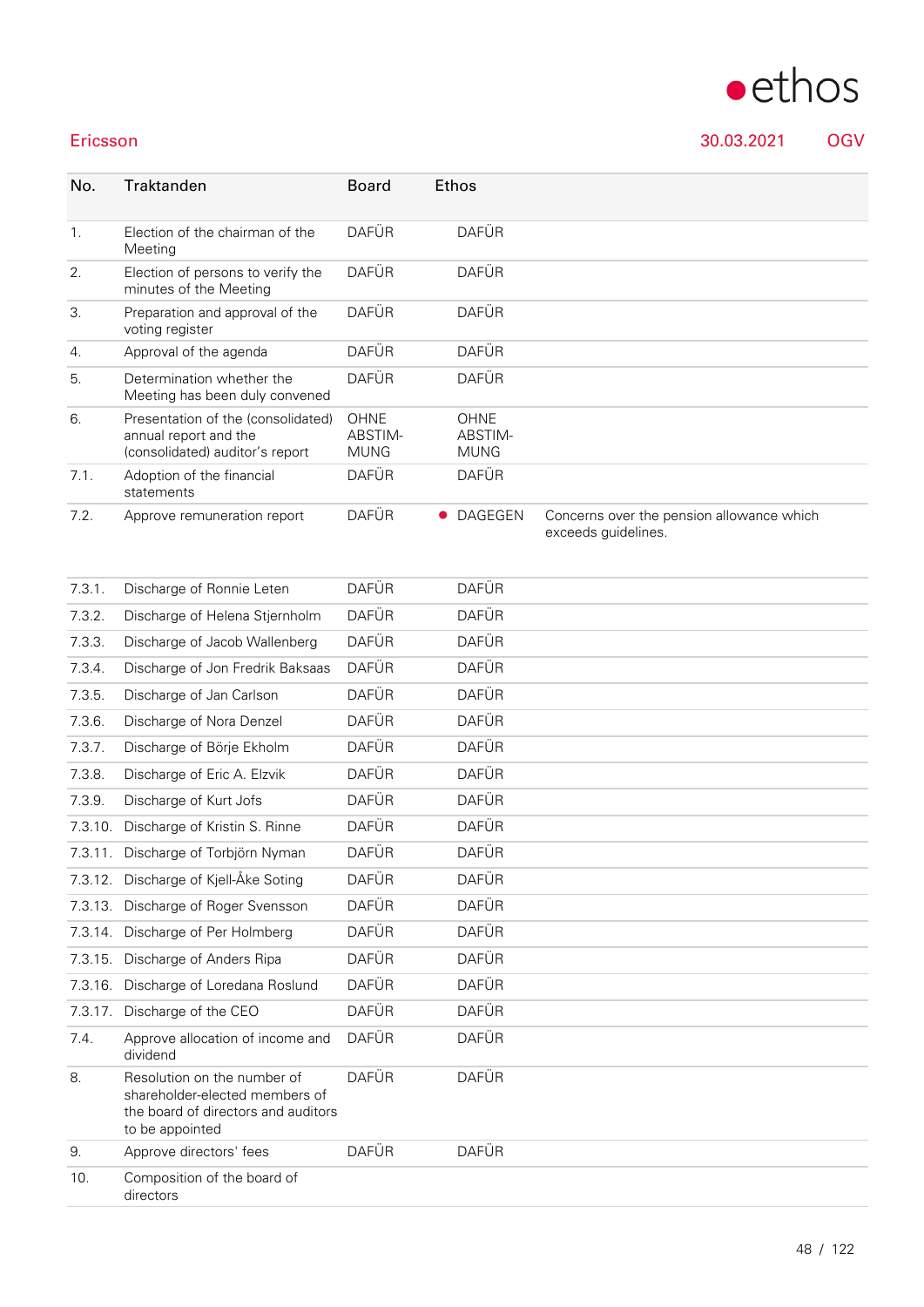

Ericsson 30.03.2021 OGV

| No.    | Traktanden                                                                                                                                   | <b>Board</b> | <b>Ethos</b>         |                                                                |
|--------|----------------------------------------------------------------------------------------------------------------------------------------------|--------------|----------------------|----------------------------------------------------------------|
| 10.1.  | Election of Jon Fredrik Baksaas                                                                                                              | <b>DAFÜR</b> | <b>DAFÜR</b>         |                                                                |
| 10.2.  | Election of Jan Carlson                                                                                                                      | <b>DAFÜR</b> | DAGEGEN<br>$\bullet$ | Concerns over the director's time commitments.                 |
| 10.3.  | Election of Nora Denzel                                                                                                                      | <b>DAFÜR</b> | <b>DAFÜR</b>         |                                                                |
| 10.4.  | Election of Börje Ekholm                                                                                                                     | <b>DAFÜR</b> | <b>DAFÜR</b>         |                                                                |
| 10.5.  | Election of Eric A. Elzvik                                                                                                                   | <b>DAFÜR</b> | <b>DAFÜR</b>         |                                                                |
| 10.6.  | Election of Kurt Jofs                                                                                                                        | <b>DAFÜR</b> | <b>DAFÜR</b>         |                                                                |
| 10.7.  | Election of Ronnie Leten                                                                                                                     | <b>DAFÜR</b> | <b>DAFÜR</b>         |                                                                |
| 10.8.  | Election of Kristin S. Rinne                                                                                                                 | <b>DAFÜR</b> | <b>DAFÜR</b>         |                                                                |
| 10.9.  | Election of Helena Stjernholm                                                                                                                | <b>DAFÜR</b> | <b>DAFÜR</b>         |                                                                |
| 10.10. | Election of Jacob Wallenberg                                                                                                                 | <b>DAFÜR</b> | <b>DAFÜR</b>         |                                                                |
| 11.    | Election of the Chairman of the<br>board                                                                                                     | <b>DAFÜR</b> | <b>DAFÜR</b>         |                                                                |
| 12.    | Resolution on the number of<br>auditors to be appointed                                                                                      | <b>DAFÜR</b> | <b>DAFÜR</b>         |                                                                |
| 13.    | Approve auditors' fees                                                                                                                       | <b>DAFÜR</b> | <b>DAFÜR</b>         |                                                                |
| 14.    | Election of auditor                                                                                                                          | <b>DAFÜR</b> | <b>DAFÜR</b>         |                                                                |
| 15.    | Amendment of Articles 1, 8, 15<br>and 16 of the Articles of<br>Association                                                                   | <b>DAFÜR</b> | <b>DAFÜR</b>         |                                                                |
| 16.1.  | Approve share-related incentive<br>plan: "Long-Term Variable<br>Compensation Program 2021"                                                   | <b>DAFÜR</b> | • DAGEGEN            | Potential excessive awards.                                    |
| 16.2.  | Transfer of own shares in<br>connection with share-related<br>incentive plan 2021                                                            | <b>DAFÜR</b> | • DAGEGEN            | The potential variable remuneration exceeds our<br>guidelines. |
| 16.3.  | Approve equity swap agreement<br>to secure the delivery of shares to<br>participants in connection with<br>share-related incentive plan 2021 | <b>DAFÜR</b> | • DAGEGEN            | Potential excessive awards.                                    |
| 17.    | Authorisation to transfer own<br>shares in connection with share-<br>related incentive plan 2020                                             | <b>DAFÜR</b> | <b>DAFÜR</b>         |                                                                |
| 18.    | Authorisation to transfer own<br>shares in connection with share-<br>related incentive plan 2018 and<br>2019                                 | <b>DAFÜR</b> | <b>DAFÜR</b>         |                                                                |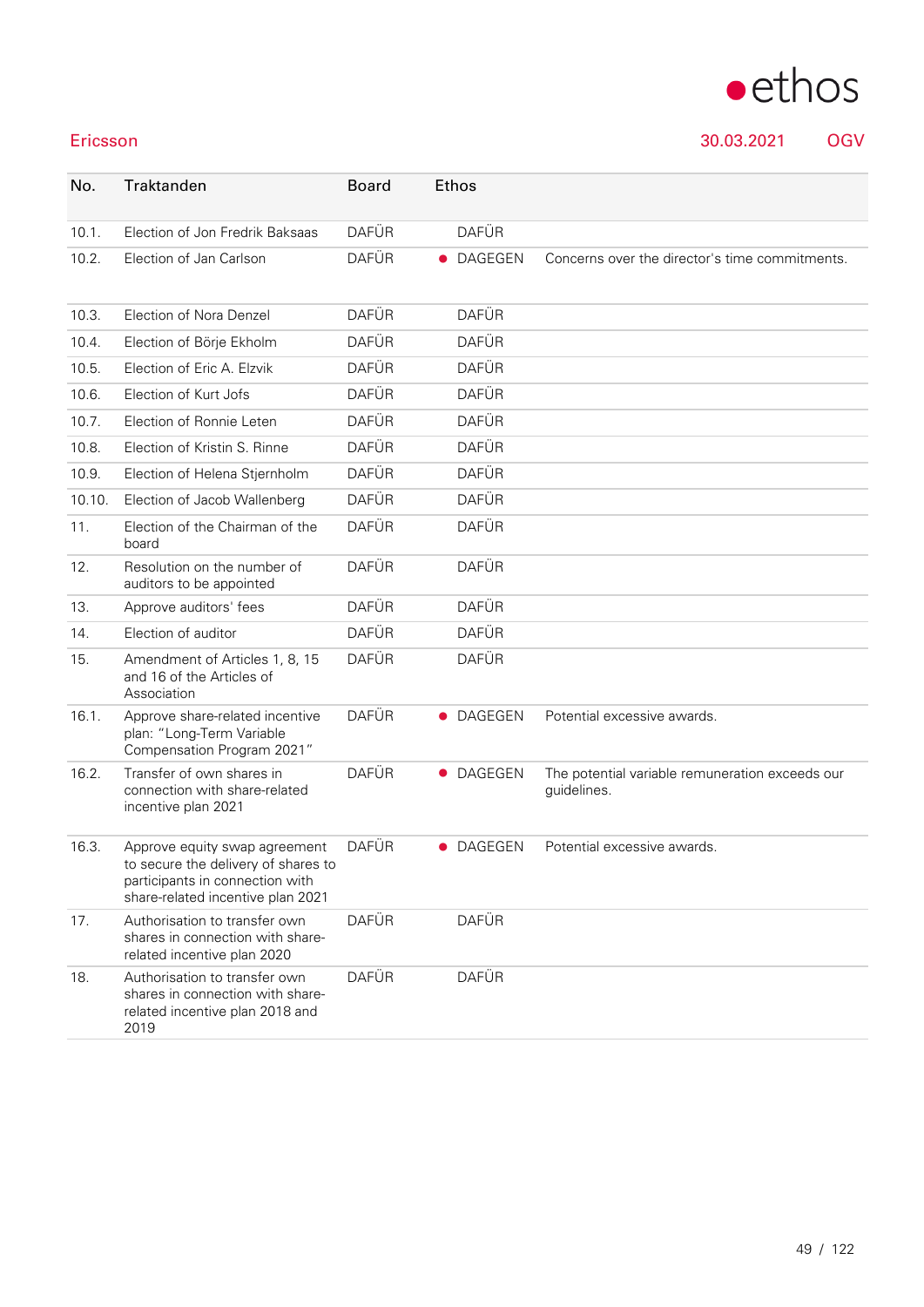

EssilorLuxottica 21.05.2021 MIX

| No.            | Traktanden                                                                                                                                                                         | <b>Board</b> | <b>Ethos</b> |                                                                                                         |
|----------------|------------------------------------------------------------------------------------------------------------------------------------------------------------------------------------|--------------|--------------|---------------------------------------------------------------------------------------------------------|
| $\mathbf{1}$   | To approve the parent company's<br>financial statements                                                                                                                            | <b>DAFÜR</b> | <b>DAFÜR</b> |                                                                                                         |
| $\overline{2}$ | To approve the consolidated<br>financial statements                                                                                                                                | <b>DAFÜR</b> | <b>DAFÜR</b> |                                                                                                         |
| 3              | 1) To approve the allocation of<br>income and the dividend payment;<br>2) To approve the dividend<br>reinvestment plan (option for scrip<br>dividend)                              | <b>DAFÜR</b> | • DAGEGEN    | Scrip dividend issued with a 10% discount.                                                              |
| $\overline{4}$ | Statement of related-party<br>agreements reported in the<br><b>Statutory Auditor's Special Report</b><br>on Regulated Agreements and<br><b>Commitments with Related</b><br>Parties | <b>DAFÜR</b> | DAGEGEN      | Concerns over one or more related party<br>agreements that are not in the interests of<br>shareholders. |
| 5              | To approve the remuneration<br>report                                                                                                                                              | <b>DAFÜR</b> | <b>DAFÜR</b> |                                                                                                         |
| 6              | Ex-post binding "Say on Pay" vote<br>on the remuneration of Leonardo<br>del Vecchio, Chairman and CEO<br>until 17/12/2020 and Chairman<br>since this date                          | <b>DAFÜR</b> | <b>DAFÜR</b> |                                                                                                         |
| $\overline{7}$ | Ex-post binding "Say on Pay" vote<br>on the remuneration of Hubert<br>Sagnières, Vice-Chairman and<br>Deputy CEO until 17/12/2020 and<br>Vice-Chairman since this date             | <b>DAFÜR</b> | • DAGEGEN    | Concerns over the pension allowance which<br>exceeds guidelines.                                        |
| 8              | To approve the new remuneration<br>policy from January 1st the date<br>of the General Meeting                                                                                      | <b>DAFÜR</b> | • DAGEGEN    | Excessive fixed remuneration.                                                                           |
| 9              | To approve the new remuneration<br>policy as from the date of the<br><b>General Meeting</b>                                                                                        | <b>DAFÜR</b> | • DAGEGEN    | Excessive fixed remuneration.                                                                           |
| 10             | To approve a treasury share buy-<br>back and disposal programme                                                                                                                    | <b>DAFÜR</b> | <b>DAFÜR</b> |                                                                                                         |
| 11             | To change Articles provisions in<br>line with legal requirement.                                                                                                                   | <b>DAFÜR</b> | <b>DAFÜR</b> |                                                                                                         |
| 12             | To amend article 13 of the Articles<br>of Association regarding directors'<br>mandate duration                                                                                     | <b>DAFÜR</b> | <b>DAFÜR</b> |                                                                                                         |
| 13             | To amend the Articles following<br>the change of governance                                                                                                                        | <b>DAFÜR</b> | • DAGEGEN    | The amendment constitutes a risk for the going<br>concern.                                              |
| 14             | To authorise a potential reduction<br>in the company's share capital                                                                                                               | <b>DAFÜR</b> | <b>DAFÜR</b> |                                                                                                         |
| 15             | To authorise the Board to issue<br>restricted shares for employees<br>and/or executive directors                                                                                   | <b>DAFÜR</b> | DAGEGEN      | Potential excessive awards.                                                                             |
| 16             | To authorise the Board to issue<br>shares or other securities giving<br>access to shares with pre-emptive<br>rights                                                                | <b>DAFÜR</b> | <b>DAFÜR</b> |                                                                                                         |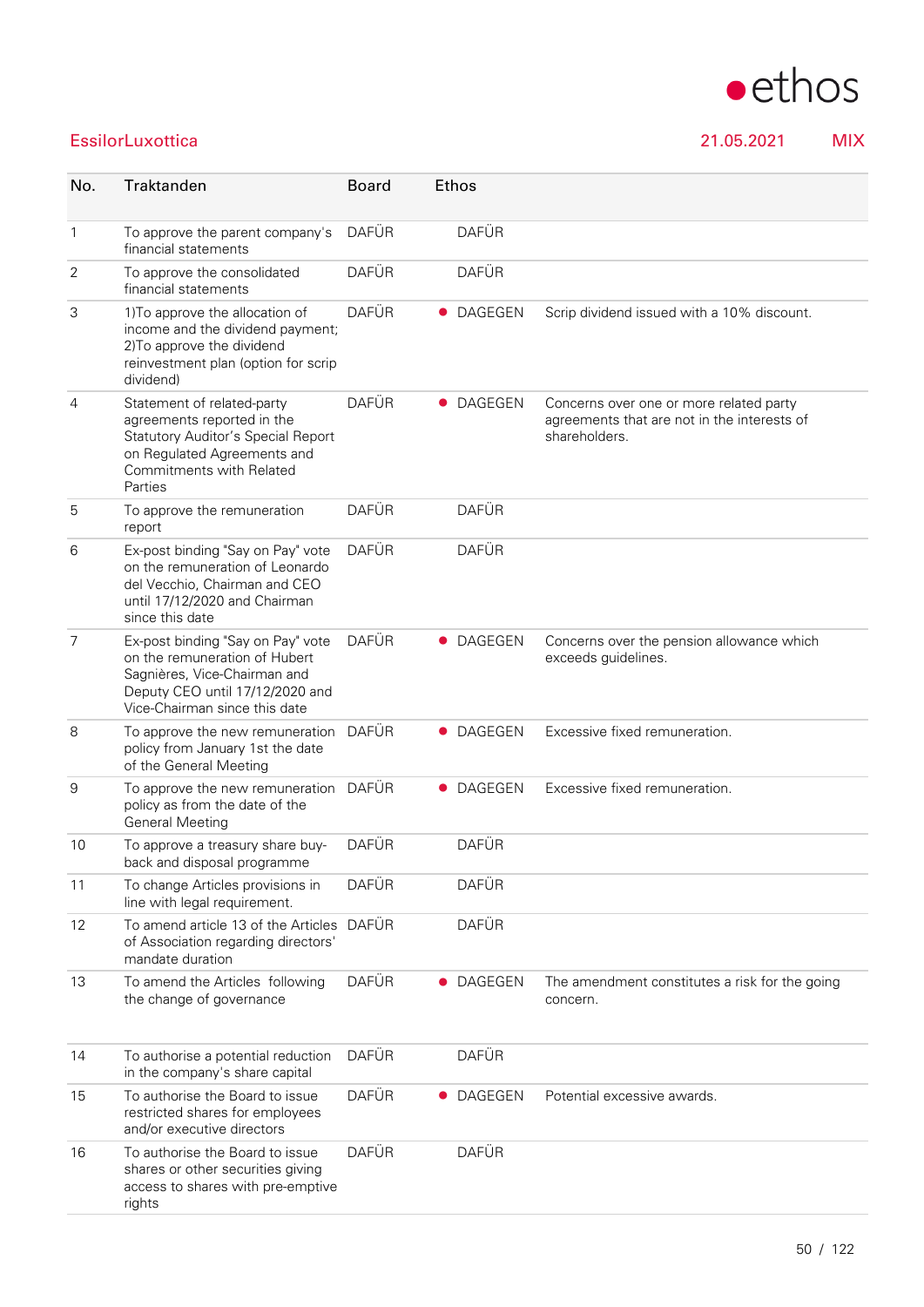

EssilorLuxottica 21.05.2021 MIX

| No. | Traktanden                                                                           | <b>Board</b> | Ethos        |                                                |
|-----|--------------------------------------------------------------------------------------|--------------|--------------|------------------------------------------------|
| 17  | To authorise capital increases by<br>transfer of reserves                            | <b>DAFÜR</b> | <b>DAFÜR</b> |                                                |
| 18  | To authorise capital increases<br>related to an all-employee share<br>ownership plan | <b>DAFÜR</b> | <b>DAFÜR</b> |                                                |
|     | Board main features                                                                  |              |              |                                                |
| 19  | Re-election of Leonardo Del<br>Vecchio as a Director for 3 years                     | <b>DAFÜR</b> | <b>DAFÜR</b> |                                                |
| 20  | Re-election of Romolo Bardin as a<br>Director for 3 years                            | <b>DAFÜR</b> | <b>DAFÜR</b> |                                                |
| 21  | Re-election of Juliette Favre as a<br>Director for 3 years                           | <b>DAFÜR</b> | <b>DAFÜR</b> |                                                |
| 22  | Re-election of Francesco Milleri as DAFÜR<br>a Director for 3 years                  |              | <b>DAFÜR</b> |                                                |
| 23  | Re-election of Paul du Saillant as a DAFÜR<br>Director for 3 years                   |              | <b>DAFÜR</b> |                                                |
| 24  | Re-election of Cristina Scocchia as DAFUR<br>a Director for 3 years                  |              | <b>DAFÜR</b> |                                                |
| 25  | Election of Jean-Luc Biamonti as a DAFUR<br>Director for 3 years                     |              | • DAGEGEN    | Concerns over the director's time commitments. |
| 26  | Election of Marie Christine Coisne DAFÜR<br>as a Director for 3 years.               |              | <b>DAFÜR</b> |                                                |
| 27  | Election of José Gonzalo as a<br>Director for 3 years                                | <b>DAFÜR</b> | <b>DAFÜR</b> |                                                |
| 28  | Election of Swati Piramal as a<br>Director for 3 years                               | DAFÜR        | <b>DAFÜR</b> |                                                |
| 29  | Election of Nathalie von Siemens<br>as a Director for 3 years                        | <b>DAFÜR</b> | <b>DAFÜR</b> |                                                |
| 30  | Election of Andrea Zappia as a<br>Director for 3 years.                              | <b>DAFÜR</b> | • DAGEGEN    | Concerns over the director's time commitments. |
| 31  | To amend directors' duration of<br>mandate in case resolution 12 is<br>not approved  | <b>DAFÜR</b> | <b>DAFÜR</b> |                                                |
| 32  | Delegation of powers for the<br>completion of formalities                            | <b>DAFÜR</b> | <b>DAFÜR</b> |                                                |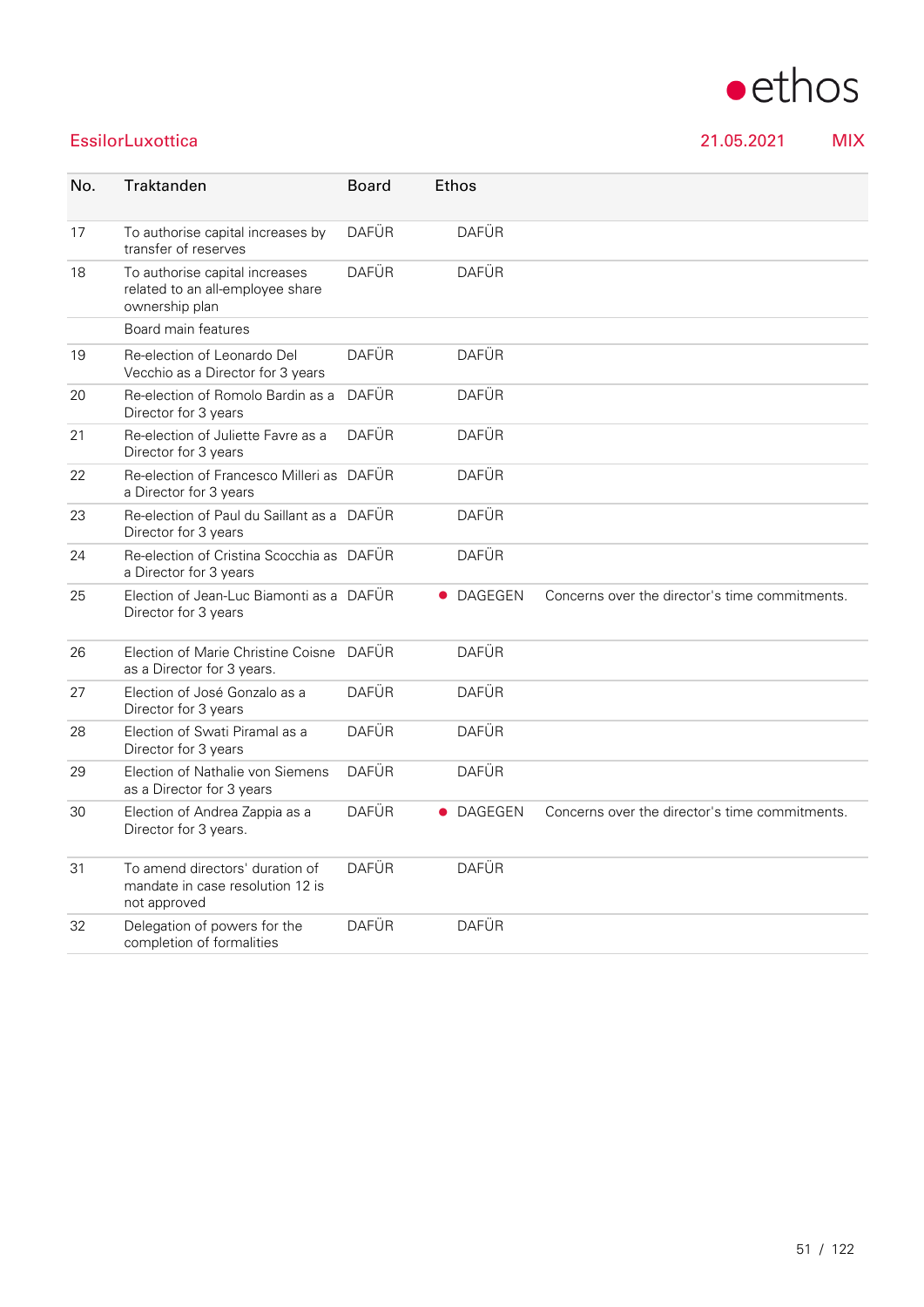

# Flutter Entertainment 29.04.2021 OGV

| No.            | Traktanden                                                                                                             | <b>Board</b> | <b>Ethos</b>                |                                                                                                                |
|----------------|------------------------------------------------------------------------------------------------------------------------|--------------|-----------------------------|----------------------------------------------------------------------------------------------------------------|
| 1              | Annual Report and Accounts for<br>the year ended 31 December 2020                                                      | <b>DAFÜR</b> | <b>DAFÜR</b>                |                                                                                                                |
| 2              | Advisory vote on Directors'<br>Remuneration report                                                                     | <b>DAFÜR</b> | • DAGEGEN                   | Excessive variable remuneration.                                                                               |
|                | Elections to the Board of Directors                                                                                    |              |                             |                                                                                                                |
| 3(a)           | Re-elect Ms. Zillah Byng-Thorne                                                                                        | <b>DAFÜR</b> | • DAGEGEN                   | Concerns over the director's time commitments.                                                                 |
| 3(b)           | Re-elect Mr. Michael A. Cawley                                                                                         | <b>DAFÜR</b> | • DAGEGEN                   | Concerns over the director's time commitments.                                                                 |
| 3(c)           | Re-elect Ms. Nancy Cruickshank                                                                                         | <b>DAFÜR</b> | • DAGEGEN                   | Concerns over the director's time commitments.                                                                 |
| 3(d)           | Re-elect Mr. Richard Flint                                                                                             | <b>DAFÜR</b> | <b>DAFÜR</b>                |                                                                                                                |
| 3(e)           | Re-elect Mr. Andrew Higginson                                                                                          | <b>DAFÜR</b> | <b>DAFÜR</b>                |                                                                                                                |
| 3(f)           | Re-elect Mr. Jonathan Hill                                                                                             | <b>DAFÜR</b> | <b>DAFÜR</b>                |                                                                                                                |
| 3(g)           | Re-elect Mr. Alfred Jr. Hurley                                                                                         | <b>DAFÜR</b> | <b>DAFÜR</b>                |                                                                                                                |
| 3(h)           | Re-elect Mr. Peter Jackson                                                                                             | <b>DAFÜR</b> | <b>DAFÜR</b>                |                                                                                                                |
| 3(i)           | Re-elect Mr. David Lazzarato                                                                                           | <b>DAFÜR</b> | <b>DAFÜR</b>                |                                                                                                                |
| 3(j)           | Re-elect Mr. Gary McGann                                                                                               | <b>DAFÜR</b> | <b>DAFÜR</b>                |                                                                                                                |
| 3(k)           | Re-elect Ms. Mary Turner                                                                                               | <b>DAFÜR</b> | <b>DAFÜR</b>                |                                                                                                                |
| $\overline{4}$ | Auditor's remuneration                                                                                                 | <b>DAFÜR</b> | <b>DAFÜR</b>                |                                                                                                                |
| 5              | Authority to call general meetings<br>on short notice                                                                  | <b>DAFÜR</b> | <b>DAGEGEN</b><br>$\bullet$ | 14-days is insufficient for shareholders to vote in<br>an informed manner.                                     |
| 6              | Directors' authority to allot shares                                                                                   | <b>DAFÜR</b> | <b>DAFÜR</b>                |                                                                                                                |
| 7(a)           | Disapplication of pre-emption<br>rights on the issue of shares                                                         | <b>DAFÜR</b> | <b>DAFÜR</b>                |                                                                                                                |
| 7(b)           | Disapplication of pre-emption<br>rights on the issue of shares for<br>cash for an acquisition or capital<br>investment | <b>DAFÜR</b> | <b>DAFÜR</b>                |                                                                                                                |
| 8              | Purchase of own shares                                                                                                 | <b>DAFÜR</b> | DAGEGEN                     | The amount of the repurchase is excessive given<br>the financial situation and perspectives of the<br>company. |
| 9              | To set the re-issue price range of<br>treasury shares                                                                  | <b>DAFÜR</b> | <b>DAFÜR</b>                |                                                                                                                |
| 10             | Capitalisation of amounts standing<br>to the credit of the Company's<br>merger reserve account                         | <b>DAFÜR</b> | <b>DAFÜR</b>                |                                                                                                                |
| 11             | Approval of reduction in the<br>company capital                                                                        | <b>DAFÜR</b> | <b>DAFÜR</b>                |                                                                                                                |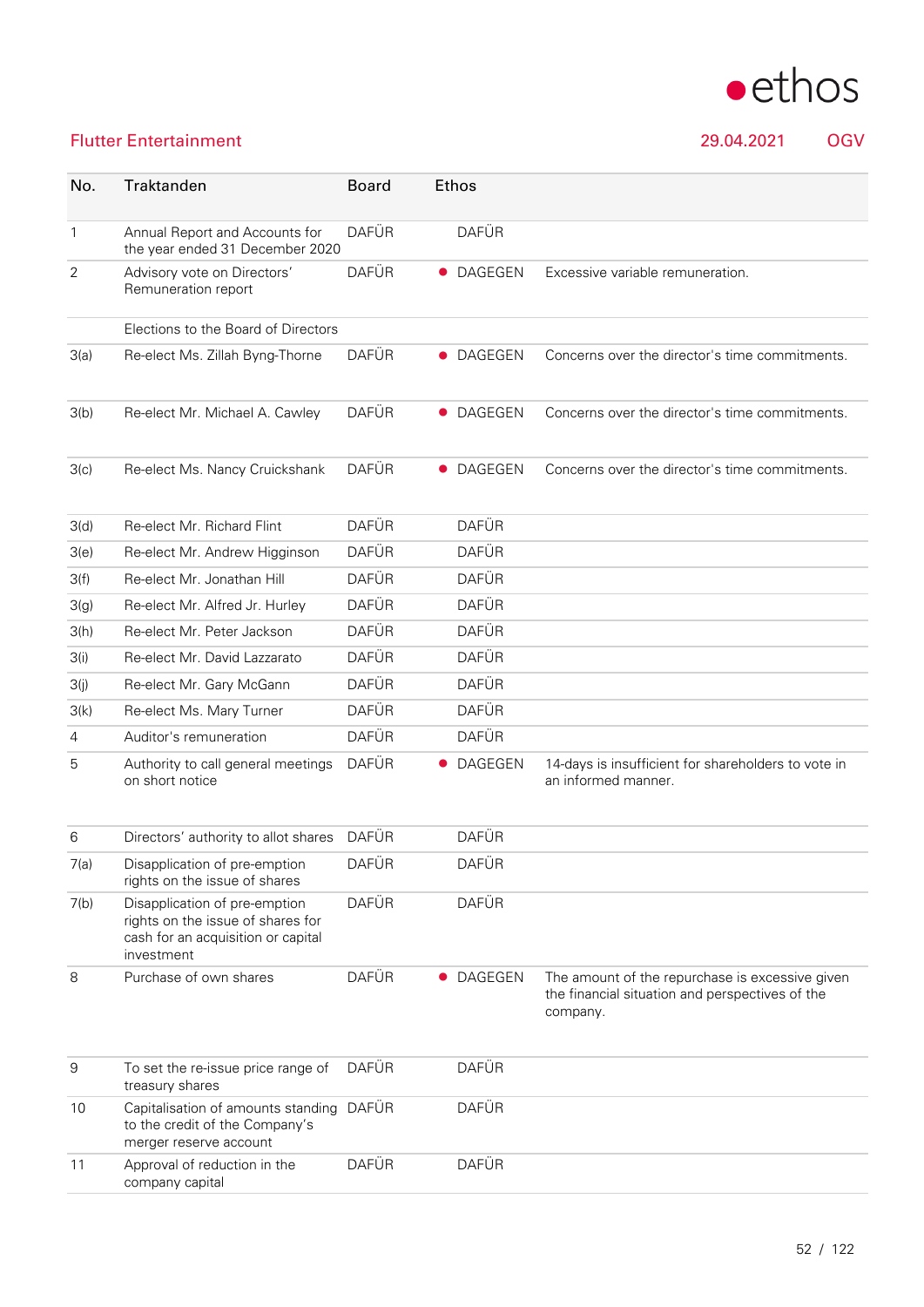

Genmab 13.04.2021 OGV

| No.        | Traktanden                                                                                                                    | <b>Board</b>                          | Ethos                          |                                                                      |
|------------|-------------------------------------------------------------------------------------------------------------------------------|---------------------------------------|--------------------------------|----------------------------------------------------------------------|
| 1.         | Report on the Company's<br>activities                                                                                         | <b>OHNE</b><br>ABSTIM-<br><b>MUNG</b> | OHNE<br>ABSTIM-<br><b>MUNG</b> |                                                                      |
| 2.         | Adoption of the financial<br>statements and discharge of the<br>board of directors and executive<br>management from liability | <b>DAFÜR</b>                          | <b>DAFÜR</b>                   |                                                                      |
| 3.         | Approve allocation of income and<br>dividend                                                                                  | <b>DAFÜR</b>                          | <b>DAFÜR</b>                   |                                                                      |
| 4.         | Approve remuneration report                                                                                                   | <b>DAFÜR</b>                          | <b>DAFÜR</b>                   |                                                                      |
| 5.         | Composition of the board of<br>directors                                                                                      |                                       |                                |                                                                      |
| 5а.        | Election of Deirdre P. Connelly                                                                                               | <b>DAFÜR</b>                          | <b>DAFÜR</b>                   |                                                                      |
| 5b.        | Election of Pernille Erenbjerg                                                                                                | <b>DAFÜR</b>                          | <b>DAFÜR</b>                   |                                                                      |
| 5с.        | Election of Rolf Hoffman                                                                                                      | <b>DAFÜR</b>                          | <b>DAFÜR</b>                   |                                                                      |
| 5d.        | Election of Paolo Paoletti                                                                                                    | <b>DAFÜR</b>                          | <b>DAFÜR</b>                   |                                                                      |
| <b>Бе.</b> | Election of Jonathan Peacock                                                                                                  | <b>DAFÜR</b>                          | <b>DAFÜR</b>                   |                                                                      |
| 5f.        | Election of Anders Gersel<br>Pedersen                                                                                         | <b>DAFÜR</b>                          | <b>DAFÜR</b>                   |                                                                      |
| 6.         | Election of auditor                                                                                                           | <b>DAFÜR</b>                          | ENTHAL-<br><b>TUNG</b>         | The auditor's long tenure raises independence<br>concerns.           |
| 7а.        | Approve directors' fees                                                                                                       | <b>DAFÜR</b>                          | • DAGEGEN                      | The proposed increase relative to the previous<br>year is excessive. |
| 7b.        | Approve remuneration policy:<br>board of directors                                                                            | <b>DAFÜR</b>                          | <b>DAFÜR</b>                   |                                                                      |
| 7c.        | Approve executive remuneration<br>policy                                                                                      | <b>DAFÜR</b>                          | • DAGEGEN                      | The potential variable remuneration exceeds our<br>guidelines.       |
| 7d.        | Authorisation to repurchase own<br>shares                                                                                     | <b>DAFÜR</b>                          | <b>DAFÜR</b>                   |                                                                      |
| 7e.        | Authorisation to issue shares and<br>convertible debt                                                                         | <b>DAFÜR</b>                          | <b>DAFÜR</b>                   |                                                                      |
| 7f.        | Authorisation to issue warrants                                                                                               | <b>DAFÜR</b>                          | <b>DAFÜR</b>                   |                                                                      |
| 7g.        | Introduction of Article 8b to the<br>Articles of Association                                                                  | <b>DAFÜR</b>                          | <b>DAFÜR</b>                   |                                                                      |
| 8.         | To authorise the meeting<br>chairperson                                                                                       | <b>DAFÜR</b>                          | <b>DAFÜR</b>                   |                                                                      |
| 9.         | Miscellaneous                                                                                                                 | OHNE<br>ABSTIM-<br><b>MUNG</b>        | OHNE<br>ABSTIM-<br><b>MUNG</b> |                                                                      |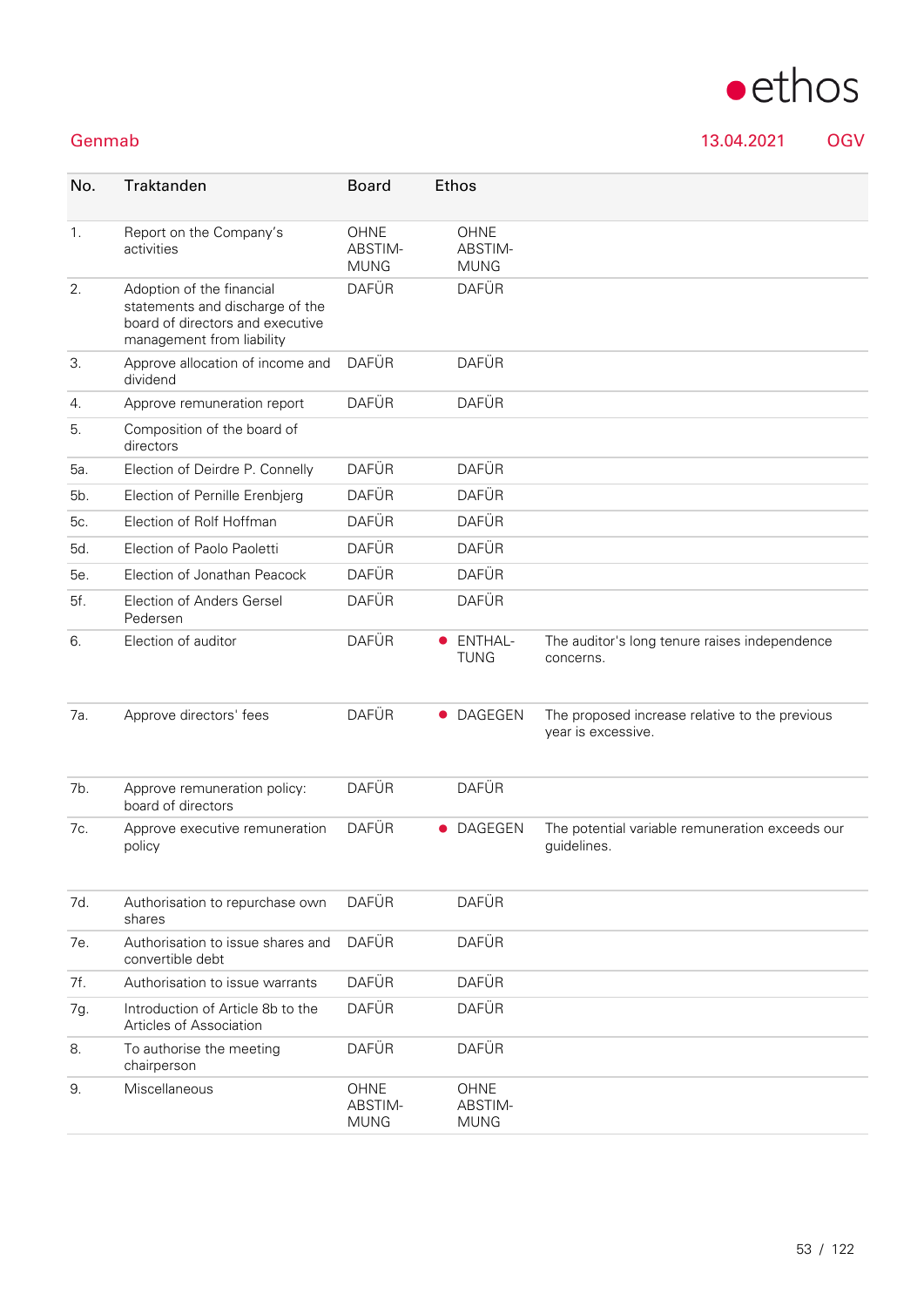

# GlaxoSmithKline 05.05.2021 OGV

| No.            | Traktanden                                                                                                                 | <b>Board</b> | <b>Ethos</b>                |                                                                                       |
|----------------|----------------------------------------------------------------------------------------------------------------------------|--------------|-----------------------------|---------------------------------------------------------------------------------------|
| $\mathbf{1}$   | Annual Report and Accounts for<br>the year ended 31 December 2020                                                          | <b>DAFÜR</b> | <b>DAFÜR</b>                |                                                                                       |
| 2              | Advisory vote on Directors'<br>Remuneration report                                                                         | <b>DAFÜR</b> | DAGEGEN<br>$\bullet$        | Excessive variable remuneration.                                                      |
|                | Elections to the Board of Directors                                                                                        |              |                             |                                                                                       |
| 3              | Re-elect Mr. Jonathan Symonds                                                                                              | <b>DAFÜR</b> | <b>DAFÜR</b>                |                                                                                       |
| 4              | Re-elect Ms. Emma Walmsley                                                                                                 | <b>DAFÜR</b> | <b>DAFÜR</b>                |                                                                                       |
| 5              | Re-elect Mr. Charles A. Bancroft                                                                                           | <b>DAFÜR</b> | <b>DAFÜR</b>                |                                                                                       |
| 6              | Re-elect Mr. Manvinder Singh<br>Banga                                                                                      | <b>DAFÜR</b> | <b>DAFÜR</b>                |                                                                                       |
| $\overline{7}$ | Re-elect Mr. Hal Barron                                                                                                    | <b>DAFÜR</b> | <b>DAFÜR</b>                |                                                                                       |
| 8              | Re-elect Ms. CBE Vivienne Cox                                                                                              | <b>DAFÜR</b> | <b>DAFÜR</b>                |                                                                                       |
| 9              | Re-elect Ms. Lynn Elsenhans                                                                                                | <b>DAFÜR</b> | <b>DAGEGEN</b><br>$\bullet$ | Non independent member sitting on the audit<br>committee, which is not best practice. |
| 10             | Re-elect Prof. Dr. Laurie H.<br>Glimcher                                                                                   | <b>DAFÜR</b> | <b>DAFÜR</b>                |                                                                                       |
| 11             | Re-elect Mr. Jesse Goodman                                                                                                 | <b>DAFÜR</b> | <b>DAFÜR</b>                |                                                                                       |
| 12             | Re-elect Mr. Iain James Mackay                                                                                             | <b>DAFÜR</b> | <b>DAFÜR</b>                |                                                                                       |
| 13             | Re-elect Mr. Urs Rohner                                                                                                    | <b>DAFÜR</b> | <b>DAFÜR</b>                |                                                                                       |
| 14             | Appoint Deloitte as auditor                                                                                                | <b>DAFÜR</b> | <b>DAFÜR</b>                |                                                                                       |
| 15             | Auditor's remuneration                                                                                                     | <b>DAFÜR</b> | <b>DAFÜR</b>                |                                                                                       |
| 16             | Political donations and political<br>expenditure                                                                           | <b>DAFÜR</b> | <b>DAFÜR</b>                |                                                                                       |
| 17             | Directors' authority to allot shares                                                                                       | <b>DAFÜR</b> | <b>DAFÜR</b>                |                                                                                       |
| 18             | Disapplication of pre-emption<br>rights on the issue of shares for<br>cash                                                 | <b>DAFÜR</b> | <b>DAFÜR</b>                |                                                                                       |
| 19             | Disapplication of pre-emption<br>rights on the issue of shares for<br>cash for an acquisition or capital<br>investment     | <b>DAFÜR</b> | <b>DAFÜR</b>                |                                                                                       |
| 20             | Purchase of own shares                                                                                                     | <b>DAFÜR</b> | • DAGEGEN                   | Contrary to best practice, the dividend is not put to<br>the vote.                    |
| 21             | Exemption from statement of the<br>name of the senior statutory<br>auditor in published copies of the<br>auditor's reports | <b>DAFÜR</b> | <b>DAFÜR</b>                |                                                                                       |
| 22             | Authority to call general meetings<br>on short notice                                                                      | <b>DAFÜR</b> | • DAGEGEN                   | 14-days is insufficient for shareholders to vote in<br>an informed manner.            |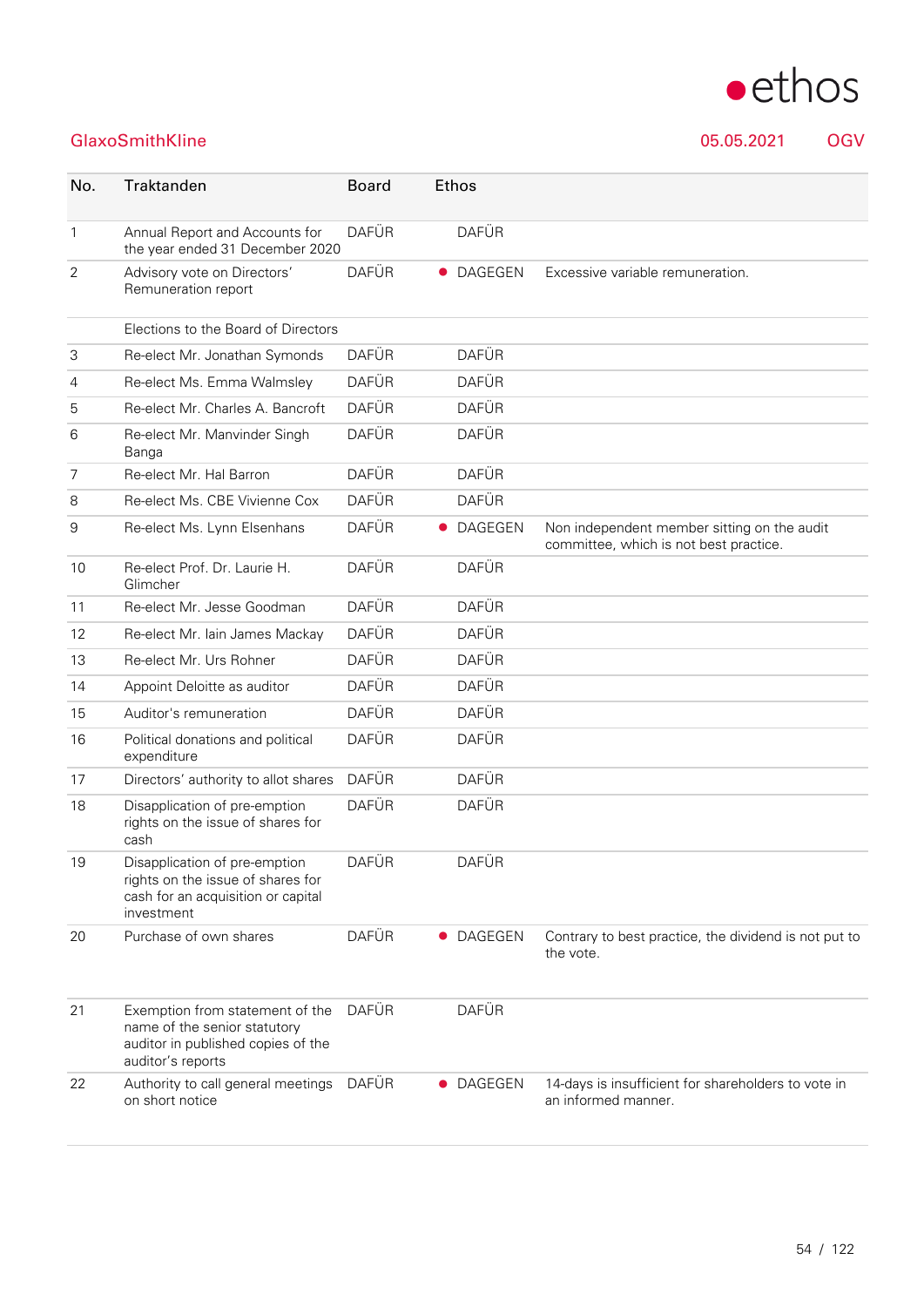

Heineken NV 22.04.2021 OGV

| No.    | Traktanden                                                       | <b>Board</b>                   | <b>Ethos</b>                   |                                                                                            |
|--------|------------------------------------------------------------------|--------------------------------|--------------------------------|--------------------------------------------------------------------------------------------|
|        | Opening of the Meeting                                           | OHNE<br>ABSTIM-<br><b>MUNG</b> | OHNE<br>ABSTIM-<br><b>MUNG</b> |                                                                                            |
| 1a.    | Report of the executive board of<br>the past financial year      | OHNE<br>ABSTIM-<br><b>MUNG</b> | OHNE<br>ABSTIM-<br><b>MUNG</b> |                                                                                            |
| $1b$ . | Approve remuneration report                                      | <b>DAFÜR</b>                   | • DAGEGEN                      | Concerns over the severance payments which are<br>considered excessive.                    |
| 1c.    | Adoption of the financial<br>statements                          | <b>DAFÜR</b>                   | <b>DAFÜR</b>                   |                                                                                            |
| 1d.    | Explanation of the policy on<br>reserves and dividends           | OHNE<br>ABSTIM-<br><b>MUNG</b> | OHNE<br>ABSTIM-<br><b>MUNG</b> |                                                                                            |
| 1e.    | Approve allocation of income                                     | <b>DAFÜR</b>                   | <b>DAFÜR</b>                   |                                                                                            |
| $1f$ . | Discharge of executive board                                     | <b>DAFÜR</b>                   | <b>DAFÜR</b>                   |                                                                                            |
| 1g.    | Discharge of supervisory board                                   | <b>DAFÜR</b>                   | <b>DAFÜR</b>                   |                                                                                            |
| 2a.    | Authorisation to repurchase own<br>shares                        | <b>DAFÜR</b>                   | <b>DAFÜR</b>                   |                                                                                            |
| 2b.    | Authorisation to issue shares                                    | <b>DAFÜR</b>                   | <b>DAFÜR</b>                   |                                                                                            |
| 2c.    | Authorisation to restrict or exclude DAFÜR<br>pre-emptive rights |                                | <b>DAFÜR</b>                   |                                                                                            |
| 3.     | Election of Harold van den Broek<br>to the executive board       | <b>DAFÜR</b>                   | <b>DAFÜR</b>                   |                                                                                            |
| 4.     | Composition of the supervisory<br>board                          |                                |                                |                                                                                            |
| 4а.    | Election of Maarten Das                                          | <b>DAFÜR</b>                   | • DAGEGEN                      | The director has been sitting on the board for over<br>20 years, which exceeds guidelines. |
|        |                                                                  |                                |                                |                                                                                            |

| 4b. | Election of Nitin Paranipe | $\cdots$<br><b>DAFUR</b>       | <b>DAFUR</b>            |
|-----|----------------------------|--------------------------------|-------------------------|
| 5.  | Election of auditor        | <b>DAFUR</b>                   | <b>DAFUR</b>            |
|     | Closing of the Meeting     | OHNE<br>ABSTIM-<br><b>MUNG</b> | OHNE<br>ABSTIM-<br>MUNG |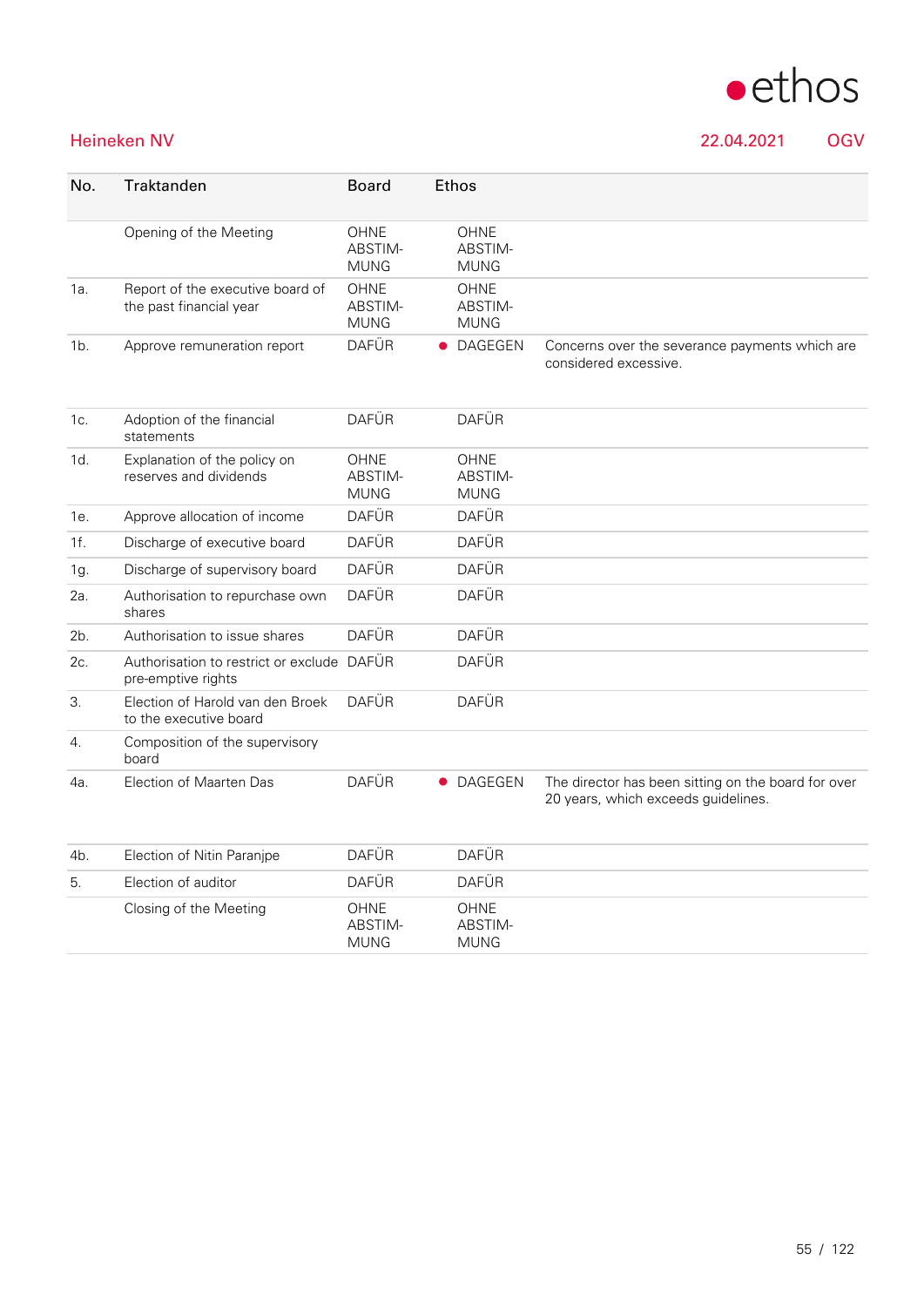

## Hermes International 04.05.2021 MIX

| No.            | Traktanden                                                                                                                                                                  | <b>Board</b> | <b>Ethos</b>         |                                                                                                              |
|----------------|-----------------------------------------------------------------------------------------------------------------------------------------------------------------------------|--------------|----------------------|--------------------------------------------------------------------------------------------------------------|
| $\mathbf{1}$   | 1) To approve the parent<br>company's financial statements;<br>2) To approve specific luxury or<br>non-deductible expenses                                                  | <b>DAFÜR</b> | <b>DAFÜR</b>         |                                                                                                              |
| $\overline{2}$ | To approve the consolidated<br>financial statements                                                                                                                         | <b>DAFÜR</b> | <b>DAFÜR</b>         |                                                                                                              |
| 3              | Discharge of the Board                                                                                                                                                      | <b>DAFÜR</b> | <b>DAFÜR</b>         |                                                                                                              |
| 4              | To approve the allocation of<br>income and the dividend payment                                                                                                             | <b>DAFÜR</b> | <b>DAFÜR</b>         |                                                                                                              |
| 5              | Statement of related-party<br>agreements reported in the<br><b>Statutory Auditor's Special Report</b><br>on Regulated Agreements and<br>Commitments with Related<br>Parties | <b>DAFÜR</b> | <b>DAFÜR</b>         |                                                                                                              |
| 6              | To approve a treasury share buy-<br>back and disposal programme                                                                                                             | <b>DAFÜR</b> | DAGEGEN              | Proposal does not expressly prohibit its use during<br>a public takeover period.                             |
| 7              | To approve the remuneration<br>report                                                                                                                                       | <b>DAFÜR</b> | DAGEGEN              | Some important elements of best practice are<br>missing from the structure of the executive<br>remuneration. |
| 8              | Ex-post binding "Say on Pay" vote<br>on the individual remuneration of<br>Axel Dumas, Co-CEO                                                                                | <b>DAFÜR</b> | DAGEGEN<br>$\bullet$ | The pay-for-performance connection is not<br>demonstrated.                                                   |
| 9              | Ex-post binding "Say on Pay" vote<br>on the individual remuneration of<br>the company Emile Hermès SARL,<br>Co-CEO                                                          | <b>DAFÜR</b> | DAGEGEN              | Excessive total remuneration.                                                                                |
| 10             | Ex-post binding "Say on Pay" vote<br>on the individual remuneration of<br>Eric de Seynes, Chairman of the<br><b>Board</b>                                                   | <b>DAFÜR</b> | DAFÜR                |                                                                                                              |
| 11             | To approve the Co-CEOs' new<br>remuneration policy                                                                                                                          | <b>DAFÜR</b> | DAGEGEN              | No individual caps are disclosed.                                                                            |
| 12             | To approve the Supervisory Board<br>members new remuneration<br>policy                                                                                                      | <b>DAFÜR</b> | <b>DAFÜR</b>         |                                                                                                              |
|                | Board main features                                                                                                                                                         |              |                      |                                                                                                              |
| 13             | Re-election of Matthieu Dumas as<br>a member of the Supervisory<br>Board for 3 years                                                                                        | DAFÜR        | DAFÜR                |                                                                                                              |
| 14             | Re-election of Blaise Guerrand as<br>a member of the Supervisory<br>Board for 3 years                                                                                       | <b>DAFÜR</b> | DAFÜR                |                                                                                                              |
| 15             | Re-election of Olympia Guerrand<br>as a member of the Supervisory<br>Board for 3 years                                                                                      | <b>DAFÜR</b> | <b>DAFÜR</b>         |                                                                                                              |
| 16             | Re-election of Alexandre Viros as<br>a member of the Supervisory<br>Board for 3 years                                                                                       | <b>DAFÜR</b> | <b>DAFÜR</b>         |                                                                                                              |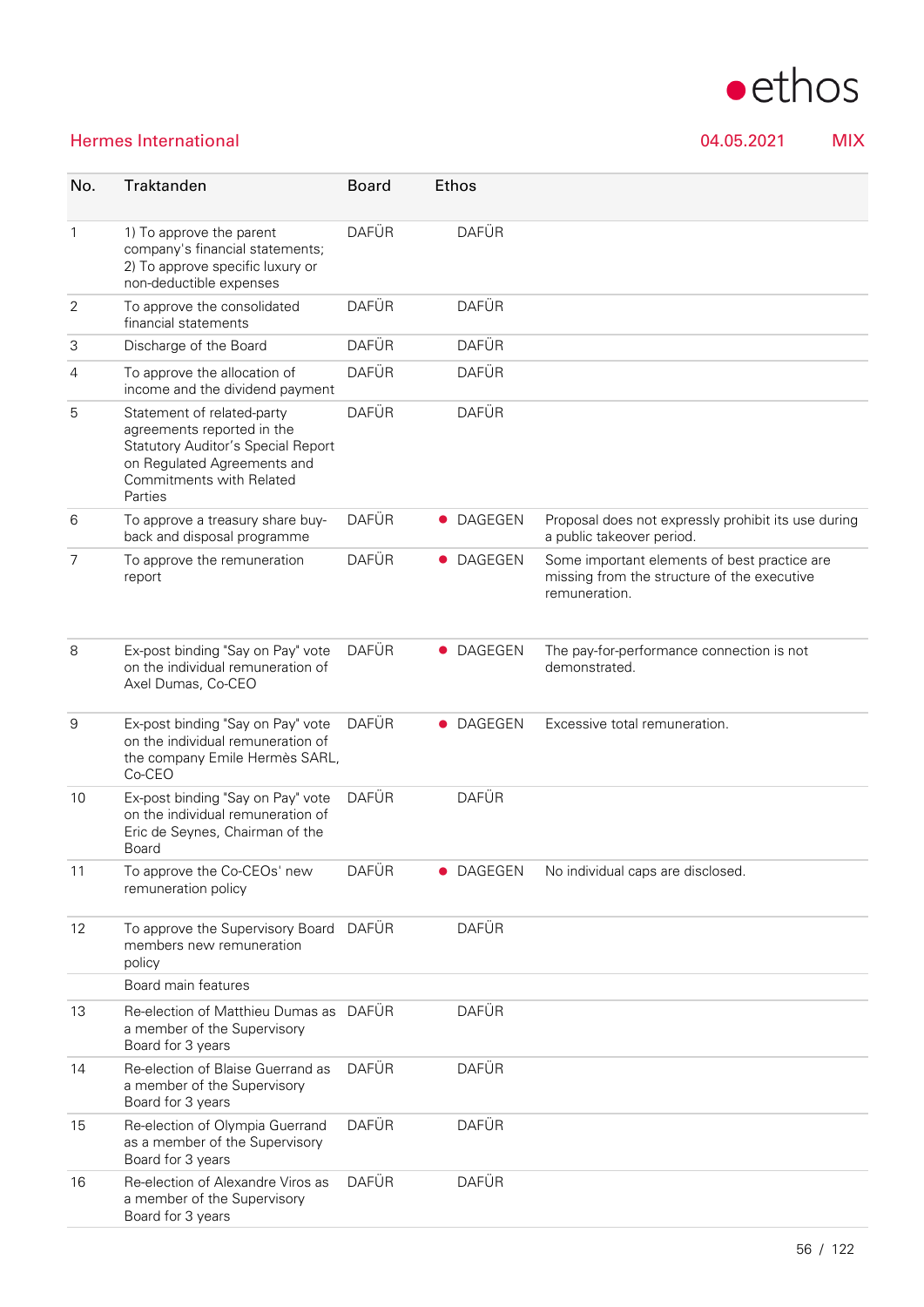

### **Hermes International Contract Contract Contract Contract Contract Contract Contract Contract Contract Contract Contract Contract Contract Contract Contract Contract Contract Contract Contract Contract Contract Contract Co**

| No. | Traktanden                                                                                                                                                                                                                              | <b>Board</b> | Ethos        |                                                                                   |
|-----|-----------------------------------------------------------------------------------------------------------------------------------------------------------------------------------------------------------------------------------------|--------------|--------------|-----------------------------------------------------------------------------------|
| 17  | To authorise a potential reduction<br>in the company's share capital                                                                                                                                                                    | <b>DAFÜR</b> | <b>DAFÜR</b> |                                                                                   |
| 18  | To authorise capital increases by<br>transfer of reserves                                                                                                                                                                               | <b>DAFÜR</b> | <b>DAFÜR</b> |                                                                                   |
| 19  | To authorise the Board to issue<br>shares or other securities giving<br>access to shares with pre-emptive<br>rights                                                                                                                     | <b>DAFÜR</b> | • DAGEGEN    | Proposal does not expressly prohibit its use during<br>a public takeover period.  |
| 20  | 1) Global allowance to issue<br>capital related securities without<br>pre-emptive rights by public<br>issuance ; 2) To approve issues of<br>shares or other capital related<br>securities as a payment for any<br>public exchange offer | <b>DAFÜR</b> | • DAGEGEN    | Discount of 10% of the share price is not in line<br>with French market practice. |
| 21  | To authorise capital increases<br>related to an all-employee share<br>ownership plan                                                                                                                                                    | <b>DAFÜR</b> | <b>DAFÜR</b> |                                                                                   |
| 22  | Global allowance to issue capital<br>related securities without pre-<br>emptive rights through private<br>placement                                                                                                                     | <b>DAFÜR</b> | • DAGEGEN    | Discount of 10% of the share price is not in line<br>with French market practice. |
| 23  | Delegation to issue shares and<br>capital securities as consideration<br>for contributions in kind made to<br>the company                                                                                                               | <b>DAFÜR</b> | • DAGEGEN    | Proposal does not expressly prohibit its use during<br>a public takeover period.  |
| 24  | Delegation of authority to be<br>granted to the management to<br>decide on one or more merger(s)<br>by absorption, demerger or partial<br>contribution of assets subject to<br>the regime for demergers                                 | <b>DAFÜR</b> | • DAGEGEN    | The amendment has a negative impact on the<br>rights of the shareholders.         |
| 25  | Delegation of authority to be<br>granted to the management to<br>decide to increase the share<br>capital by issuing of shares in the<br>event of use of the delegation<br>granted by item 24                                            | <b>DAFÜR</b> | • DAGEGEN    | The amendment has a negative impact on the<br>rights of the shareholders.         |
| 26  | Articles 1, 6, 14, 17, 19, 20 and 21<br>of the Articles of Association were<br>amended to reflect the conversion<br>of Emile Hermès SARL into a SAS                                                                                     | DAFÜR        | <b>DAFÜR</b> |                                                                                   |
| 27  | Delegation of powers for the<br>completion of formalities                                                                                                                                                                               | <b>DAFÜR</b> | <b>DAFÜR</b> |                                                                                   |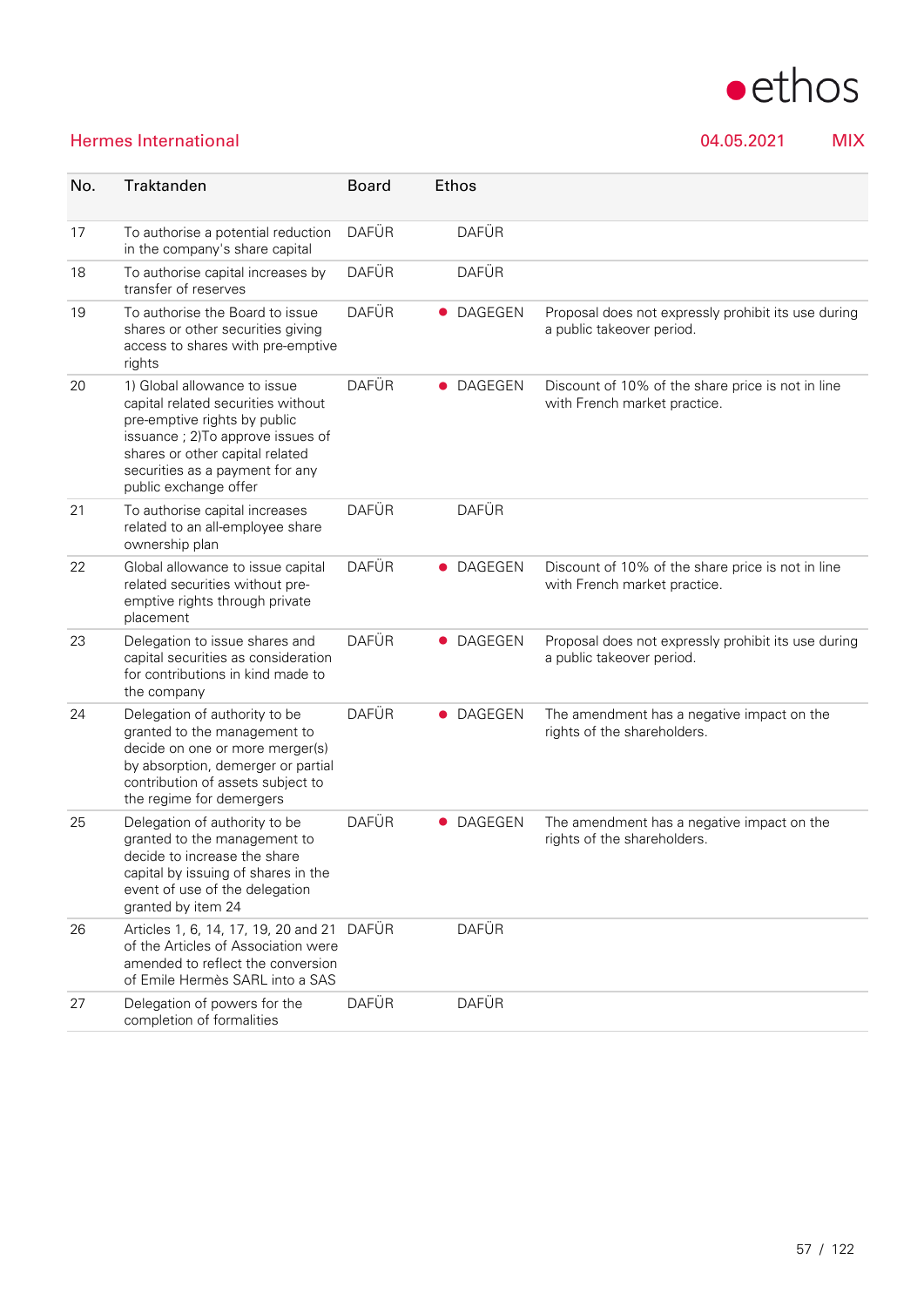

Hexagon 17.11.2021 AGV

| <b>DAFÜR</b><br><b>DAFÜR</b><br>Election of the chairman of the<br>Meeting<br><b>DAFÜR</b><br><b>DAFÜR</b><br>Preparation and approval of the<br>voting register<br><b>DAFÜR</b><br><b>DAFÜR</b><br>Approval of the agenda<br><b>DAFÜR</b><br><b>DAFÜR</b><br>Election of Johannes Wingborg to<br>verify the minutes of the Meeting<br><b>DAFÜR</b><br><b>DAFÜR</b><br>Election of Fredrik Skoglund to<br>verify the minutes of the Meeting<br><b>DAFÜR</b><br><b>DAFÜR</b><br>Determination whether the<br>Meeting has been duly convened<br><b>DAFÜR</b><br><b>DAFÜR</b><br>Amendment of Article 6 of the<br>Articles of Association<br><b>DAFÜR</b><br><b>DAFÜR</b><br>Resolution on the number of<br>shareholder-elected members of<br>the board of directors to be<br>appointed<br>Composition of the board of<br>directors<br><b>DAFÜR</b><br><b>DAFÜR</b><br>Election of Brett Watson<br><b>DAFÜR</b><br><b>DAFÜR</b><br>Election of Eric Huggers<br><b>DAFÜR</b><br><b>DAFÜR</b><br>Approve directors' fees | No.            | Traktanden | <b>Board</b> | <b>Ethos</b> |  |
|---------------------------------------------------------------------------------------------------------------------------------------------------------------------------------------------------------------------------------------------------------------------------------------------------------------------------------------------------------------------------------------------------------------------------------------------------------------------------------------------------------------------------------------------------------------------------------------------------------------------------------------------------------------------------------------------------------------------------------------------------------------------------------------------------------------------------------------------------------------------------------------------------------------------------------------------------------------------------------------------------------------------|----------------|------------|--------------|--------------|--|
|                                                                                                                                                                                                                                                                                                                                                                                                                                                                                                                                                                                                                                                                                                                                                                                                                                                                                                                                                                                                                     | $\mathbf{1}$ . |            |              |              |  |
|                                                                                                                                                                                                                                                                                                                                                                                                                                                                                                                                                                                                                                                                                                                                                                                                                                                                                                                                                                                                                     | 2.             |            |              |              |  |
|                                                                                                                                                                                                                                                                                                                                                                                                                                                                                                                                                                                                                                                                                                                                                                                                                                                                                                                                                                                                                     | 3.             |            |              |              |  |
|                                                                                                                                                                                                                                                                                                                                                                                                                                                                                                                                                                                                                                                                                                                                                                                                                                                                                                                                                                                                                     | 4.1.           |            |              |              |  |
|                                                                                                                                                                                                                                                                                                                                                                                                                                                                                                                                                                                                                                                                                                                                                                                                                                                                                                                                                                                                                     | 4.2.           |            |              |              |  |
|                                                                                                                                                                                                                                                                                                                                                                                                                                                                                                                                                                                                                                                                                                                                                                                                                                                                                                                                                                                                                     | 5.             |            |              |              |  |
|                                                                                                                                                                                                                                                                                                                                                                                                                                                                                                                                                                                                                                                                                                                                                                                                                                                                                                                                                                                                                     | 6.             |            |              |              |  |
|                                                                                                                                                                                                                                                                                                                                                                                                                                                                                                                                                                                                                                                                                                                                                                                                                                                                                                                                                                                                                     | 7 <sub>1</sub> |            |              |              |  |
|                                                                                                                                                                                                                                                                                                                                                                                                                                                                                                                                                                                                                                                                                                                                                                                                                                                                                                                                                                                                                     | 8.             |            |              |              |  |
|                                                                                                                                                                                                                                                                                                                                                                                                                                                                                                                                                                                                                                                                                                                                                                                                                                                                                                                                                                                                                     | 8.1.           |            |              |              |  |
|                                                                                                                                                                                                                                                                                                                                                                                                                                                                                                                                                                                                                                                                                                                                                                                                                                                                                                                                                                                                                     | 8.2.           |            |              |              |  |
|                                                                                                                                                                                                                                                                                                                                                                                                                                                                                                                                                                                                                                                                                                                                                                                                                                                                                                                                                                                                                     | 9.             |            |              |              |  |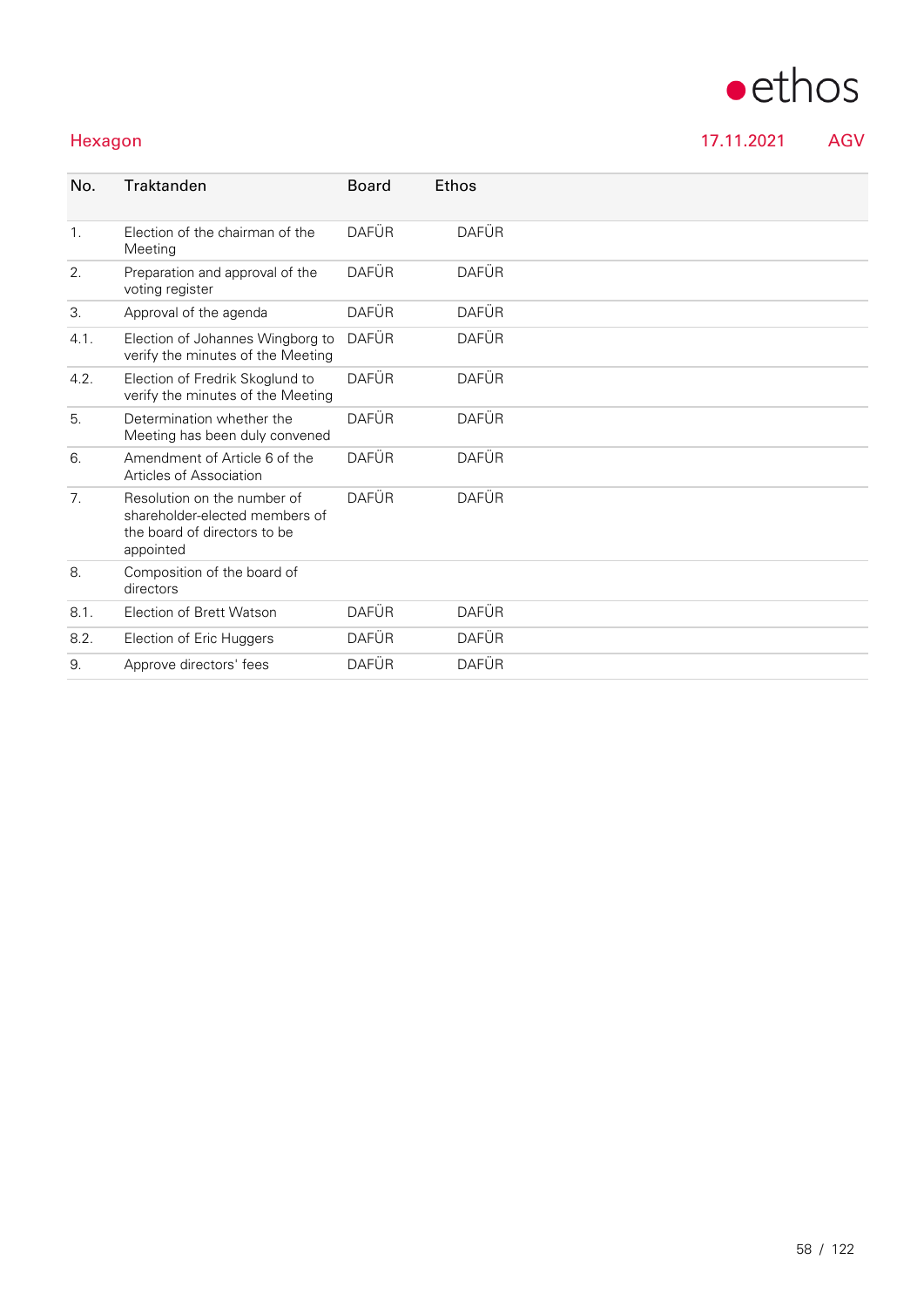

HSBC 28.05.2021 OGV

| No.            | Traktanden                                                                                                             | <b>Board</b> | Ethos                |                                                                           |
|----------------|------------------------------------------------------------------------------------------------------------------------|--------------|----------------------|---------------------------------------------------------------------------|
| $\mathbf{1}$   | Annual Report and Accounts for<br>the year ended 31 December 2020                                                      | <b>DAFÜR</b> | DAFÜR                |                                                                           |
| $\overline{2}$ | Advisory vote on Directors'<br>Remuneration report                                                                     | <b>DAFÜR</b> | • DAGEGEN            | Excessive variable remuneration.                                          |
|                | Elections to the Board of Directors                                                                                    |              |                      |                                                                           |
| За             | Elect Mr. James Forese                                                                                                 | <b>DAFÜR</b> | <b>DAFÜR</b>         |                                                                           |
| 3b             | Elect Mr. Steven Guggenheimer                                                                                          | <b>DAFÜR</b> | <b>DAFÜR</b>         |                                                                           |
| 3c             | Elect Ms. Eileen Murray                                                                                                | <b>DAFÜR</b> | <b>DAFÜR</b>         |                                                                           |
| 3d             | Re-elect Ms. Irene Lee                                                                                                 | <b>DAFÜR</b> | DAGEGEN<br>$\bullet$ | Concerns over the director's time commitments.                            |
| 3e             | Re-elect Mr. José Antonio Meade<br>Kuribreña                                                                           | DAFÜR        | <b>DAFÜR</b>         |                                                                           |
| 3f             | Re-elect Mr. David Nish                                                                                                | <b>DAFÜR</b> | <b>DAFÜR</b>         |                                                                           |
| 3g             | Re-elect Mr. Noel Quinn                                                                                                | <b>DAFÜR</b> | <b>DAFÜR</b>         |                                                                           |
| 3h             | Re-elect Mr. Ewen Stevenson                                                                                            | <b>DAFÜR</b> | <b>DAFÜR</b>         |                                                                           |
| 3i             | Re-elect Mr. Jackson (Jack) Tai                                                                                        | <b>DAFÜR</b> | <b>DAFÜR</b>         |                                                                           |
| 3j             | Re-elect Mr. Mark Edward Tucker                                                                                        | <b>DAFÜR</b> | <b>DAFÜR</b>         |                                                                           |
| 3k             | Re-elect Ms. Pauline van der Meer DAFÜR<br>Mohr                                                                        |              | <b>DAFÜR</b>         |                                                                           |
| 4              | Appoint PricewaterhouseCoopers<br>as auditor                                                                           | <b>DAFÜR</b> | <b>DAFÜR</b>         |                                                                           |
| 5              | Auditor's remuneration                                                                                                 | <b>DAFÜR</b> | <b>DAFÜR</b>         |                                                                           |
| 6              | Political donations and political<br>expenditure                                                                       | <b>DAFÜR</b> | DAGEGEN<br>$\bullet$ | Authorisation to make political donations exceeds<br>our guidelines.      |
| 7              | Directors' authority to allot shares                                                                                   | <b>DAFÜR</b> | <b>DAFÜR</b>         |                                                                           |
| 8              | Disapplication of pre-emption<br>rights on the issue of shares for<br>cash                                             | DAFÜR        | DAFÜR                |                                                                           |
| $9\,$          | Disapplication of pre-emption<br>rights on the issue of shares for<br>cash for an acquisition or capital<br>investment | <b>DAFÜR</b> | <b>DAFÜR</b>         |                                                                           |
| 10             | Addition of any repurchased<br>shares to general authority to allot<br>shares                                          | <b>DAFÜR</b> | <b>DAFÜR</b>         |                                                                           |
| 11             | Purchase of own shares                                                                                                 | <b>DAFÜR</b> | <b>DAFÜR</b>         |                                                                           |
| 12             | Directors' authority to issue of<br><b>Regulatory Capital Convertible</b><br>Instruments                               | <b>DAFÜR</b> | • DAGEGEN            | Additional potential dilution which is not in<br>shareholders' interests. |
| 13             | Disapplication of pre-emption<br>rights in relation to the issue of<br><b>Contingent Convertible Securities</b>        | DAFÜR        | • DAGEGEN            | Additional potential dilution which is not in<br>shareholders' interests. |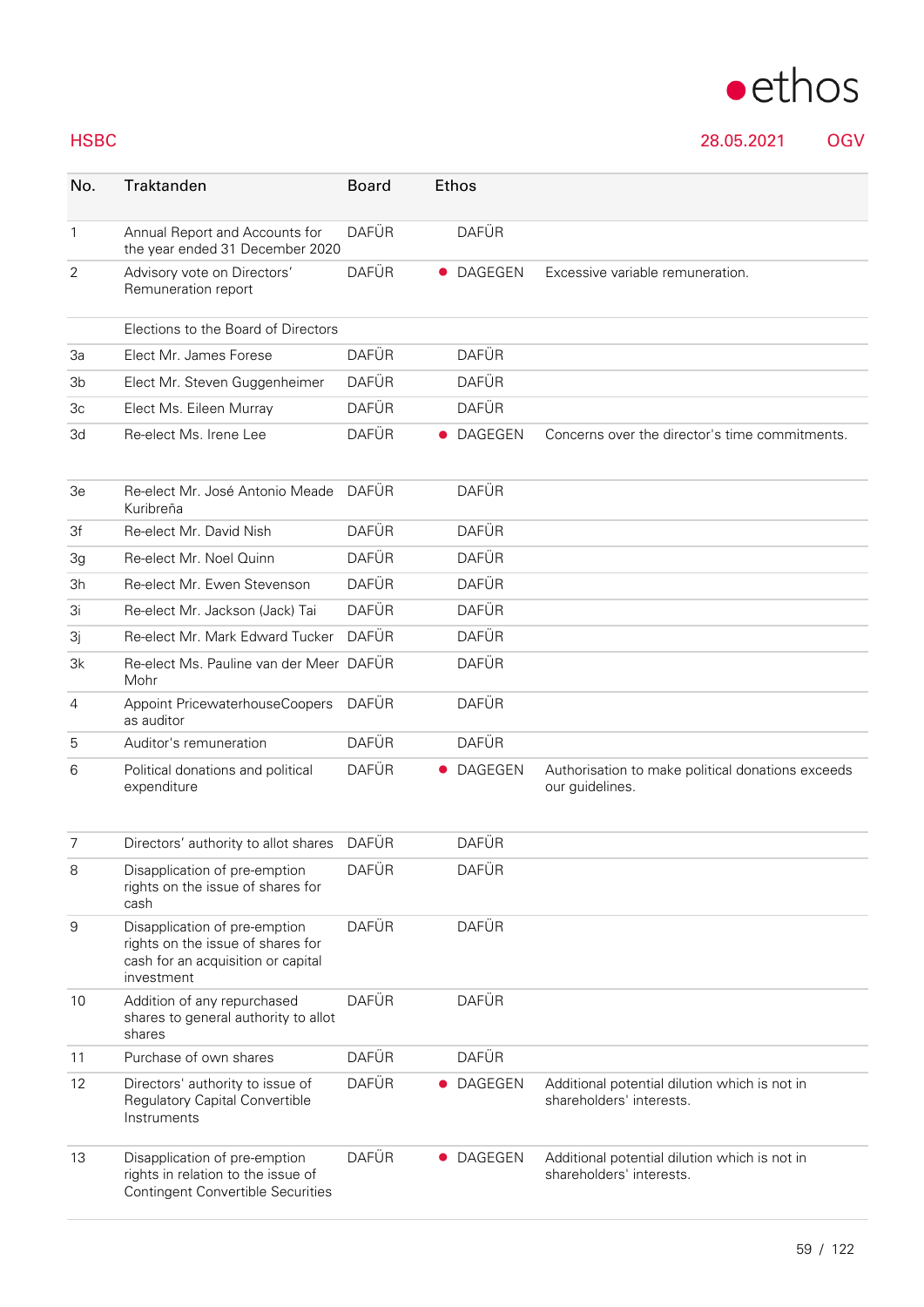# $\bullet$ ethos

## HSBC 28.05.2021 OGV

| No. | <b>Traktanden</b>                                                      | <b>Board</b> | <b>Ethos</b> |                                                                            |
|-----|------------------------------------------------------------------------|--------------|--------------|----------------------------------------------------------------------------|
| 14  | Authority to call general meetings<br>on short notice                  | <b>DAFUR</b> | • DAGEGEN    | 14-days is insufficient for shareholders to vote in<br>an informed manner. |
| 15  | Climate change resolution                                              | <b>DAFÜR</b> | <b>DAFÜR</b> |                                                                            |
| 16  | Shareholder requisitioned<br>resolution - Midland Clawback<br>Campaign | DAGEGEN      | DAGEGEN      |                                                                            |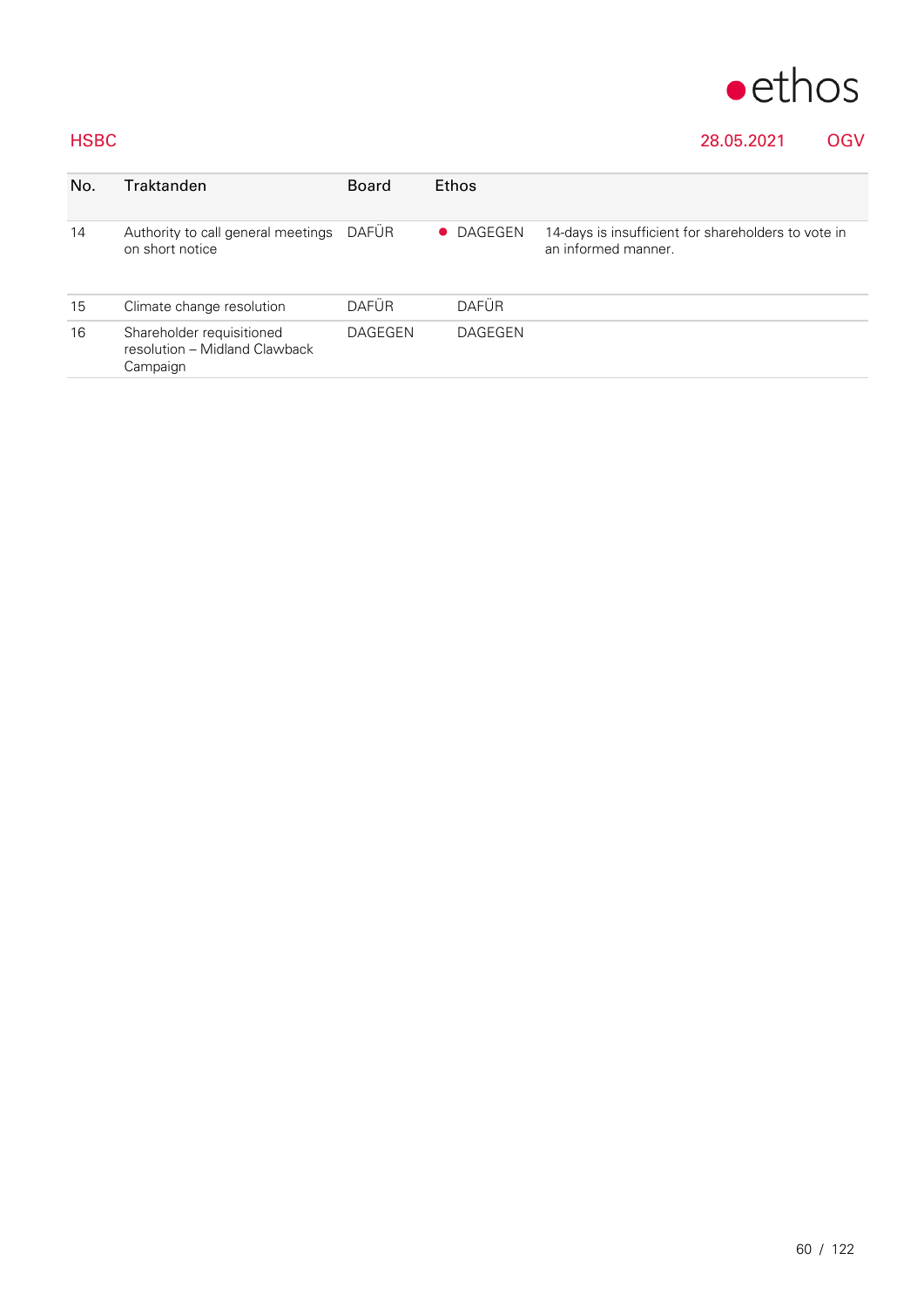

Iberdrola 18.06.2021 OGV

| No.          | Traktanden                                                                                        | <b>Board</b> | <b>Ethos</b>   |                                                                         |
|--------------|---------------------------------------------------------------------------------------------------|--------------|----------------|-------------------------------------------------------------------------|
| $\mathbf{1}$ | Approval of the individual and<br>consolidated accounts for FY 2020                               | <b>DAFÜR</b> | <b>DAFÜR</b>   |                                                                         |
| 2            | Approval of the individual and<br>consolidated Management<br>Reports                              | <b>DAFÜR</b> | <b>DAFÜR</b>   |                                                                         |
| 3            | Approval of the non-financial<br>information statement                                            | <b>DAFÜR</b> | <b>DAFÜR</b>   |                                                                         |
| 4            | Approval of the corporate<br>management and activities of the<br>Board of Directors in 2020       | <b>DAFÜR</b> | <b>DAFÜR</b>   |                                                                         |
| 5            | Amendment of the Bylaws                                                                           | <b>DAFÜR</b> | <b>DAFÜR</b>   |                                                                         |
| 6            | Share capital reduction and<br>amendment of Article 10 of the<br><b>Bylaws</b>                    | <b>DAFÜR</b> | <b>DAFÜR</b>   |                                                                         |
| 7            | Amendment of the Bylaws                                                                           | <b>DAFÜR</b> | <b>DAFÜR</b>   |                                                                         |
| 8            | Amendment of the Bylaws                                                                           | <b>DAFÜR</b> | <b>DAFÜR</b>   |                                                                         |
| 9            | Amendment of the Bylaws                                                                           | <b>DAFÜR</b> | <b>DAFÜR</b>   |                                                                         |
| 10           | Amendment of the Bylaws                                                                           | <b>DAFÜR</b> | <b>DAFÜR</b>   |                                                                         |
| 11           | Amendment of the Bylaws                                                                           | <b>DAFÜR</b> | <b>DAFÜR</b>   |                                                                         |
| 12           | Amendment of the Bylaws                                                                           | <b>DAFÜR</b> | <b>DAFÜR</b>   |                                                                         |
| 13           | Amendment of the AGM<br>Regulations                                                               | <b>DAFÜR</b> | <b>DAFÜR</b>   |                                                                         |
| 14           | Amendment of the AGM<br>Regulations                                                               | <b>DAFÜR</b> | <b>DAFÜR</b>   |                                                                         |
| 15           | Amendment of the AGM<br>Regulations                                                               | <b>DAFÜR</b> | <b>DAFÜR</b>   |                                                                         |
| 16           | Approval of the Remuneration<br>Policy                                                            | <b>DAFÜR</b> | <b>DAGEGEN</b> | Concerns over the high remuneration of the non-<br>executive directors. |
| 17           | Allocation of profit and payment of DAFÜR<br>a dividend                                           |              | <b>DAFÜR</b>   |                                                                         |
| 18           | First share capital increase                                                                      | DAFÜR        | DAFÜR          |                                                                         |
| 19           | Second share capital increase                                                                     | <b>DAFÜR</b> | <b>DAFÜR</b>   |                                                                         |
| 20           | Re-elect Mr. Juan Manuel<br>González Serna as independent<br>Director                             | <b>DAFÜR</b> | <b>DAFÜR</b>   |                                                                         |
| 21           | Re-elect Mr. Francisco Martínez<br>Córcoles as executive Director                                 | <b>DAFÜR</b> | <b>DAFÜR</b>   |                                                                         |
| 22           | Re-elect Mr. Ángel Jesús Acebes<br>Paniagua as independent Director                               | <b>DAFÜR</b> | <b>DAFÜR</b>   |                                                                         |
| 23           | Setting the Board size at 14                                                                      | <b>DAFÜR</b> | <b>DAFÜR</b>   |                                                                         |
| 24           | Authorisation to issue simple<br>debentures and other non-<br>convertible fixed-income securities | <b>DAFÜR</b> | <b>DAFÜR</b>   |                                                                         |
| 25           | Delegation of powers                                                                              | <b>DAFÜR</b> | <b>DAFÜR</b>   |                                                                         |
| 26           | Consultative vote on the Annual<br>Directors' Remuneration Report                                 | <b>DAFÜR</b> | • DAGEGEN      | Concerns over the severance payments which are<br>considered excessive. |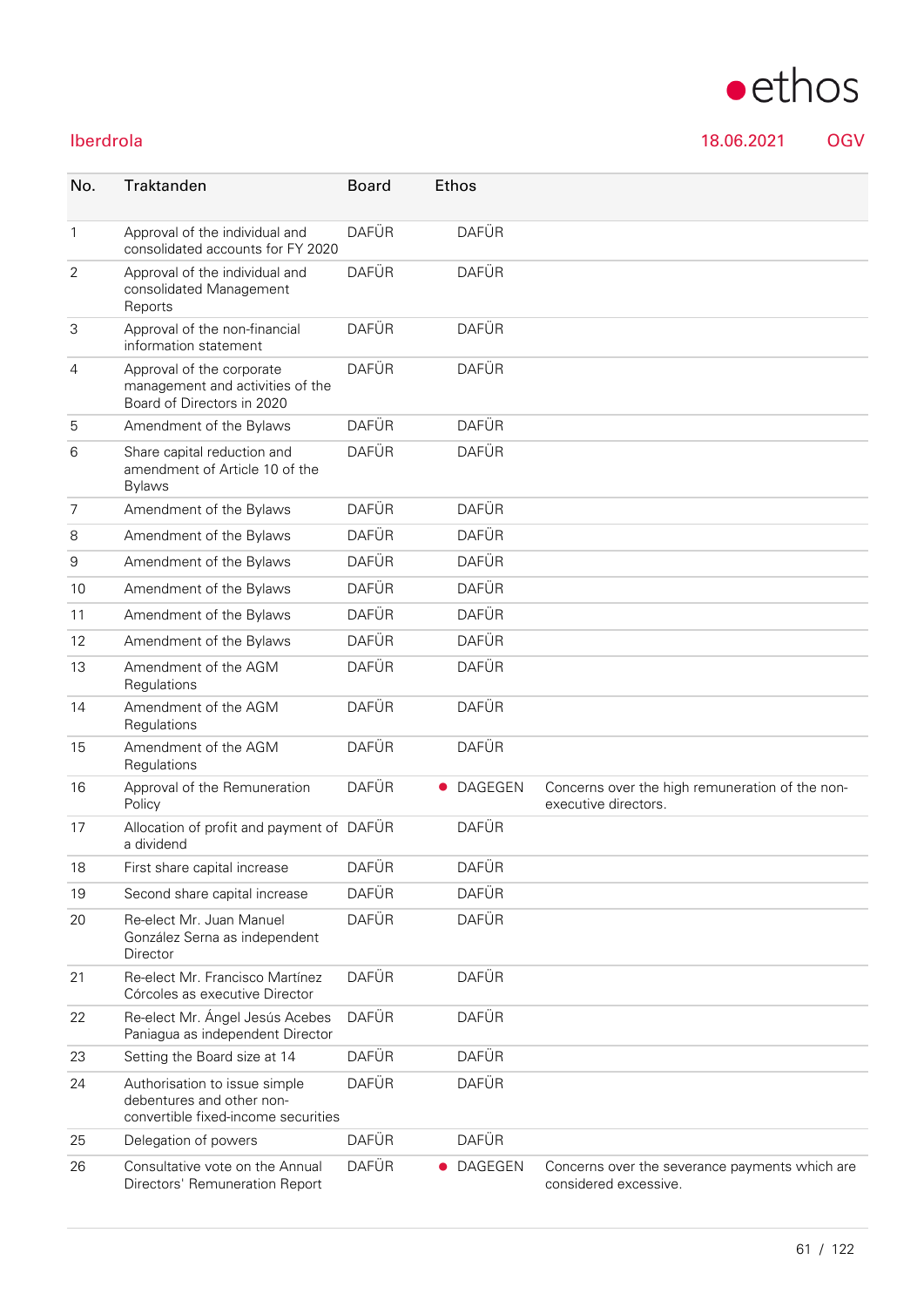

# Iberdrola 18.06.2021 OGV

| No. | Traktanden                                               | <b>Board</b> | <b>Ethos</b> |
|-----|----------------------------------------------------------|--------------|--------------|
| 27  | Consultative vote on the Climate<br><b>Action Policy</b> | DAFUR        | <b>DAFUR</b> |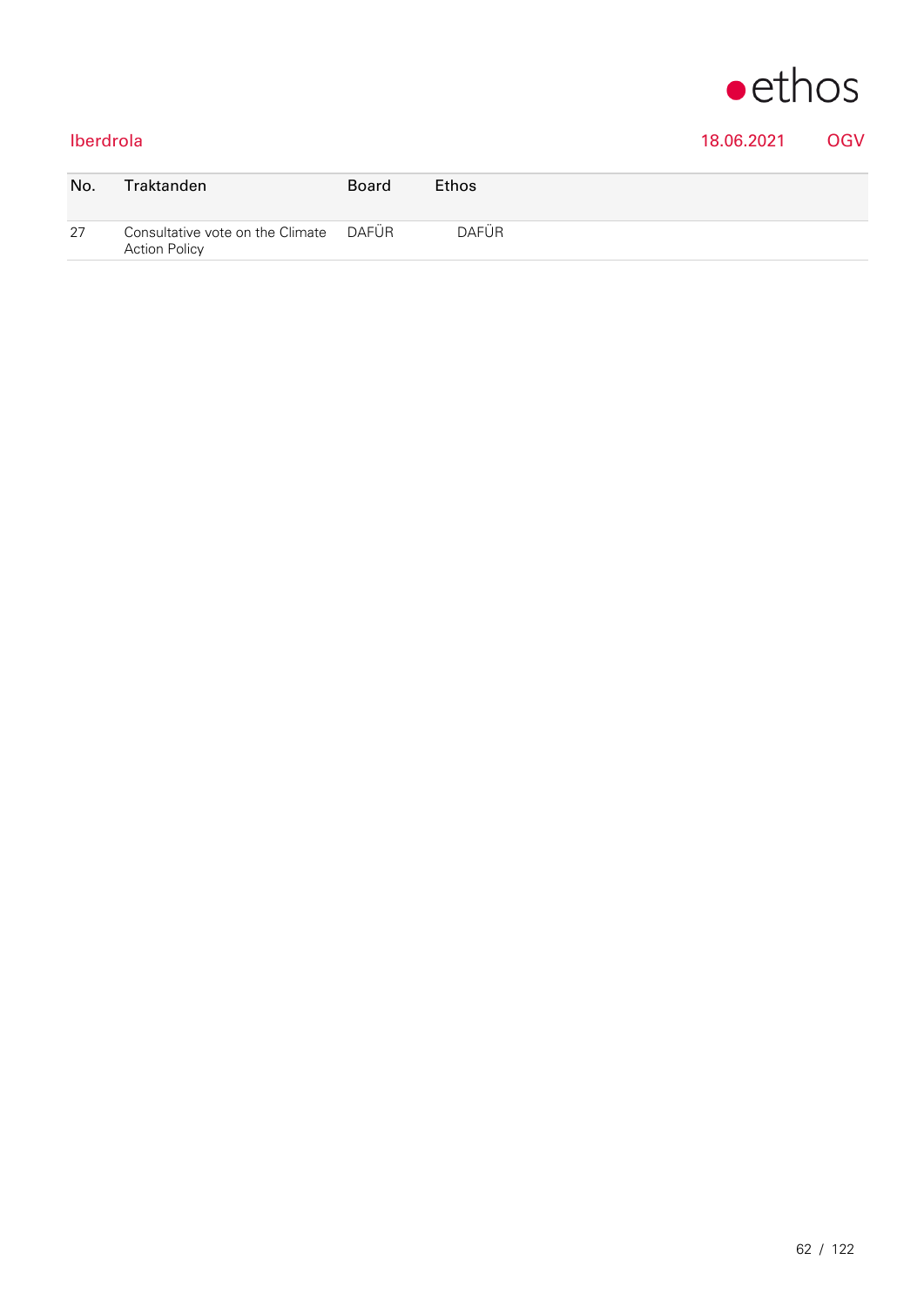

# **Imperial Brands** 03.02

| 2.2021 | <b>OGV</b> |  |
|--------|------------|--|
|--------|------------|--|

| Traktanden                                                                 | <b>Board</b>        | Ethos                                  |                                                                                                       |
|----------------------------------------------------------------------------|---------------------|----------------------------------------|-------------------------------------------------------------------------------------------------------|
| Annual Report and Accounts for<br>the year ended 30 September<br>2020      | <b>DAFÜR</b>        | <b>DAFÜR</b>                           |                                                                                                       |
| Advisory vote on Directors'                                                | <b>DAFÜR</b>        | • DAGEGEN                              | Excessive total remuneration.                                                                         |
|                                                                            |                     |                                        | Concerns over the excessive sign-on bonus<br>granted to the new CEO.                                  |
| Binding vote on Directors'<br>Remuneration policy                          | <b>DAFÜR</b>        | • DAGEGEN                              | The potential variable remuneration exceeds our<br>guidelines.                                        |
| Approve the Imperial Brands<br>International Sharesave Plan 2021           | <b>DAFÜR</b>        | <b>DAFÜR</b>                           |                                                                                                       |
| Approve the Imperial Brands Long<br>Term Incentive Plan 2021               | <b>DAFÜR</b>        | • DAGEGEN                              | Potential excessive awards.                                                                           |
| Approve the Imperial Brands<br>Deferred Share Bonus Plan 2021              | <b>DAFÜR</b>        | <b>DAFÜR</b>                           |                                                                                                       |
| Declare a final dividend                                                   | <b>DAFÜR</b>        | <b>DAFÜR</b>                           |                                                                                                       |
| Elections to the Board of Directors                                        |                     |                                        |                                                                                                       |
| Elect Mr. Stefan Bomhard                                                   | <b>DAFÜR</b>        | <b>DAFÜR</b>                           |                                                                                                       |
| Re-elect Ms. Susan M. Clark                                                | <b>DAFÜR</b>        | <b>DAFÜR</b>                           |                                                                                                       |
| Re-elect Ms. Therese Esperdy                                               | <b>DAFÜR</b>        | • DAGEGEN                              | Chairman of the nomination committee. The<br>representation of women on the board is<br>insufficient. |
| Elect Mr. Alan Johnson                                                     | <b>DAFÜR</b>        | <b>DAFÜR</b>                           |                                                                                                       |
|                                                                            |                     | <b>DAGEGEN</b>                         | Concerns over the director's time commitments.                                                        |
| Re-elect Mr. Simon Langelier                                               | <b>DAFÜR</b>        | <b>DAFÜR</b>                           |                                                                                                       |
| Elect Mr. Pierre-Jean Sivignon                                             | <b>DAFÜR</b>        | <b>DAFÜR</b>                           |                                                                                                       |
| Re-elect Mr. Steven Stanbrook                                              | <b>DAFÜR</b>        | <b>DAFÜR</b>                           |                                                                                                       |
| Re-elect Mr. Jon Stanton                                                   | <b>DAFÜR</b>        | <b>DAFÜR</b>                           |                                                                                                       |
| Re-elect Mr. Oliver Tant                                                   | <b>DAFÜR</b>        | <b>DAFÜR</b>                           |                                                                                                       |
| Re-appoint the auditor                                                     | <b>DAFÜR</b>        | <b>DAFÜR</b>                           |                                                                                                       |
| Auditor's remuneration                                                     | <b>DAFÜR</b>        | <b>DAFÜR</b>                           |                                                                                                       |
| Political donations and political<br>expenditure                           | <b>DAFÜR</b>        | <b>DAFÜR</b>                           |                                                                                                       |
| Directors' authority to allot shares                                       | <b>DAFÜR</b>        | <b>DAFÜR</b>                           |                                                                                                       |
| Disapplication of pre-emption<br>rights on the issue of shares for<br>cash | <b>DAFÜR</b>        | <b>DAFÜR</b>                           |                                                                                                       |
|                                                                            | Remuneration report | Elect Mr. Robert Kunze Concewitz DAFÜR |                                                                                                       |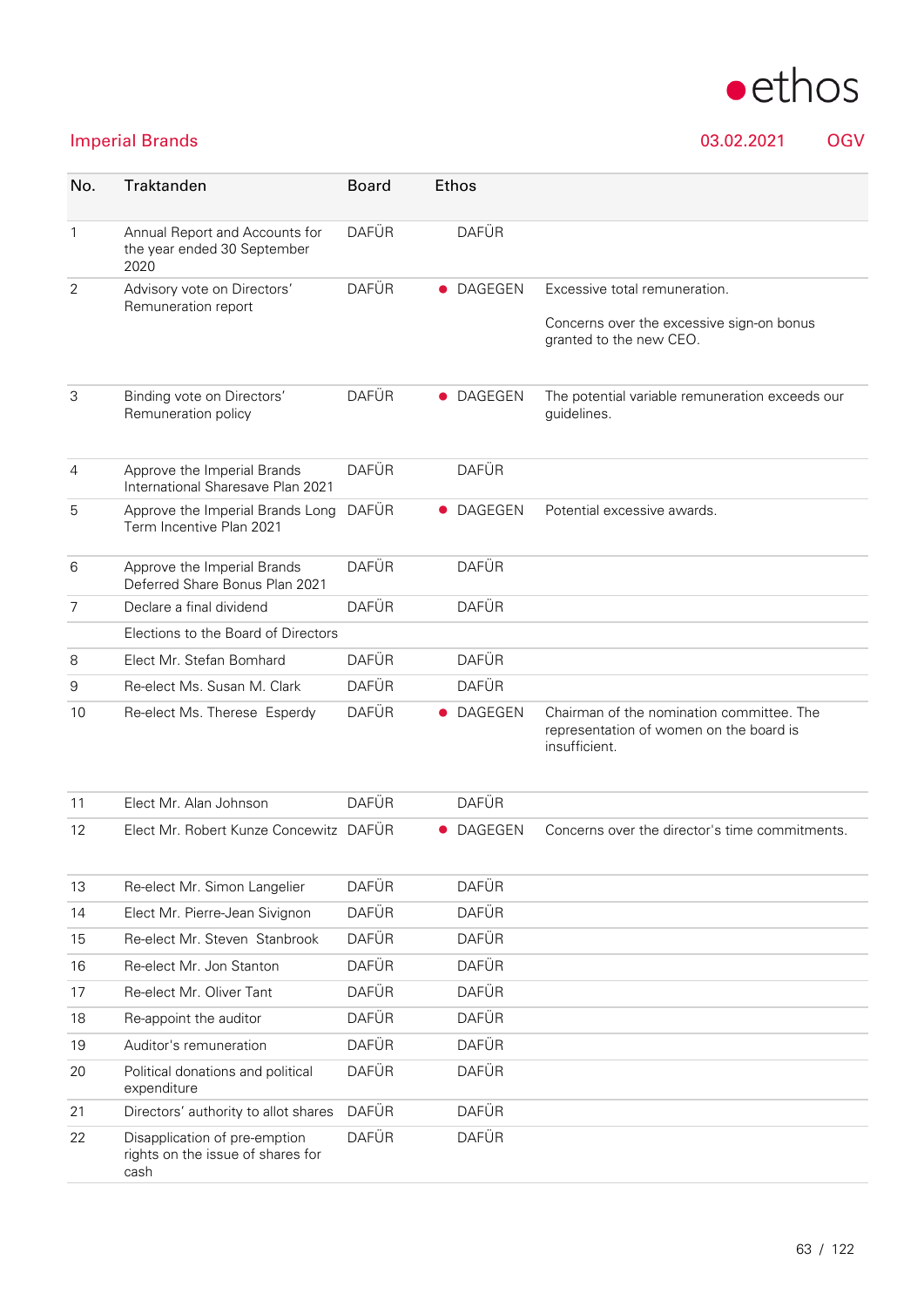

# Imperial Brands 03.02.2021 OGV

| No. | Traktanden                                            | <b>Board</b> | Ethos     |                                                                                        |
|-----|-------------------------------------------------------|--------------|-----------|----------------------------------------------------------------------------------------|
| 23  | Purchase of own shares                                | <b>DAFÜR</b> | • DAGEGEN | The share repurchase is inconsistent with the long-<br>term interests of shareholders. |
| 24  | Authority to call general meetings<br>on short notice | <b>DAFUR</b> | • DAGEGEN | 14-days is insufficient for shareholders to vote in<br>an informed manner.             |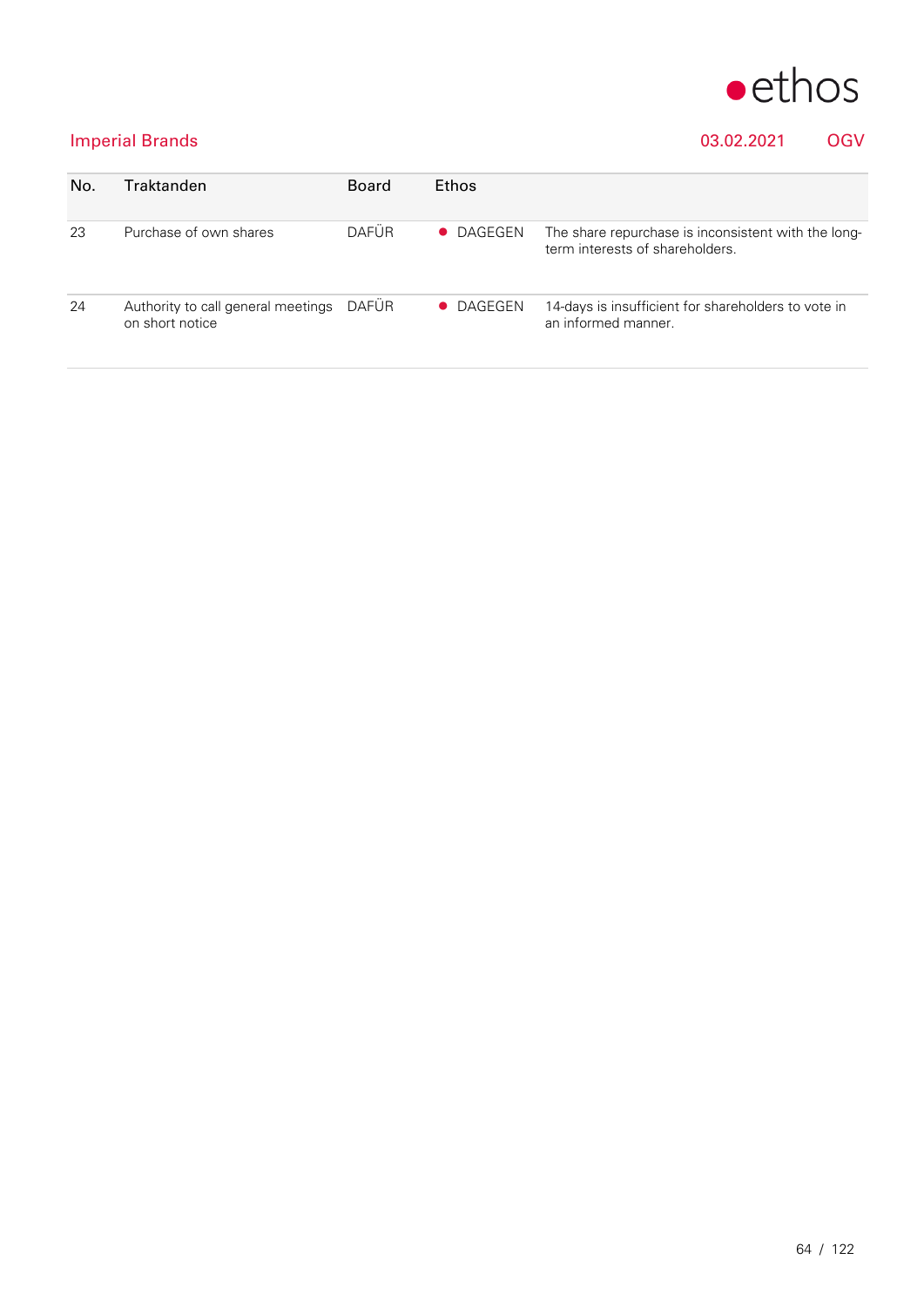

Inditex 13.07.2021 OGV

| No.            | Traktanden                                                                                 | <b>Board</b>                   | Ethos                          |                                                                         |
|----------------|--------------------------------------------------------------------------------------------|--------------------------------|--------------------------------|-------------------------------------------------------------------------|
| $\mathbf{1}$   | Approval of the individual annual<br>accounts                                              | <b>DAFÜR</b>                   | <b>DAFÜR</b>                   |                                                                         |
| $\overline{2}$ | Approval of the consolidated<br>annual accounts                                            | <b>DAFÜR</b>                   | <b>DAFÜR</b>                   |                                                                         |
| 3              | Approval of the non-financial<br>information statement                                     | <b>DAFÜR</b>                   | <b>DAFÜR</b>                   |                                                                         |
| 4              | Allocation of profit                                                                       | <b>DAFÜR</b>                   | <b>DAFÜR</b>                   |                                                                         |
| 5              | Re-elect Mr. José Arnau Sierra as<br>proprietary Director                                  | <b>DAFÜR</b>                   | <b>DAFÜR</b>                   |                                                                         |
| 6              | Re-elect Deloitte as auditor for FY<br>2021                                                | <b>DAFÜR</b>                   | <b>DAFÜR</b>                   |                                                                         |
| $\overline{7}$ | Amendment of the Bylaws                                                                    |                                |                                |                                                                         |
| 7.A            | Amendment of Article 8                                                                     | <b>DAFÜR</b>                   | <b>DAFÜR</b>                   |                                                                         |
| 7.B            | Amendment of Articles 15, 16, 17, DAFÜR<br>19, 20 and 21 and addition of<br>Article 15 bis |                                | <b>DAFÜR</b>                   |                                                                         |
| 7.C            | Amendment of Articles 22, 24, 25, DAFÜR<br>28, 29, 30 and 30 bis                           |                                | <b>DAFÜR</b>                   |                                                                         |
| 7.D            | Amendment of Article 36                                                                    | <b>DAFÜR</b>                   | <b>DAFÜR</b>                   |                                                                         |
| 7.E            | Approval of the modified Bylaws                                                            | <b>DAFÜR</b>                   | <b>DAFÜR</b>                   |                                                                         |
| 8              | Amendment of the AGM<br>Regulations                                                        | <b>DAFÜR</b>                   | <b>DAFÜR</b>                   |                                                                         |
| 9              | Approval of the 2021-2023<br><b>Remuneration Policy</b>                                    | <b>DAFÜR</b>                   | • DAGEGEN                      | Excessive fixed remuneration.                                           |
|                |                                                                                            |                                |                                | Concerns over the severance payments which are<br>considered excessive. |
| 10             | Approval of a long-term incentive<br>plan                                                  | DAFÜR                          | • DAGEGEN                      | Excessive total remuneration.                                           |
| 11             | Advisory vote on the Directors'<br>Annual Remuneration Report                              | DAFÜR                          | DAGEGEN                        | Excessive fixed remuneration.                                           |
| 12             | Delegation of powers                                                                       | <b>DAFÜR</b>                   | <b>DAFÜR</b>                   |                                                                         |
| 13             | Information on the amendments<br>of the Board of Directors<br>Regulations                  | OHNE<br>ABSTIM-<br><b>MUNG</b> | OHNE<br>ABSTIM-<br><b>MUNG</b> |                                                                         |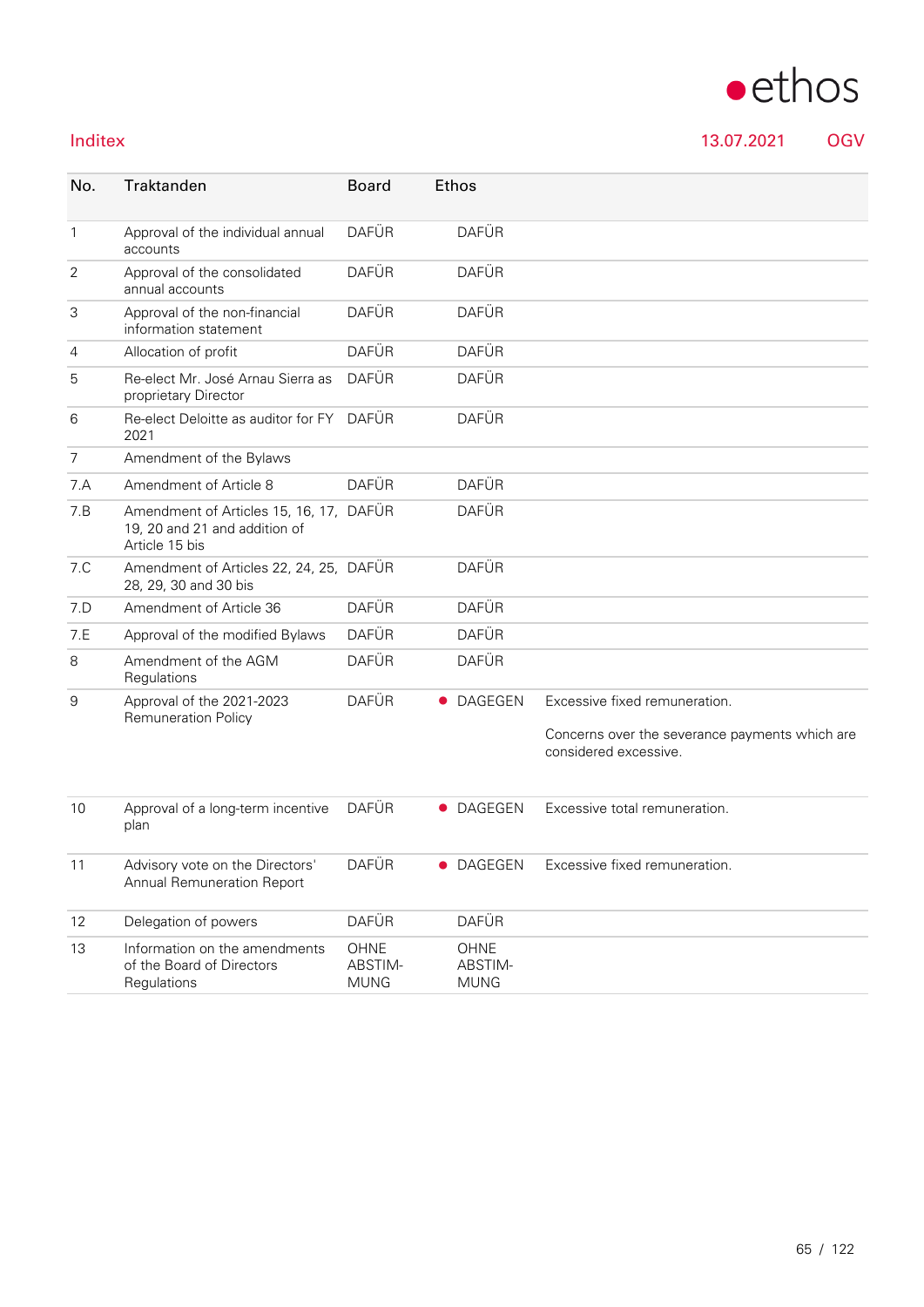

ING Groep 26.04.2021 OGV

| No. | Traktanden                                                            | <b>Board</b>                          | <b>Ethos</b>                   |                                                                                                                |
|-----|-----------------------------------------------------------------------|---------------------------------------|--------------------------------|----------------------------------------------------------------------------------------------------------------|
| 1.  | Opening of the Meeting                                                | <b>OHNE</b><br>ABSTIM-<br><b>MUNG</b> | OHNE<br>ABSTIM-<br><b>MUNG</b> |                                                                                                                |
| 2a. | Report of the executive board of<br>the past financial year           | OHNE<br>ABSTIM-<br><b>MUNG</b>        | OHNE<br>ABSTIM-<br><b>MUNG</b> |                                                                                                                |
| 2b. | Report on sustainability for the<br>financial year 2020               | OHNE<br>ABSTIM-<br><b>MUNG</b>        | OHNE<br>ABSTIM-<br><b>MUNG</b> |                                                                                                                |
| 2c. | Report of supervisory board of the<br>past financial year             | OHNE<br>ABSTIM-<br><b>MUNG</b>        | OHNE<br>ABSTIM-<br><b>MUNG</b> |                                                                                                                |
| 2d. | Approve remuneration report                                           | <b>DAFÜR</b>                          | <b>DAFÜR</b>                   |                                                                                                                |
| 2e. | Adoption of the financial<br>statements                               | <b>DAFÜR</b>                          | <b>DAFÜR</b>                   |                                                                                                                |
| За. | Explanation of the policy on<br>reserves and dividends                | OHNE<br>ABSTIM-<br><b>MUNG</b>        | OHNE<br>ABSTIM-<br><b>MUNG</b> |                                                                                                                |
| 3b. | Approve allocation of income                                          | <b>DAFÜR</b>                          | <b>DAFÜR</b>                   |                                                                                                                |
| 4а. | Discharge of executive board                                          | <b>DAFÜR</b>                          | <b>DAFÜR</b>                   |                                                                                                                |
| 4b. | Discharge of supervisory board                                        | <b>DAFÜR</b>                          | <b>DAFÜR</b>                   |                                                                                                                |
| 5.  | Approve variable remuneration<br>cap for selected global staff        | <b>DAFÜR</b>                          | <b>DAFÜR</b>                   |                                                                                                                |
| 6.  | Amendment of Articles 19.3 and<br>25.9 of the Articles of Association | <b>DAFÜR</b>                          | <b>DAFÜR</b>                   |                                                                                                                |
| 7а. | Election of Steven van Rijswijk to<br>the executive board             | <b>DAFÜR</b>                          | <b>DAFÜR</b>                   |                                                                                                                |
| 7b. | Election of Ljiljana □ortan to the<br>executive board                 | <b>DAFÜR</b>                          | <b>DAFÜR</b>                   |                                                                                                                |
| 8.  | Composition of the supervisory<br>board                               |                                       |                                |                                                                                                                |
| 8a. | Election of Hans Wijers                                               | DAFÜR                                 | DAFÜR                          |                                                                                                                |
| 8b. | Election of Margarete Haase                                           | <b>DAFÜR</b>                          | <b>DAFÜR</b>                   |                                                                                                                |
| 8c. | Election of Lodewijk Hijmans van<br>den Bergh                         | <b>DAFÜR</b>                          | <b>DAFÜR</b>                   |                                                                                                                |
| 9a. | Authorisation to issue shares                                         | <b>DAFÜR</b>                          | <b>DAFÜR</b>                   |                                                                                                                |
| 9b. | Authorisation to restrict or exclude DAFÜR<br>pre-emptive rights      |                                       | <b>DAFÜR</b>                   |                                                                                                                |
| 10. | Authorisation to repurchase own<br>shares                             | <b>DAFÜR</b>                          | • DAGEGEN                      | The amount of the repurchase is excessive given<br>the financial situation and perspectives of the<br>company. |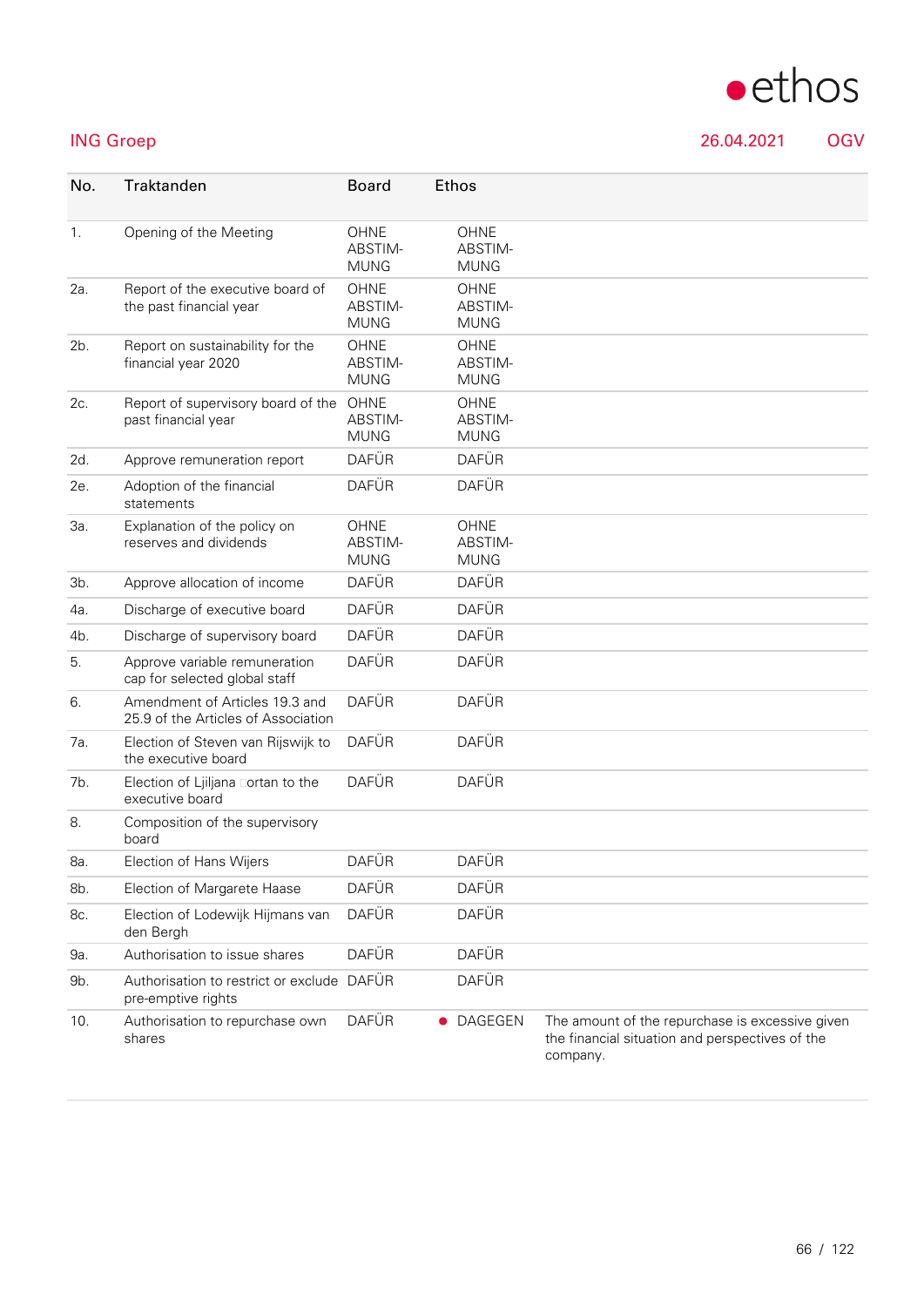

Intesa Sanpaolo 28.04.2021 MIX

| No. | Traktanden                                                                                                                                  | <b>Board</b> | <b>Ethos</b>                |                                                                                    |
|-----|---------------------------------------------------------------------------------------------------------------------------------------------|--------------|-----------------------------|------------------------------------------------------------------------------------|
| 1.a | Financial statements as at 31<br>December 2020                                                                                              | <b>DAFÜR</b> | <b>DAFÜR</b>                |                                                                                    |
| 1.b | Allocation of net income and<br>dividend distribution                                                                                       | <b>DAFÜR</b> | <b>DAFÜR</b>                |                                                                                    |
| 2.a | Binding vote on the remuneration<br>policy                                                                                                  | <b>DAFÜR</b> | <b>DAFÜR</b>                |                                                                                    |
| 2.b | Advisory vote on the remuneration DAFÜR<br>paid in 2020                                                                                     |              | <b>DAGEGEN</b><br>$\bullet$ | Excessive fixed remuneration.                                                      |
| 2.c | Extension of the 2:1 cap on the<br>variable-to-fixed remuneration for<br>newly recruited Financial Advisors<br>of the Intesa Sanpaolo Group | <b>DAFÜR</b> | <b>DAFÜR</b>                |                                                                                    |
| 2.d | Approval of the 2021 Annual<br>Incentive Plan based on financial<br>instruments                                                             | <b>DAFÜR</b> | <b>DAFÜR</b>                |                                                                                    |
| 2.e | Update of the 2018-2021 POP<br>(Performance Call Option) Long-<br>term Incentive Plan                                                       | <b>DAFÜR</b> | <b>DAFÜR</b>                |                                                                                    |
| 2.f | Directors' and Officers' Liability<br>Insurance                                                                                             | <b>DAFÜR</b> | <b>DAFÜR</b>                |                                                                                    |
| 3.a | Authorization to purchase and<br>dispose of own shares to serve<br><b>Incentive Plans</b>                                                   | <b>DAFÜR</b> | <b>DAFÜR</b>                |                                                                                    |
| 3.b | Authorization to purchase and<br>dispose of own shares for trading<br>purposes                                                              | <b>DAFÜR</b> | <b>DAFÜR</b>                |                                                                                    |
|     | (EGM)1 Amendments to the Bylaws                                                                                                             | <b>DAFÜR</b> | <b>DAFÜR</b>                |                                                                                    |
| А   | Deliberations on Possible Legal<br>Action Against Directors if<br>Presented by Shareholders                                                 |              | • DAGEGEN                   | Shareholders voting by proxy cannot approve in<br>advance any unanounced proposal. |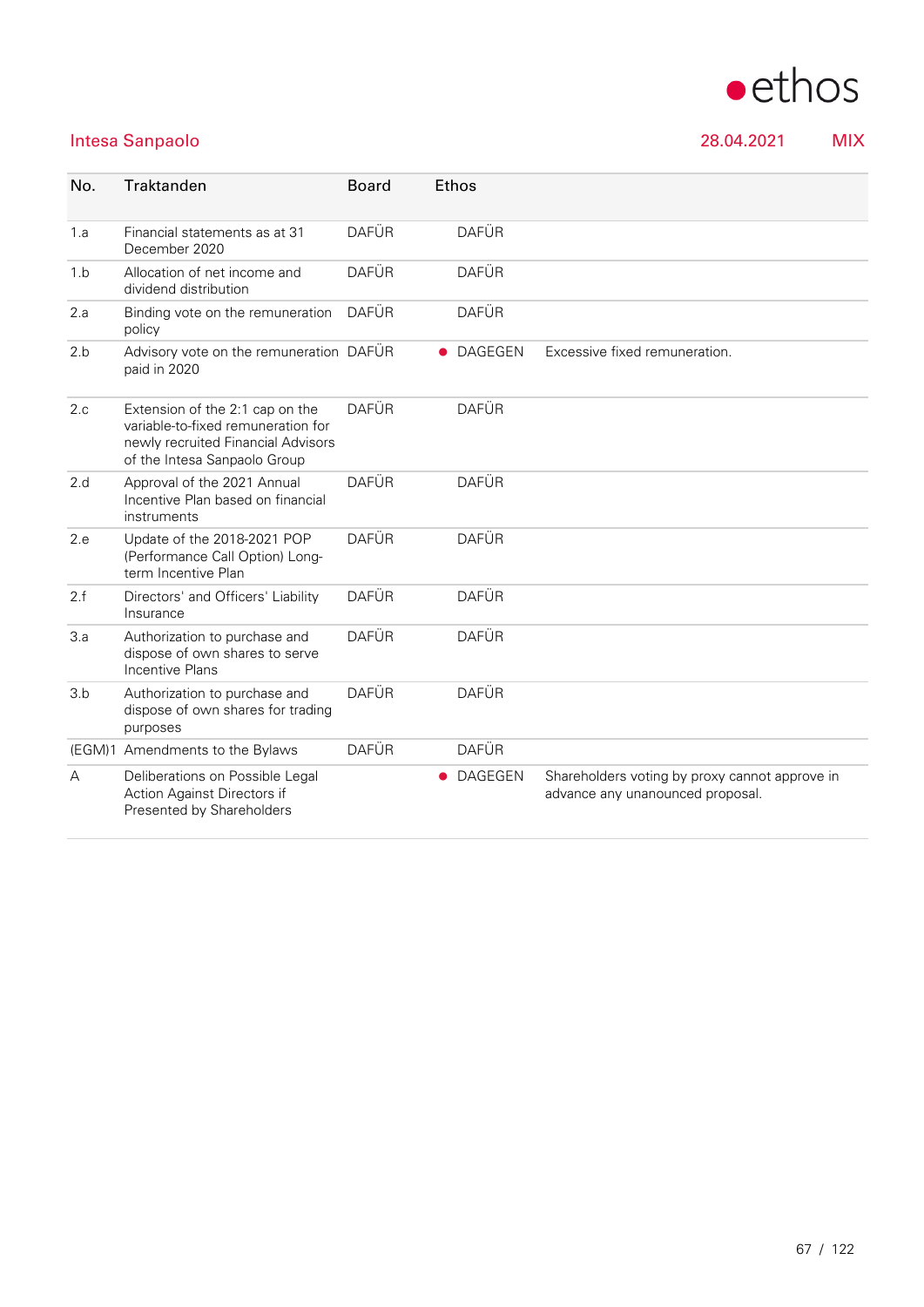

# Intesa Sanpaolo 14.10.2021 AGV

| No. | Traktanden                                                                                                                                          | <b>Board</b> | Ethos        |
|-----|-----------------------------------------------------------------------------------------------------------------------------------------------------|--------------|--------------|
| 1   | Distribution of part of the<br>Extraordinary Reserve for the<br>2020 results                                                                        | <b>DAFÜR</b> | <b>DAFÜR</b> |
| 2   | Placing of a tax suspension<br>constraint on part of the Share<br>premium reserve, following the<br>tax realignment of certain<br>intangible assets | <b>DAFÜR</b> | <b>DAFÜR</b> |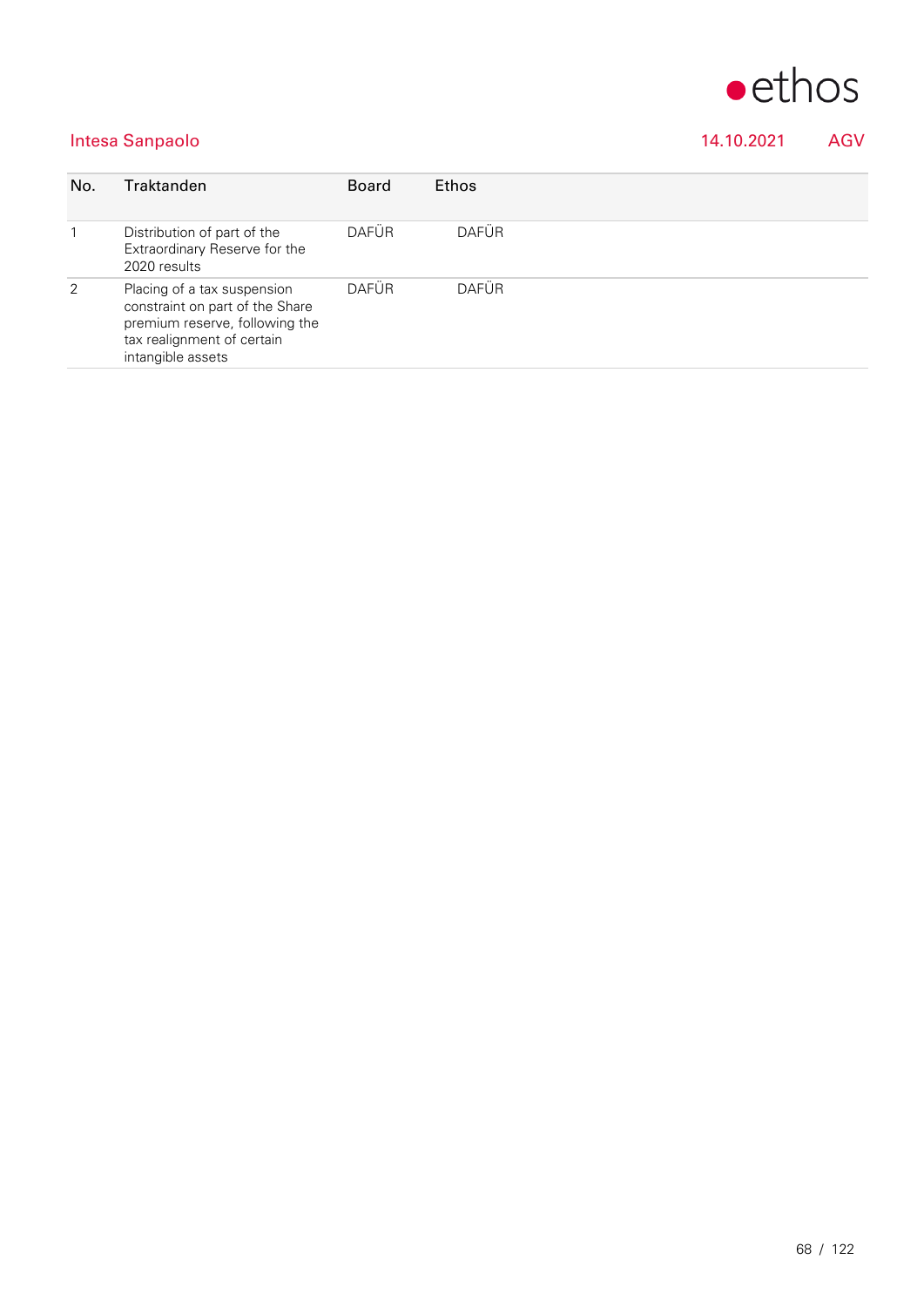

Investor AB 05.05.2021 OGV

| No.             | Traktanden                                                                                                 | <b>Board</b>                   | <b>Ethos</b>                   |                                                            |
|-----------------|------------------------------------------------------------------------------------------------------------|--------------------------------|--------------------------------|------------------------------------------------------------|
| 1.              | Election of the chairman of the<br>Meeting                                                                 | <b>DAFÜR</b>                   | <b>DAFÜR</b>                   |                                                            |
| 2a.             | Election of Marianne Nilsson to<br>verify the minutes of the Meeting                                       | <b>DAFÜR</b>                   | <b>DAFÜR</b>                   |                                                            |
| 2b.             | Election of Ossian Ekdahl to verify<br>the minutes of the Meeting                                          | <b>DAFÜR</b>                   | <b>DAFÜR</b>                   |                                                            |
| 3.              | Preparation and approval of the<br>voting register                                                         | <b>DAFÜR</b>                   | <b>DAFÜR</b>                   |                                                            |
| 4.              | Approval of the agenda                                                                                     | <b>DAFÜR</b>                   | <b>DAFÜR</b>                   |                                                            |
| 5.              | Determination whether the<br>Meeting has been duly convened                                                | <b>DAFÜR</b>                   | <b>DAFÜR</b>                   |                                                            |
| 6.              | Presentation of the (consolidated)<br>annual report and the<br>(consolidated) auditor's report             | OHNE<br>ABSTIM-<br><b>MUNG</b> | OHNE<br>ABSTIM-<br><b>MUNG</b> |                                                            |
| 7.              | Adoption of the financial<br>statements                                                                    | <b>DAFÜR</b>                   | <b>DAFÜR</b>                   |                                                            |
| 8.              | Approve remuneration report                                                                                | <b>DAFÜR</b>                   | DAGEGEN                        | The pay-for-performance connection is not<br>demonstrated. |
| 9a.             | Discharge of Gunnar Brock                                                                                  | <b>DAFÜR</b>                   | <b>DAFÜR</b>                   |                                                            |
| 9b.             | Discharge of Johan Forssell                                                                                | <b>DAFÜR</b>                   | <b>DAFÜR</b>                   |                                                            |
| 9c.             | Discharge of Magdalena Gerger                                                                              | <b>DAFÜR</b>                   | <b>DAFÜR</b>                   |                                                            |
| 9d.             | Discharge of Tom Johnstone                                                                                 | <b>DAFÜR</b>                   | <b>DAFÜR</b>                   |                                                            |
| 9e.             | Discharge of Sara Mazur                                                                                    | <b>DAFÜR</b>                   | <b>DAFÜR</b>                   |                                                            |
| 9f.             | Discharge of Grace Reksten<br>Skaugen                                                                      | <b>DAFÜR</b>                   | <b>DAFÜR</b>                   |                                                            |
| 9g.             | Discharge of Hans Stråberg                                                                                 | <b>DAFÜR</b>                   | <b>DAFÜR</b>                   |                                                            |
| 9h.             | Discharge of Lena Treschow Torell DAFÜR                                                                    |                                | <b>DAFÜR</b>                   |                                                            |
| 9i.             | Discharge of Jacob Wallenberg                                                                              | <b>DAFÜR</b>                   | <b>DAFÜR</b>                   |                                                            |
| 9j.             | Discharge of Marcus Wallenberg                                                                             | <b>DAFÜR</b>                   | <b>DAFÜR</b>                   |                                                            |
| 10.             | Approve allocation of income and<br>dividend                                                               | <b>DAFÜR</b>                   | <b>DAFÜR</b>                   |                                                            |
| 11a.            | Resolution on the number of<br>shareholder-elected members of<br>the board of directors to be<br>appointed | <b>DAFÜR</b>                   | <b>DAFÜR</b>                   |                                                            |
| 11 <sub>b</sub> | Resolution on the number of<br>auditors to be appointed                                                    | <b>DAFÜR</b>                   | <b>DAFÜR</b>                   |                                                            |
| 12a.            | Approve directors' fees                                                                                    | <b>DAFÜR</b>                   | <b>DAFÜR</b>                   |                                                            |
| 12b.            | Approve auditors' fees                                                                                     | <b>DAFÜR</b>                   | <b>DAFÜR</b>                   |                                                            |
| 13.             | Composition of the board of<br>directors                                                                   |                                |                                |                                                            |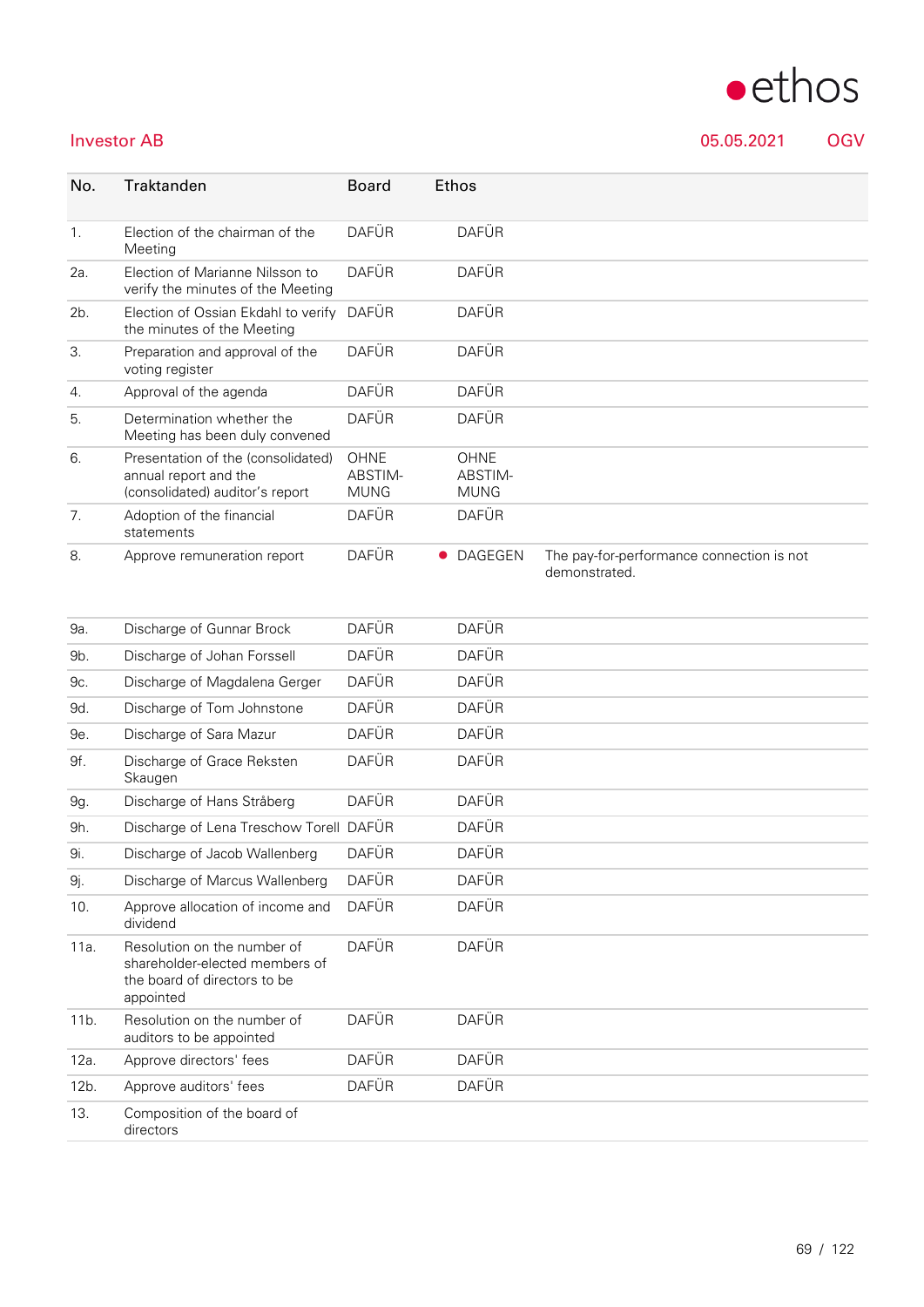

## Investor AB 05.05.2021 OGV

| No.     | Traktanden                                                                                     | <b>Board</b> | Ethos                       |                                                                                                                                                                                                  |
|---------|------------------------------------------------------------------------------------------------|--------------|-----------------------------|--------------------------------------------------------------------------------------------------------------------------------------------------------------------------------------------------|
| 13a.    | Election of Gunnar Brock                                                                       | <b>DAFÜR</b> | <b>DAGEGEN</b><br>$\bullet$ | Non independent director (board membership<br>exceeding time limit for independence). The board<br>is not sufficiently independent.                                                              |
| $13b$ . | Election of Johan Forssell                                                                     | <b>DAFÜR</b> | <b>DAFÜR</b>                |                                                                                                                                                                                                  |
| 13c.    | Election of Magdalena Gerger                                                                   | <b>DAFÜR</b> | DAGEGEN<br>$\bullet$        | Concerns over the director's time commitments.                                                                                                                                                   |
| 13d.    | Election of Tom Johnstone                                                                      | <b>DAFÜR</b> | <b>DAGEGEN</b>              | Concerns over the director's time commitments.                                                                                                                                                   |
| 13e.    | Election of Sara Mazur                                                                         | <b>DAFÜR</b> | <b>DAFÜR</b>                |                                                                                                                                                                                                  |
| 13f.    | Election of Grace Reksten<br>Skaugen                                                           | <b>DAFÜR</b> | DAGEGEN<br>$\bullet$        | Non independent director (board membership<br>exceeding time limit for independence). The board<br>is not sufficiently independent.                                                              |
| 13g.    | Election of Hans Stråberg                                                                      | <b>DAFÜR</b> | DAGEGEN                     | Concerns over the director's time commitments.                                                                                                                                                   |
| 13h.    | Election of Jacob Wallenberg                                                                   | <b>DAFÜR</b> | <b>DAFÜR</b>                |                                                                                                                                                                                                  |
| 13i.    | Election of Marcus Wallenberg                                                                  | <b>DAFÜR</b> | <b>DAGEGEN</b><br>$\bullet$ | Non independent director (representative of an<br>important shareholder). The number of important<br>shareholder representatives on the board is<br>sufficient and the board lacks independence. |
| 13j.    | Election of Isabelle Kocher                                                                    | <b>DAFÜR</b> | <b>DAFÜR</b>                |                                                                                                                                                                                                  |
| 13k.    | Election of Sven Nyman                                                                         | <b>DAFÜR</b> | <b>DAFÜR</b>                |                                                                                                                                                                                                  |
| 14.     | Election of the Chairman of the<br>board                                                       | <b>DAFÜR</b> | <b>DAFÜR</b>                |                                                                                                                                                                                                  |
| 15.     | Election of auditor                                                                            | <b>DAFÜR</b> | <b>DAFÜR</b>                |                                                                                                                                                                                                  |
| 16a.    | Approve share-related incentive<br>plan                                                        | <b>DAFÜR</b> | • DAGEGEN                   | The pay-for-performance connection is not<br>demonstrated.                                                                                                                                       |
| 16b.    | Approve share-related incentive<br>plan for the employees in<br>subsidiary Patricia Industries | <b>DAFÜR</b> | • DAGEGEN                   | Performance targets are not sufficiently<br>challenging.                                                                                                                                         |
| 17a.    | Authorisation to repurchase own<br>shares                                                      | <b>DAFÜR</b> | <b>DAFÜR</b>                |                                                                                                                                                                                                  |
| 17b.    | Transfer of own shares in<br>connection with the share-related<br>incentive plan 2021          | <b>DAFÜR</b> | DAGEGEN                     | The pay-for-performance connection is not<br>demonstrated.                                                                                                                                       |
| 18.     | Approve share split and<br>amendment of Article 4 of the<br>Articles of Association            | <b>DAFÜR</b> | <b>DAFÜR</b>                |                                                                                                                                                                                                  |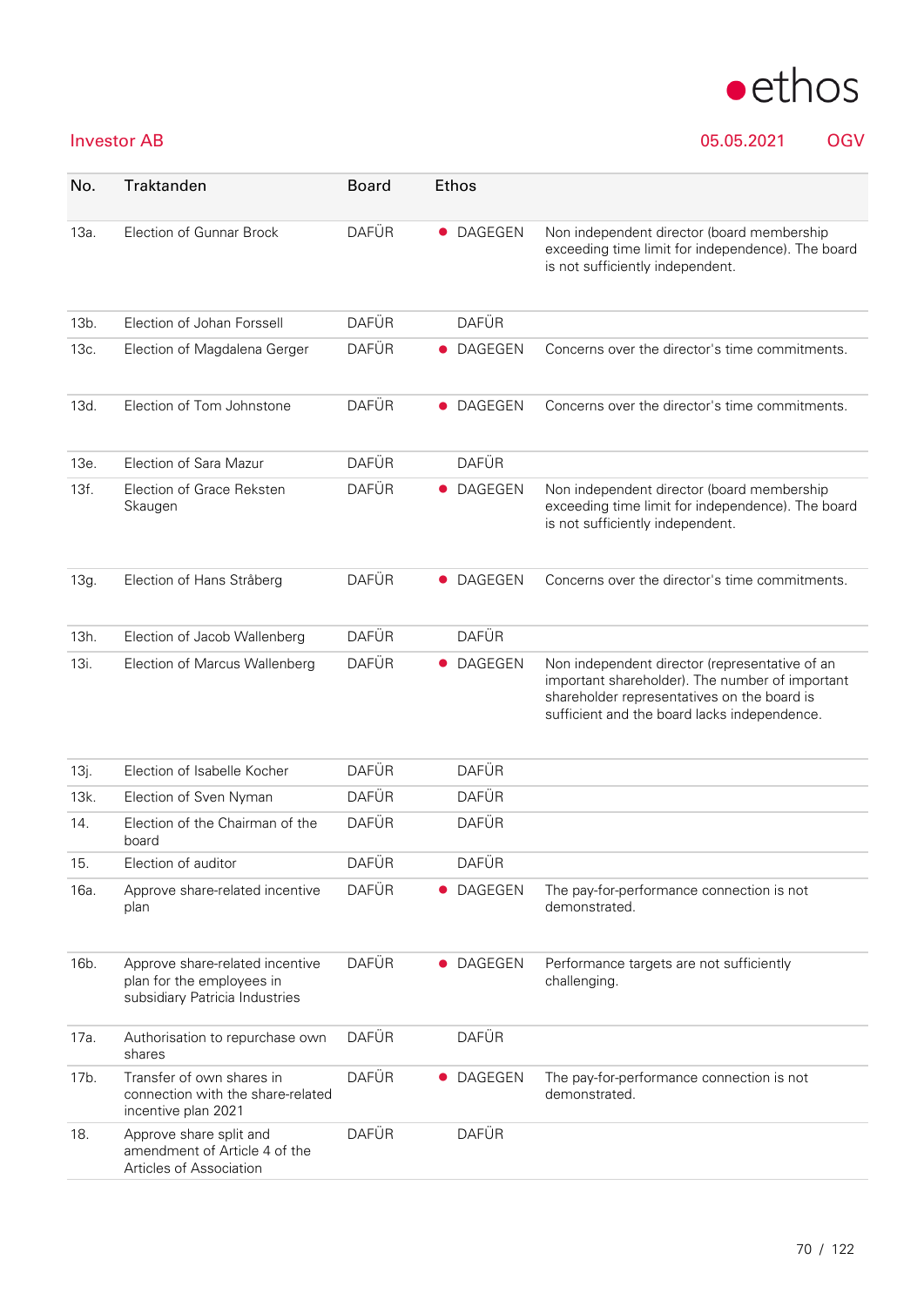# $\bullet$ ethos

Kering 22.04.2021 MIX

| No.            | Traktanden                                                                                                          | <b>Board</b> | <b>Ethos</b>                |                                                                                             |
|----------------|---------------------------------------------------------------------------------------------------------------------|--------------|-----------------------------|---------------------------------------------------------------------------------------------|
| 1              | To approve the parent company's<br>financial statements                                                             | DAFÜR        | <b>DAFÜR</b>                |                                                                                             |
| $\overline{2}$ | To approve the consolidated<br>financial statements                                                                 | <b>DAFÜR</b> | <b>DAFÜR</b>                |                                                                                             |
| 3              | To approve the allocation of<br>income and the dividend payment                                                     | <b>DAFÜR</b> | <b>DAFÜR</b>                |                                                                                             |
|                | Board main features                                                                                                 |              |                             |                                                                                             |
| $\overline{4}$ | Re-election of François-Henri<br>Pinault as a Director for 4 years                                                  | <b>DAFÜR</b> | • DAGEGEN                   | Combined chairman and CEO.                                                                  |
| 5              | Re-election of Jean-François Palus DAFÜR<br>as a Director for 4 years                                               |              | DAGEGEN                     | Executive director. The board is not sufficiently<br>independent.                           |
| 6              | Re-election of Société Financière<br>Pinault as a Director for 4 years                                              | <b>DAFÜR</b> | • DAGEGEN                   | Representative of an important shareholder who is<br>sufficiently represented on the board. |
| $\overline{7}$ | Re-election of Baudouin Prot as a<br>Director for 4 years                                                           | DAFÜR        | • DAGEGEN                   | The director has been sitting on the board for over<br>20 years, which exceeds guidelines.  |
| 8              | To approve the remuneration<br>report                                                                               | <b>DAFÜR</b> | <b>DAFÜR</b>                |                                                                                             |
| 9              | Ex-post binding "Say on Pay" vote<br>on François Henri-Pinault's<br>remuneration as CEO.                            | <b>DAFÜR</b> | <b>DAGEGEN</b><br>$\bullet$ | Excessive total remuneration.                                                               |
| 10             | Ex-post binding "Say on Pay" vote<br>on Jean-François Palus's<br>remuneration as Deputy CEO.                        | <b>DAFÜR</b> | <b>DAFÜR</b>                |                                                                                             |
| 11             | To approve the executives new<br>remuneration policy                                                                | <b>DAFÜR</b> | <b>DAFÜR</b>                |                                                                                             |
| 12             | To approve the non-executives<br>new remuneration policy                                                            | <b>DAFÜR</b> | <b>DAFÜR</b>                |                                                                                             |
| 13             | To approve Directors' fees                                                                                          | DAFÜR        | <b>DAFÜR</b>                |                                                                                             |
| 14             | To approve a treasury share buy-<br>back and disposal programme                                                     | <b>DAFÜR</b> | <b>DAFÜR</b>                |                                                                                             |
| 15             | To authorise a potential reduction<br>in the company's share capital                                                | <b>DAFÜR</b> | <b>DAFÜR</b>                |                                                                                             |
| 16             | To authorise the Board to issue<br>shares or other securities giving<br>access to shares with pre-emptive<br>rights | <b>DAFÜR</b> | <b>DAFÜR</b>                |                                                                                             |
| 17             | To authorise capital increases by<br>transfer of reserves                                                           | <b>DAFÜR</b> | <b>DAFÜR</b>                |                                                                                             |
| 18             | Global allowance to issue capital<br>related securities without pre-<br>emptive rights by public issuance           | <b>DAFÜR</b> | DAGEGEN                     | Discount of 10% of the share price is not in line<br>with French market practice.           |
| 19             | Global allowance to issue capital<br>related securities without pre-<br>emptive rights through private<br>placement | <b>DAFÜR</b> | DAGEGEN                     | Discount of 10% of the share price is not in line<br>with French market practice.           |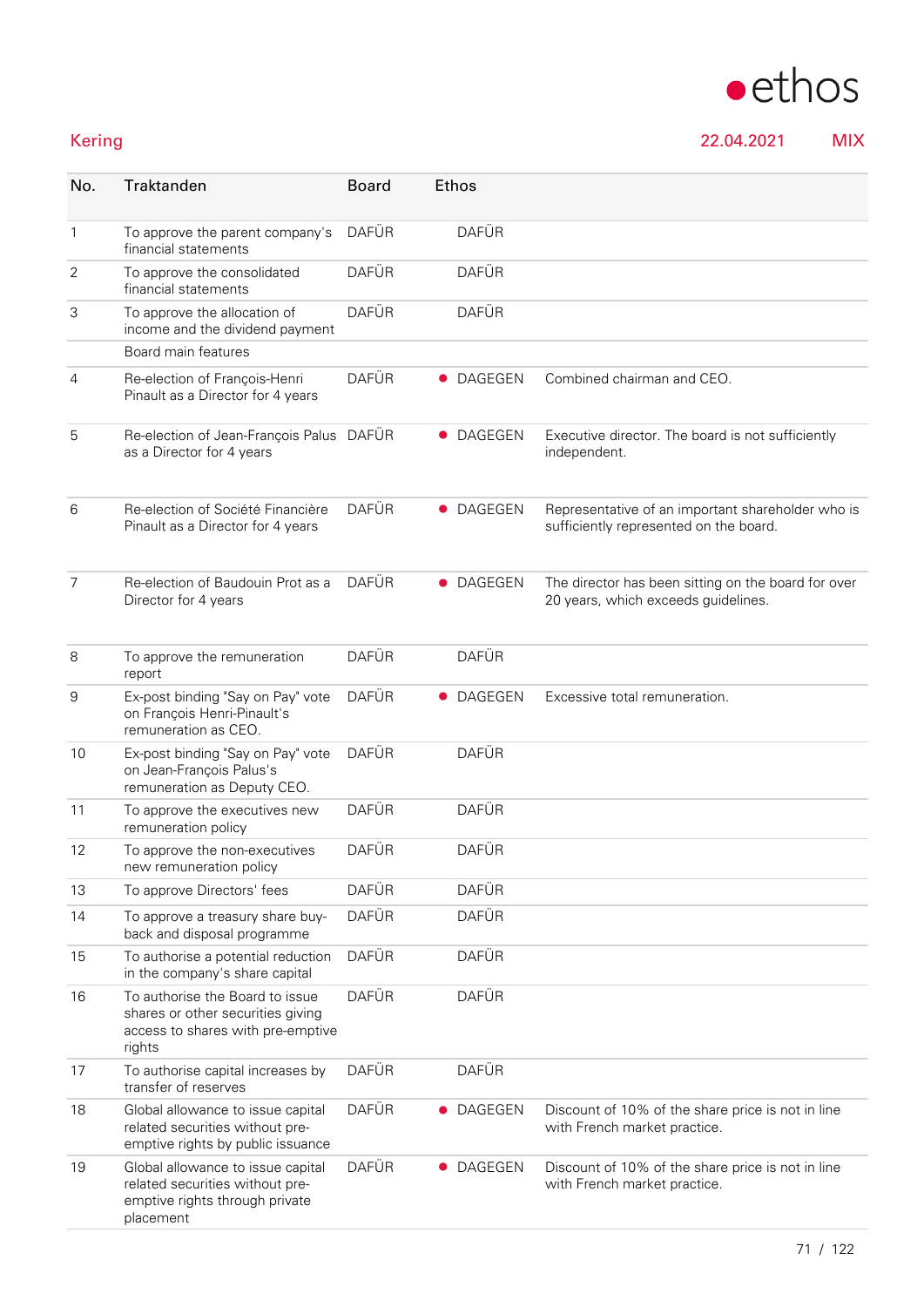

# Kering 22.04.2021 MIX

| No. | Traktanden                                                                                                                | <b>Board</b> | Ethos                       |                                                                           |
|-----|---------------------------------------------------------------------------------------------------------------------------|--------------|-----------------------------|---------------------------------------------------------------------------|
| 20  | To depart from the legal rules<br>defining the maximum discount<br>for<br>capital increase without pre-<br>emptive rights | <b>DAFÜR</b> | <b>DAFÜR</b>                |                                                                           |
| 21  | "Green shoe" authorisation                                                                                                | <b>DAFÜR</b> | <b>DAGEGEN</b><br>$\bullet$ | Additional potential dilution which is not in<br>shareholders' interests. |
| 22  | Delegation to issue shares and<br>capital securities as consideration<br>for contributions in kind made to<br>the company | <b>DAFÜR</b> | <b>DAFÜR</b>                |                                                                           |
| 23  | To authorise capital increases<br>related to an all-employee share<br>ownership plan                                      | <b>DAFÜR</b> | <b>DAFÜR</b>                |                                                                           |
| 24  | Delegation of powers for the<br>completion of formalities                                                                 | <b>DAFÜR</b> | <b>DAFÜR</b>                |                                                                           |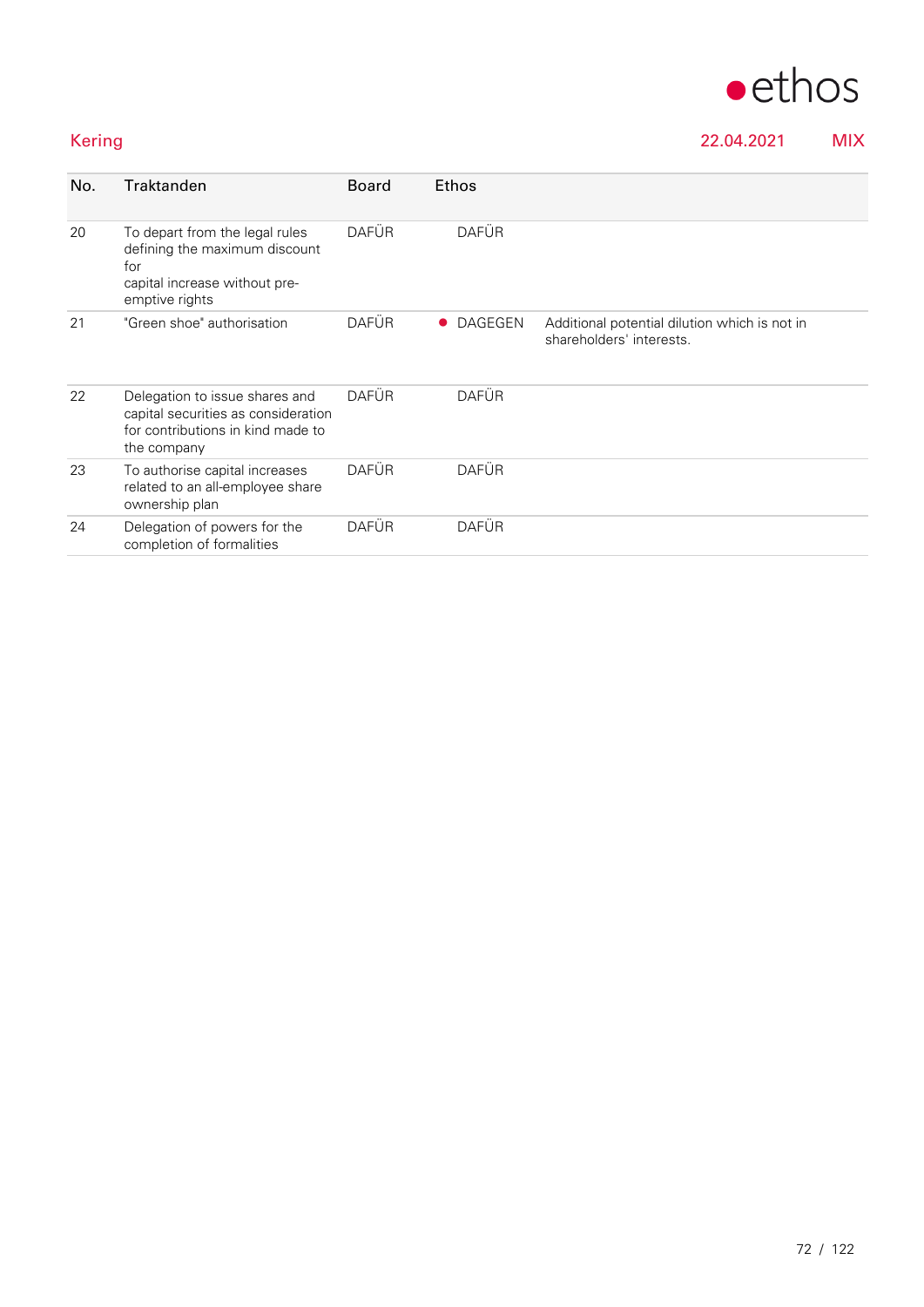

## Kering 06.07.2021 AGV

| No. | Traktanden                                                            | <b>Board</b> | Ethos        |
|-----|-----------------------------------------------------------------------|--------------|--------------|
|     | To approve a treasury share buy- DAFÜR<br>back and disposal programme |              | <b>DAFUR</b> |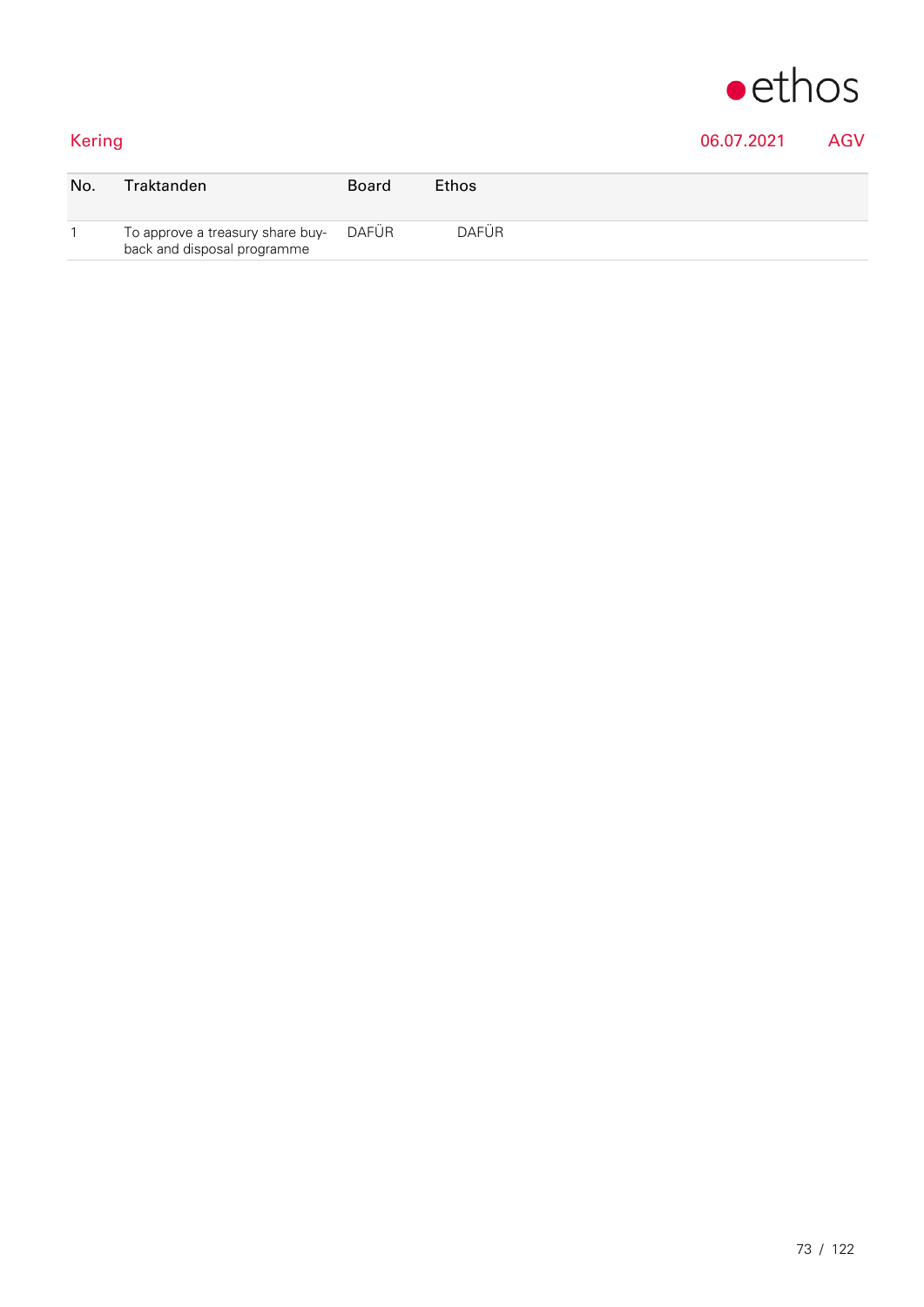

### Kone 02.03.2021 OGV

| No. | Traktanden                                                                                                  | <b>Board</b>                          | Ethos                                 |                                                                                                                                 |
|-----|-------------------------------------------------------------------------------------------------------------|---------------------------------------|---------------------------------------|---------------------------------------------------------------------------------------------------------------------------------|
| 1.  | Opening of the Meeting                                                                                      | <b>OHNE</b><br>ABSTIM-<br><b>MUNG</b> | <b>OHNE</b><br>ABSTIM-<br><b>MUNG</b> |                                                                                                                                 |
| 2.  | Calling the Meeting to order                                                                                | OHNE<br>ABSTIM-<br><b>MUNG</b>        | <b>OHNE</b><br>ABSTIM-<br><b>MUNG</b> |                                                                                                                                 |
| 3.  | Election of persons to scrutinize<br>the minutes and to supervise the<br>counting of votes                  | <b>DAFÜR</b>                          | <b>DAFÜR</b>                          |                                                                                                                                 |
| 4.  | Recording the legality of the<br>Meeting                                                                    | <b>DAFÜR</b>                          | <b>DAFÜR</b>                          |                                                                                                                                 |
| 5.  | Recording the attendance at the<br>Meeting and adoption of the list of<br>votes                             | <b>DAFÜR</b>                          | <b>DAFÜR</b>                          |                                                                                                                                 |
| 6.  | Presentation of the annual<br>accounts, the report of the board<br>of directors and the auditor's<br>report | OHNE<br>ABSTIM-<br><b>MUNG</b>        | <b>OHNE</b><br>ABSTIM-<br><b>MUNG</b> |                                                                                                                                 |
| 7.  | Adoption of the financial<br>statements                                                                     | <b>DAFÜR</b>                          | <b>DAFÜR</b>                          |                                                                                                                                 |
| 8.  | Approve allocation of income and<br>dividend                                                                | <b>DAFÜR</b>                          | <b>DAFÜR</b>                          |                                                                                                                                 |
| 9.  | Resolution on the discharge of the<br>members of the board of directors<br>and the CEO from liability       | <b>DAFÜR</b>                          | <b>DAFÜR</b>                          |                                                                                                                                 |
| 10. | Approve remuneration report                                                                                 | <b>DAFÜR</b>                          | DAGEGEN                               | Lack of transparency and information provided is<br>insufficient.                                                               |
| 11. | Approve directors' fees                                                                                     | <b>DAFÜR</b>                          | DAGEGEN<br>$\bullet$                  | The chairman of the board receives variable<br>remuneration.                                                                    |
| 12. | Resolution on the number of<br>members of the board of directors                                            | <b>DAFÜR</b>                          | <b>DAFÜR</b>                          |                                                                                                                                 |
| 13. | Election of the board of directors                                                                          | <b>DAFÜR</b>                          | DAGEGEN<br>$\bullet$                  | The board is not sufficiently independent in our<br>view and the proposed slate would not improve<br>the level of independence. |
| 14. | Approve auditors' fees                                                                                      | <b>DAFÜR</b>                          | DAGEGEN                               | On a 3-year basis, the aggregate non-audit fees<br>exceed 50% of the aggregate fees paid for audit<br>services.                 |
| 15. | Resolution on the number of<br>auditors                                                                     | <b>DAFÜR</b>                          | <b>DAFÜR</b>                          |                                                                                                                                 |
| 16. | Election of auditor                                                                                         | <b>DAFÜR</b>                          | <b>DAFÜR</b>                          |                                                                                                                                 |
| 17. | Authorisation to repurchase own<br>shares                                                                   | <b>DAFÜR</b>                          | <b>DAFÜR</b>                          |                                                                                                                                 |
| 18. | Authorisation to issue shares                                                                               | <b>DAFÜR</b>                          | <b>DAFÜR</b>                          |                                                                                                                                 |
| 19. | Closing of the Meeting                                                                                      | OHNE<br>ABSTIM-<br><b>MUNG</b>        | OHNE<br>ABSTIM-<br><b>MUNG</b>        |                                                                                                                                 |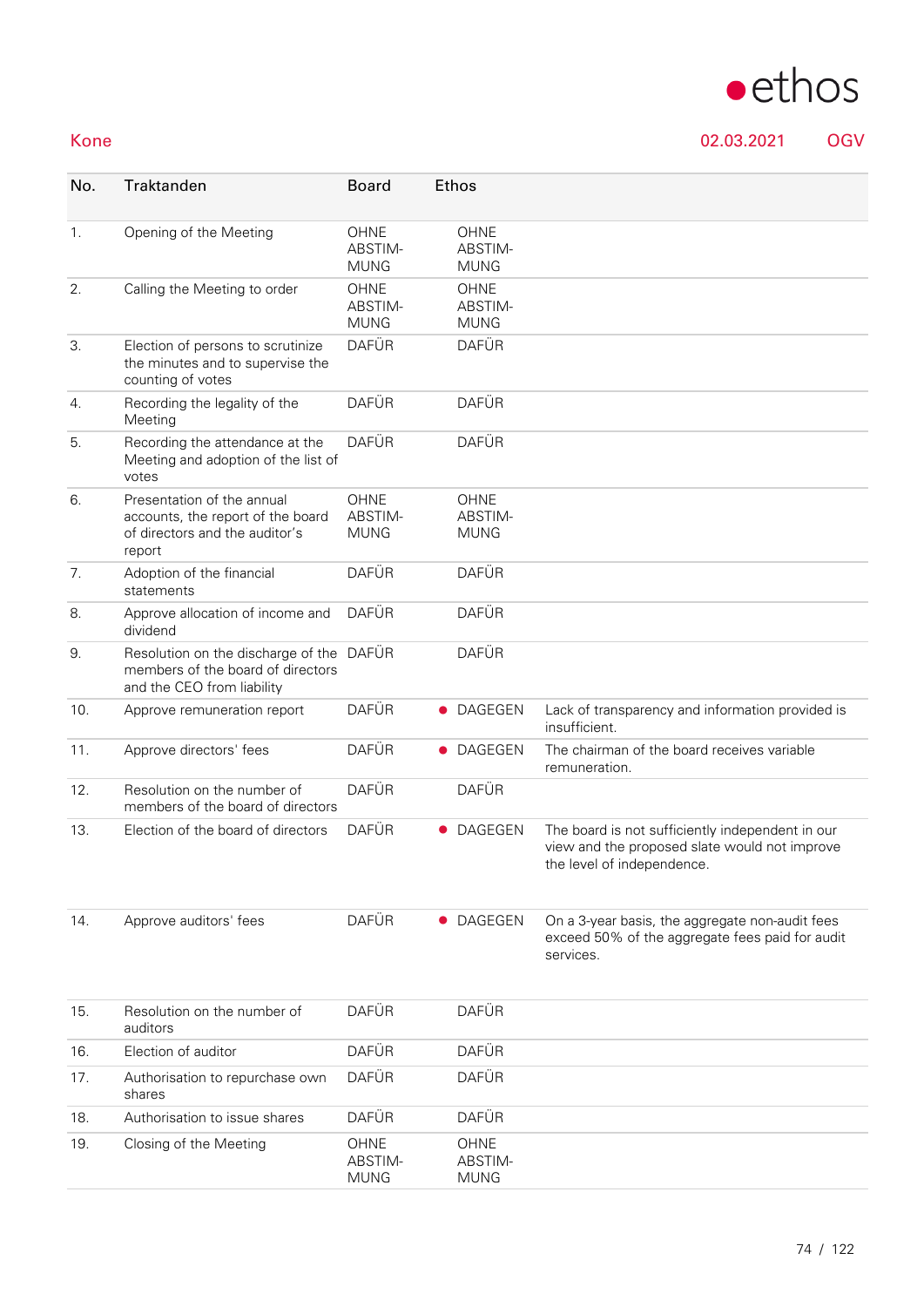

Koninklijke DSM 06.05.2021 OGV

| No.  | Traktanden                                                                                                              | <b>Board</b>                          | Ethos                                 |                                                |
|------|-------------------------------------------------------------------------------------------------------------------------|---------------------------------------|---------------------------------------|------------------------------------------------|
| 1.   | Opening of the Meeting                                                                                                  | OHNE<br>ABSTIM-<br><b>MUNG</b>        | OHNE<br>ABSTIM-<br><b>MUNG</b>        |                                                |
| 2.   | Amendment of Articles 28 and 38<br>of the Articles of Association                                                       | <b>DAFÜR</b>                          | <b>DAFÜR</b>                          |                                                |
| 3.   | Report of the executive board of<br>the past financial year                                                             | OHNE<br>ABSTIM-<br><b>MUNG</b>        | OHNE<br>ABSTIM-<br><b>MUNG</b>        |                                                |
| 4.   | Approve remuneration report                                                                                             | <b>DAFÜR</b>                          | <b>DAFÜR</b>                          |                                                |
| 5.   | Adoption of the financial<br>statements                                                                                 | <b>DAFÜR</b>                          | <b>DAFÜR</b>                          |                                                |
| 6а.  | Explanation of the policy on<br>reserves and dividends                                                                  | OHNE<br>ABSTIM-<br><b>MUNG</b>        | OHNE<br>ABSTIM-<br><b>MUNG</b>        |                                                |
| 6b.  | Approve allocation of income                                                                                            | <b>DAFÜR</b>                          | <b>DAFÜR</b>                          |                                                |
| 7а.  | Discharge of executive board                                                                                            | <b>DAFÜR</b>                          | <b>DAFÜR</b>                          |                                                |
| 7b.  | Discharge of supervisory board                                                                                          | <b>DAFÜR</b>                          | <b>DAFÜR</b>                          |                                                |
| 8.   | Election of Dimitri de Vreeze to<br>the executive board                                                                 | <b>DAFÜR</b>                          | <b>DAFÜR</b>                          |                                                |
| 9.   | Composition of the supervisory<br>board                                                                                 |                                       |                                       |                                                |
| 9а.  | Election of Frits van Paasschen                                                                                         | <b>DAFÜR</b>                          | <b>DAFÜR</b>                          |                                                |
| 9b.  | Election of John Ramsay                                                                                                 | <b>DAFÜR</b>                          | <b>DAFÜR</b>                          |                                                |
| 9c.  | Election of Carla Mahieu                                                                                                | <b>DAFÜR</b>                          | <b>DAGEGEN</b><br>$\bullet$           | Concerns over the director's time commitments. |
| 9d.  | Election of Corien Wortmann-Kool DAFÜR                                                                                  |                                       | <b>DAFÜR</b>                          |                                                |
| 10.  | Election of auditor                                                                                                     | <b>DAFÜR</b>                          | <b>DAFÜR</b>                          |                                                |
| 11a. | Authorisation to issue shares                                                                                           | <b>DAFÜR</b>                          | <b>DAFÜR</b>                          |                                                |
| 11b. | Authorisation to issue additional<br>shares in connection with<br>mergers, acquisitions and/or<br>(strategic) alliances | <b>DAFÜR</b>                          | <b>DAFÜR</b>                          |                                                |
| 12.  | Authorisation to repurchase own<br>shares                                                                               | <b>DAFÜR</b>                          | <b>DAFÜR</b>                          |                                                |
| 13.  | Reduce share capital via<br>cancellation of shares                                                                      | <b>DAFÜR</b>                          | <b>DAFÜR</b>                          |                                                |
| 14.  | Any other business                                                                                                      | <b>OHNE</b><br>ABSTIM-<br><b>MUNG</b> | <b>OHNE</b><br>ABSTIM-<br><b>MUNG</b> |                                                |
| 15.  | Voting results                                                                                                          | OHNE<br>ABSTIM-<br><b>MUNG</b>        | OHNE<br>ABSTIM-<br><b>MUNG</b>        |                                                |
| 16.  | Closing of the Meeting                                                                                                  | OHNE<br>ABSTIM-<br><b>MUNG</b>        | OHNE<br>ABSTIM-<br><b>MUNG</b>        |                                                |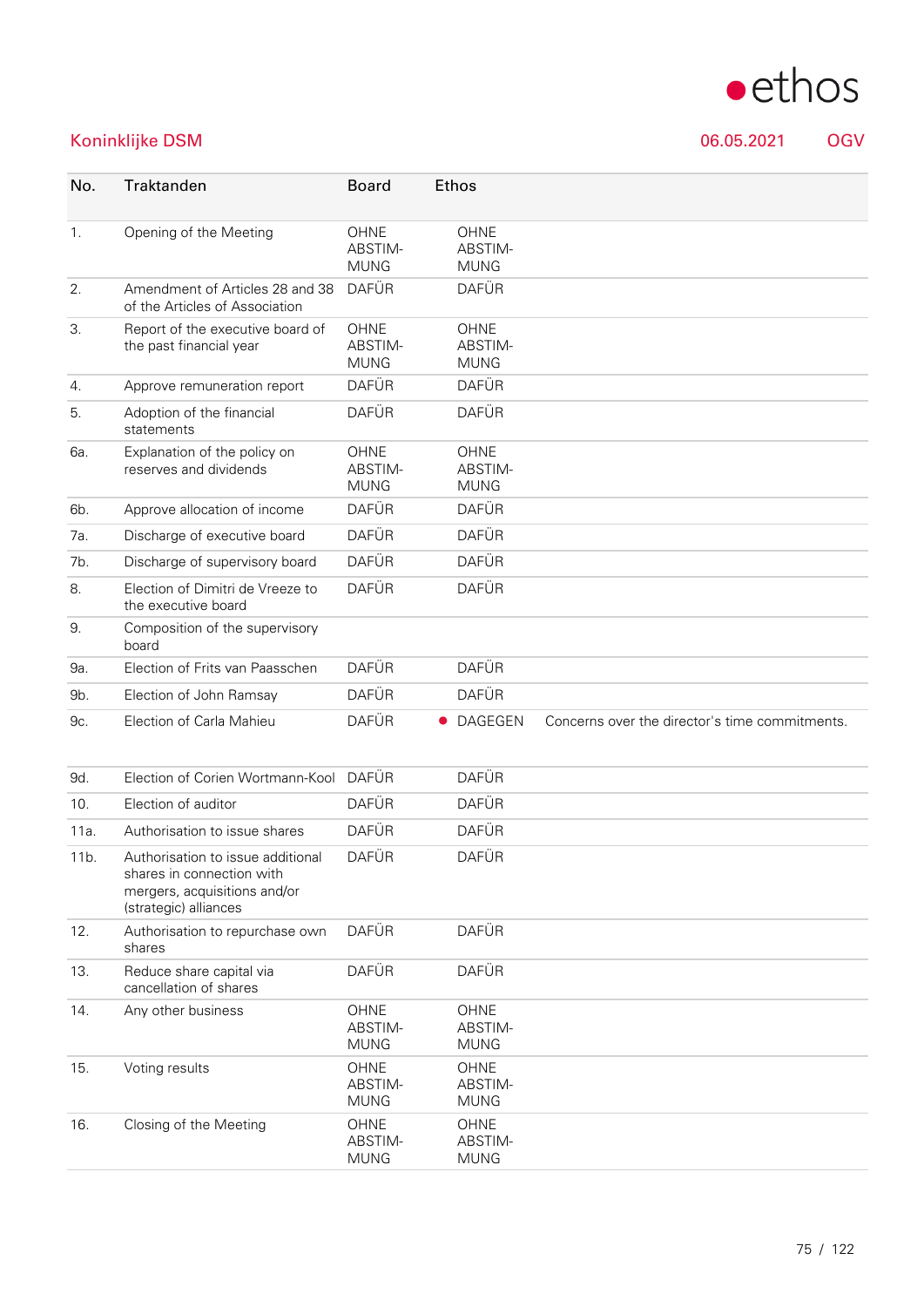

Koninklijke Philips 06.05.2021 OGV

| No.              | Traktanden                                                       | <b>Board</b>                   | <b>Ethos</b>                   |                                                                                                                                                                         |
|------------------|------------------------------------------------------------------|--------------------------------|--------------------------------|-------------------------------------------------------------------------------------------------------------------------------------------------------------------------|
| 1.               | Opening of the Meeting                                           | OHNE<br>ABSTIM-<br><b>MUNG</b> | OHNE<br>ABSTIM-<br><b>MUNG</b> |                                                                                                                                                                         |
| 2a.              | Explanation of the policy on<br>reserves and dividends           | OHNE<br>ABSTIM-<br><b>MUNG</b> | OHNE<br>ABSTIM-<br><b>MUNG</b> |                                                                                                                                                                         |
| 2b.              | Adoption of the financial<br>statements                          | <b>DAFÜR</b>                   | <b>DAFÜR</b>                   |                                                                                                                                                                         |
| 2c.              | Approve allocation of income                                     | <b>DAFÜR</b>                   | <b>DAFÜR</b>                   |                                                                                                                                                                         |
| 2d.              | Approve remuneration report                                      | <b>DAFÜR</b>                   | <b>DAGEGEN</b><br>$\bullet$    | Concerns over the vesting of performance shares<br>below peer group median performance.                                                                                 |
| 2e.              | Discharge of executive board                                     | <b>DAFÜR</b>                   | <b>DAFÜR</b>                   |                                                                                                                                                                         |
| 2f.              | Discharge of supervisory board                                   | <b>DAFÜR</b>                   | <b>DAFÜR</b>                   |                                                                                                                                                                         |
| 3.               | Election of Marnix van Ginneken<br>to the executive board        | <b>DAFÜR</b>                   | <b>DAFÜR</b>                   |                                                                                                                                                                         |
| $\overline{4}$ . | Composition of the supervisory<br>board                          |                                |                                |                                                                                                                                                                         |
| 4а.              | Election of Sock Koong Chua                                      | <b>DAFÜR</b>                   | <b>DAFÜR</b>                   |                                                                                                                                                                         |
| 4b.              | Election of Indra Nooyi                                          | <b>DAFÜR</b>                   | <b>DAFÜR</b>                   |                                                                                                                                                                         |
| 5а.              | Authorisation to issue shares                                    | <b>DAFÜR</b>                   | <b>DAFÜR</b>                   |                                                                                                                                                                         |
| 5b.              | Authorisation to restrict or exclude DAFÜR<br>pre-emptive rights |                                | <b>DAFÜR</b>                   |                                                                                                                                                                         |
| 6.               | Authorisation to repurchase own<br>shares                        | <b>DAFÜR</b>                   | <b>DAGEGEN</b>                 | The executive variable remuneration depends on<br>"per share" indicators, which are artificially<br>positively impacted by the company's share<br>repurchase programme. |
| 7.               | Reduce share capital via                                         | <b>DAFÜR</b>                   | <b>DAFÜR</b>                   |                                                                                                                                                                         |

|    | <b>HOUGOO</b> SHOTO COPILOT VIO<br>cancellation of shares | $\nu$ NUI                      | $\nu$ n vii                    |
|----|-----------------------------------------------------------|--------------------------------|--------------------------------|
| 8. | Any other business                                        | OHNE<br>ABSTIM-<br><b>MUNG</b> | OHNE<br>ABSTIM-<br><b>MUNG</b> |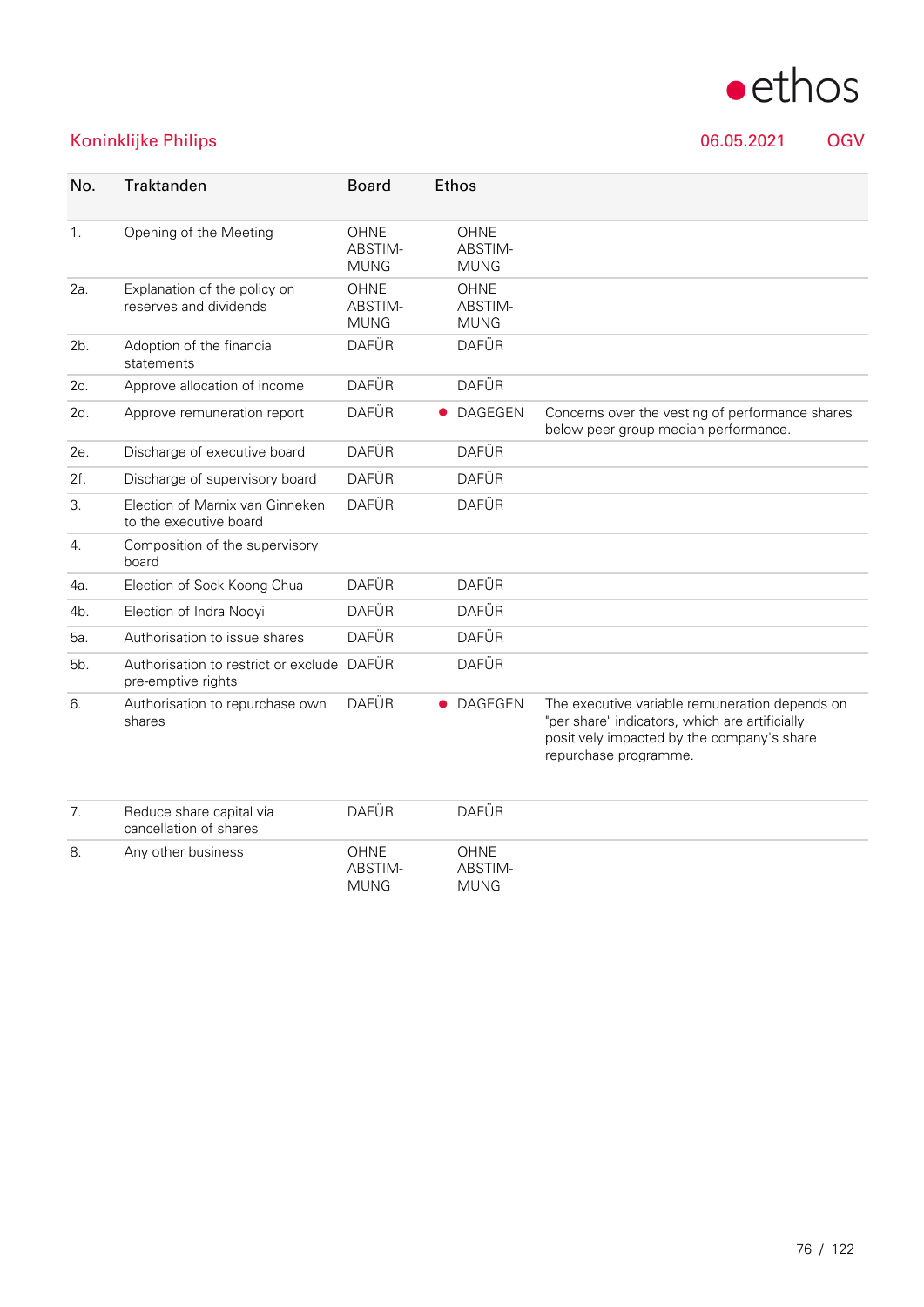

Legrand 26.05.2021 MIX

| No.            | Traktanden                                                                                                                 | <b>Board</b> | <b>Ethos</b> |                             |
|----------------|----------------------------------------------------------------------------------------------------------------------------|--------------|--------------|-----------------------------|
| $\mathbf{1}$   | 1) To approve the parent<br>company's financial statements;<br>2) To approve specific luxury or<br>non-deductible expenses | <b>DAFÜR</b> | <b>DAFÜR</b> |                             |
| $\overline{2}$ | To approve the consolidated<br>financial statements                                                                        | <b>DAFÜR</b> | <b>DAFÜR</b> |                             |
| 3              | To approve the allocation of<br>income and the dividend payment                                                            | <b>DAFÜR</b> | <b>DAFÜR</b> |                             |
| 4              | To approve the remuneration<br>report                                                                                      | <b>DAFÜR</b> | <b>DAFÜR</b> |                             |
| 5              | Ex-post binding "Say on Pay" vote<br>on Gilles Schnepp's remuneration,<br>as chairman until the 30th of June               | <b>DAFÜR</b> | <b>DAFÜR</b> |                             |
| 6              | Ex-post binding "Say on Pay" vote<br>on Angeles Garcia-Poveda's<br>remuneration, as chairman, since<br>the 1st of July     | <b>DAFÜR</b> | <b>DAFÜR</b> |                             |
| $\overline{7}$ | Ex-post binding "Say on Pay" vote<br>on Benoît Coquart's remuneration,<br>as CEO                                           | <b>DAFÜR</b> | <b>DAFÜR</b> |                             |
| 8              | To approve the new Chairman<br>remuneration policy                                                                         | <b>DAFÜR</b> | <b>DAFÜR</b> |                             |
| 9              | To approve the new CEO<br>remuneration policy                                                                              | <b>DAFÜR</b> | <b>DAFÜR</b> |                             |
| 10             | To approve the non-executive new DAFÜR<br>remuneration policy                                                              |              | <b>DAFÜR</b> |                             |
|                | Board main features                                                                                                        |              |              |                             |
| 11             | Re-election of Annalisa Loustau<br>Elia as a Director for 3 years                                                          | <b>DAFÜR</b> | <b>DAFÜR</b> |                             |
| 12             | Election of Jean-Marc Chery as a<br>Director for 3 years                                                                   | <b>DAFÜR</b> | <b>DAFÜR</b> |                             |
| 13             | To approve a treasury share buy-<br>back and disposal programme                                                            | <b>DAFÜR</b> | <b>DAFÜR</b> |                             |
| 14             | To authorise a potential reduction<br>in the company's share capital                                                       | <b>DAFÜR</b> | <b>DAFÜR</b> |                             |
| 15             | To authorise the Board to issue<br>restricted shares for employees<br>and executive directors                              | <b>DAFÜR</b> | • DAGEGEN    | Potential excessive awards. |
| 16             | Conformity of the bylaws in<br>accordance with the new<br>codification of the Commercial<br>Code.                          | <b>DAFÜR</b> | <b>DAFÜR</b> |                             |
| 17             | Delegation of powers for the<br>completion of formalities                                                                  | <b>DAFÜR</b> | <b>DAFÜR</b> |                             |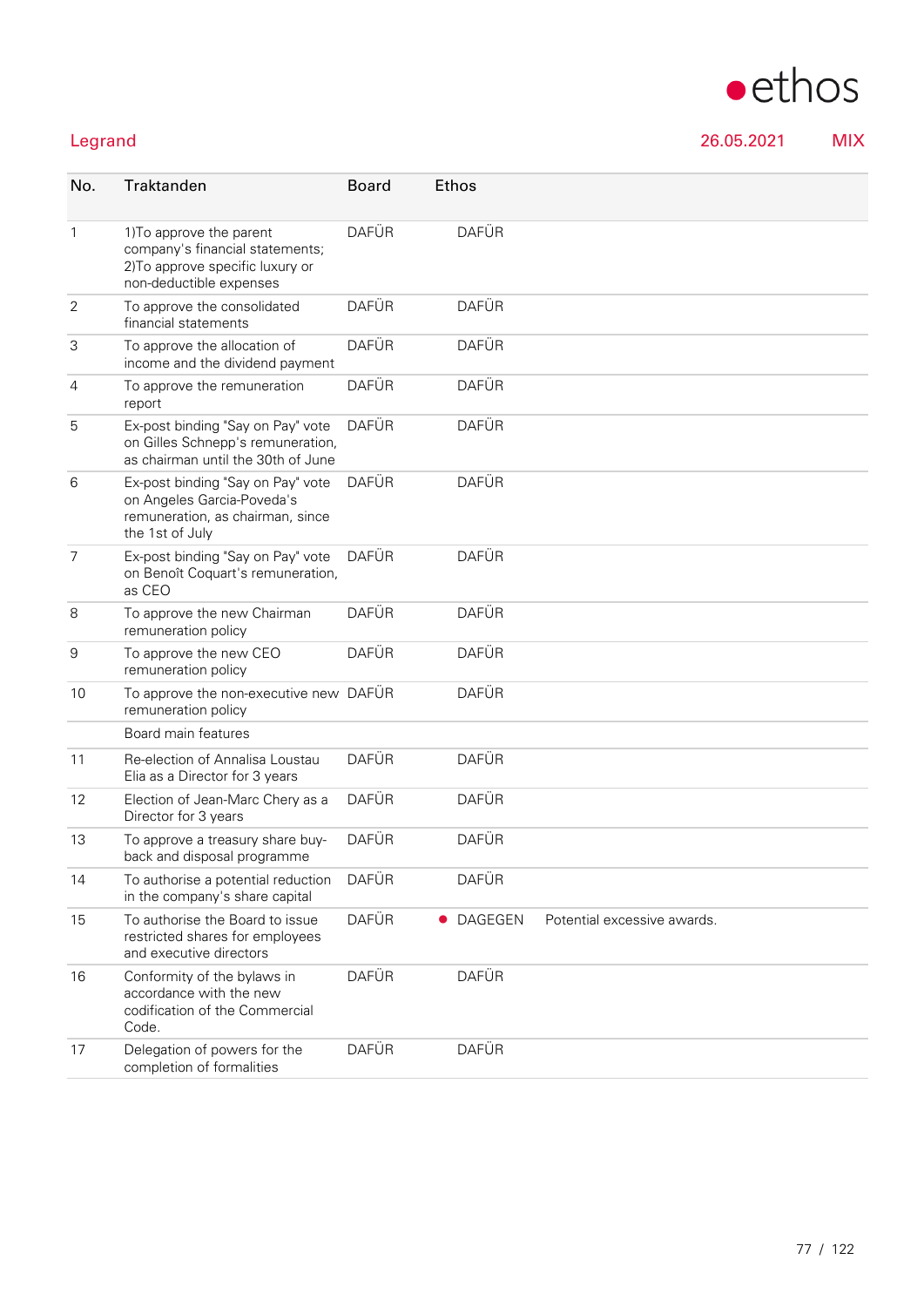

## Lloyds Banking Group 20.05.2021 OGV 20.05.2021 OGV 20.05.2021 OGV 20.05.2021 OGV 20.05.2021 OGV 20.05.2021 OG

| .05.2021 | OGV |
|----------|-----|
|          |     |

| No.            | Traktanden                                                                                                             | <b>Board</b> | <b>Ethos</b>   |                                                                                                                |
|----------------|------------------------------------------------------------------------------------------------------------------------|--------------|----------------|----------------------------------------------------------------------------------------------------------------|
| $\mathbf{1}$   | Annual Report and Accounts for<br>the year ended 31 December 2020                                                      | <b>DAFÜR</b> | <b>DAFÜR</b>   |                                                                                                                |
|                | Elections to the Board of Directors                                                                                    |              |                |                                                                                                                |
| $\overline{2}$ | Re-elect Mr. Robin Budenberg<br><b>CBE</b>                                                                             | <b>DAFÜR</b> | <b>DAFÜR</b>   |                                                                                                                |
| 3              | Re-elect Mr. William Chalmers                                                                                          | <b>DAFÜR</b> | DAFÜR          |                                                                                                                |
| 4              | Re-elect Mr. Alan Dickinson                                                                                            | <b>DAFÜR</b> | <b>DAFÜR</b>   |                                                                                                                |
| 5              | Re-elect Ms. Sarah Catherine Legg DAFÜR                                                                                |              | <b>DAFÜR</b>   |                                                                                                                |
| 6              | Re-elect Lord James Lupton CBE                                                                                         | <b>DAFÜR</b> | <b>DAFÜR</b>   |                                                                                                                |
| $\overline{7}$ | Re-elect Ms. Amanda Mackenzie<br>OBE                                                                                   | <b>DAFÜR</b> | <b>DAFÜR</b>   |                                                                                                                |
| 8              | Re-elect Mr. Nick Prettejohn                                                                                           | <b>DAFÜR</b> | <b>DAFÜR</b>   |                                                                                                                |
| 9              | Re-elect Mr. Stuart Sinclair                                                                                           | DAFÜR        | <b>DAFÜR</b>   |                                                                                                                |
| 10             | Re-elect Ms. Catherine Woods                                                                                           | <b>DAFÜR</b> | <b>DAFÜR</b>   |                                                                                                                |
| 11             | Advisory vote on Directors'<br>Remuneration report                                                                     | <b>DAFÜR</b> | • DAGEGEN      | Excessive total remuneration.                                                                                  |
| 12             | Declare a final dividend                                                                                               | <b>DAFÜR</b> | <b>DAFÜR</b>   |                                                                                                                |
| 13             | Appoint Deloitte as auditor                                                                                            | <b>DAFÜR</b> | <b>DAFÜR</b>   |                                                                                                                |
| 14             | Auditor's remuneration                                                                                                 | <b>DAFÜR</b> | <b>DAFÜR</b>   |                                                                                                                |
| 15             | Lloyds Banking Group Deferred<br>Bonus Plan 2021                                                                       | <b>DAFÜR</b> | <b>DAFÜR</b>   |                                                                                                                |
| 16             | Political donations and political<br>expenditure                                                                       | <b>DAFÜR</b> | • DAGEGEN      | Authorisation to make political donations exceeds<br>our guidelines.                                           |
| 17             | Directors' authority to allot shares                                                                                   | <b>DAFÜR</b> | <b>DAFÜR</b>   |                                                                                                                |
| 18             | Directors' authority to issue<br>Regulatory Capital Convertible<br>Instruments                                         | <b>DAFÜR</b> | <b>DAGEGEN</b> | Additional potential dilution which is not in<br>shareholders' interests.                                      |
| 19             | Disapplication of pre-emption<br>rights on the issue of shares for<br>cash                                             | <b>DAFÜR</b> | <b>DAFÜR</b>   |                                                                                                                |
| 20             | Disapplication of pre-emption<br>rights on the issue of shares for<br>cash for an acquisition or capital<br>investment | <b>DAFÜR</b> | <b>DAFÜR</b>   |                                                                                                                |
| 21             | Disapplication of pre-emption<br>rights on the issue of Regulatory<br>Capital Convertible Instruments                  | <b>DAFÜR</b> | • DAGEGEN      | Additional potential dilution which is not in<br>shareholders' interests.                                      |
| 22             | Purchase of own shares                                                                                                 | <b>DAFÜR</b> | • DAGEGEN      | The amount of the repurchase is excessive given<br>the financial situation and perspectives of the<br>company. |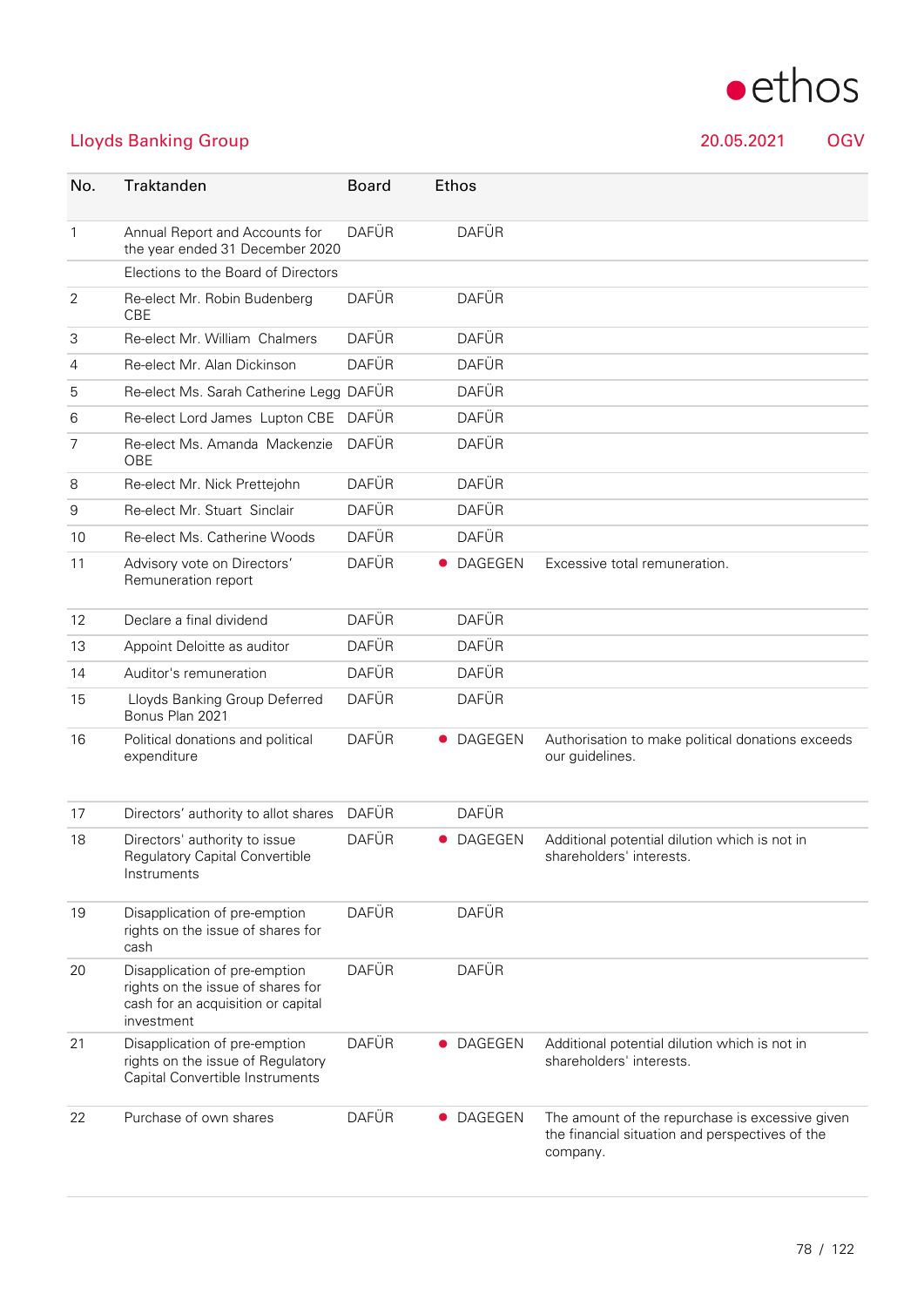

### Lloyds Banking Group 20.05.2021 OGV

| No. | Traktanden                                            | <b>Board</b> | Ethos        |                                                                                        |
|-----|-------------------------------------------------------|--------------|--------------|----------------------------------------------------------------------------------------|
| 23  | Authority to purchase preference<br>shares            | <b>DAFUR</b> | • DAGEGEN    | The share repurchase is inconsistent with the long-<br>term interests of shareholders. |
| 24  | Adoption of new articles of<br>association            | <b>DAFÜR</b> | <b>DAFÜR</b> |                                                                                        |
| 25  | Authority to call general meetings<br>on short notice | <b>DAFUR</b> | • DAGEGEN    | 14-days is insufficient for shareholders to vote in<br>an informed manner.             |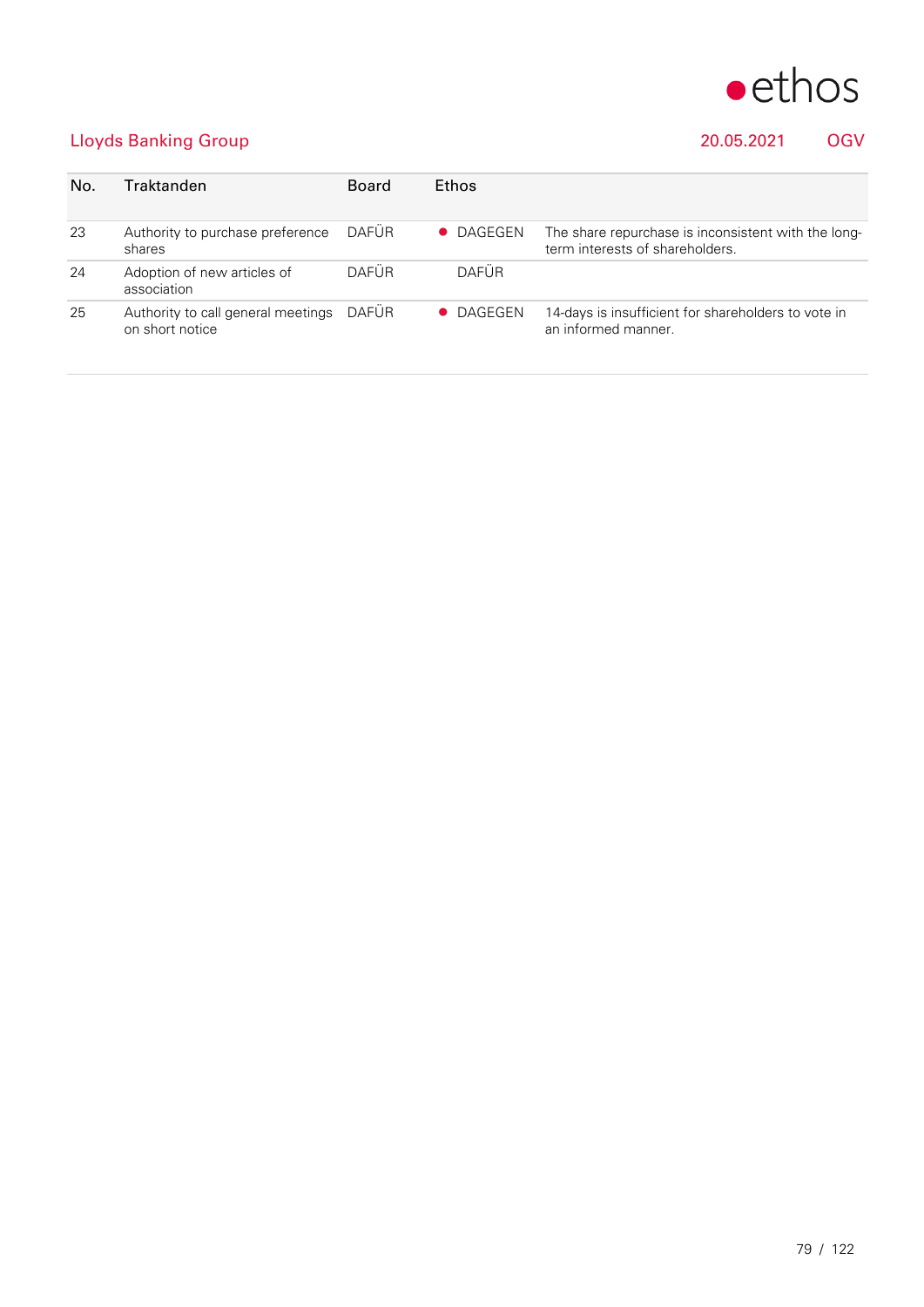

### London Stock Exchange 28.04.2021 OGV

| No.            | Traktanden                                                                                                             | <b>Board</b> | <b>Ethos</b> |                                                                                                                                                                         |
|----------------|------------------------------------------------------------------------------------------------------------------------|--------------|--------------|-------------------------------------------------------------------------------------------------------------------------------------------------------------------------|
| $\mathbf{1}$   | Annual Report and Accounts for<br>the year ended 31 December 2020                                                      | <b>DAFÜR</b> | <b>DAFÜR</b> |                                                                                                                                                                         |
| $\overline{2}$ | Declare a final dividend                                                                                               | <b>DAFÜR</b> | <b>DAFÜR</b> |                                                                                                                                                                         |
| 3              | Advisory vote on Directors'<br>Remuneration report                                                                     | <b>DAFÜR</b> | • DAGEGEN    | Excessive variable remuneration.                                                                                                                                        |
|                | Elections to the Board of Directors                                                                                    |              |              |                                                                                                                                                                         |
| 4              | Re-elect Mr. Jacques Aigrain                                                                                           | <b>DAFÜR</b> | <b>DAFÜR</b> |                                                                                                                                                                         |
| 5              | Re-elect Mr. Dominic Blakemore                                                                                         | <b>DAFÜR</b> | <b>DAFÜR</b> |                                                                                                                                                                         |
| 6              | Re-elect Ms. Kathleen DeRose                                                                                           | <b>DAFÜR</b> | <b>DAFÜR</b> |                                                                                                                                                                         |
| 7              | Re-elect Ms. Baroness Cressida<br>Hogg                                                                                 | <b>DAFÜR</b> | <b>DAFÜR</b> |                                                                                                                                                                         |
| 8              | Re-elect Mr. Stephen O'Connor                                                                                          | <b>DAFÜR</b> | <b>DAFÜR</b> |                                                                                                                                                                         |
| 9              | Re-elect Ms. Val Rahmani                                                                                               | <b>DAFÜR</b> | <b>DAFÜR</b> |                                                                                                                                                                         |
| 10             | Re-elect Mr. Don Robert                                                                                                | <b>DAFÜR</b> | <b>DAFÜR</b> |                                                                                                                                                                         |
| 11             | Re-elect Mr. David Schwimmer                                                                                           | <b>DAFÜR</b> | <b>DAFÜR</b> |                                                                                                                                                                         |
| 12             | Elect Mr. Martin Brand                                                                                                 | <b>DAFÜR</b> | <b>DAFÜR</b> |                                                                                                                                                                         |
| 13             | Elect Ms. Erin Brown                                                                                                   | <b>DAFÜR</b> | <b>DAFÜR</b> |                                                                                                                                                                         |
| 14             | Elect Ms. Anna Manz                                                                                                    | <b>DAFÜR</b> | <b>DAFÜR</b> |                                                                                                                                                                         |
| 15             | Elect Mr. Douglas Steenland                                                                                            | <b>DAFÜR</b> | <b>DAFÜR</b> |                                                                                                                                                                         |
| 16             | Re-elect Ernst & Young as auditor                                                                                      | <b>DAFÜR</b> | <b>DAFÜR</b> |                                                                                                                                                                         |
| 17             | Auditor's remuneration                                                                                                 | <b>DAFÜR</b> | <b>DAFÜR</b> |                                                                                                                                                                         |
| 18             | Directors' authority to allot shares                                                                                   | <b>DAFÜR</b> | <b>DAFÜR</b> |                                                                                                                                                                         |
| 19             | Political donations and political<br>expenditure                                                                       | <b>DAFÜR</b> | <b>DAFÜR</b> |                                                                                                                                                                         |
| 20             | Approve London Stock Exchange<br>Group SAYE Option Plan                                                                | <b>DAFÜR</b> | <b>DAFÜR</b> |                                                                                                                                                                         |
| 21             | Amendments to the Articles of<br>Association                                                                           | <b>DAFÜR</b> | DAFÜR        |                                                                                                                                                                         |
| 22             | Disapplication of pre-emption<br>rights on the issue of shares for<br>cash                                             | <b>DAFÜR</b> | <b>DAFÜR</b> |                                                                                                                                                                         |
| 23             | Disapplication of pre-emption<br>rights on the issue of shares for<br>cash for an acquisition or capital<br>investment | <b>DAFÜR</b> | <b>DAFÜR</b> |                                                                                                                                                                         |
| 24             | Purchase of own shares                                                                                                 | <b>DAFÜR</b> | • DAGEGEN    | The executive variable remuneration depends on<br>"per share" indicators, which are artificially<br>positively impacted by the company's share<br>repurchase programme. |
| 25             | Authority to call general meetings<br>on short notice                                                                  | <b>DAFÜR</b> | • DAGEGEN    | 14-days is insufficient for shareholders to vote in<br>an informed manner.                                                                                              |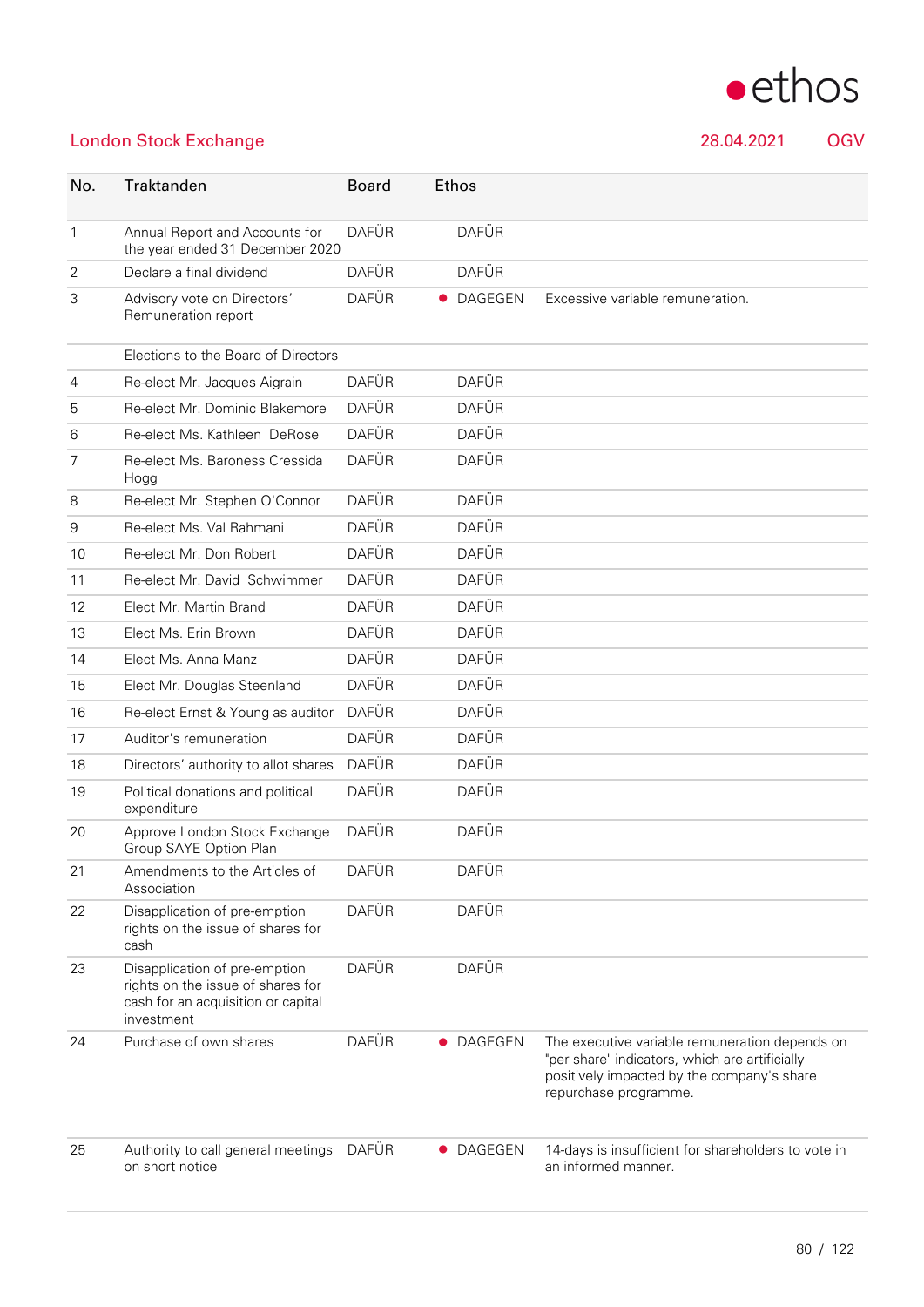

L'Oréal 20.04.2021 MIX

| No.          | Traktanden                                                                                                           | <b>Board</b> | Ethos                       |                                                                                                              |
|--------------|----------------------------------------------------------------------------------------------------------------------|--------------|-----------------------------|--------------------------------------------------------------------------------------------------------------|
| $\mathbf{1}$ | To approve the parent company's<br>financial statements.                                                             | <b>DAFÜR</b> | <b>DAFÜR</b>                |                                                                                                              |
| 2            | To approve the consolidated<br>financial statements.                                                                 | <b>DAFÜR</b> | <b>DAFÜR</b>                |                                                                                                              |
| 3            | To approve the allocation of<br>income and the dividend payment.                                                     | <b>DAFÜR</b> | <b>DAFÜR</b>                |                                                                                                              |
|              | Board main features                                                                                                  |              |                             |                                                                                                              |
| 4            | Election of Nicolas Hieronimus as<br>a Director for 4 years.                                                         | <b>DAFÜR</b> | <b>DAGEGEN</b><br>$\bullet$ | Executive director. The board is not sufficiently<br>independent.                                            |
| 5            | Election of Alexandre Ricard as a<br>Director for 4 years.                                                           | <b>DAFÜR</b> | <b>DAFÜR</b>                |                                                                                                              |
| 6            | Re-election of Françoise<br>Bettencourt Meyers as a Director<br>for 4 years.                                         | <b>DAFÜR</b> | <b>DAFÜR</b>                |                                                                                                              |
| 7            | Re-election of Paule Bulcke as a<br>Director for 4 years.                                                            | <b>DAFÜR</b> | <b>DAFÜR</b>                |                                                                                                              |
| 8            | Re-election of Virginie Morgon as<br>a Director for 4 years.                                                         | <b>DAFÜR</b> | <b>DAGEGEN</b>              | Concerns over the director's time commitments.                                                               |
| 9            | To approve the remuneration<br>report.                                                                               | <b>DAFÜR</b> | • DAGEGEN                   | Some important elements of best practice are<br>missing from the structure of the executive<br>remuneration. |
| 10           | Ex-post binding "Say on Pay" vote<br>on the executive individual<br>remuneration.                                    | <b>DAFÜR</b> | <b>DAFÜR</b>                |                                                                                                              |
| 11           | To approve the non-executives<br>new remuneration policy.                                                            | <b>DAFÜR</b> | <b>DAFÜR</b>                |                                                                                                              |
| 12           | To approve the new remuneration<br>policy of the Chairman-CEO until<br>1st of May.                                   | <b>DAFÜR</b> | <b>DAFÜR</b>                |                                                                                                              |
| 13           | To approve the new remuneration DAFÜR<br>policy of the CEO from the 1st of<br>May.                                   |              | <b>DAFÜR</b>                |                                                                                                              |
| 14           | To approve the new remuneration<br>policy of the Chairman from the<br>1st of May.                                    | <b>DAFÜR</b> | • DAGEGEN                   | Excessive total remuneration.                                                                                |
| 15           | Approval of the agreement<br>regarding the status of Mr. Nicolas<br>Hieronimus and his employment<br>contract.       | <b>DAFÜR</b> | DAGEGEN                     | Some important elements of best practice are<br>missing from the employment contract.                        |
| 16           | To approve a treasury share buy-<br>back and disposal programme.                                                     | <b>DAFÜR</b> | <b>DAFÜR</b>                |                                                                                                              |
| 17           | To authorise the Board to issue<br>shares or other securities giving<br>access to shares with pre-emptive<br>rights. | DAFÜR        | <b>DAFÜR</b>                |                                                                                                              |
| 18           | To authorise capital increases by<br>transfer of reserves.                                                           | <b>DAFÜR</b> | <b>DAFÜR</b>                |                                                                                                              |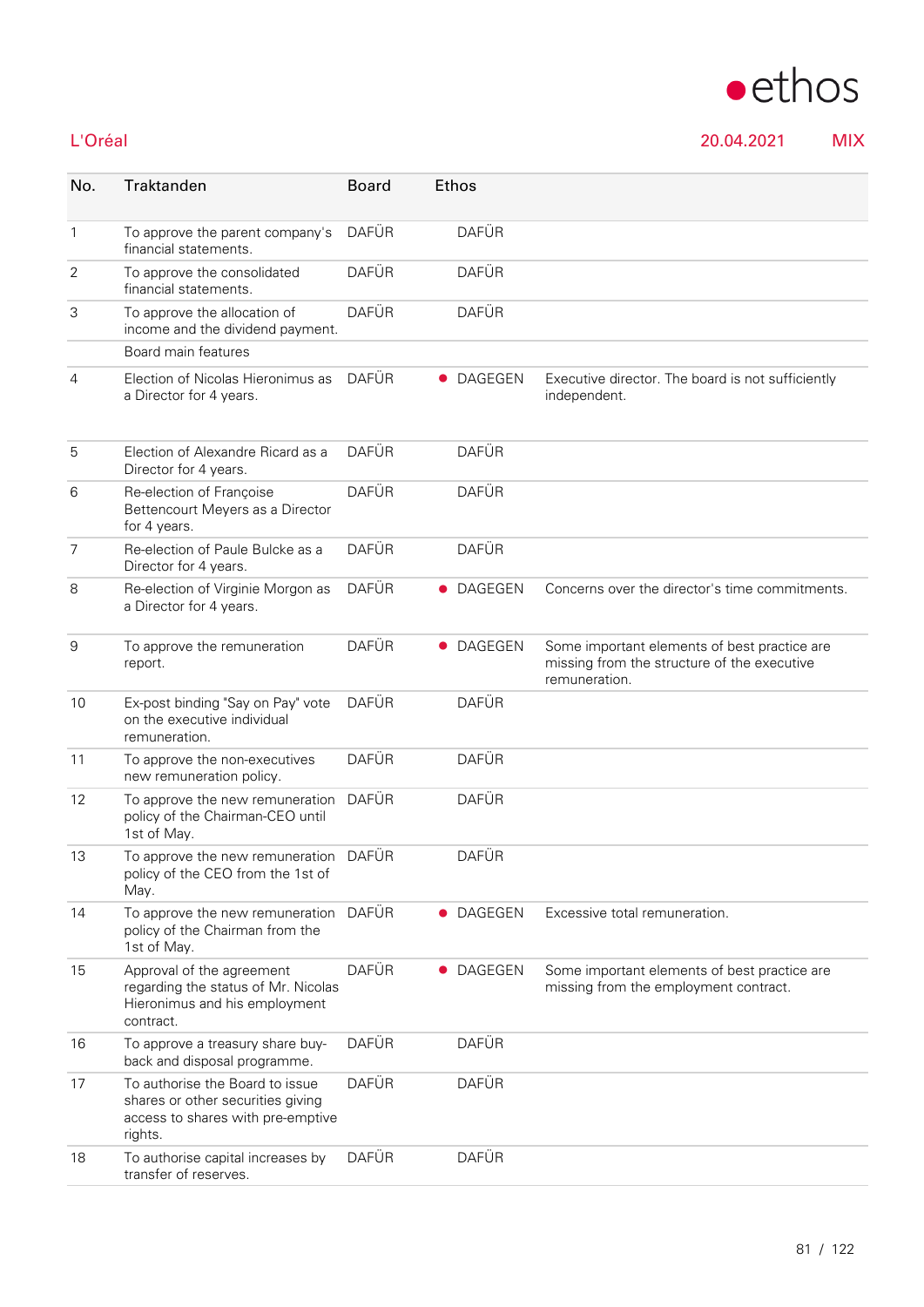

L'Oréal 20.04.2021 MIX

| No. | Traktanden                                                                                                                 | <b>Board</b> | Ethos        |
|-----|----------------------------------------------------------------------------------------------------------------------------|--------------|--------------|
|     |                                                                                                                            |              |              |
| 19  | Delegation to issue shares and<br>capital securities as consideration<br>for contributions in kind made to<br>the company. | <b>DAFÜR</b> | <b>DAFÜR</b> |
| 20  | To authorise capital increases<br>related to an all-employee share<br>ownership plan.                                      | <b>DAFÜR</b> | <b>DAFÜR</b> |
| 21  | To authorise capital increases<br>related to an all-international-<br>employee share ownership plan.                       | <b>DAFÜR</b> | <b>DAFÜR</b> |
| 22  | To amend Articles of Association<br>on size or structure of the Board.                                                     | <b>DAFÜR</b> | <b>DAFÜR</b> |
| 23  | Delegation of powers for the<br>completion of formalities.                                                                 | <b>DAFÜR</b> | <b>DAFÜR</b> |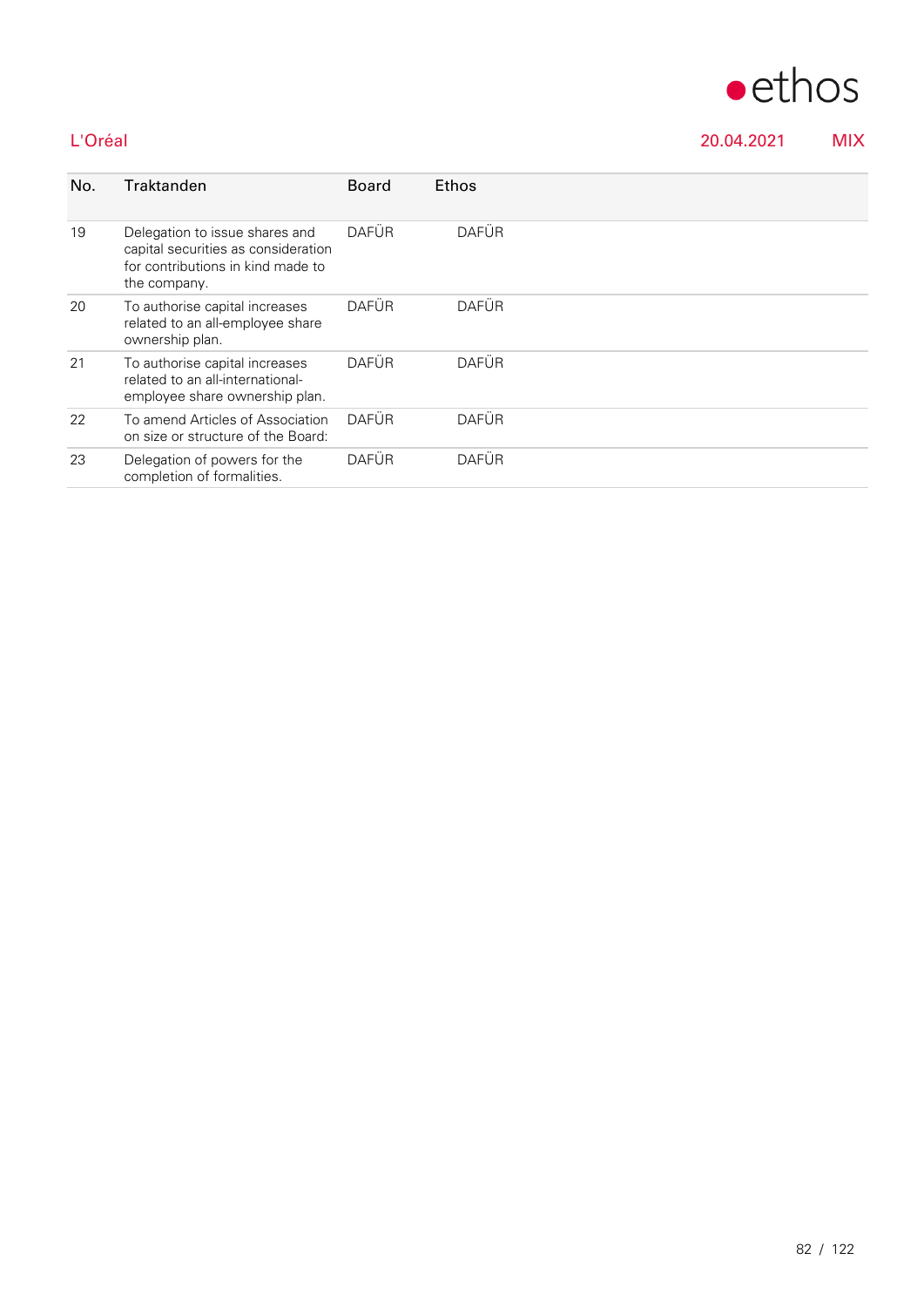# $\bullet$ ethos

LVMH 15.04.2021 MIX

| No.            | Traktanden                                                                                                                                                                  | <b>Board</b> | Ethos        |                                                                                                                                                                                                  |
|----------------|-----------------------------------------------------------------------------------------------------------------------------------------------------------------------------|--------------|--------------|--------------------------------------------------------------------------------------------------------------------------------------------------------------------------------------------------|
| 1              | To approve the parent company's<br>financial statements                                                                                                                     | <b>DAFÜR</b> | <b>DAFÜR</b> |                                                                                                                                                                                                  |
| $\overline{2}$ | To approve the consolidated<br>financial statements                                                                                                                         | <b>DAFÜR</b> | <b>DAFÜR</b> |                                                                                                                                                                                                  |
| 3              | To approve the allocation of<br>income and the dividend payment                                                                                                             | <b>DAFÜR</b> | <b>DAFÜR</b> |                                                                                                                                                                                                  |
| 4              | Statement of related-party<br>agreements reported in the<br><b>Statutory Auditor's Special Report</b><br>on Regulated Agreements and<br>Commitments with Related<br>Parties | <b>DAFÜR</b> | DAGEGEN      | Concerns over one or more related party<br>agreements that are not in the interests of<br>shareholders.                                                                                          |
|                | Board main features                                                                                                                                                         |              |              |                                                                                                                                                                                                  |
| 5              | Re-election of Antoine Arnault as a DAFÜR<br>Director for 3 years                                                                                                           |              | DAGEGEN      | Non independent director (representative of an<br>important shareholder). The number of important<br>shareholder representatives on the board is<br>sufficient and the board lacks independence. |
| 6              | Re-election of Nicolas Bazire as a<br>Director for 3 years                                                                                                                  | DAFÜR        | • DAGEGEN    | Executive director. The board is not sufficiently<br>independent.                                                                                                                                |
| $\overline{7}$ | Re-election of Charles de Croisset DAFÜR<br>as a Director for 3 years                                                                                                       |              | • DAGEGEN    | The director is over 75 years old, which exceeds<br>guidelines.                                                                                                                                  |
| 8              | Re-election of Yves-Thibault de<br>Silguy as a Director for 3 years                                                                                                         | <b>DAFÜR</b> | • DAGEGEN    | Non independent director (board membership<br>exceeding time limit for independence). The board<br>is not sufficiently independent.                                                              |
| 9              | To elect Olivier Lenel as alternate<br>auditor, replacing Philippe<br>Castagnac, for a period of one year                                                                   | DAFÜR        | DAGEGEN      | The alternate auditor is not independent.                                                                                                                                                        |
| 10             | To approve the modifications of<br>the directors' remuneration policy<br>during the last fiscal year                                                                        | <b>DAFÜR</b> | <b>DAFÜR</b> |                                                                                                                                                                                                  |
| 11             | To approve the modifications of<br>the two-executives remuneration<br>policy during the last fiscal year                                                                    | <b>DAFÜR</b> | • DAGEGEN    | Performance targets are not sufficiently<br>challenging.                                                                                                                                         |
| 12             | To approve the remuneration<br>report                                                                                                                                       | <b>DAFÜR</b> | • DAGEGEN    | Some important elements of best practice are<br>missing from the structure of the executive<br>remuneration.                                                                                     |
| 13             | Ex-post binding "Say on Pay" vote<br>on the individual remuneration of<br>Bernard Arnault, Chairman and<br>CEO                                                              | <b>DAFÜR</b> | • DAGEGEN    | Excessive variable remuneration.                                                                                                                                                                 |
| 14             | Ex-post binding "Say on Pay" vote<br>on the individual remuneration of<br>Antonio Belloni, Deputy CEO                                                                       | <b>DAFÜR</b> | • DAGEGEN    | Excessive variable remuneration.                                                                                                                                                                 |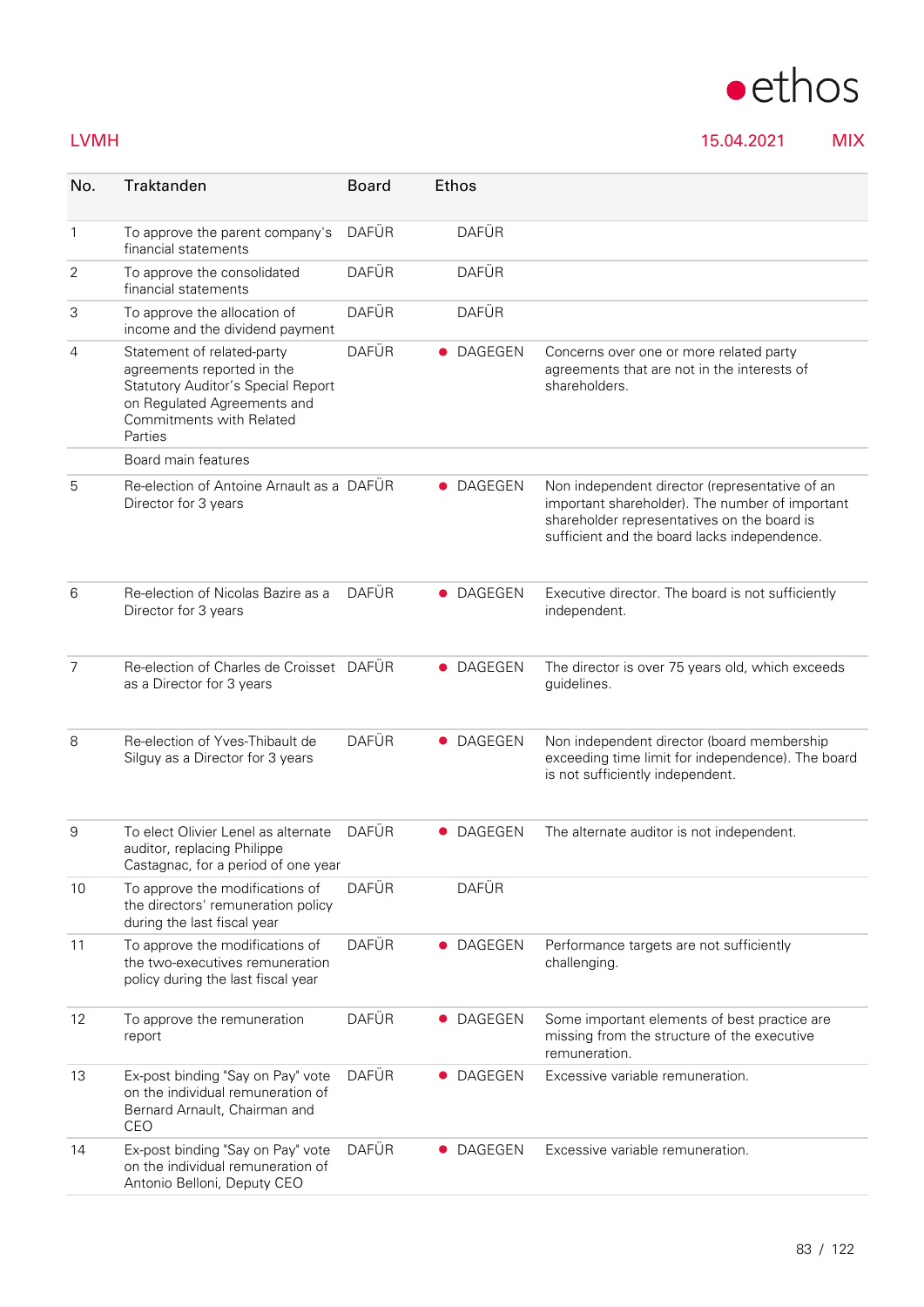

LVMH 15.04.2021 MIX

| No. | Traktanden                                                                                                                                       | <b>Board</b> | Ethos                       |                                                                                                                                                  |
|-----|--------------------------------------------------------------------------------------------------------------------------------------------------|--------------|-----------------------------|--------------------------------------------------------------------------------------------------------------------------------------------------|
| 15  | To approve the non-executive new DAFUR<br>remuneration policy                                                                                    |              | <b>DAFÜR</b>                |                                                                                                                                                  |
| 16  | To approve the Chairman and CEO DAFÜR<br>new remuneration policy                                                                                 |              | • DAGEGEN                   | The information provided is insufficient.                                                                                                        |
| 17  | To approve the Deputy CEO new<br>remuneration policy                                                                                             | <b>DAFÜR</b> | • DAGEGEN                   | The information provided is insufficient.                                                                                                        |
| 18  | To approve a treasury share buy-<br>back and disposal programme                                                                                  | <b>DAFÜR</b> | <b>DAFÜR</b>                |                                                                                                                                                  |
| 19  | To authorise a potential reduction<br>in the company's share capital                                                                             | <b>DAFÜR</b> | <b>DAFÜR</b>                |                                                                                                                                                  |
| 20  | To authorise capital increases by<br>transfer of reserves                                                                                        | <b>DAFÜR</b> | <b>DAFÜR</b>                |                                                                                                                                                  |
| 21  | To authorise the Board to issue<br>shares or other securities giving<br>access to shares with pre-emptive<br>rights                              | <b>DAFÜR</b> | <b>DAFÜR</b>                |                                                                                                                                                  |
| 22  | Global allowance to issue capital<br>related securities without pre-<br>emptive rights                                                           | <b>DAFÜR</b> | • DAGEGEN                   | Discount of 10% of the share price is not in line<br>with French market practice.                                                                |
| 23  | Global allowance to issue capital<br>related securities without pre-<br>emptive rights through private<br>placement                              | <b>DAFÜR</b> | • DAGEGEN                   | Discount of 10% of the share price is not in line<br>with French market practice.                                                                |
| 24  | "Green shoe" authorisation                                                                                                                       | <b>DAFÜR</b> | • DAGEGEN                   | Additional potential dilution which is not in<br>shareholders' interests.                                                                        |
| 25  | To approve issues of shares or<br>other capital related securities as a<br>payment for any public exchange<br>offer                              | <b>DAFÜR</b> | <b>DAGEGEN</b>              | Anti takeover measure that can lead to an<br>exclusion of any potentially non-friendly offer<br>which could be in the interests of shareholders. |
| 26  | Delegation to issue shares and<br>capital securities as consideration<br>for contributions in kind made to<br>the company                        | <b>DAFÜR</b> | <b>DAFUR</b>                |                                                                                                                                                  |
| 27  | To authorise allocation of options<br>(new or existing shares)                                                                                   | <b>DAFÜR</b> | <b>DAGEGEN</b><br>$\bullet$ | Potential excessive awards.                                                                                                                      |
| 28  | To authorise capital increases<br>related to an all-employee share<br>ownership plan                                                             | <b>DAFÜR</b> | <b>DAFÜR</b>                |                                                                                                                                                  |
| 29  | To limit capital increases with or<br>without pre-emptive rights                                                                                 | <b>DAFÜR</b> | <b>DAFÜR</b>                |                                                                                                                                                  |
| 30  | To amend article 22 of the Bylaws<br>relating to the Statutory Auditors :<br>removal of the obligation to<br>appoint alternate Satutory Auditors | <b>DAFÜR</b> | <b>DAFÜR</b>                |                                                                                                                                                  |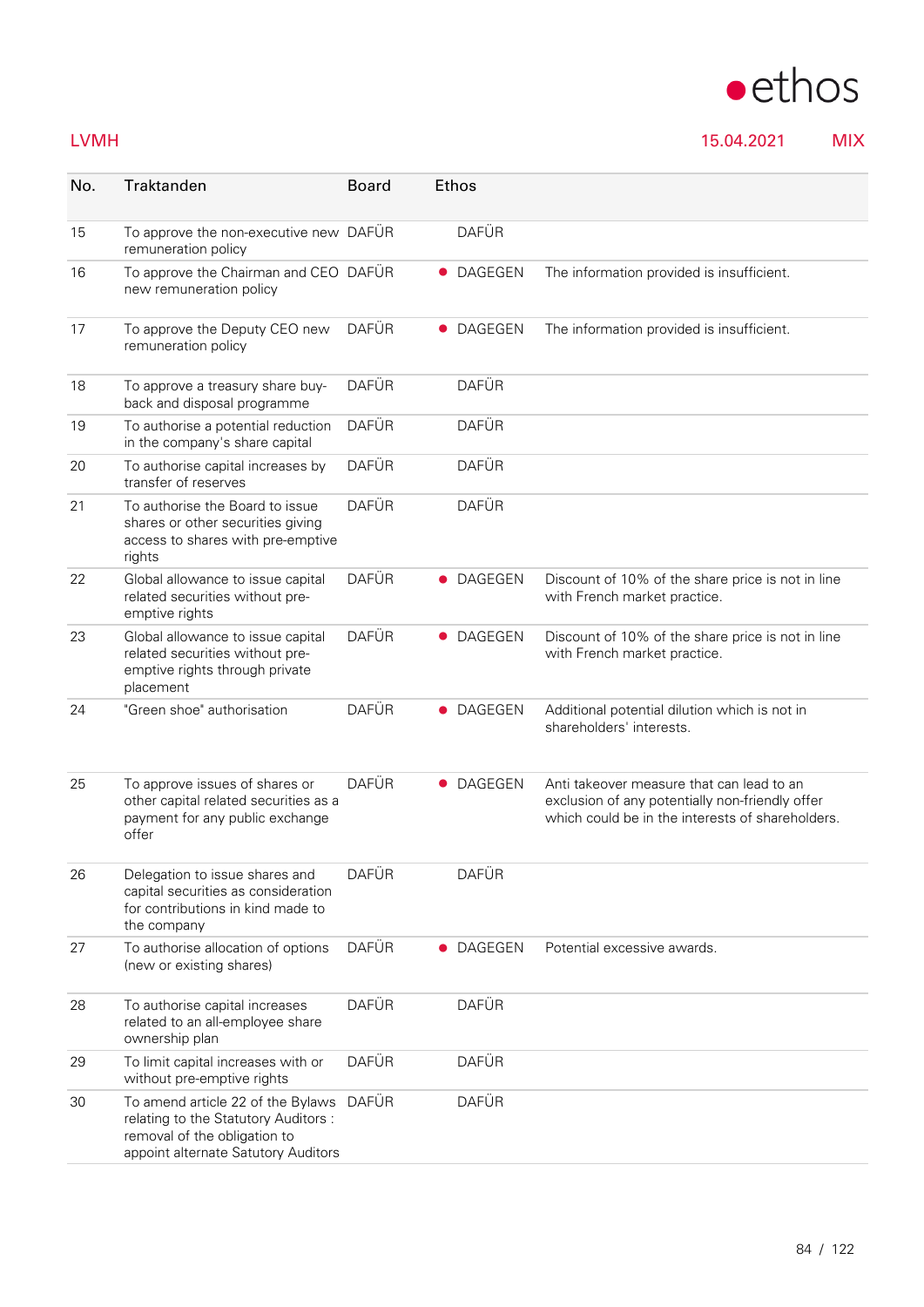

### LVMH 28.05.2021 AGV

| No. | Traktanden                                                            | Board | Ethos        |
|-----|-----------------------------------------------------------------------|-------|--------------|
|     | To approve a treasury share buy- DAFUR<br>back and disposal programme |       | <b>DAFUR</b> |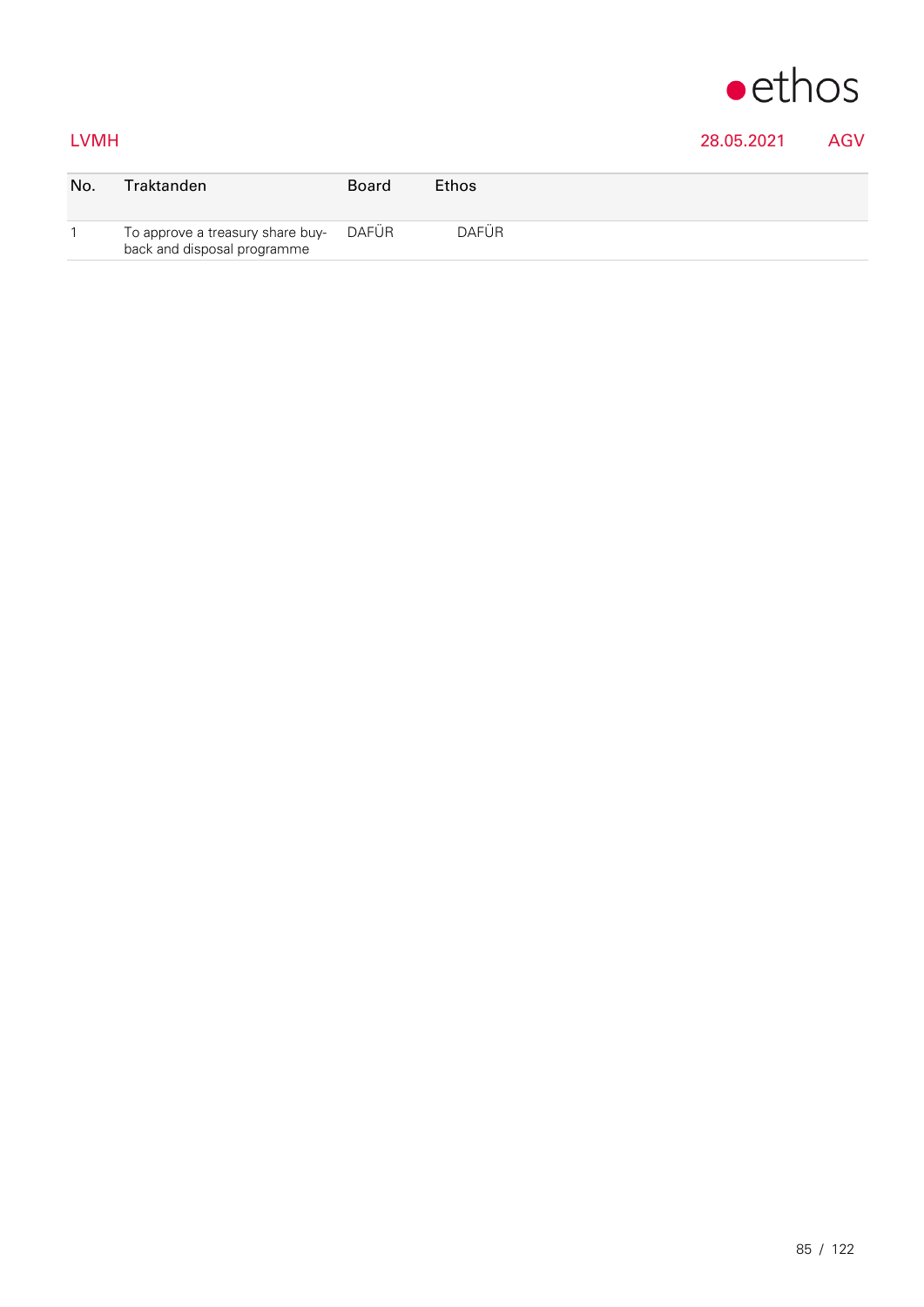

### National Grid 22.04.2021 AGV

| No. | Traktanden                                    | <b>Board</b> | <b>Ethos</b> |
|-----|-----------------------------------------------|--------------|--------------|
|     | Acquisition of PPL WPD<br>Investments Limited | <b>DAFÜR</b> | <b>DAFUR</b> |
| 2   | Increased borrowing limit                     | <b>DAFUR</b> | <b>DAFÜR</b> |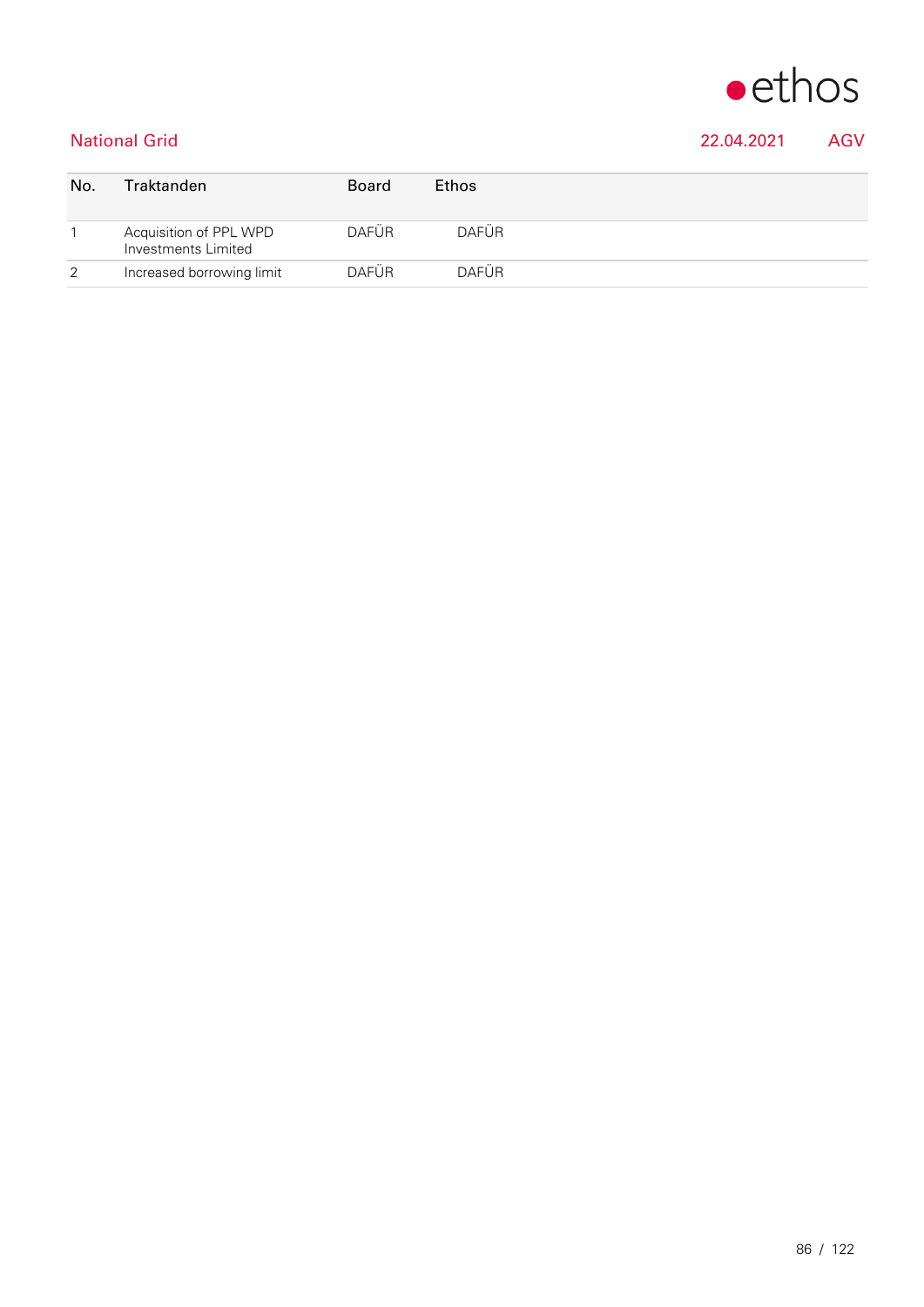

### National Grid 26.07.2021 OGV

| No.            | Traktanden                                                                                                             | <b>Board</b> | <b>Ethos</b>                                                                                                                                |
|----------------|------------------------------------------------------------------------------------------------------------------------|--------------|---------------------------------------------------------------------------------------------------------------------------------------------|
| $\mathbf{1}$   | Annual Report and Accounts for<br>the year ended 31 March 2021                                                         | <b>DAFÜR</b> | <b>DAFÜR</b>                                                                                                                                |
| $\overline{2}$ | Declare a final dividend                                                                                               | <b>DAFÜR</b> | <b>DAGEGEN</b><br>The proposed dividend is inconsistent with the<br>company's financial situation.                                          |
|                | Elections to the Board of Directors                                                                                    |              |                                                                                                                                             |
| 3              | Elect Ms. Paula Rosput Reynolds                                                                                        | <b>DAFÜR</b> | <b>DAFÜR</b>                                                                                                                                |
| 4              | Re-elect Mr. John Pettigrew                                                                                            | <b>DAFÜR</b> | <b>DAFÜR</b>                                                                                                                                |
| 5              | Re-elect Mr. Andrew Agg                                                                                                | <b>DAFÜR</b> | <b>DAFÜR</b>                                                                                                                                |
| 6              | Re-elect Mr. Mark Williamson                                                                                           | <b>DAFÜR</b> | DAGEGEN<br>Non independent lead director, which is not best<br>$\bullet$<br>practice.                                                       |
| $\overline{7}$ | Re-elect Mr. Jonathan Dawson                                                                                           | <b>DAFÜR</b> | <b>DAFÜR</b>                                                                                                                                |
| 8              | Re-elect Ms. Therese Esperdy                                                                                           | <b>DAFÜR</b> | <b>DAFÜR</b>                                                                                                                                |
| $\overline{9}$ | Re-elect Ms. Liz Hewitt                                                                                                | <b>DAFÜR</b> | <b>DAFÜR</b>                                                                                                                                |
| 10             | Re-elect Ms. Amanda Mesler                                                                                             | <b>DAFÜR</b> | <b>DAFÜR</b>                                                                                                                                |
| 11             | Re-elect Mr. Earsel Shipp                                                                                              | <b>DAFÜR</b> | <b>DAFÜR</b>                                                                                                                                |
| 12             | Re-elect Mr. Jonathan Silver                                                                                           | <b>DAFÜR</b> | <b>DAFÜR</b>                                                                                                                                |
| 13             | Appoint Deloitte as auditor                                                                                            | <b>DAFÜR</b> | <b>DAFÜR</b>                                                                                                                                |
| 14             | Auditor's remuneration                                                                                                 | <b>DAFÜR</b> | <b>DAFÜR</b>                                                                                                                                |
| 15             | Advisory vote on Directors'<br>Remuneration report                                                                     | <b>DAFÜR</b> | <b>DAGEGEN</b><br>Excessive total remuneration.<br>$\bullet$                                                                                |
| 16             | Political donations and political<br>expenditure                                                                       | <b>DAFÜR</b> | <b>DAGEGEN</b><br>Authorisation to make political donations exceeds<br>our guidelines.                                                      |
| 17             | Directors' authority to allot shares                                                                                   | <b>DAFÜR</b> | DAFÜR                                                                                                                                       |
| 18             | Reapproval of the Long Term<br>Performance Plan                                                                        | <b>DAFÜR</b> | DAGEGEN<br>Potential excessive awards.                                                                                                      |
| 19             | Reapproval of the US Employee<br>Stock Purchase Plan                                                                   | <b>DAFÜR</b> | <b>DAFÜR</b>                                                                                                                                |
| 20             | Climate change commitments and DAFÜR<br>targets                                                                        |              | DAGEGEN<br>The company has not set CO2e emission reduction<br>targets consistent with limiting the global<br>temperature increase to 1.5°C. |
| 21             | Disapplication of pre-emption<br>rights on the issue of shares for<br>cash                                             | <b>DAFÜR</b> | <b>DAFÜR</b>                                                                                                                                |
| 22             | Disapplication of pre-emption<br>rights on the issue of shares for<br>cash for an acquisition or capital<br>investment | <b>DAFÜR</b> | <b>DAFÜR</b>                                                                                                                                |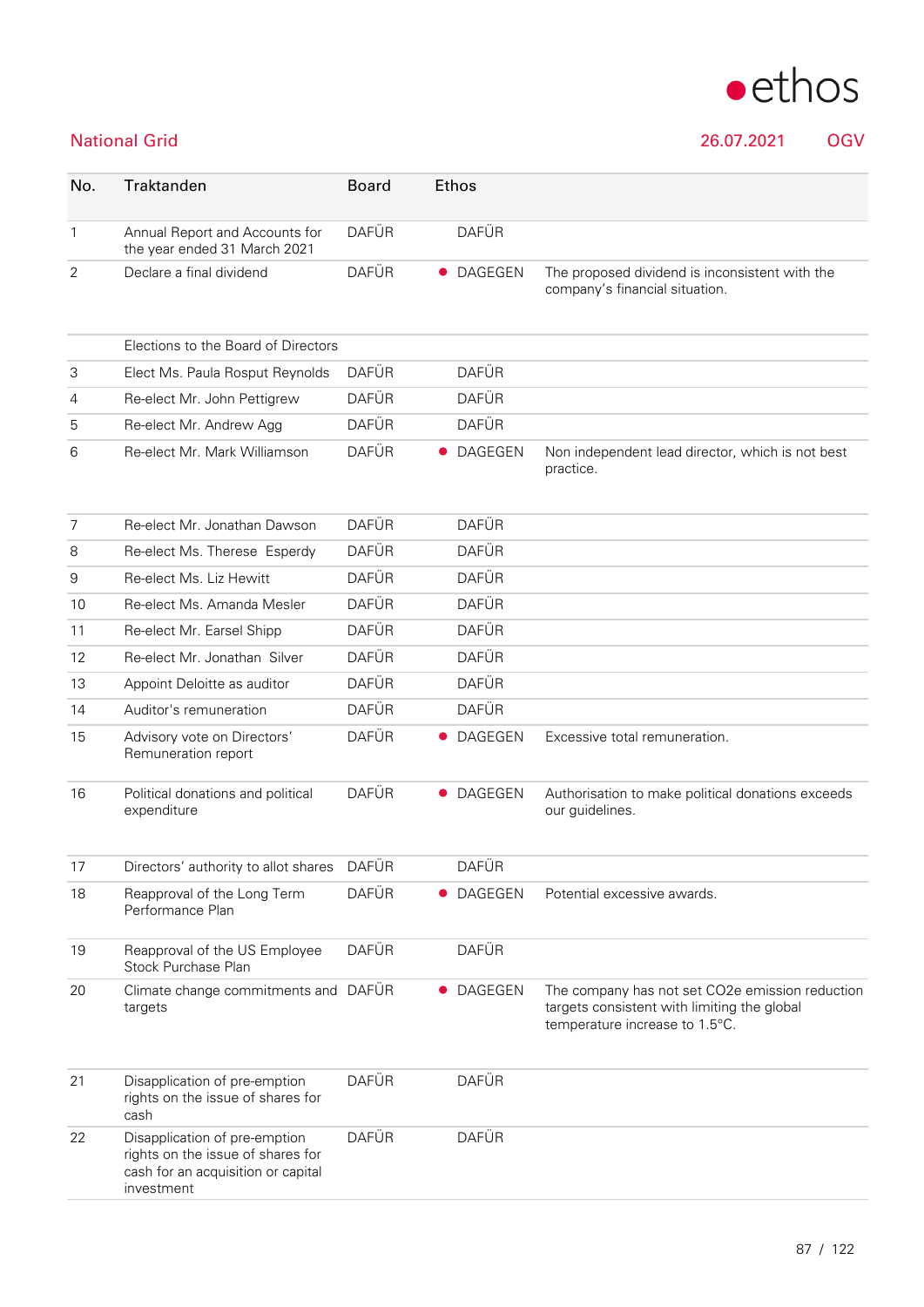

### National Grid 26.07.2021 OGV

| No. | Traktanden                                            | <b>Board</b> | Ethos        |                                                                                                                |
|-----|-------------------------------------------------------|--------------|--------------|----------------------------------------------------------------------------------------------------------------|
| 23  | Purchase of own shares                                | <b>DAFÜR</b> | DAGEGEN      | The amount of the repurchase is excessive given<br>the financial situation and perspectives of the<br>company. |
| 24  | Authority to call general meetings<br>on short notice | <b>DAFUR</b> | • DAGEGEN    | 14-days is insufficient for shareholders to vote in<br>an informed manner.                                     |
| 25  | Adoption of new Articles of<br>Association            | <b>DAFUR</b> | <b>DAFÜR</b> |                                                                                                                |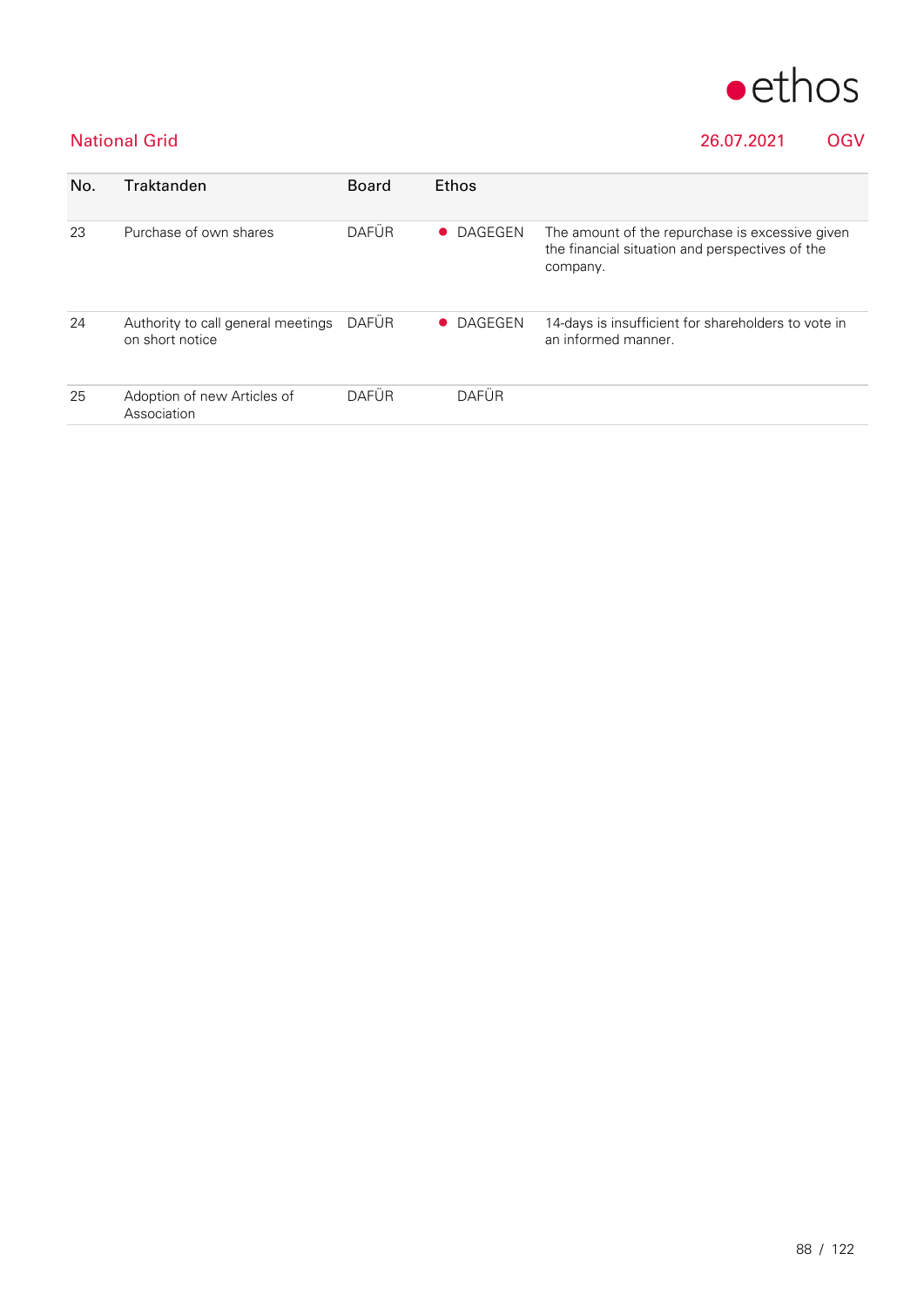

### Neste 30.03.2021 OGV

| No. | Traktanden                                                                                                  | <b>Board</b>                          | <b>Ethos</b>                   |
|-----|-------------------------------------------------------------------------------------------------------------|---------------------------------------|--------------------------------|
| 1.  | Opening of the Meeting                                                                                      | <b>OHNE</b><br>ABSTIM-<br><b>MUNG</b> | OHNE<br>ABSTIM-<br><b>MUNG</b> |
| 2.  | Calling the Meeting to order                                                                                | OHNE<br>ABSTIM-<br><b>MUNG</b>        | OHNE<br>ABSTIM-<br><b>MUNG</b> |
| 3.  | Election of persons to scrutinize<br>the minutes and to supervise the<br>counting of votes                  | DAFÜR                                 | <b>DAFÜR</b>                   |
| 4.  | Recording the legality of the<br>Meeting                                                                    | <b>DAFÜR</b>                          | <b>DAFÜR</b>                   |
| 5.  | Recording the attendance at the<br>Meeting and adoption of the list of<br>votes                             | <b>DAFÜR</b>                          | <b>DAFÜR</b>                   |
| 6.  | Presentation of the annual<br>accounts, the report of the board<br>of directors and the auditor's<br>report | OHNE<br>ABSTIM-<br><b>MUNG</b>        | OHNE<br>ABSTIM-<br><b>MUNG</b> |
| 7.  | Adoption of the financial<br>statements                                                                     | <b>DAFÜR</b>                          | <b>DAFÜR</b>                   |
| 8.  | Approve allocation of income and<br>dividend                                                                | <b>DAFÜR</b>                          | <b>DAFÜR</b>                   |
| 9.  | Resolution on the discharge of the DAFÜR<br>members of the board of directors<br>and the CEO from liability |                                       | <b>DAFÜR</b>                   |
| 10. | Approve remuneration report                                                                                 | <b>DAFÜR</b>                          | <b>DAFÜR</b>                   |
| 11. | Approve directors' fees                                                                                     | <b>DAFÜR</b>                          | <b>DAFÜR</b>                   |
| 12. | Resolution on the number of<br>members of the board of directors                                            | <b>DAFÜR</b>                          | <b>DAFÜR</b>                   |
| 13. | Election of the board of directors                                                                          | <b>DAFÜR</b>                          | <b>DAFÜR</b>                   |
| 14. | Approve auditors' fees                                                                                      | <b>DAFÜR</b>                          | <b>DAFÜR</b>                   |
| 15. | Election of auditor                                                                                         | <b>DAFÜR</b>                          | <b>DAFÜR</b>                   |
| 16. | Authorisation to repurchase own<br>shares                                                                   | DAFÜR                                 | <b>DAFÜR</b>                   |
| 17. | Amendment of Articles of<br>Association                                                                     | DAFÜR                                 | <b>DAFÜR</b>                   |
| 18. | Closing of the Meeting                                                                                      | OHNE<br>ABSTIM-<br><b>MUNG</b>        | OHNE<br>ABSTIM-<br><b>MUNG</b> |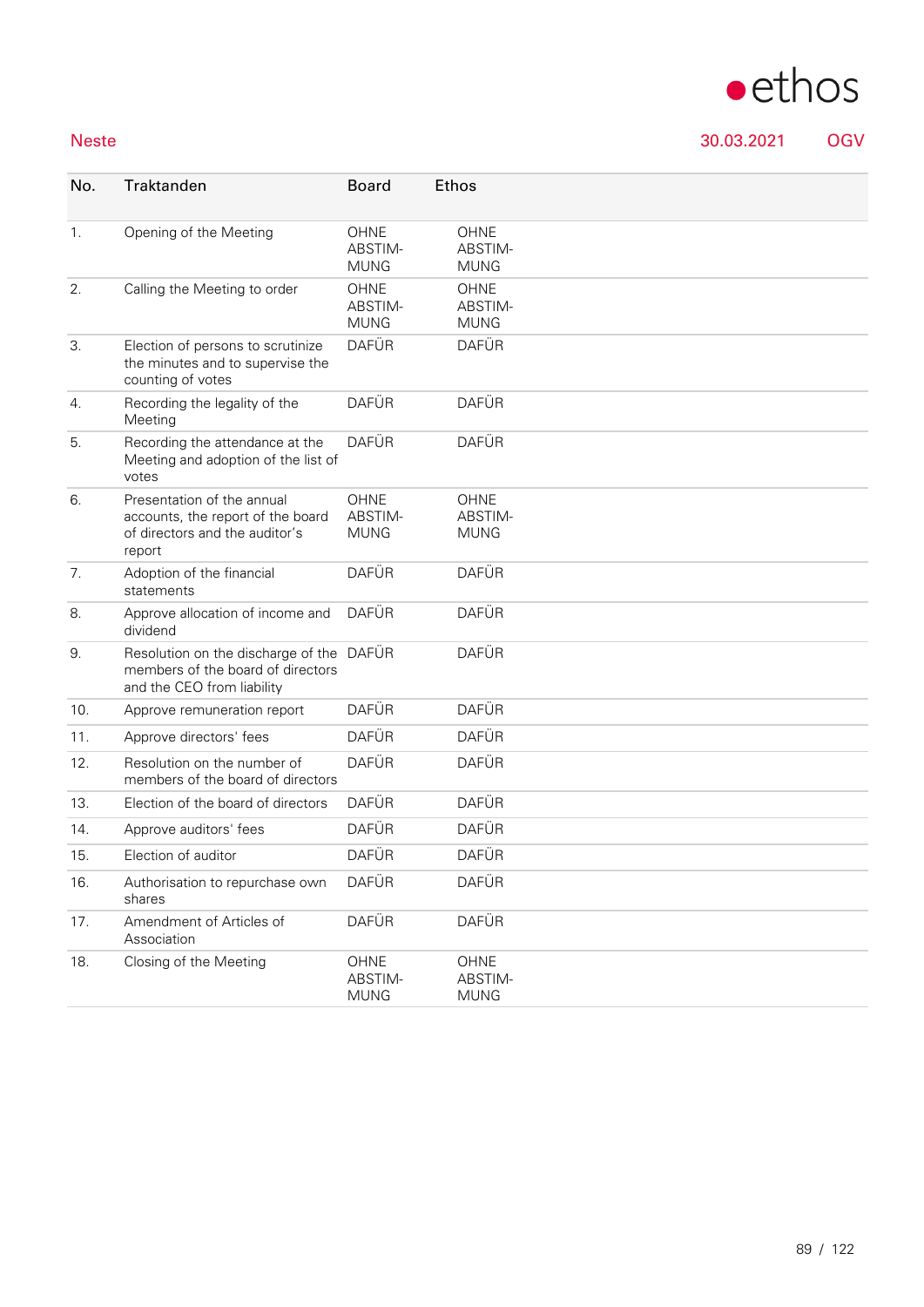

Nordea Bank 24.03.2021 OGV

| No. | Traktanden                                                                                                  | <b>Board</b>                          |           | Ethos                                 |                                                                                            |
|-----|-------------------------------------------------------------------------------------------------------------|---------------------------------------|-----------|---------------------------------------|--------------------------------------------------------------------------------------------|
| 1.  | Opening of the Meeting                                                                                      | <b>OHNE</b><br>ABSTIM-<br><b>MUNG</b> |           | OHNE<br>ABSTIM-<br><b>MUNG</b>        |                                                                                            |
| 2.  | Calling the Meeting to order                                                                                | <b>OHNE</b><br>ABSTIM-<br><b>MUNG</b> |           | OHNE<br>ABSTIM-<br><b>MUNG</b>        |                                                                                            |
| 3.  | Election of persons to scrutinize<br>the minutes and to supervise the<br>counting of votes                  | DAFÜR                                 |           | <b>DAFÜR</b>                          |                                                                                            |
| 4.  | Recording the legality of the<br>Meeting                                                                    | <b>DAFÜR</b>                          |           | <b>DAFÜR</b>                          |                                                                                            |
| 5.  | Recording the attendance at the<br>Meeting and adoption of the list of<br>votes                             | <b>DAFÜR</b>                          |           | DAFÜR                                 |                                                                                            |
| 6.  | Presentation of the annual<br>accounts, the report of the board<br>of directors and the auditor's<br>report | OHNE<br>ABSTIM-<br><b>MUNG</b>        |           | <b>OHNE</b><br>ABSTIM-<br><b>MUNG</b> |                                                                                            |
| 7.  | Adoption of the financial<br>statements                                                                     | <b>DAFÜR</b>                          |           | <b>DAFÜR</b>                          |                                                                                            |
| 8.  | Approve allocation of income and<br>dividend                                                                | <b>DAFÜR</b>                          |           | <b>DAGEGEN</b>                        | The proposed dividend is inconsistent with the<br>company's financial situation.           |
| 9.  | Resolution on the discharge of the DAFÜR<br>members of the board of directors<br>and the CEO from liability |                                       | $\bullet$ | DAGEGEN                               | Compliance investigations are underway<br>concerning the conduct of the company's affairs. |
| 10. | Approve remuneration report                                                                                 | <b>DAFÜR</b>                          |           | <b>DAFÜR</b>                          |                                                                                            |
| 11. | Approve directors' fees                                                                                     | <b>DAFÜR</b>                          |           | <b>DAFÜR</b>                          |                                                                                            |
| 12. | Resolution on the number of<br>members of the board of directors                                            | <b>DAFÜR</b>                          |           | <b>DAFÜR</b>                          |                                                                                            |
| 13. | Election of the board of directors                                                                          | DAFÜR                                 |           | <b>DAFÜR</b>                          |                                                                                            |
| 14. | Approve auditors' fees                                                                                      | DAFÜR                                 |           | DAFÜR                                 |                                                                                            |
| 15. | Election of auditor                                                                                         | DAFÜR                                 |           | DAFÜR                                 |                                                                                            |
| 16. | Authorisation to issue convertible<br>Tier 1 capital instruments without<br>preemptive rights               | <b>DAFÜR</b>                          |           | <b>DAFÜR</b>                          |                                                                                            |
| 17. | Authorisation to repurchase own<br>shares in the securities trading<br>business                             | DAFÜR                                 |           | <b>DAFÜR</b>                          |                                                                                            |
| 18. | Transfer of own shares in the<br>securities trading business                                                | DAFÜR                                 |           | <b>DAFÜR</b>                          |                                                                                            |
| 19. | Authorisation to repurchase own<br>shares                                                                   | <b>DAFÜR</b>                          |           | DAGEGEN                               | The share repurchase is inconsistent with the long-<br>term interests of shareholders.     |
| 20. | Authorisation to issue shares<br>without preemptive rights                                                  | DAFÜR                                 |           | <b>DAFÜR</b>                          |                                                                                            |
| 21. | Closing of the Meeting                                                                                      | <b>OHNE</b><br>ABSTIM-<br><b>MUNG</b> |           | <b>OHNE</b><br>ABSTIM-<br><b>MUNG</b> |                                                                                            |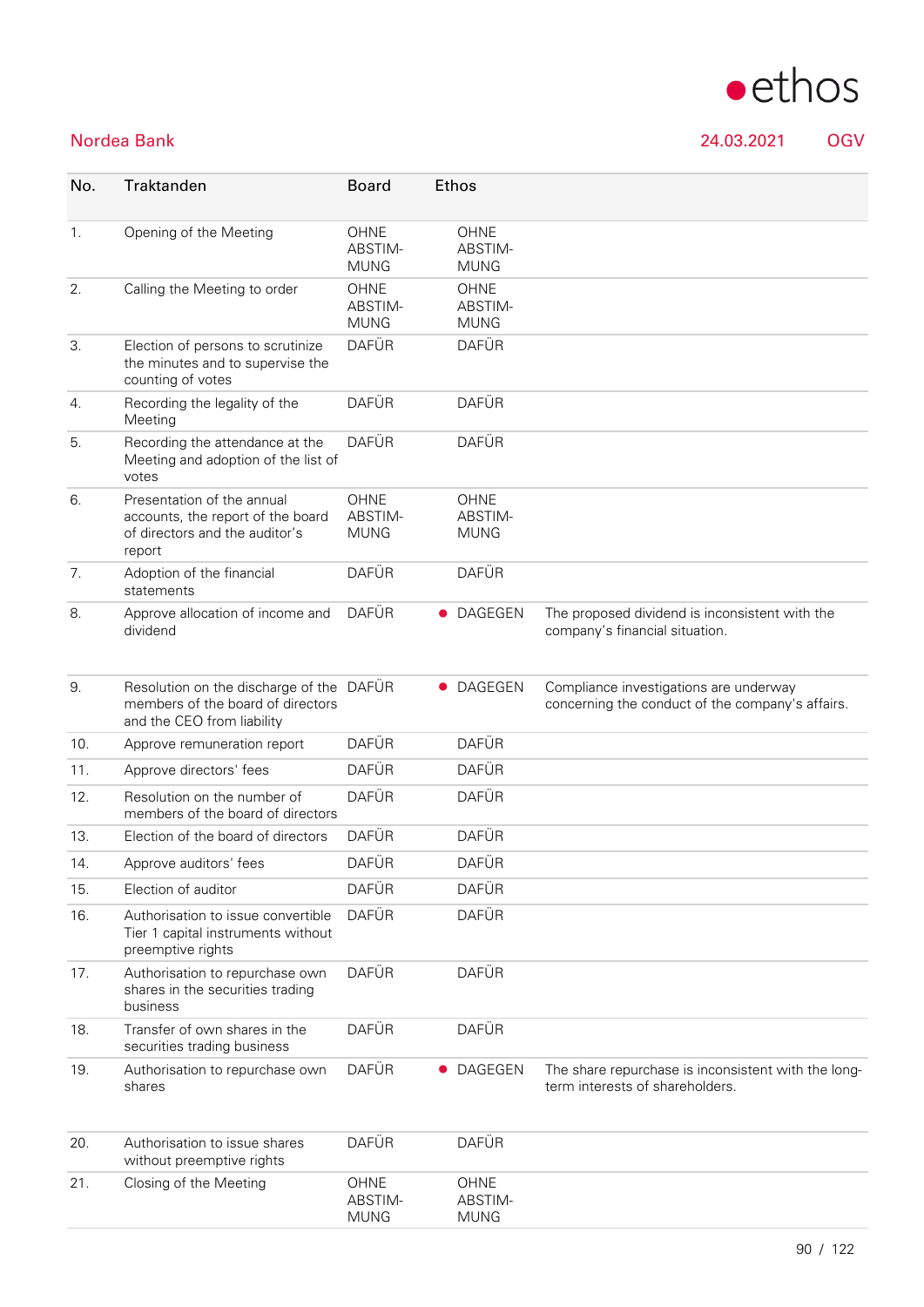# $\bullet$ ethos

Orsted 01.03.2021 OGV

| No.       | Traktanden                                                                                                 | <b>Board</b>                   | Ethos                               |                                                |
|-----------|------------------------------------------------------------------------------------------------------------|--------------------------------|-------------------------------------|------------------------------------------------|
| 1.        | Report on the Company's<br>activities                                                                      | OHNE<br>ABSTIM-<br><b>MUNG</b> | OHNE<br>ABSTIM-<br><b>MUNG</b>      |                                                |
| 2.        | Adoption of the financial<br>statements                                                                    | <b>DAFÜR</b>                   | <b>DAFÜR</b>                        |                                                |
| 3.        | Approve remuneration report                                                                                | <b>DAFÜR</b>                   | <b>DAFÜR</b>                        |                                                |
| 4.        | Discharge board members and<br>executive management                                                        | <b>DAFÜR</b>                   | <b>DAFÜR</b>                        |                                                |
| 5.        | Approve allocation of income and<br>dividend                                                               | <b>DAFÜR</b>                   | <b>DAFÜR</b>                        |                                                |
| 6.        | Authorisation to repurchase own<br>shares                                                                  | <b>DAFÜR</b>                   | <b>DAFÜR</b>                        |                                                |
| 7.1.      | Approve executive remuneration<br>policy: indemnification scheme                                           | <b>DAFÜR</b>                   | <b>DAFÜR</b>                        |                                                |
| 7.2.      | Approve remuneration policy:<br>travel compensation for members<br>of the board of directors               | <b>DAFÜR</b>                   | <b>DAFÜR</b>                        |                                                |
| 7.3.      | Introduction of Article 16 in the<br>Articles of Association                                               | <b>DAFÜR</b>                   | <b>DAFÜR</b>                        |                                                |
| 7.4.      | To authorise the meeting<br>chairperson                                                                    | <b>DAFÜR</b>                   | <b>DAFÜR</b>                        |                                                |
| 8.        | Any proposals from shareholders                                                                            | OHNE<br>ABSTIM-<br><b>MUNG</b> | OHNE<br>ABSTIM-<br><b>MUNG</b>      |                                                |
| 9.        | Composition of the board of<br>directors                                                                   |                                |                                     |                                                |
| 9.1.      | Resolution on the number of<br>shareholder-elected members of<br>the board of directors to be<br>appointed | <b>DAFÜR</b>                   | <b>DAFÜR</b>                        |                                                |
| 9.2.      | Election of Thomas Thune<br>Andersen                                                                       | <b>DAFÜR</b>                   | ENTHAL-<br>$\bullet$<br><b>TUNG</b> | Concerns over the director's time commitments. |
| 9.3.      | Election of Lene Skole                                                                                     | <b>DAFÜR</b>                   | <b>DAFÜR</b>                        |                                                |
| 9.4(a)    | Election of Lynda Armstrong                                                                                | <b>DAFÜR</b>                   | <b>DAFÜR</b>                        |                                                |
| 9.4(b)    | Election of Jørgen Kildahl                                                                                 | <b>DAFÜR</b>                   | <b>DAFÜR</b>                        |                                                |
| 9.4(c)    | Election of Peter Korsholm                                                                                 | <b>DAFÜR</b>                   | <b>DAFÜR</b>                        |                                                |
| $9.4$ (d) | Election of Dieter Wemmer                                                                                  | <b>DAFÜR</b>                   | <b>DAFÜR</b>                        |                                                |
| 9.4(e)    | Election of Julia King                                                                                     | <b>DAFÜR</b>                   | <b>DAFÜR</b>                        |                                                |
| 9.4(f)    | Election of Henrik Poulsen                                                                                 | <b>DAFÜR</b>                   | <b>DAFÜR</b>                        |                                                |
| 10.       | Approve directors' fees                                                                                    | <b>DAFÜR</b>                   | <b>DAFÜR</b>                        |                                                |
| 11.       | Election of auditor                                                                                        | <b>DAFÜR</b>                   | <b>DAFÜR</b>                        |                                                |
| 12.       | Any other business                                                                                         | OHNE<br>ABSTIM-<br><b>MUNG</b> | OHNE<br>ABSTIM-<br><b>MUNG</b>      |                                                |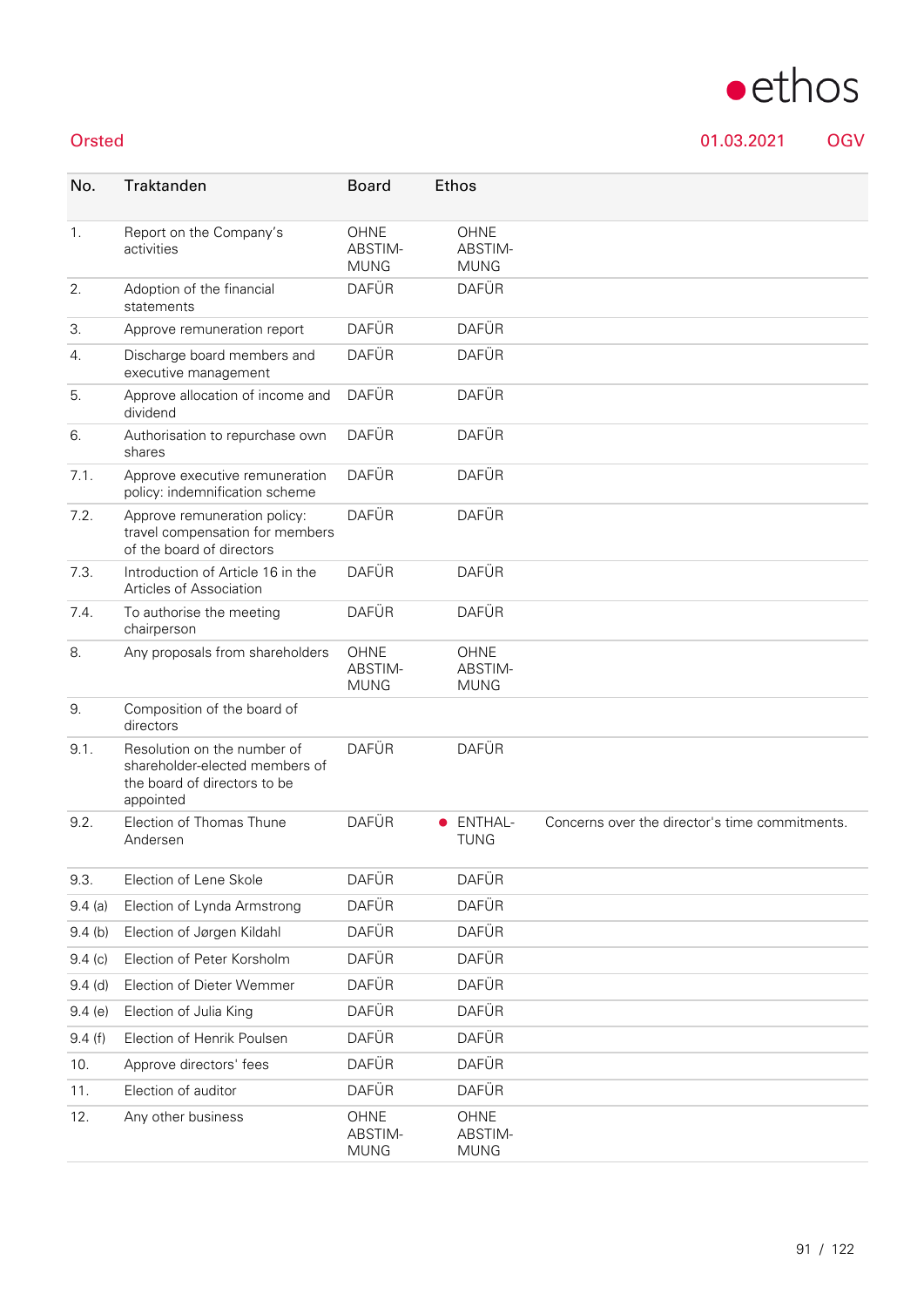

Pernod-Ricard 10.11.2021 MIX

| No.            | Traktanden                                                                                                                                                                  | <b>Board</b> | <b>Ethos</b>         |                                                                                             |
|----------------|-----------------------------------------------------------------------------------------------------------------------------------------------------------------------------|--------------|----------------------|---------------------------------------------------------------------------------------------|
| $\mathbf{1}$   | 1) To approve the parent<br>company's financial statements;<br>2) To approve specific luxury or<br>non-deductible expenses                                                  | <b>DAFÜR</b> | <b>DAFÜR</b>         |                                                                                             |
| $\overline{2}$ | To approve the consolidated<br>financial statements                                                                                                                         | <b>DAFÜR</b> | <b>DAFÜR</b>         |                                                                                             |
| 3              | To approve the allocation of<br>income and the dividend payment                                                                                                             | <b>DAFÜR</b> | <b>DAFÜR</b>         |                                                                                             |
|                | Board main features                                                                                                                                                         |              |                      |                                                                                             |
| $\overline{4}$ | Re-election of Anne Lange as a<br>Director for 4 years                                                                                                                      | <b>DAFÜR</b> | <b>DAFÜR</b>         |                                                                                             |
| 5              | Re-election of Paul Ricard SA as a<br>Director for 4 years                                                                                                                  | <b>DAFÜR</b> | <b>DAFÜR</b>         |                                                                                             |
| 6              | Re-election of Veronica Vargas as<br>a Director for 4 years                                                                                                                 | <b>DAFÜR</b> | DAGEGEN<br>$\bullet$ | Representative of an important shareholder who is<br>sufficiently represented on the board. |
| $\overline{7}$ | Election of Namita Shah as a<br>Director for 4 years                                                                                                                        | <b>DAFÜR</b> | <b>DAFÜR</b>         |                                                                                             |
| 8              | Ex-post binding "Say on Pay" vote<br>on the executive individual<br>remuneration of Alexandre Ricard,<br>Chairman and CEO                                                   | <b>DAFÜR</b> | <b>DAFÜR</b>         |                                                                                             |
| $\overline{9}$ | To approve the remuneration<br>report                                                                                                                                       | <b>DAFÜR</b> | <b>DAFÜR</b>         |                                                                                             |
| 10             | To approve the Chairman and CEO DAFÜR<br>new remuneration policy                                                                                                            |              | • DAGEGEN            | The proposed increase relative to the previous<br>year is excessive and not justified.      |
| 11             | To approve the non-executive new DAFÜR<br>remuneration policy                                                                                                               |              | <b>DAFÜR</b>         |                                                                                             |
| 12             | To approve a treasury share buy-<br>back and disposal programme                                                                                                             | <b>DAFÜR</b> | <b>DAFÜR</b>         |                                                                                             |
| 13             | Statement of related-party<br>agreements reported in the<br><b>Statutory Auditor's Special Report</b><br>on Regulated Agreements and<br>Commitments with Related<br>Parties | DAFÜR        | <b>DAFÜR</b>         |                                                                                             |
| 14             | To authorise a potential reduction<br>in the company's share capital                                                                                                        | <b>DAFÜR</b> | <b>DAFÜR</b>         |                                                                                             |
| 15             | To authorise the Board to issue<br>shares or other securities giving<br>access to shares with pre-emptive<br>rights                                                         | <b>DAFÜR</b> | <b>DAFÜR</b>         |                                                                                             |
| 16             | Global allowance to issue capital<br>related securities without pre-<br>emptive rights by public issuance                                                                   | <b>DAFÜR</b> | DAGEGEN              | The discount exceeds local best practices.                                                  |
| 17             | "Green shoe" authorisation                                                                                                                                                  | <b>DAFÜR</b> | DAGEGEN<br>$\bullet$ | Additional potential dilution which is not in<br>shareholders' interests.                   |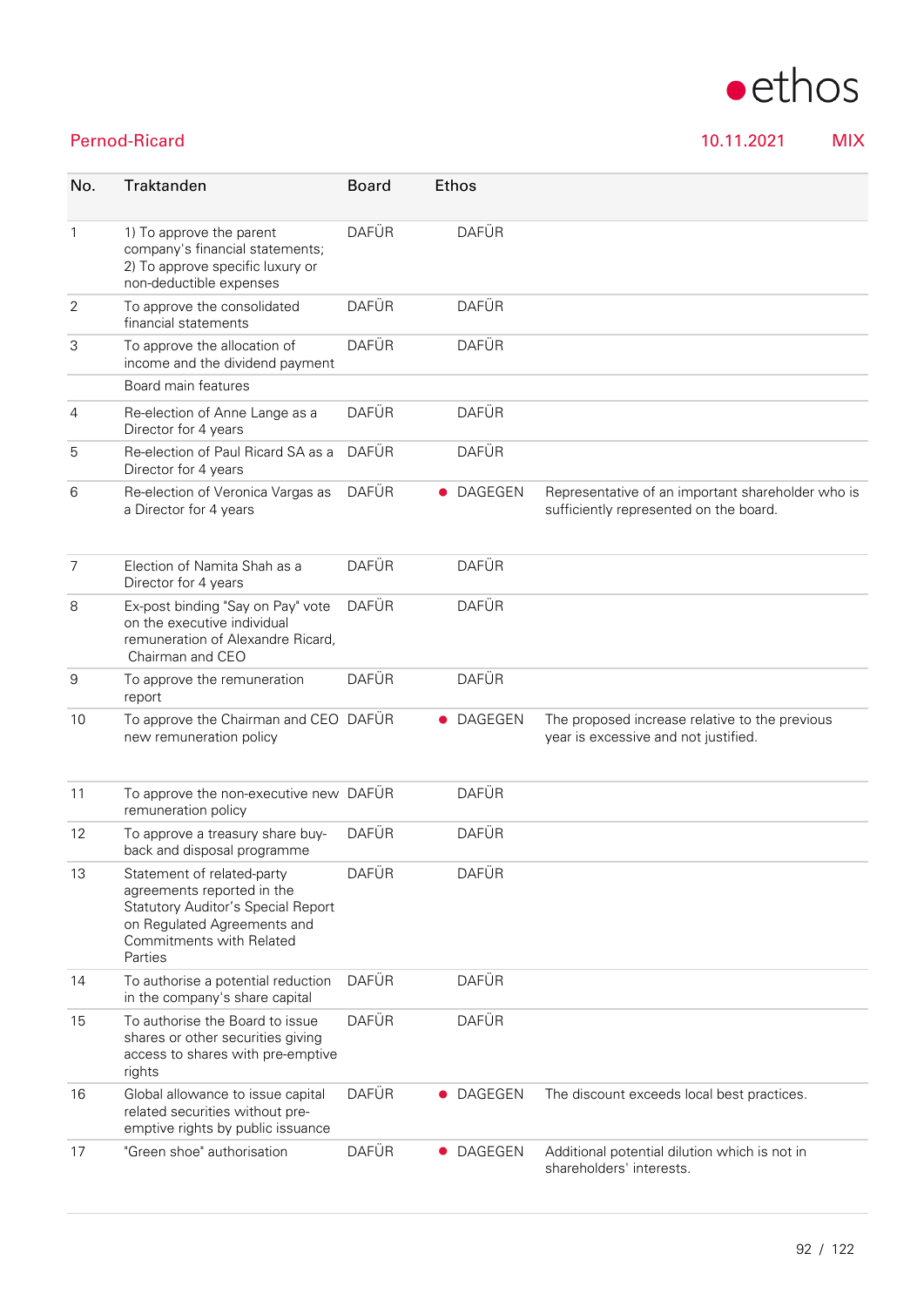

Pernod-Ricard 10.11.2021 MIX

| No. | Traktanden                                                                                                                | <b>Board</b> | Ethos                       |                                            |
|-----|---------------------------------------------------------------------------------------------------------------------------|--------------|-----------------------------|--------------------------------------------|
| 18  | Global allowance to issue capital<br>related securities without pre-<br>emptive rights through private<br>placement       | <b>DAFÜR</b> | <b>DAGEGEN</b><br>$\bullet$ | The discount exceeds local best practices. |
| 19  | Delegation to issue shares and<br>capital securities as consideration<br>for contributions in kind made to<br>the company | <b>DAFÜR</b> | <b>DAFÜR</b>                |                                            |
| 20  | To approve issues of shares or<br>other capital related securities as a<br>payment for any public exchange<br>offer       | <b>DAFÜR</b> | <b>DAFÜR</b>                |                                            |
| 21  | To authorise capital increases by<br>transfer of reserves                                                                 | <b>DAFÜR</b> | <b>DAFÜR</b>                |                                            |
| 22  | To authorise the Board to issue<br>restricted shares for employees                                                        | <b>DAFÜR</b> | • DAGEGEN                   | The information provided is insufficient.  |
|     | and/or executive directors                                                                                                |              |                             | The potential dilution is excessive.       |
| 23  | To authorise the Board to issue<br>restricted shares for employees<br>(executive directors excluded)                      | <b>DAFÜR</b> | <b>DAFÜR</b>                |                                            |
| 24  | To authorise capital increases<br>related to an all-employee share<br>ownership plan                                      | <b>DAFÜR</b> | <b>DAFÜR</b>                |                                            |
| 25  | To authorise capital increases<br>related to an all foreign employee<br>share ownership plan                              | <b>DAFÜR</b> | <b>DAFÜR</b>                |                                            |
| 26  | To amend Articles 7 and 33 of the<br>Bylaws in line with the new<br>codification of the French Code de<br>Commerce        | DAFÜR        | <b>DAFÜR</b>                |                                            |
| 27  | Delegation of powers for the<br>completion of formalities                                                                 | <b>DAFÜR</b> | <b>DAFÜR</b>                |                                            |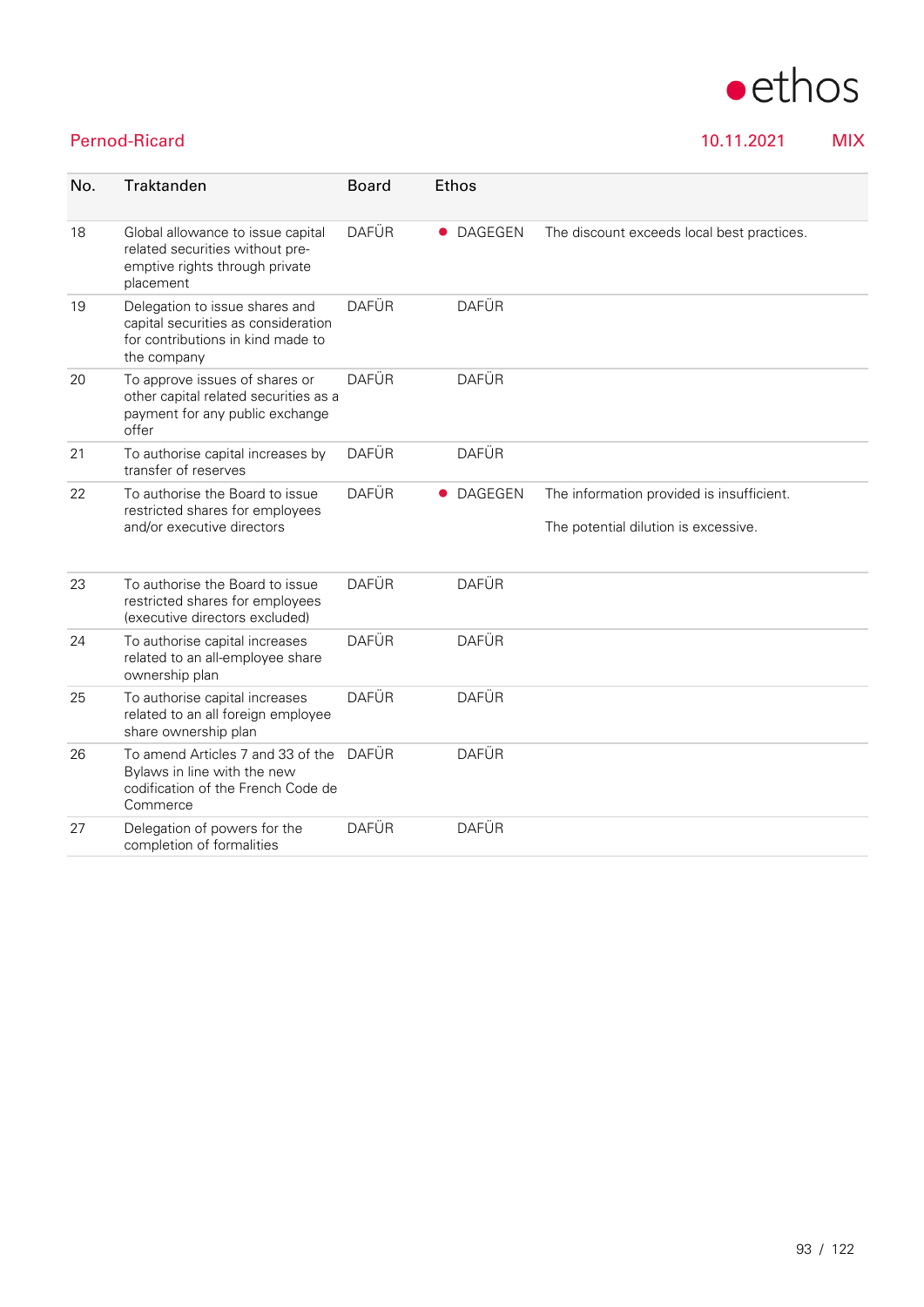

### Prosus 09.07.2021 AGV

| No.              | Traktanden                       | <b>Board</b>                          | <b>Ethos</b>                          |                                                                                                                      |
|------------------|----------------------------------|---------------------------------------|---------------------------------------|----------------------------------------------------------------------------------------------------------------------|
|                  | Approval of Proposed Transaction | <b>DAFUR</b>                          | • DAGEGEN                             | The transaction is not consistent with the long-<br>term interests of the majority of the company's<br>stakeholders. |
| $\overline{2}$ . | Closing of the Meeting           | <b>OHNE</b><br>ABSTIM-<br><b>MUNG</b> | <b>OHNE</b><br>ABSTIM-<br><b>MUNG</b> |                                                                                                                      |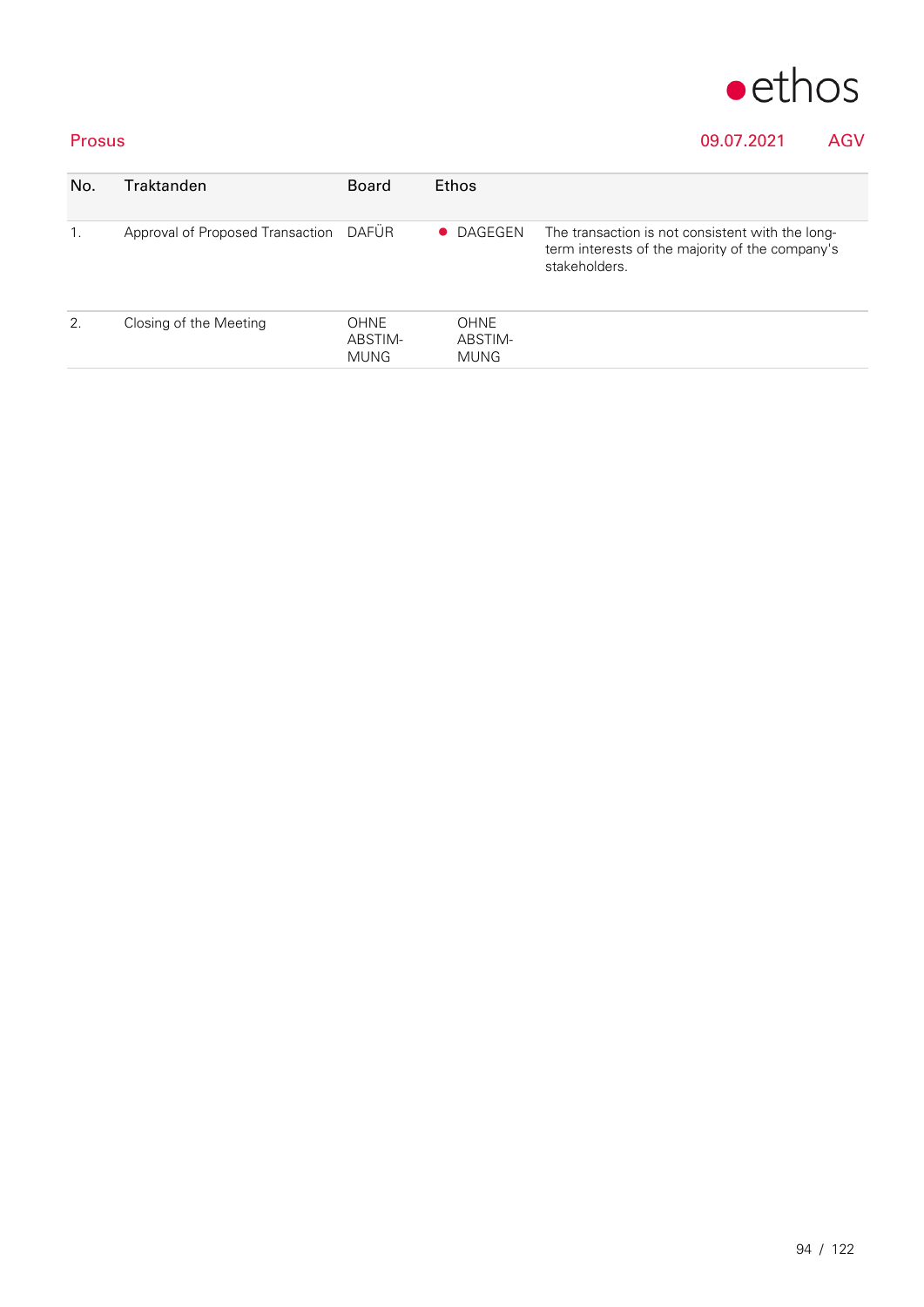

Prudential Plc **13.05.2021** OGV

| No.            | Traktanden                                                        | <b>Board</b> | <b>Ethos</b>                |                                                            |
|----------------|-------------------------------------------------------------------|--------------|-----------------------------|------------------------------------------------------------|
| $\mathbf{1}$   | Annual Report and Accounts for<br>the year ended 31 December 2020 | <b>DAFÜR</b> | <b>DAFÜR</b>                |                                                            |
| $\overline{2}$ | Advisory vote on Directors'<br>Remuneration report                | <b>DAFÜR</b> | <b>DAGEGEN</b><br>$\bullet$ | Excessive variable remuneration.                           |
|                | Elections to the Board of Directors                               |              |                             |                                                            |
| 3              | Elect Ms. Chua Sock Koong                                         | <b>DAFÜR</b> | <b>DAFÜR</b>                |                                                            |
| 4              | Elect Mr. Ming Lu                                                 | <b>DAFÜR</b> | <b>DAFÜR</b>                |                                                            |
| 5              | Elect Ms. Jeanette Wong                                           | <b>DAFÜR</b> | <b>DAFÜR</b>                |                                                            |
| 6              | Re-elect Ms. Shriti Vadera                                        | <b>DAFÜR</b> | <b>DAFÜR</b>                |                                                            |
| 7              | Re-elect Mr. Jeremy Anderson                                      | <b>DAFÜR</b> | <b>DAFÜR</b>                |                                                            |
| 8              | Re-elect Mr. Mark FitzPatrick                                     | <b>DAFÜR</b> | <b>DAFÜR</b>                |                                                            |
| 9              | Re-elect Mr. David Law                                            | <b>DAFÜR</b> | <b>DAFÜR</b>                |                                                            |
| 10             | Re-elect Mr. Anthony Nightingale                                  | <b>DAFÜR</b> | <b>DAFÜR</b>                |                                                            |
| 11             | Re-elect Mr. Philip Remnant                                       | <b>DAFÜR</b> | <b>DAFÜR</b>                |                                                            |
| 12             | Re-elect Ms. Alice Schroeder                                      | <b>DAFÜR</b> | <b>DAFÜR</b>                |                                                            |
| 13             | Re-elect Mr. James Turner                                         | <b>DAFÜR</b> | <b>DAFÜR</b>                |                                                            |
| 14             | Re-elect Mr. Thomas Watjen                                        | <b>DAFÜR</b> | <b>DAFÜR</b>                |                                                            |
| 15             | Re-elect Mr. Michael Wells                                        | <b>DAFÜR</b> | <b>DAFÜR</b>                |                                                            |
| 16             | Re-elect Ms. Fields Wicker-Miurin                                 | <b>DAFÜR</b> | <b>DAFÜR</b>                |                                                            |
| 17             | Re-elect Ms. Amy Yip                                              | <b>DAFÜR</b> | <b>DAFÜR</b>                |                                                            |
| 18             | Appoint KPMG as auditor                                           | <b>DAFÜR</b> | • DAGEGEN                   | The auditor's long tenure raises independence<br>concerns. |
| 19             | Auditor's remuneration                                            | <b>DAFÜR</b> | <b>DAFÜR</b>                |                                                            |
| 20             | Political donations and political<br>expenditure                  | <b>DAFÜR</b> | <b>DAFÜR</b>                |                                                            |

| ∠∪ | r olitical dorlations and political<br>expenditure                                                                     | $\nu$ n vii  | $\nu$ n vii    |                                                                    |
|----|------------------------------------------------------------------------------------------------------------------------|--------------|----------------|--------------------------------------------------------------------|
| 21 | Directors' authority to allot shares                                                                                   | <b>DAFÜR</b> | <b>DAFÜR</b>   |                                                                    |
| 22 | Extension of authority to allot<br>ordinary shares to include<br>repurchased shares                                    | <b>DAFÜR</b> | <b>DAFÜR</b>   |                                                                    |
| 23 | Disapplication of pre-emption<br>rights on the issue of shares for<br>cash                                             | <b>DAFUR</b> | <b>DAFÜR</b>   |                                                                    |
| 24 | Disapplication of pre-emption<br>rights on the issue of shares for<br>cash for an acquisition or capital<br>investment | <b>DAFÜR</b> | <b>DAFÜR</b>   |                                                                    |
| 25 | Purchase of own shares                                                                                                 | <b>DAFÜR</b> | <b>DAGEGEN</b> | Contrary to best practice, the dividend is not put to<br>the vote. |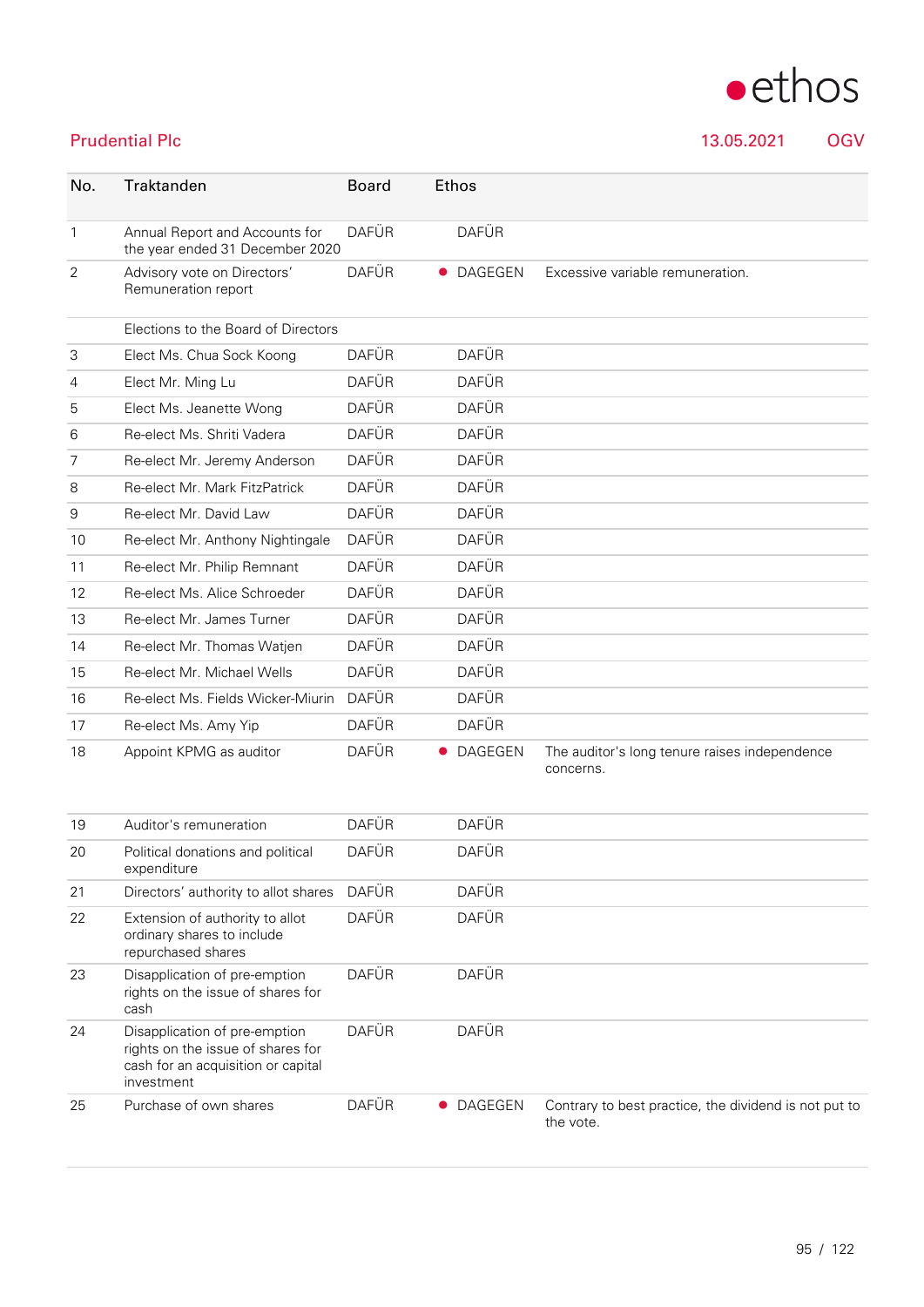

### Prudential Plc **13.05.2021** OGV

| No. | Traktanden                                                  | <b>Board</b> | Ethos     |                                                                            |
|-----|-------------------------------------------------------------|--------------|-----------|----------------------------------------------------------------------------|
| 26  | Authority to call general meetings DAFUR<br>on short notice |              | • DAGEGEN | 14-days is insufficient for shareholders to vote in<br>an informed manner. |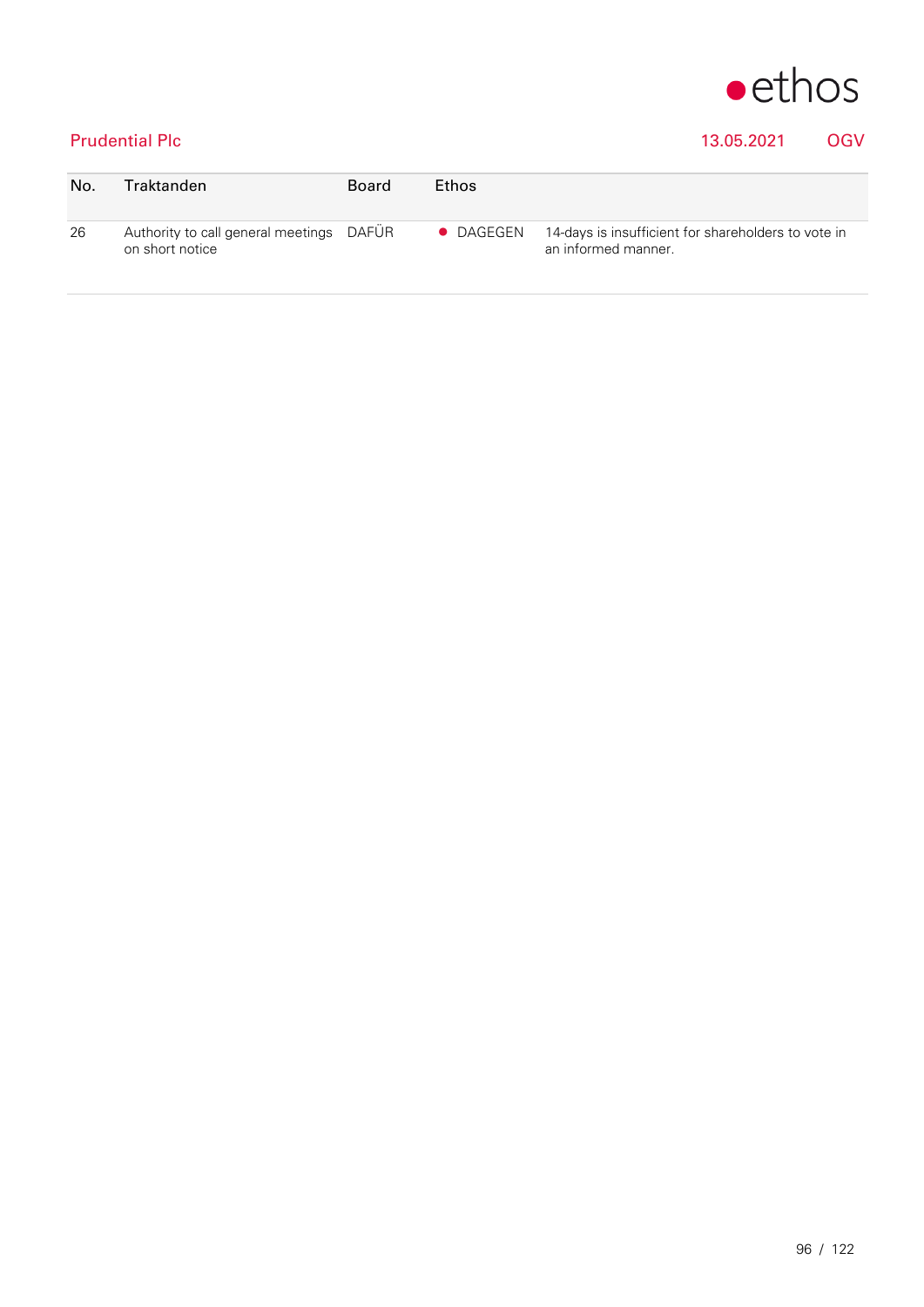

### Prudential Plc 27.08.2021 AGV

| No. | Traktanden                                                | <b>Board</b> | <b>Ethos</b> |
|-----|-----------------------------------------------------------|--------------|--------------|
|     | Demerger of Jackson Financial<br>Inc. from Prudential plc | <b>DAFUR</b> | <b>DAFUR</b> |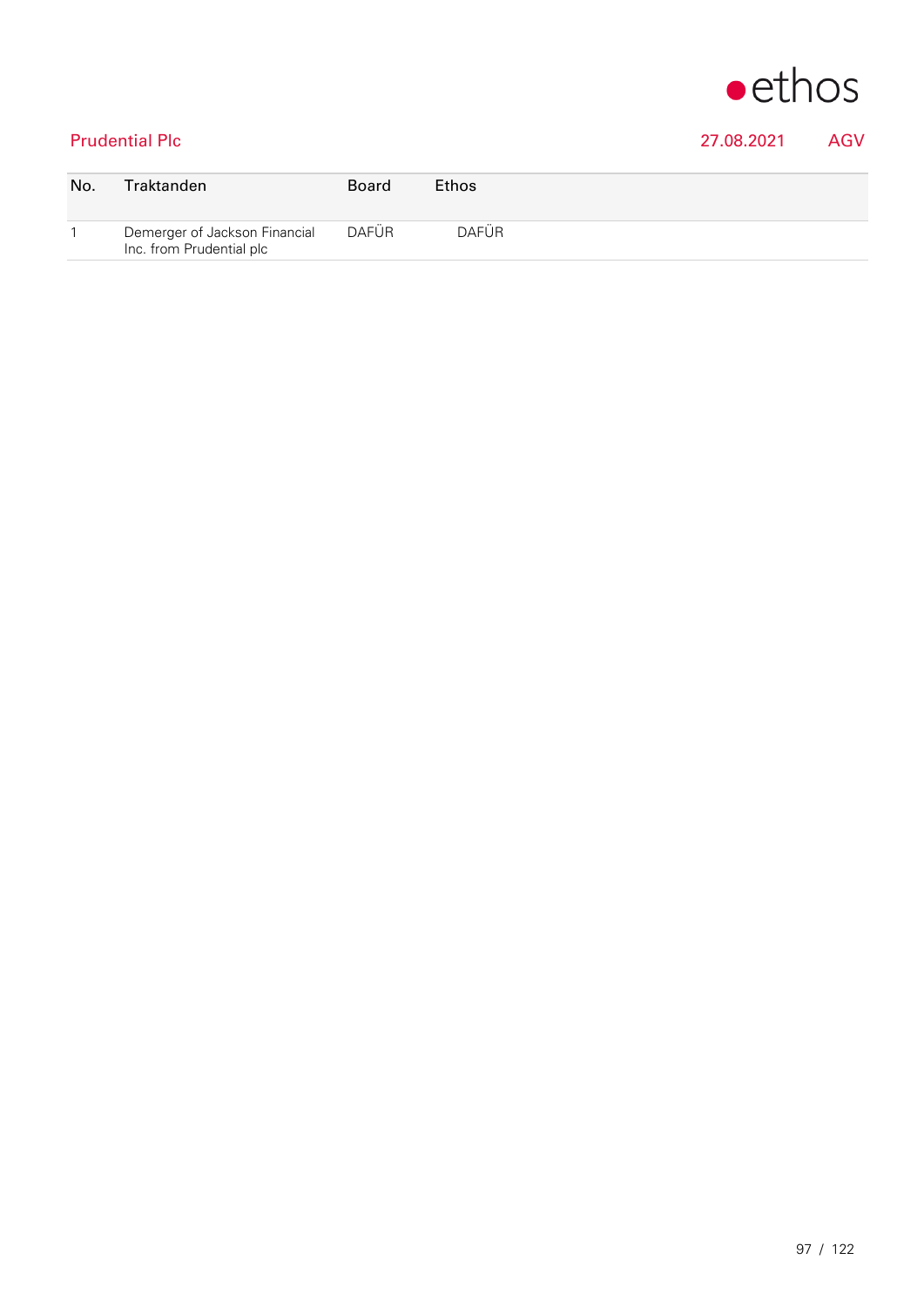

Reckitt Benckiser 28.05.2021 OGV

| No.          | Traktanden                                                                                                             | <b>Board</b> | <b>Ethos</b>   |                                                                            |
|--------------|------------------------------------------------------------------------------------------------------------------------|--------------|----------------|----------------------------------------------------------------------------|
| $\mathbf{1}$ | Annual Report and Accounts for<br>the year ended 31 December 2020                                                      | <b>DAFÜR</b> | <b>DAFÜR</b>   |                                                                            |
| 2            | Advisory vote on Directors'<br>Remuneration report                                                                     | <b>DAFÜR</b> | • DAGEGEN      | Excessive variable remuneration.                                           |
| 3            | Declare a final dividend                                                                                               | <b>DAFÜR</b> | <b>DAFÜR</b>   |                                                                            |
|              | Elections to the Board of Directors                                                                                    |              |                |                                                                            |
| 4            | Re-elect Mr. Andrew Bonfield                                                                                           | <b>DAFÜR</b> | <b>DAFÜR</b>   |                                                                            |
| 5            | Re-elect Mr. Jeff Carr                                                                                                 | <b>DAFÜR</b> | <b>DAFÜR</b>   |                                                                            |
| 6            | Re-elect Mr. Nicandro Durante                                                                                          | <b>DAFÜR</b> | <b>DAFÜR</b>   |                                                                            |
| 7            | Re-elect Ms. Mary Harris                                                                                               | <b>DAFÜR</b> | <b>DAFÜR</b>   |                                                                            |
| 8            | Re-elect Mr. Mehmood Khan                                                                                              | <b>DAFÜR</b> | <b>DAFÜR</b>   |                                                                            |
| 9            | Re-elect Dr. Pamela Kirby                                                                                              | <b>DAFÜR</b> | <b>DAFÜR</b>   |                                                                            |
| 10           | Re-elect Ms. Sara Mathew                                                                                               | <b>DAFÜR</b> | • DAGEGEN      | Concerns over the director's time commitments.                             |
| 11           | Re-elect Mr. Laxman Narasimhan                                                                                         | <b>DAFÜR</b> | • DAGEGEN      | CEO sitting on the nomination committee, which is<br>not best practice.    |
| 12           | Re-elect Mr. Christopher A.<br>Sinclair                                                                                | <b>DAFÜR</b> | <b>DAFÜR</b>   |                                                                            |
| 13           | Re-elect Ms. Elane Stock                                                                                               | <b>DAFÜR</b> | • DAGEGEN      | Concerns over the director's time commitments.                             |
| 14           | Elect Mr. Olivier Bohuon                                                                                               | <b>DAFÜR</b> | <b>DAFÜR</b>   |                                                                            |
| 15           | Elect Ms. Margherita Della Valle                                                                                       | <b>DAFÜR</b> | <b>DAFÜR</b>   |                                                                            |
| 16           | Appoint KPMG as auditor                                                                                                | <b>DAFÜR</b> | <b>DAFÜR</b>   |                                                                            |
| 17           | Auditor's remuneration                                                                                                 | <b>DAFÜR</b> | <b>DAFÜR</b>   |                                                                            |
| 18           | Political donations and political<br>expenditure                                                                       | <b>DAFÜR</b> | <b>DAFÜR</b>   |                                                                            |
| 19           | Directors' authority to allot shares                                                                                   | DAFÜR        | DAFÜR          |                                                                            |
| 20           | Disapplication of pre-emption<br>rights on the issue of shares for<br>cash                                             | <b>DAFÜR</b> | <b>DAFÜR</b>   |                                                                            |
| 21           | Disapplication of pre-emption<br>rights on the issue of shares for<br>cash for an acquisition or capital<br>investment | <b>DAFÜR</b> | <b>DAFÜR</b>   |                                                                            |
| 22           | Purchase of own shares                                                                                                 | <b>DAFÜR</b> | <b>DAFÜR</b>   |                                                                            |
| 23           | Amend Articles of Association                                                                                          | <b>DAFÜR</b> | <b>DAFÜR</b>   |                                                                            |
| 24           | Authority to call general meetings<br>on short notice                                                                  | <b>DAFÜR</b> | <b>DAGEGEN</b> | 14-days is insufficient for shareholders to vote in<br>an informed manner. |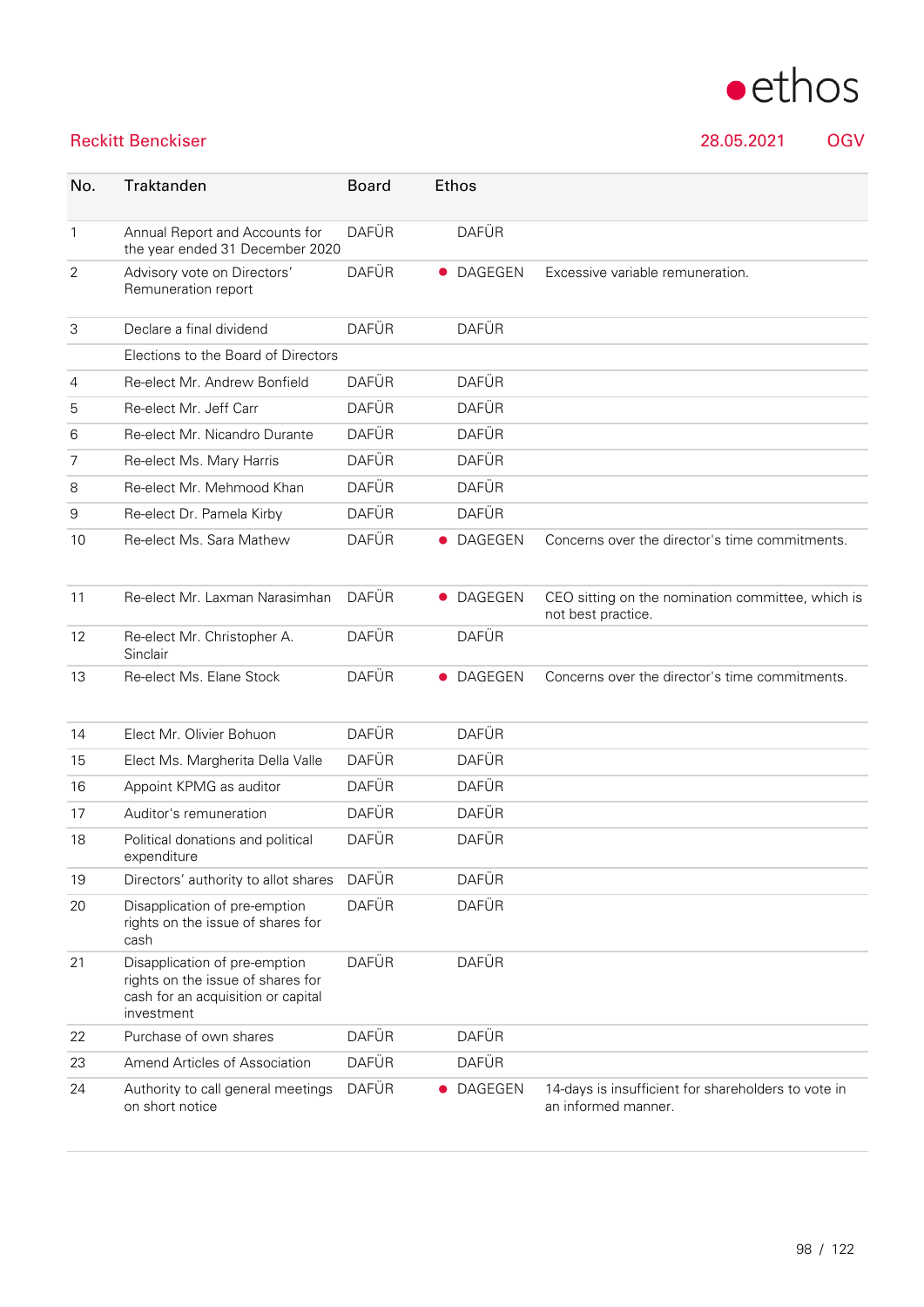

### RELX Plc 22.04.2021 OGV

| No. | Traktanden                                                                                                             | <b>Board</b> | <b>Ethos</b>   |                                                                                                                                                                                     |
|-----|------------------------------------------------------------------------------------------------------------------------|--------------|----------------|-------------------------------------------------------------------------------------------------------------------------------------------------------------------------------------|
| 1   | Annual Report and Accounts for<br>the year ended 31 December 2020                                                      | <b>DAFÜR</b> | <b>DAFÜR</b>   |                                                                                                                                                                                     |
| 2   | Advisory vote on Directors'<br>Remuneration report                                                                     | <b>DAFÜR</b> | <b>DAGEGEN</b> | Excessive total remuneration.<br>The remuneration of the non-executive chairman<br>largely exceeds that of the other non-executive<br>board members without adequate justification. |
| 3   | Declare a final dividend                                                                                               | <b>DAFÜR</b> | <b>DAFÜR</b>   |                                                                                                                                                                                     |
| 4   | Re-elect Ernst & Young as auditor                                                                                      | <b>DAFÜR</b> | <b>DAFÜR</b>   |                                                                                                                                                                                     |
| 5   | Auditor's remuneration                                                                                                 | <b>DAFÜR</b> | <b>DAFÜR</b>   |                                                                                                                                                                                     |
|     | Elections to the Board of Directors                                                                                    |              |                |                                                                                                                                                                                     |
| 6   | Elect Mr. Paul Walker                                                                                                  | <b>DAFÜR</b> | <b>DAFÜR</b>   |                                                                                                                                                                                     |
| 7   | Elect Ms. June Felix                                                                                                   | <b>DAFÜR</b> | <b>DAFÜR</b>   |                                                                                                                                                                                     |
| 8   | Re-elect Mr. Erik Engstrom                                                                                             | <b>DAFÜR</b> | <b>DAFÜR</b>   |                                                                                                                                                                                     |
| 9   | Re-elect Dr. Wolfhart Hauser                                                                                           | <b>DAFÜR</b> | <b>DAFÜR</b>   |                                                                                                                                                                                     |
| 10  | Re-elect Ms. Charlotte Hogg                                                                                            | <b>DAFÜR</b> | <b>DAFÜR</b>   |                                                                                                                                                                                     |
| 11  | Re-elect Ms. Marike van Lier Lels                                                                                      | <b>DAFÜR</b> | <b>DAFÜR</b>   |                                                                                                                                                                                     |
| 12  | Re-elect Mr. Nick Luff                                                                                                 | <b>DAFÜR</b> | <b>DAFÜR</b>   |                                                                                                                                                                                     |
| 13  | Re-elect Mr. Robert J. MacLeod                                                                                         | <b>DAFÜR</b> | <b>DAFÜR</b>   |                                                                                                                                                                                     |
| 14  | Re-elect Ms. Linda S. Sanford                                                                                          | <b>DAFÜR</b> | <b>DAGEGEN</b> | Non-independent director sitting on the<br>remuneration committee, which is not best<br>practice.                                                                                   |
| 15  | Re-elect Mr. Andrew Sukawaty                                                                                           | <b>DAFÜR</b> | <b>DAFÜR</b>   |                                                                                                                                                                                     |
| 16  | Re-elect Ms. Suzanne Wood                                                                                              | <b>DAFÜR</b> | <b>DAGEGEN</b> | Concerns over the director's time commitments.                                                                                                                                      |
| 17  | Directors' authority to allot shares                                                                                   | <b>DAFÜR</b> | <b>DAFÜR</b>   |                                                                                                                                                                                     |
| 18  | Disapplication of pre-emption<br>rights on the issue of shares for<br>cash                                             | <b>DAFÜR</b> | <b>DAFÜR</b>   |                                                                                                                                                                                     |
| 19  | Disapplication of pre-emption<br>rights on the issue of shares for<br>cash for an acquisition or capital<br>investment | <b>DAFÜR</b> | <b>DAFÜR</b>   |                                                                                                                                                                                     |
| 20  | Purchase of own shares                                                                                                 | <b>DAFÜR</b> | <b>DAGEGEN</b> | The executive variable remuneration depends on<br>"per share" indicators, which are artificially<br>positively impacted by the company's share<br>repurchase programme.             |
| 21  | Authority to call general meetings<br>on short notice                                                                  | <b>DAFÜR</b> | • DAGEGEN      | 14-days is insufficient for shareholders to vote in<br>an informed manner.                                                                                                          |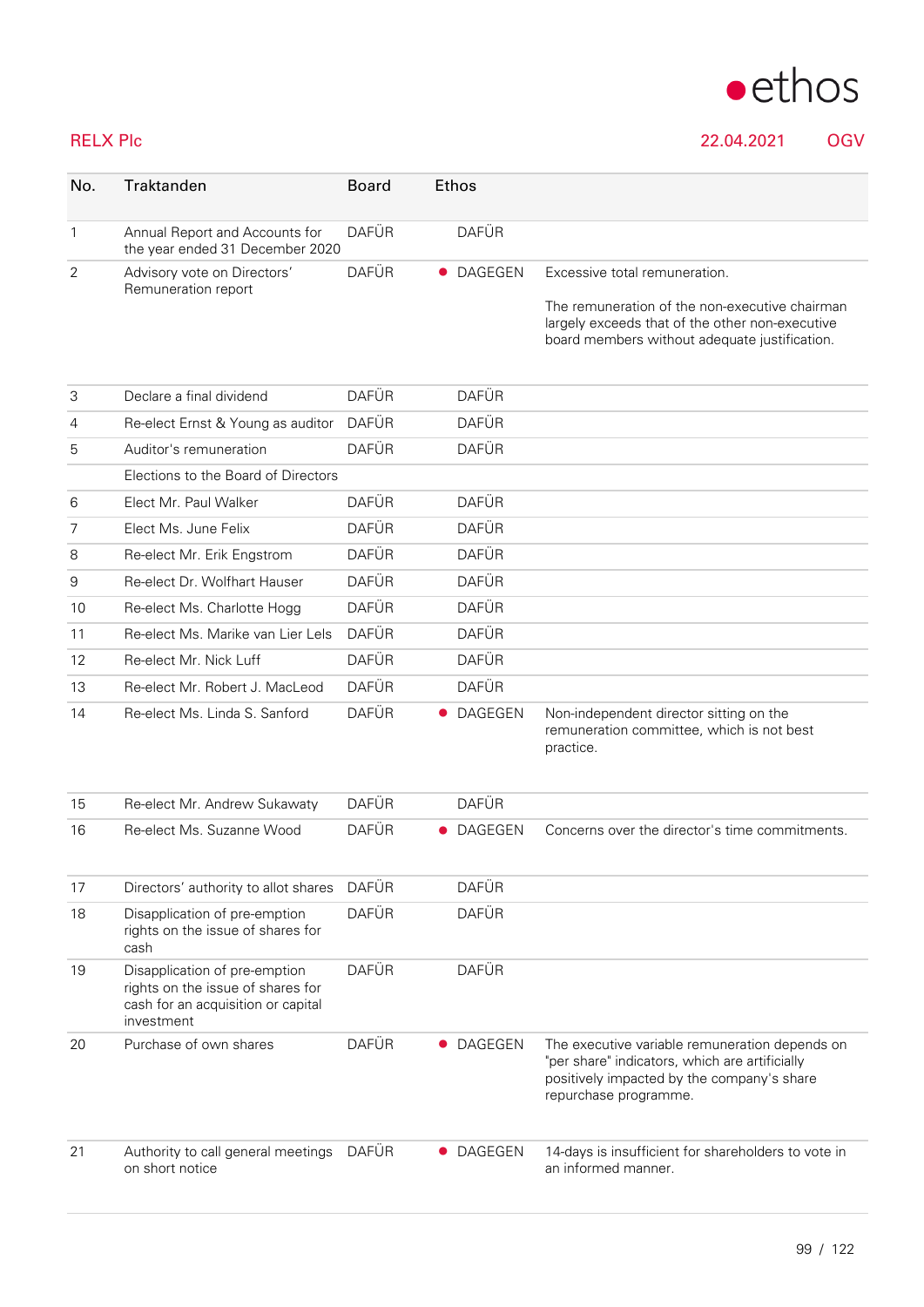

### Rio Tinto Plc 09.04.2021 OGV

| No.            | Traktanden                                                                 | <b>Board</b> | <b>Ethos</b>                |                                                                                                                               |
|----------------|----------------------------------------------------------------------------|--------------|-----------------------------|-------------------------------------------------------------------------------------------------------------------------------|
| 1              | Annual Report and Accounts for<br>the year ended 31 December 2020          | <b>DAFÜR</b> | <b>DAFÜR</b>                |                                                                                                                               |
| $\overline{2}$ | Binding vote on Directors'<br>Remuneration policy                          | <b>DAFÜR</b> | <b>DAGEGEN</b><br>$\bullet$ | The potential variable remuneration exceeds our<br>guidelines.                                                                |
| 3              | Advisory vote on Directors'<br>Remuneration report (UK Law)                | <b>DAFÜR</b> | <b>DAGEGEN</b><br>$\bullet$ | Concerns over the severance payments which are<br>considered excessive.                                                       |
| 4              | Advisory vote on Directors'<br>Remuneration report (Australian<br>Law)     | <b>DAFÜR</b> | <b>DAGEGEN</b><br>$\bullet$ | Concerns over the severance payments which are<br>considered excessive.                                                       |
|                | Elections to the Board of Directors                                        |              |                             |                                                                                                                               |
| 5              | Re-elect Dr. sc. Megan Clark                                               | <b>DAFÜR</b> | DAGEGEN<br>$\bullet$        | Chairman of the Sustainability Committee and the<br>company is responsible for the destruction of<br>cultural heritage sites. |
| 6              | Re-elect Ms. Hinda Gharbi                                                  | DAFÜR        | <b>DAFÜR</b>                |                                                                                                                               |
| 7              | Re-elect Mr. Simon Henry                                                   | <b>DAFÜR</b> | <b>DAFÜR</b>                |                                                                                                                               |
| 8              | Re-elect Mr. Samuel William<br>Laidlaw                                     | <b>DAFÜR</b> | <b>DAGEGEN</b><br>$\bullet$ | Chairman of the remuneration committee. We<br>have serious concerns over the remuneration paid<br>to former executives.       |
| 9              | Re-elect Mr. Simon McKeon                                                  | <b>DAFÜR</b> | <b>DAFÜR</b>                |                                                                                                                               |
| 10             | Re-elect Ms. Jennifer Nason                                                | <b>DAFÜR</b> | <b>DAFÜR</b>                |                                                                                                                               |
| 11             | Re-elect Mr. Jakob Stausholm                                               | <b>DAFÜR</b> | <b>DAFÜR</b>                |                                                                                                                               |
| 12             | Re-elect Dr. Simon Thompson                                                | <b>DAFÜR</b> | <b>DAGEGEN</b><br>$\bullet$ | Chairman of the board and the company has been<br>involved in a serious controversy.                                          |
| 13             | Re-elect Prof. Dr. phil. Ngaire<br>Woods                                   | DAFÜR        | DAFÜR                       |                                                                                                                               |
| 14             | Re-appoint the auditor                                                     | <b>DAFÜR</b> | <b>DAFÜR</b>                |                                                                                                                               |
| 15             | Auditor's remuneration                                                     | <b>DAFÜR</b> | <b>DAFÜR</b>                |                                                                                                                               |
| 16             | Political donations and political<br>expenditure                           | <b>DAFÜR</b> | <b>DAFÜR</b>                |                                                                                                                               |
| 17             | Renewal of and amendment to<br>the Rio Tinto Global Employee<br>Share Plan | <b>DAFÜR</b> | <b>DAFÜR</b>                |                                                                                                                               |
| 18             | Renewal of and amendment to<br>the Rio Tinto UK Share Plan                 | <b>DAFÜR</b> | <b>DAFÜR</b>                |                                                                                                                               |
| 19             | Directors' authority to allot shares                                       | <b>DAFÜR</b> | <b>DAFÜR</b>                |                                                                                                                               |
| 20             | Disapplication of pre-emption<br>rights on the issue of shares for<br>cash | <b>DAFÜR</b> | <b>DAFÜR</b>                |                                                                                                                               |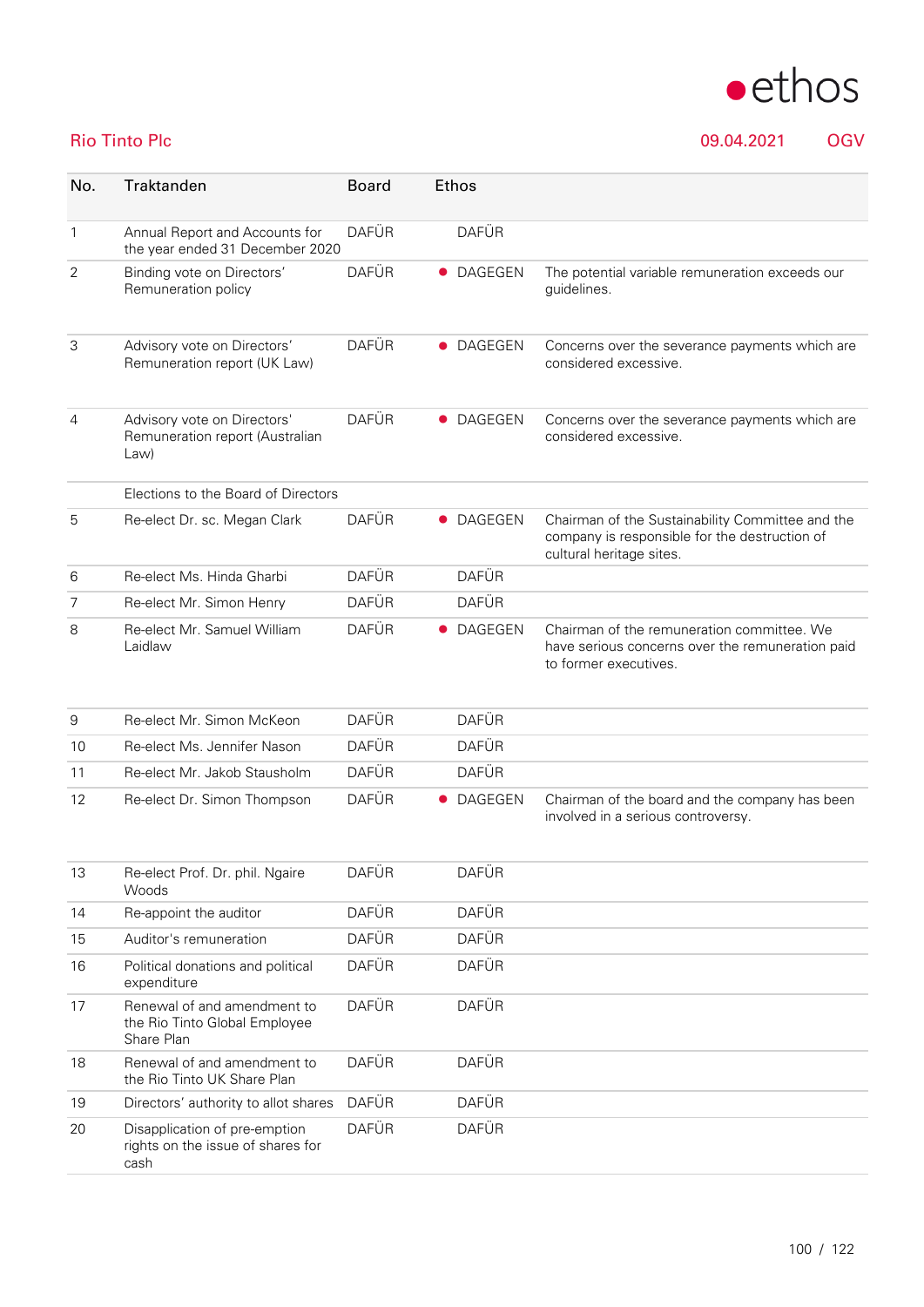

### Rio Tinto Plc 09.04.2021 OGV

| No. | Traktanden                                            | <b>Board</b> | <b>Ethos</b> |                                                                            |
|-----|-------------------------------------------------------|--------------|--------------|----------------------------------------------------------------------------|
| 21  | Purchase of own shares                                | <b>DAFÜR</b> | • DAGEGEN    | Contrary to best practice, the dividend is not put to<br>the vote.         |
| 22  | Authority to call general meetings<br>on short notice | <b>DAFUR</b> | • DAGEGEN    | 14-days is insufficient for shareholders to vote in<br>an informed manner. |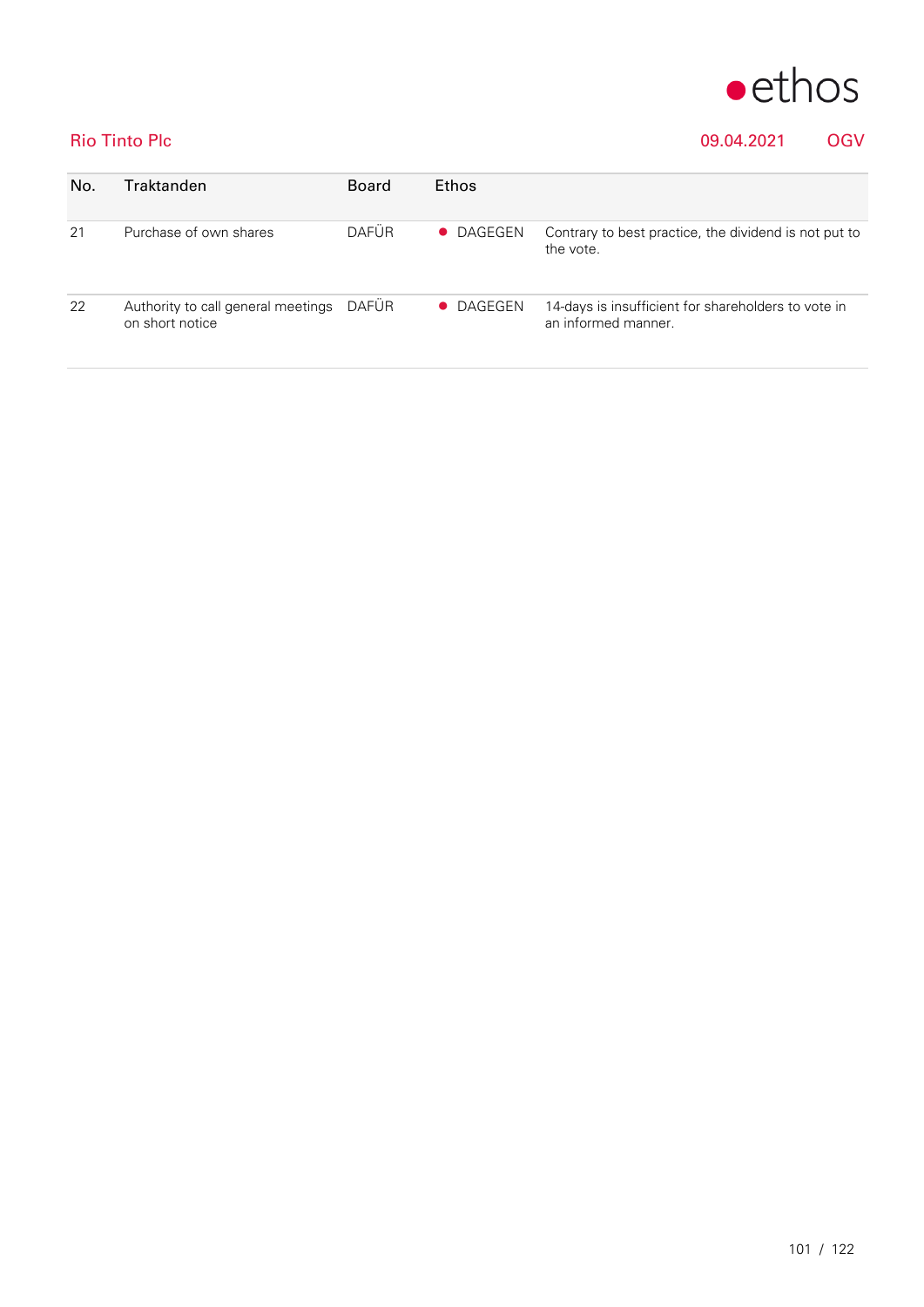

### Royal Dutch Shell **18.05.2021** OGV

| No. | Traktanden                                                                 | <b>Board</b> | Ethos        |                                                                                                                |
|-----|----------------------------------------------------------------------------|--------------|--------------|----------------------------------------------------------------------------------------------------------------|
| 1   | Annual Report and Accounts for<br>the year ended 31 December 2020          | <b>DAFÜR</b> | <b>DAFÜR</b> |                                                                                                                |
| 2   | Advisory vote on Directors'<br>Remuneration report                         | <b>DAFÜR</b> | • DAGEGEN    | Excessive variable remuneration.                                                                               |
|     | Elections to the Board of Directors                                        |              |              |                                                                                                                |
| 3   | Elect Ms. Jane Lute                                                        | <b>DAFÜR</b> | <b>DAFÜR</b> |                                                                                                                |
| 4   | Re-elect Mr. Ben Van Beurden                                               | <b>DAFÜR</b> | <b>DAFÜR</b> |                                                                                                                |
| 5   | Re-elect Mr. Dick Boer                                                     | <b>DAFÜR</b> | <b>DAFÜR</b> |                                                                                                                |
| 6   | Re-elect Mr. Neil Carson                                                   | <b>DAFÜR</b> | <b>DAFÜR</b> |                                                                                                                |
| 7   | Re-elect Ms. Ann Godbehere                                                 | <b>DAFÜR</b> | <b>DAFÜR</b> |                                                                                                                |
| 8   | Re-elect Ms. Euleen Goh                                                    | <b>DAFÜR</b> | <b>DAFÜR</b> |                                                                                                                |
| 9   | Re-elect Ms. Catherine Hughes                                              | <b>DAFÜR</b> | <b>DAFÜR</b> |                                                                                                                |
| 10  | Re-elect Ms. Martina Hundt-<br>Mejean                                      | <b>DAFÜR</b> | <b>DAFÜR</b> |                                                                                                                |
| 11  | Re-elect Mr. Andrew Mackenzie                                              | <b>DAFÜR</b> | <b>DAFÜR</b> |                                                                                                                |
| 12  | Re-elect Mr. Abraham Schot                                                 | <b>DAFÜR</b> | <b>DAFÜR</b> |                                                                                                                |
| 13  | Re-elect Ms. Jessica Uhl                                                   | <b>DAFÜR</b> | <b>DAFÜR</b> |                                                                                                                |
| 14  | Re-elect Mr. Gerrit Zalm                                                   | <b>DAFÜR</b> | <b>DAFÜR</b> |                                                                                                                |
| 15  | Appoint Ernst & Young as auditor                                           | <b>DAFÜR</b> | <b>DAFÜR</b> |                                                                                                                |
| 16  | Auditor's remuneration                                                     | <b>DAFÜR</b> | <b>DAFÜR</b> |                                                                                                                |
| 17  | Directors' authority to allot shares                                       | <b>DAFÜR</b> | <b>DAFÜR</b> |                                                                                                                |
| 18  | Disapplication of pre-emption<br>rights on the issue of shares for<br>cash | <b>DAFÜR</b> | <b>DAFÜR</b> |                                                                                                                |
| 19  | Purchase of own shares                                                     | <b>DAFÜR</b> | • DAGEGEN    | The amount of the repurchase is excessive given<br>the financial situation and perspectives of the<br>company. |
| 20  | Shell's Energy Transition<br>Resolution                                    | <b>DAFÜR</b> | • DAGEGEN    | The company does not take adequate measures to<br>reduce its CO2e emissions.                                   |
| 21  | Shareholder resolution on climate<br>change targets                        | DAGEGEN      | • DAFÜR      | The resolution aims to mitigate climate change and<br>is in line with the objectives of the Paris Accord.      |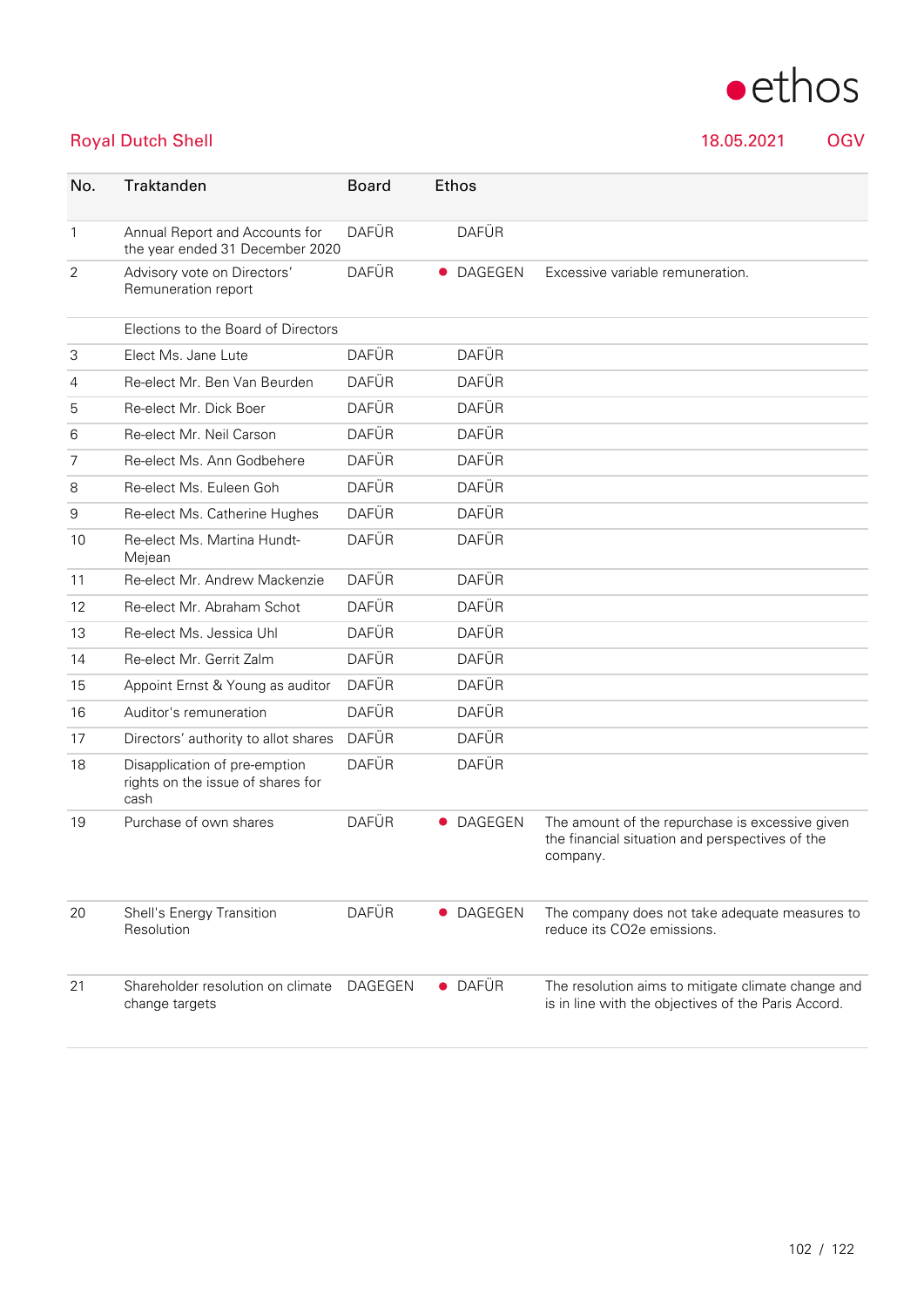

Safran 26.05.2021 MIX

| No.            | Traktanden                                                                                                          | <b>Board</b> | <b>Ethos</b>   |                                                                                   |
|----------------|---------------------------------------------------------------------------------------------------------------------|--------------|----------------|-----------------------------------------------------------------------------------|
| $\mathbf{1}$   | To approve the parent company's<br>financial statements                                                             | DAFÜR        | <b>DAFÜR</b>   |                                                                                   |
| 2              | To approve the consolidated<br>financial statements                                                                 | <b>DAFÜR</b> | <b>DAFÜR</b>   |                                                                                   |
| 3              | To approve the allocation of<br>income and the dividend payment                                                     | <b>DAFÜR</b> | DAFÜR          |                                                                                   |
| $\overline{4}$ | To approve 2 related-party<br>agreements concluded with BNP<br>Paribas                                              | <b>DAFÜR</b> | <b>DAFÜR</b>   |                                                                                   |
|                | Board main features                                                                                                 |              |                |                                                                                   |
| 5              | To ratify the co-optation of Olivier<br>Andriès as a Director for 2 years<br>instead of Philippe Petitcolin         | <b>DAFÜR</b> | <b>DAFÜR</b>   |                                                                                   |
| 6              | Re-election of Hélène Auriol-Potier DAFÜR<br>as a Director for 4 years                                              |              | <b>DAFÜR</b>   |                                                                                   |
| $\overline{7}$ | Re-election of Sophie Zurquiyah as DAFÜR<br>a Director for 4 years                                                  |              | <b>DAGEGEN</b> | Concerns over the director's time commitments.                                    |
| 8              | Re-election of Patrick Pélata as a<br>Director for 4 years                                                          | <b>DAFÜR</b> | <b>DAFÜR</b>   |                                                                                   |
| 9              | Election of Fabienne Lecorvaisier<br>as a Director for 4 years instead of<br>Odile Desforges                        | <b>DAFÜR</b> | DAGEGEN        | Concerns over the director's time commitments.                                    |
| 10             | Ex-post binding "Say on Pay" vote<br>on the individual remuneration of<br>the chairman of the Board                 | <b>DAFÜR</b> | <b>DAFÜR</b>   |                                                                                   |
| 11             | Ex-post binding "Say on Pay" vote<br>on the CEO individual<br>remuneration                                          | <b>DAFÜR</b> | DAGEGEN        | Concerns over the severance payments which are<br>considered excessive.           |
| 12             | To approve the remuneration<br>report                                                                               | <b>DAFÜR</b> | <b>DAFÜR</b>   |                                                                                   |
| 13             | To approve the new remuneration DAFÜR<br>policy of the Chairman of the<br><b>Board</b>                              |              | <b>DAFÜR</b>   |                                                                                   |
| 14             | To approve the CEO remuneration DAFÜR<br>policy                                                                     |              | <b>DAFÜR</b>   |                                                                                   |
| 15             | To approve the non-executive new DAFÜR<br>remuneration policy                                                       |              | <b>DAFÜR</b>   |                                                                                   |
| 16             | To approve a treasury share buy-<br>back and disposal programme                                                     | <b>DAFÜR</b> | <b>DAFÜR</b>   |                                                                                   |
| 17             | Removal of references to<br>preference shares A in the Articles<br>of Association                                   | <b>DAFÜR</b> | <b>DAFÜR</b>   |                                                                                   |
| 18             | To authorise the Board to issue<br>shares or other securities giving<br>access to shares with pre-emptive<br>rights | <b>DAFÜR</b> | <b>DAFÜR</b>   |                                                                                   |
| 19             | Global allowance to issue capital<br>related securities without pre-<br>emptive rights by public issuance           | <b>DAFÜR</b> | DAGEGEN        | Discount of 10% of the share price is not in line<br>with French market practice. |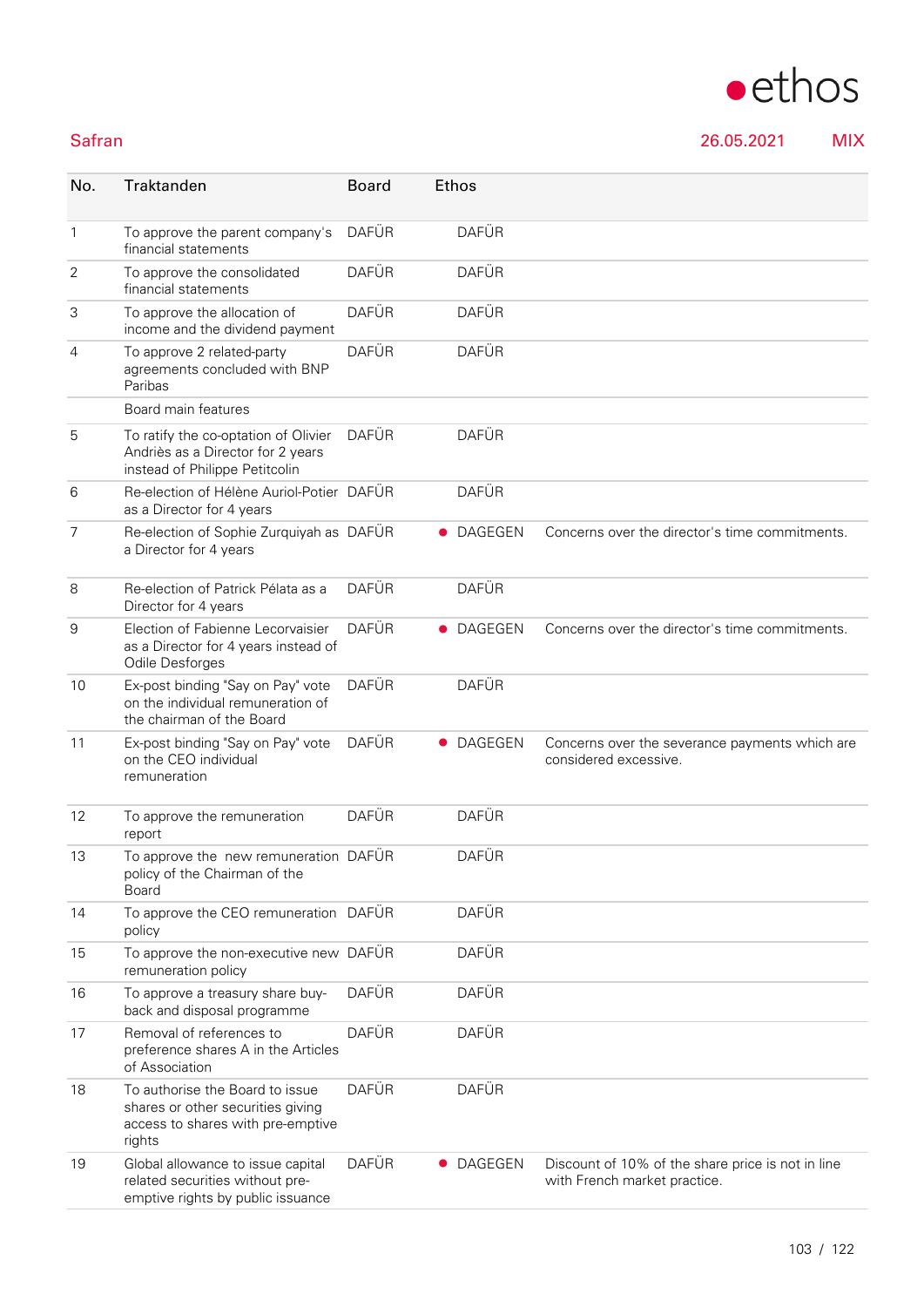## $\bullet$ ethos

Safran 26.05.2021 MIX

| No. | Traktanden                                                                                                                                        | <b>Board</b> | <b>Ethos</b>   |                                                                                                                                                  |
|-----|---------------------------------------------------------------------------------------------------------------------------------------------------|--------------|----------------|--------------------------------------------------------------------------------------------------------------------------------------------------|
| 20  | To approve issues of shares or<br>other capital related securities as a<br>payment for any public exchange<br>offer                               | <b>DAFÜR</b> | <b>DAFÜR</b>   |                                                                                                                                                  |
| 21  | Global allowance to issue capital<br>related securities without pre-<br>emptive rights through private<br>placement                               | <b>DAFÜR</b> | • DAGEGEN      | Discount of 10% of the share price is not in line<br>with French market practice.                                                                |
| 22  | "Green shoe" authorisation                                                                                                                        | <b>DAFÜR</b> | • DAGEGEN      | Additional potential dilution which is not in<br>shareholders' interests.                                                                        |
| 23  | To authorise the Board to issue<br>shares or other securities giving<br>access to shares with pre-emptive<br>rights only during a public offer    | <b>DAFÜR</b> | <b>DAGEGEN</b> | Anti takeover measure that can lead to an<br>exclusion of any potentially non-friendly offer<br>which could be in the interests of shareholders. |
| 24  | Global allowance to issue capital<br>related securities without pre-<br>emptive rights by public issuance<br>only during a public offer           | <b>DAFÜR</b> | DAGEGEN        | Anti takeover measure that can lead to an<br>exclusion of any potentially non-friendly offer<br>which could be in the interests of shareholders. |
| 25  | To approve issues of shares or<br>other capital related securities as a<br>payment for any public exchange<br>offer only during a public offer    | <b>DAFÜR</b> | <b>DAGEGEN</b> | Anti takeover measure that can lead to an<br>exclusion of any potentially non-friendly offer<br>which could be in the interests of shareholders. |
| 26  | Global allowance to issue capital<br>related securities without pre-<br>emptive rights through private<br>placement only during a public<br>offer | <b>DAFÜR</b> | • DAGEGEN      | Anti takeover measure that can lead to an<br>exclusion of any potentially non-friendly offer<br>which could be in the interests of shareholders. |
| 27  | "Green shoe" authorisation only<br>during a public offer                                                                                          | <b>DAFÜR</b> | <b>DAGEGEN</b> | Additional potential dilution which is not in<br>shareholders' interests.                                                                        |
| 28  | To authorise capital increases<br>related to an all-employee share<br>ownership plan                                                              | <b>DAFÜR</b> | <b>DAFÜR</b>   |                                                                                                                                                  |
| 29  | To authorise a potential reduction<br>in the company's share capital                                                                              | <b>DAFÜR</b> | <b>DAFÜR</b>   |                                                                                                                                                  |
| 30  | To authorise the Board to issue<br>restricted shares for employees<br>and executive directors                                                     | <b>DAFÜR</b> | <b>DAFÜR</b>   |                                                                                                                                                  |
| 31  | Delegation of powers for the<br>completion of formalities                                                                                         | <b>DAFÜR</b> | <b>DAFÜR</b>   |                                                                                                                                                  |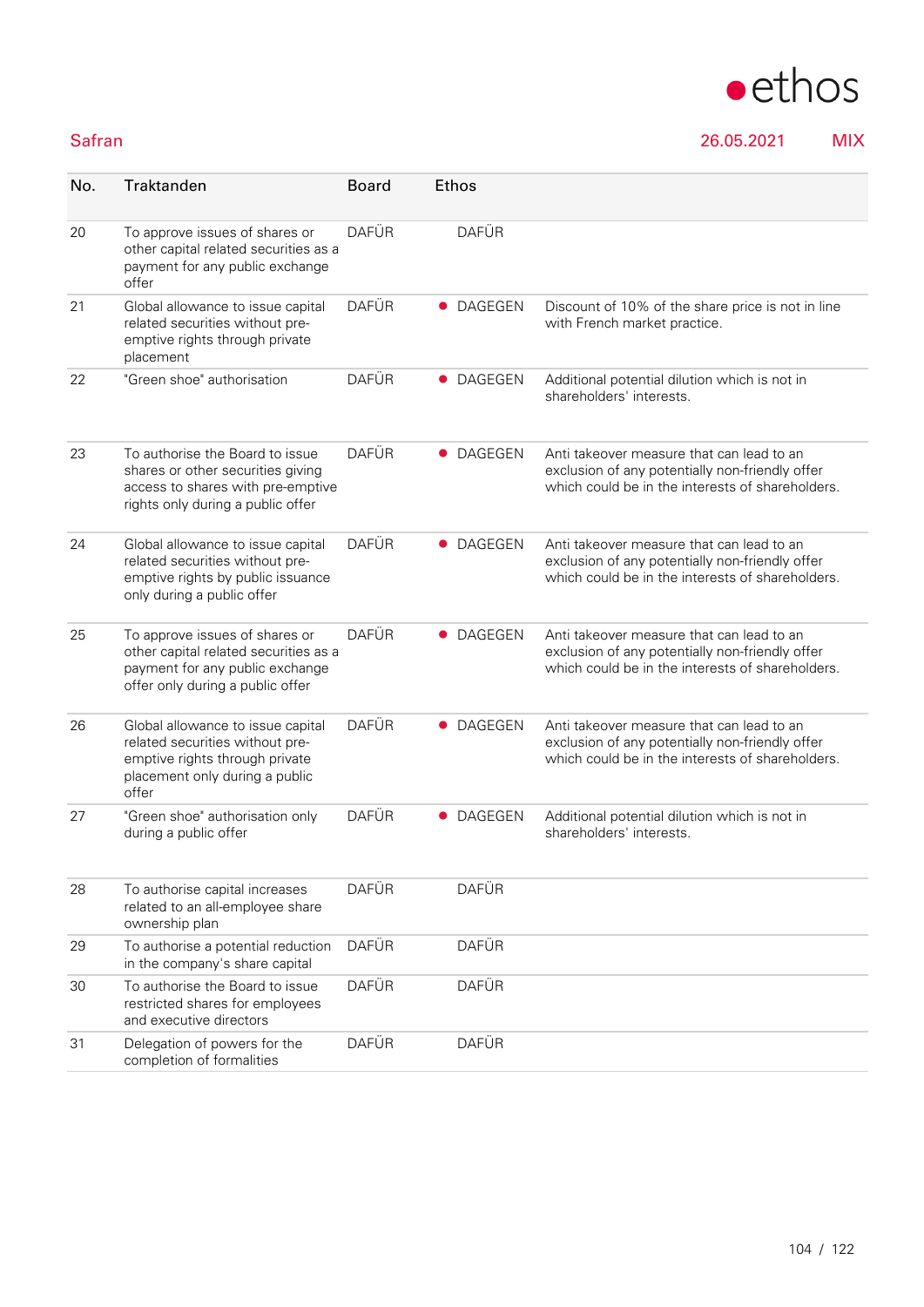

Sandvik 27.04.2021 OGV

| No.            | Traktanden                                                                                                              | <b>Board</b>                   | Ethos                          |
|----------------|-------------------------------------------------------------------------------------------------------------------------|--------------------------------|--------------------------------|
| $\mathbf{1}$ . | Election of the chairman of the<br>Meeting                                                                              | <b>DAFÜR</b>                   | <b>DAFÜR</b>                   |
| 2.1.           | Election of Ann Grevelius to verify<br>the minutes of the Meeting                                                       | <b>DAFÜR</b>                   | <b>DAFÜR</b>                   |
| 2.2.           | Election of Anders Oscarsson to<br>verify the minutes of the Meeting                                                    | <b>DAFÜR</b>                   | <b>DAFÜR</b>                   |
| 3.             | Preparation and approval of the<br>voting register                                                                      | <b>DAFÜR</b>                   | <b>DAFÜR</b>                   |
| 4.             | Approval of the agenda                                                                                                  | <b>DAFÜR</b>                   | <b>DAFÜR</b>                   |
| 5.             | Determination whether the<br>Meeting has been duly convened                                                             | <b>DAFÜR</b>                   | <b>DAFÜR</b>                   |
| 6.             | Presentation of the (consolidated)<br>annual report and the<br>(consolidated) auditor's report                          | OHNE<br>ABSTIM-<br><b>MUNG</b> | OHNE<br>ABSTIM-<br><b>MUNG</b> |
| 7.             | Adoption of the financial<br>statements                                                                                 | <b>DAFÜR</b>                   | <b>DAFÜR</b>                   |
| 8.1.           | Discharge of Johan Molin                                                                                                | <b>DAFÜR</b>                   | <b>DAFÜR</b>                   |
| 8.2.           | Discharge of Jennifer Allerton                                                                                          | <b>DAFÜR</b>                   | <b>DAFÜR</b>                   |
| 8.3.           | Discharge of Claes Boustedt                                                                                             | <b>DAFÜR</b>                   | <b>DAFÜR</b>                   |
| 8.4.           | Discharge of Marika Fredriksson                                                                                         | <b>DAFÜR</b>                   | <b>DAFÜR</b>                   |
| 8.5.           | Discharge of Johan Karlström                                                                                            | <b>DAFÜR</b>                   | <b>DAFÜR</b>                   |
| 8.6.           | Discharge of Helena Stjernholm                                                                                          | <b>DAFÜR</b>                   | <b>DAFÜR</b>                   |
| 8.7.           | Discharge of Lars Westerberg                                                                                            | <b>DAFÜR</b>                   | <b>DAFÜR</b>                   |
| 8.8.           | Discharge of Stefan Widing                                                                                              | <b>DAFÜR</b>                   | <b>DAFÜR</b>                   |
| 8.9.           | Discharge of Kai Wärn                                                                                                   | <b>DAFÜR</b>                   | <b>DAFÜR</b>                   |
| 8.10.          | Discharge of Tomas Kärnström                                                                                            | <b>DAFÜR</b>                   | <b>DAFÜR</b>                   |
| 8.11.          | Discharge of Thomas Lilja                                                                                               | <b>DAFÜR</b>                   | <b>DAFÜR</b>                   |
| 8.12           | Discharge of Thomas Andersson                                                                                           | <b>DAFÜR</b>                   | <b>DAFÜR</b>                   |
| 8.13.          | Discharge of Mats Lundberg                                                                                              | DAFÜR                          | <b>DAFÜR</b>                   |
| 8.14.          | Discharge of Björn Rosengren                                                                                            | <b>DAFÜR</b>                   | <b>DAFÜR</b>                   |
| 9.             | Approve allocation of income and<br>dividend                                                                            | <b>DAFÜR</b>                   | <b>DAFÜR</b>                   |
| 10.            | Resolution on the number of<br>shareholder-elected members of<br>the board of directors and auditors<br>to be appointed | <b>DAFÜR</b>                   | <b>DAFÜR</b>                   |
| 11.            | Approve directors' and auditors'<br>fees                                                                                | <b>DAFÜR</b>                   | <b>DAFÜR</b>                   |
| 12.            | Composition of the board of<br>directors                                                                                |                                |                                |
| 12.1.          | Election of Andreas Nordbrandt                                                                                          | <b>DAFÜR</b>                   | <b>DAFÜR</b>                   |
| 12.2.          | Election of Jennifer Allerton                                                                                           | <b>DAFÜR</b>                   | <b>DAFÜR</b>                   |
| 12.3.          | Election of Claes Boustedt                                                                                              | <b>DAFÜR</b>                   | <b>DAFÜR</b>                   |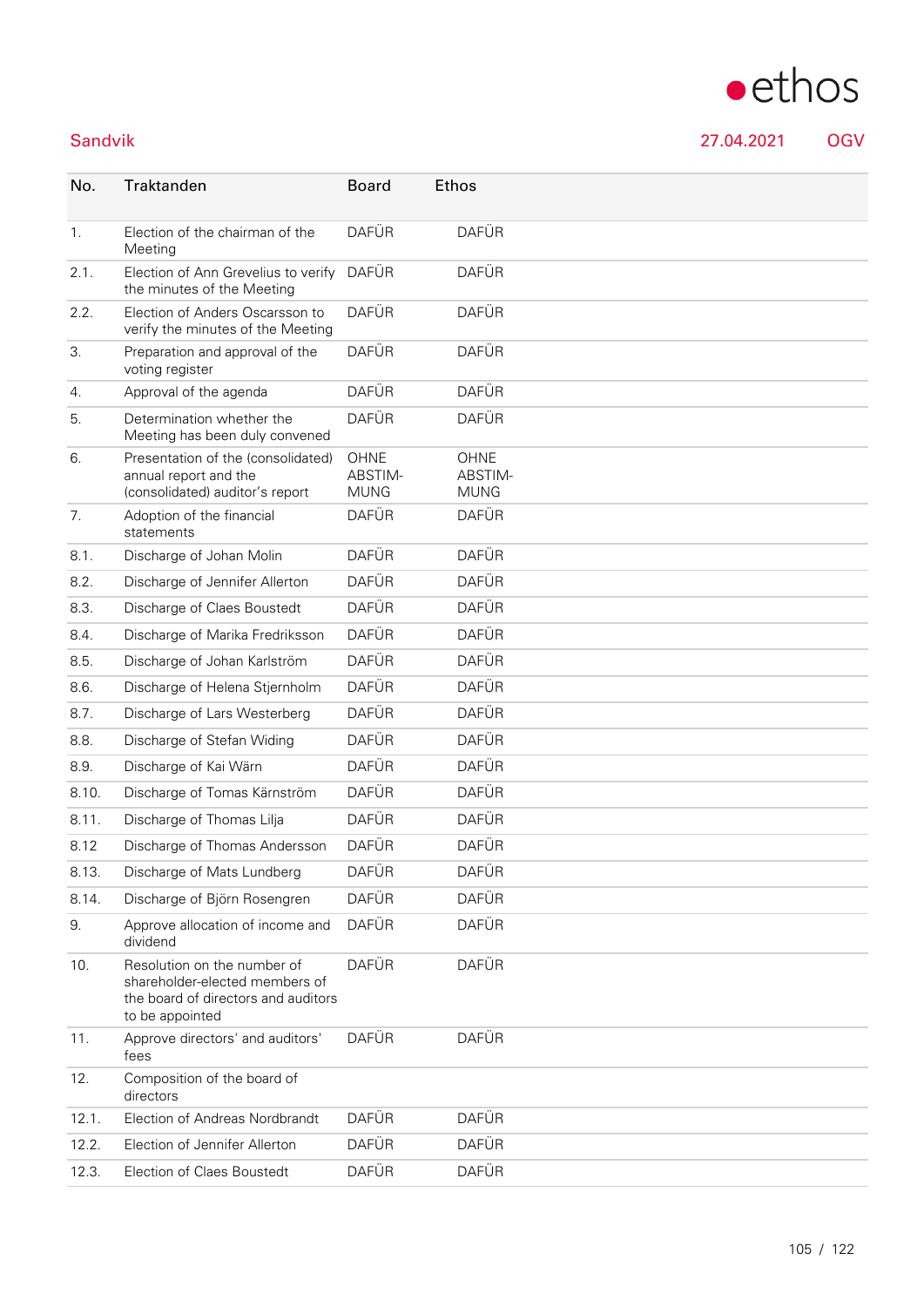

### Sandvik 27.04.2021 OGV

| 4.2021 |  | <b>OGV</b> |
|--------|--|------------|
|        |  |            |
|        |  |            |

| No.   | Traktanden                                                                  | <b>Board</b> | Ethos          |                                                                                                  |
|-------|-----------------------------------------------------------------------------|--------------|----------------|--------------------------------------------------------------------------------------------------|
| 12.4. | Election of Marika Fredriksson                                              | <b>DAFÜR</b> | DAGEGEN        | Concerns over the director's time commitments.                                                   |
| 12.5. | Election of Johan Molin                                                     | <b>DAFÜR</b> | <b>DAFÜR</b>   |                                                                                                  |
| 12.6. | Election of Helena Stjernholm                                               | <b>DAFÜR</b> | <b>DAFÜR</b>   |                                                                                                  |
| 12.7. | Election of Stefan Widing                                                   | <b>DAFÜR</b> | <b>DAFÜR</b>   |                                                                                                  |
| 12.8. | Election of Kai Wärn                                                        | <b>DAFÜR</b> | <b>DAFÜR</b>   |                                                                                                  |
| 13.   | Election of the Chairman of the<br>board                                    | <b>DAFÜR</b> | <b>DAFÜR</b>   |                                                                                                  |
| 14.   | Election of auditor                                                         | <b>DAFÜR</b> | <b>DAFÜR</b>   |                                                                                                  |
| 15.   | Approve remuneration report                                                 | <b>DAFÜR</b> | <b>DAGEGEN</b> | We do not consider the performance period for the<br>long-term incentive plan to be long enough. |
| 16.   | Approve share-related incentive<br>plan                                     | <b>DAFÜR</b> | • DAGEGEN      | We do not consider the performance period for the<br>long-term incentive plan to be long enough. |
| 17.   | Authorisation to repurchase own<br>shares                                   | <b>DAFÜR</b> | <b>DAFÜR</b>   |                                                                                                  |
| 18.   | Amendment of Articles 1, 10, 13<br>and 14 of the Articles of<br>Association | <b>DAFÜR</b> | <b>DAFÜR</b>   |                                                                                                  |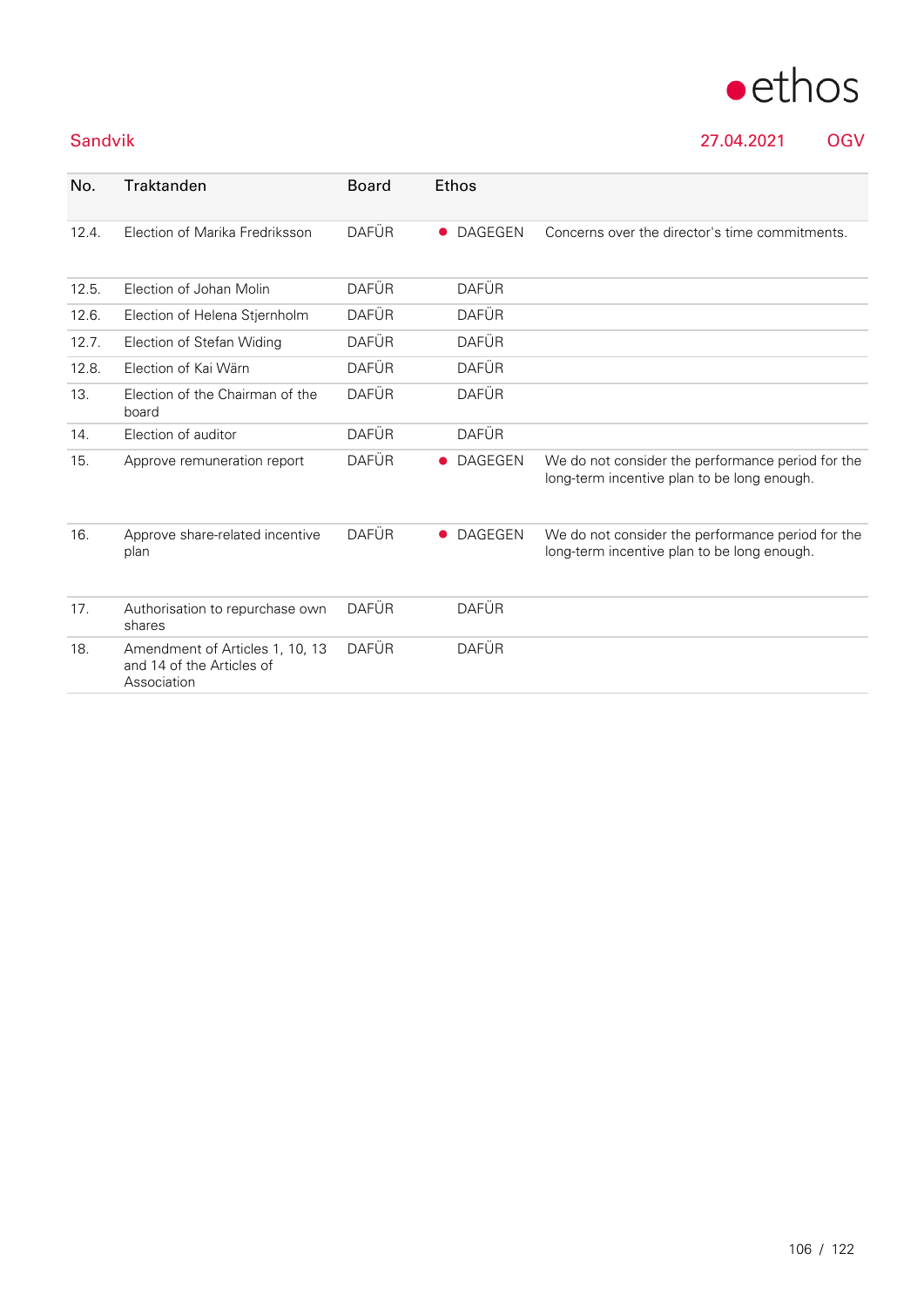

SAP 12.05.2021 OGV

| No.            | Traktanden                                                                                                                                                                                                             | <b>Board</b>                   | <b>Ethos</b>                   |                                                                                                                         |
|----------------|------------------------------------------------------------------------------------------------------------------------------------------------------------------------------------------------------------------------|--------------------------------|--------------------------------|-------------------------------------------------------------------------------------------------------------------------|
|                |                                                                                                                                                                                                                        |                                |                                |                                                                                                                         |
| 1              | Receive the Annual Report                                                                                                                                                                                              | OHNE<br>ABSTIM-<br><b>MUNG</b> | OHNE<br>ABSTIM-<br><b>MUNG</b> |                                                                                                                         |
| $\overline{2}$ | Approve the Dividend                                                                                                                                                                                                   | <b>DAFÜR</b>                   | <b>DAFÜR</b>                   |                                                                                                                         |
| 3              | Approve Discharge of<br>Management Board                                                                                                                                                                               | <b>DAFÜR</b>                   | <b>DAFÜR</b>                   |                                                                                                                         |
| 4              | Approve Discharge of Supervisory<br>Board                                                                                                                                                                              | <b>DAFÜR</b>                   | DAGEGEN<br>$\bullet$           | We strongly disagree with the management of the<br>company's affairs and the board's decisions.                         |
| 5              | Appoint the Auditors                                                                                                                                                                                                   | <b>DAFÜR</b>                   | <b>DAFÜR</b>                   |                                                                                                                         |
|                | Board main features                                                                                                                                                                                                    |                                |                                |                                                                                                                         |
| 6.1            | Elections to the Supervisory<br>Board: Dr. Qi Lu                                                                                                                                                                       | DAFÜR                          | <b>DAFÜR</b>                   |                                                                                                                         |
| 6.2            | Elections to the Supervisory<br>Board: Dr. Rouven Westphal                                                                                                                                                             | <b>DAFÜR</b>                   | <b>DAGEGEN</b><br>$\bullet$    | Non independent director (representative of an<br>important shareholder). The board is not<br>sufficiently independent. |
| 7              | Authorisation to issue convertible<br>bonds and bonds with warrants.<br>cancellation of existing and<br>creation of new Conditional<br>Capital 2021 as well as related<br>amendments to the Articles of<br>Association | DAFÜR                          | <b>DAFÜR</b>                   |                                                                                                                         |
| 8              | Amend Articles: Object of the<br>Company                                                                                                                                                                               | <b>DAFÜR</b>                   | <b>DAFÜR</b>                   |                                                                                                                         |
| 9              | Amend Articles: Proof of<br>shareholding                                                                                                                                                                               | <b>DAFÜR</b>                   | <b>DAFÜR</b>                   |                                                                                                                         |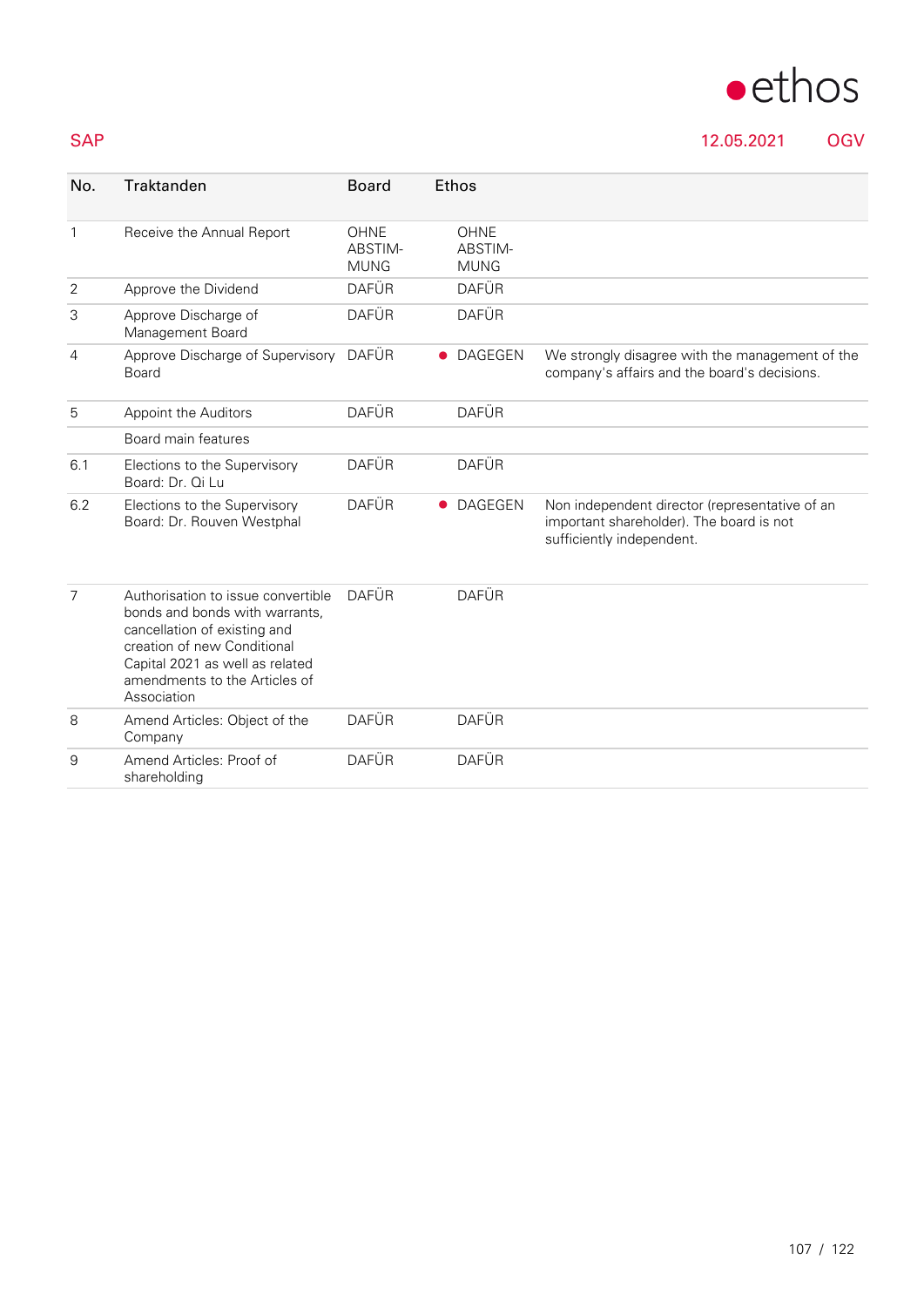

### Schneider Electric 28.04.2021 MIX

| No.            | Traktanden                                                                                                                                                                  | <b>Board</b> | <b>Ethos</b>         |                                                                                                    |
|----------------|-----------------------------------------------------------------------------------------------------------------------------------------------------------------------------|--------------|----------------------|----------------------------------------------------------------------------------------------------|
| 1              | To approve the parent company's<br>financial statements                                                                                                                     | <b>DAFÜR</b> | <b>DAFÜR</b>         |                                                                                                    |
| 2              | To approve the consolidated<br>financial statements                                                                                                                         | <b>DAFÜR</b> | <b>DAFÜR</b>         |                                                                                                    |
| 3              | To approve the allocation of<br>income and the dividend payment                                                                                                             | <b>DAFÜR</b> | <b>DAFÜR</b>         |                                                                                                    |
| 4              | Statement of related-party<br>agreements reported in the<br><b>Statutory Auditor's Special Report</b><br>on Regulated Agreements and<br>Commitments with Related<br>Parties | <b>DAFÜR</b> | <b>DAFÜR</b>         |                                                                                                    |
| 5              | To approve the remuneration<br>report                                                                                                                                       | <b>DAFÜR</b> | <b>DAFÜR</b>         |                                                                                                    |
| 6              | Ex-post binding "Say on Pay" vote<br>on Jean-Pascal Tricoire's<br>remuneration, as CEO                                                                                      | <b>DAFÜR</b> | • DAGEGEN            | Excessive total remuneration.                                                                      |
| $\overline{7}$ | To approve the CEO's new<br>remuneration policy for FY2021                                                                                                                  | <b>DAFÜR</b> | DAGEGEN<br>$\bullet$ | The pay-for-performance connection is not<br>demonstrated with vesing below median<br>performance. |
| 8              | To approve the non-executives<br>new remuneration policy                                                                                                                    | <b>DAFÜR</b> | • DAGEGEN            | The proposed remuneration for the board of<br>directors is considered excessive.                   |
|                | Board main features                                                                                                                                                         |              |                      |                                                                                                    |
| 9              | Re-election of Jean-Pascal Tricoire DAFÜR<br>as a Director for for 4 years                                                                                                  |              | • DAGEGEN            | Combined chairman and CEO.                                                                         |
| 10             | Election of Anna Ohlsson-Leijon<br>as a Director for 4 years                                                                                                                | <b>DAFÜR</b> | • DAGEGEN            | Concerns over the director's time commitments.                                                     |
| 11             | Competitive election of a Director: DAGEGEN<br>Thierry Jacquet for 4 years (not<br>supported by the Board)                                                                  |              | • DAFÜR              | The proposed representative of the employee<br>shareholders should be supported.                   |
| 12             | Competitive election of a Director DAGEGEN<br>: Zennia Csikos for 4 years (not<br>supported by the Board)                                                                   |              | <b>DAGEGEN</b>       |                                                                                                    |
| 13             | Competitive election of a Director<br>: Xiaoyun Ma for 4 years<br>(supported by the Board)                                                                                  | <b>DAFÜR</b> | DAGEGEN              | The representative of the employee shareholders<br>under ITEM 11 is supported.                     |
| 14             | Competitive election of a Director<br>: Malene Kvist Kristensen for 4<br>years (not supported by the Board)                                                                 | DAGEGEN      | DAGEGEN              |                                                                                                    |
| 15             | To approve a treasury share buy-<br>back and disposal programme                                                                                                             | <b>DAFÜR</b> | <b>DAFÜR</b>         |                                                                                                    |
| 16             | To authorise the Board to issue<br>shares or other securities giving<br>access to shares with pre-emptive<br>rights                                                         | <b>DAFÜR</b> | DAFÜR                |                                                                                                    |
| 17             | Global allowance to issue capital<br>related securities without pre-<br>emptive rights by public issuance                                                                   | <b>DAFÜR</b> | DAGEGEN              | Discount of 10% of the share price is not in line<br>with French market practice.                  |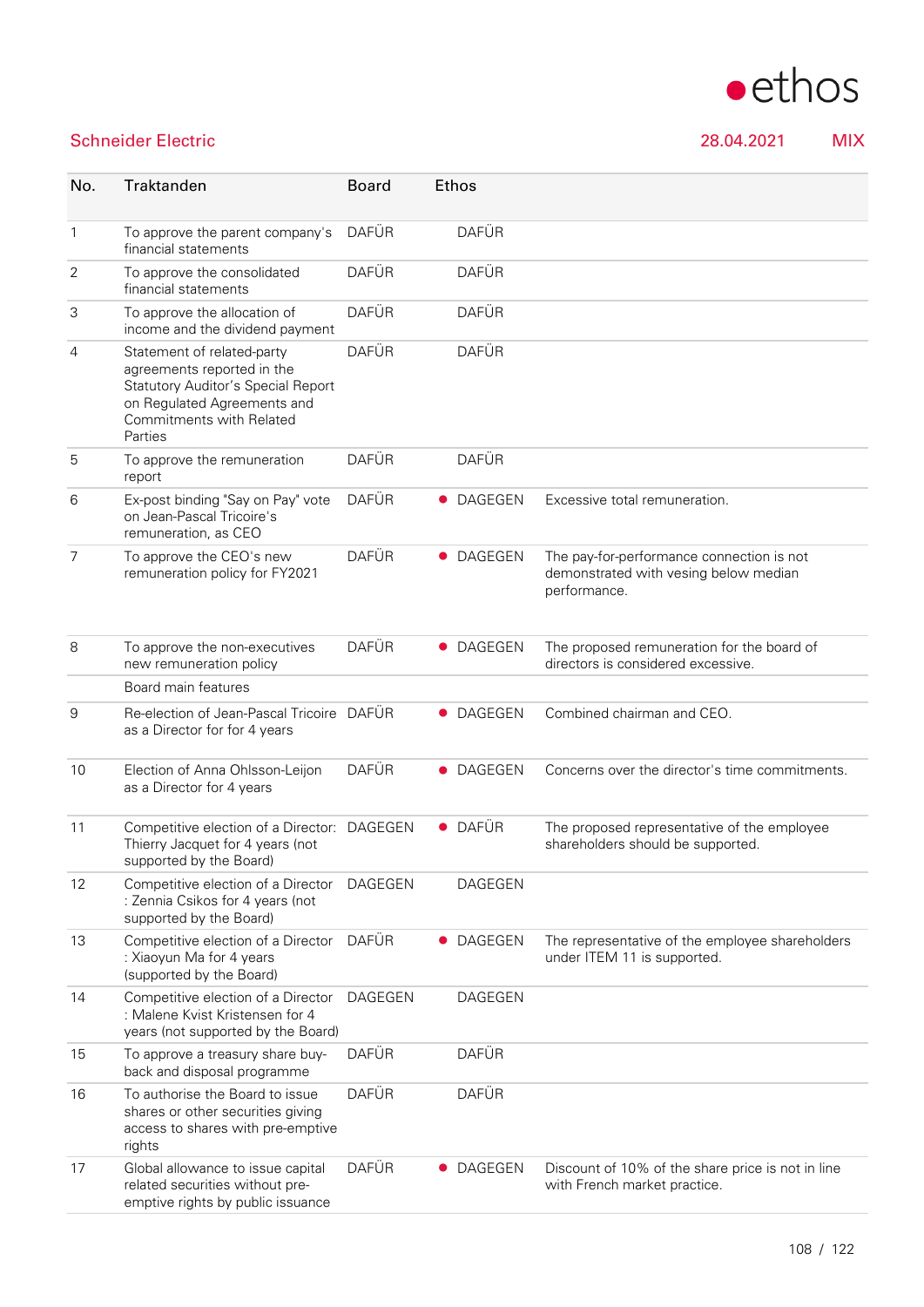

## Schneider Electric 28.04.2021 MIX

| No. | Traktanden                                                                                                                | <b>Board</b> | Ethos          |                                                                                   |
|-----|---------------------------------------------------------------------------------------------------------------------------|--------------|----------------|-----------------------------------------------------------------------------------|
| 18  | Global allowance to issue capital<br>related securities without pre-<br>emptive rights through private<br>placement       | DAFÜR        | • DAGEGEN      | Discount of 10% of the share price is not in line<br>with French market practice. |
| 19  | "Green shoe" authorisation                                                                                                | <b>DAFÜR</b> | <b>DAGEGEN</b> | Additional potential dilution which is not in<br>shareholders' interests.         |
| 20  | Delegation to issue shares and<br>capital securities as consideration<br>for contributions in kind made to<br>the company | <b>DAFÜR</b> | <b>DAFÜR</b>   |                                                                                   |
| 21  | To authorise capital increases by<br>transfer of reserves                                                                 | <b>DAFÜR</b> | <b>DAFÜR</b>   |                                                                                   |
| 22  | To authorise capital increases<br>related to an all-employee share<br>ownership plan                                      | <b>DAFÜR</b> | <b>DAFÜR</b>   |                                                                                   |
| 23  | To authorise capital increases<br>related to an all-employee share<br>ownership plan                                      | DAFÜR        | <b>DAFÜR</b>   |                                                                                   |
| 24  | To authorise a potential reduction<br>in the company's share capital                                                      | <b>DAFÜR</b> | <b>DAFÜR</b>   |                                                                                   |
| 25  | Amendment of Article 13 of the<br>Articles of Association to rectify a<br>material error                                  | <b>DAFÜR</b> | <b>DAFÜR</b>   |                                                                                   |
| 26  | Delegation of powers for the<br>completion of formalities                                                                 | <b>DAFÜR</b> | DAFÜR          |                                                                                   |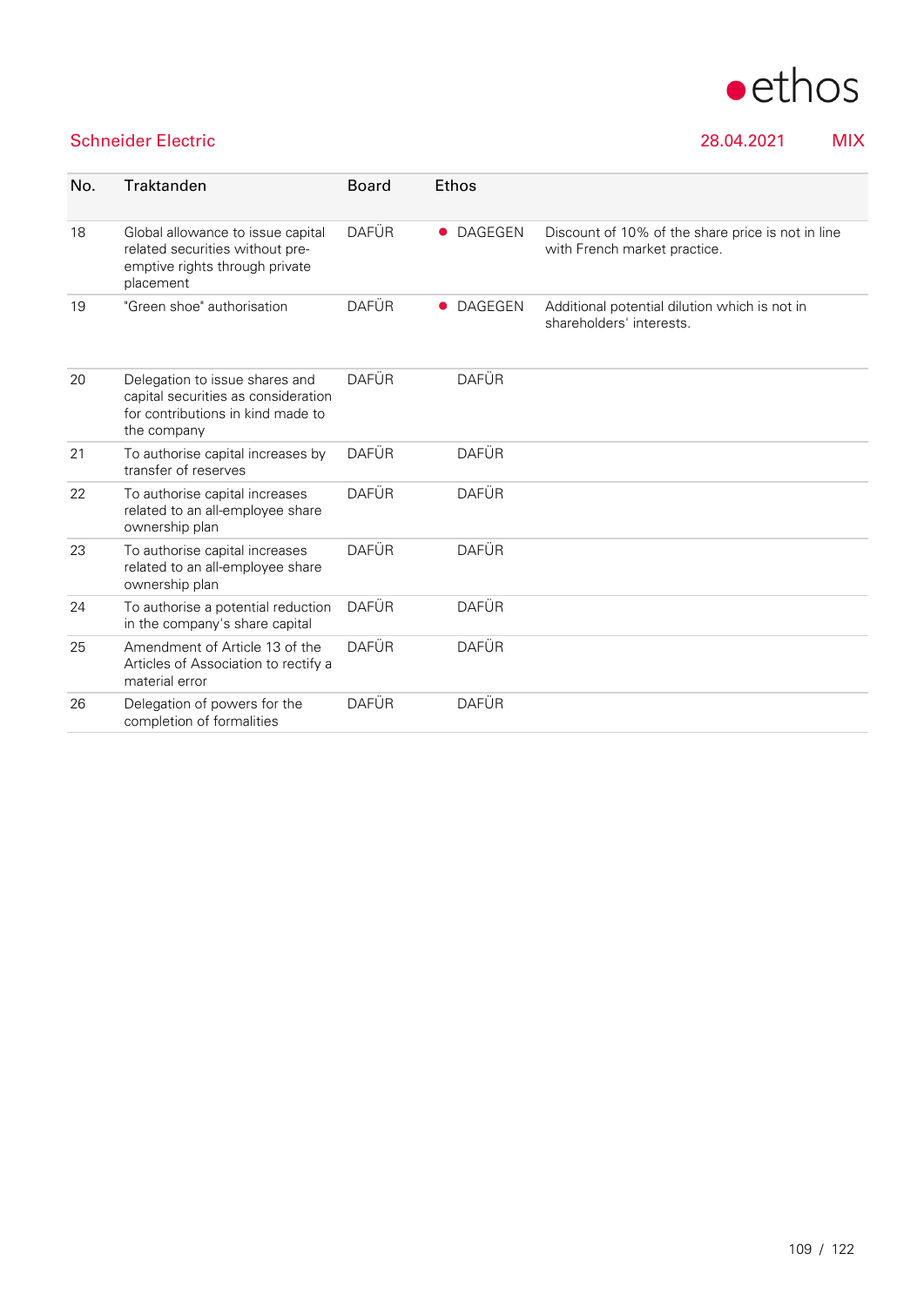

STMicroelectronics 27.05.2021 OGV

| No.            | Traktanden                                                                                                                                                                                                                                                                     | <b>Board</b>                   | Ethos     |                                |                                                                                                                  |
|----------------|--------------------------------------------------------------------------------------------------------------------------------------------------------------------------------------------------------------------------------------------------------------------------------|--------------------------------|-----------|--------------------------------|------------------------------------------------------------------------------------------------------------------|
| $\mathbf{1}$   | Report of the Managing Board on<br>the Company's 2020 financial year ABSTIM-                                                                                                                                                                                                   | OHNE<br><b>MUNG</b>            |           | OHNE<br>ABSTIM-<br><b>MUNG</b> |                                                                                                                  |
| $\overline{2}$ | Report of the Supervisory Board<br>on the Company's 2020 financial<br>year                                                                                                                                                                                                     | OHNE<br>ABSTIM-<br><b>MUNG</b> |           | OHNE<br>ABSTIM-<br><b>MUNG</b> |                                                                                                                  |
| 3              | Ex-post advisory vote on the<br>Remuneration report                                                                                                                                                                                                                            | <b>DAFÜR</b>                   |           | <b>DAGEGEN</b>                 | Some important elements of best practice are<br>missing from the structure of the executive<br>remuneration.     |
| $\overline{4}$ | Adoption of a new Remuneration<br>Policy for the Managing Board                                                                                                                                                                                                                | <b>DAFÜR</b>                   |           | <b>DAFÜR</b>                   |                                                                                                                  |
| 5              | Adoption of the Company's annual DAFÜR<br>accounts for its 2020 financial year                                                                                                                                                                                                 |                                |           | <b>DAFÜR</b>                   |                                                                                                                  |
| 6              | Adoption of a dividend                                                                                                                                                                                                                                                         | <b>DAFÜR</b>                   |           | <b>DAFÜR</b>                   |                                                                                                                  |
| 7              | Discharge of the sole member of<br>the Managing Board                                                                                                                                                                                                                          | <b>DAFÜR</b>                   |           | DAGEGEN                        | Serious shortcomings in corporate governance<br>constitute a major risk for the company and its<br>shareholders. |
| 8              | Discharge of the members of the<br>Supervisory Board                                                                                                                                                                                                                           | <b>DAFÜR</b>                   |           | <b>DAGEGEN</b>                 | Serious shortcomings in corporate governance<br>constitute a major risk for the company and its<br>shareholders. |
| 9              | To appoint or to re-appoint at the<br>Board a member of management                                                                                                                                                                                                             | <b>DAFÜR</b>                   |           | <b>DAFÜR</b>                   |                                                                                                                  |
| 10             | To approve the grant of 100 000<br>shares to Jean Marc Chery as the<br>President and CEO, for 2021                                                                                                                                                                             | <b>DAFÜR</b>                   |           | <b>DAFÜR</b>                   |                                                                                                                  |
| 11             | To approve the grant of shares to<br>Directors and key employees                                                                                                                                                                                                               | <b>DAFÜR</b>                   | $\bullet$ | <b>DAGEGEN</b>                 | The information provided on the performance<br>targets is insufficient.                                          |
|                | Board main features                                                                                                                                                                                                                                                            |                                |           |                                |                                                                                                                  |
| 12             | Re-election of Nicolas Dufourcq as DAFÜR<br>a member of the Supervisory<br>board for 3 years                                                                                                                                                                                   |                                |           | • DAGEGEN                      | Concerns over the director's time commitments.                                                                   |
| 13             | Authorization to the Managing<br>Board, until the conclusion of the<br>2022 AGM, to repurchase shares,<br>subject to the approval of the<br>Supervisory Board                                                                                                                  | <b>DAFÜR</b>                   |           | <b>DAFÜR</b>                   |                                                                                                                  |
| 14             | Delegation to the Supervisory<br>Board of the autority to issue new<br>common and preference shares,<br>to grant rights to subscribe for<br>suche shares, and to limit and/or<br>exclude existing shareholders'<br>pre-emptive rights on common<br>shares (until the AGM 2022) | <b>DAFÜR</b>                   |           | <b>DAFÜR</b>                   |                                                                                                                  |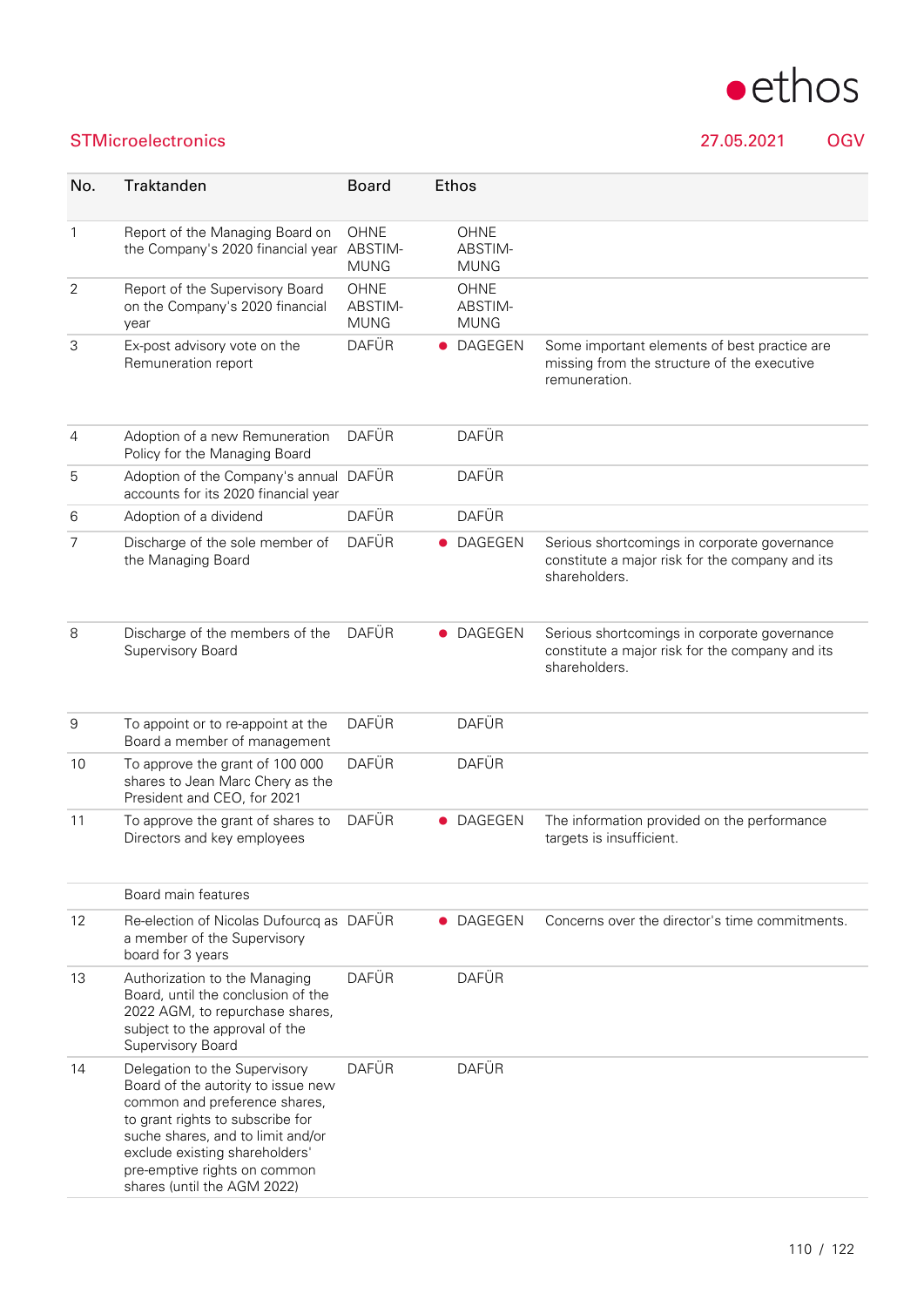

Tesco 11.02.2021 AGV

| No. | Traktanden                                                                                                             | <b>Board</b> | <b>Ethos</b> |                                                                                                                |
|-----|------------------------------------------------------------------------------------------------------------------------|--------------|--------------|----------------------------------------------------------------------------------------------------------------|
|     | Declare a special dividend                                                                                             | <b>DAFÜR</b> | <b>DAFÜR</b> |                                                                                                                |
| 2   | Share Consolidation                                                                                                    | <b>DAFÜR</b> | <b>DAFÜR</b> |                                                                                                                |
| 3   | Directors' authority to allot shares                                                                                   | DAFÜR        | <b>DAFÜR</b> |                                                                                                                |
| 4   | Disapplication of pre-emption<br>rights on the issue of shares for<br>cash                                             | <b>DAFÜR</b> | <b>DAFÜR</b> |                                                                                                                |
| 5   | Disapplication of pre-emption<br>rights on the issue of shares for<br>cash for an acquisition or capital<br>investment | <b>DAFÜR</b> | <b>DAFÜR</b> |                                                                                                                |
| 6   | Purchase of own shares                                                                                                 | <b>DAFÜR</b> | DAGEGEN      | The amount of the repurchase is excessive given<br>the financial situation and perspectives of the<br>company. |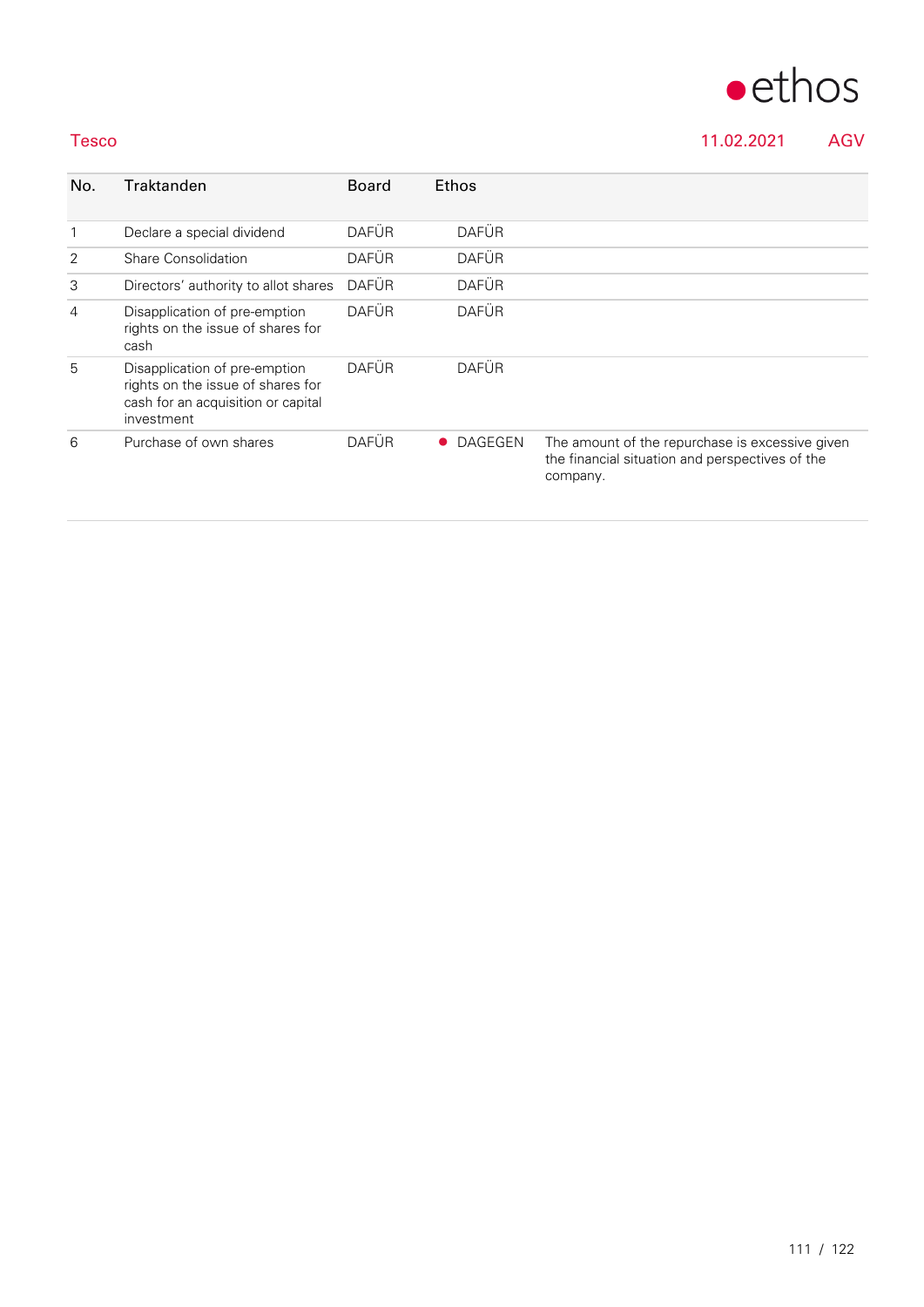

## Tesco 25.06.2021 OGV

| No.            | Traktanden                                                                                                             | <b>Board</b> | Ethos                |                                                                                                                |
|----------------|------------------------------------------------------------------------------------------------------------------------|--------------|----------------------|----------------------------------------------------------------------------------------------------------------|
| 1              | Annual Report and Accounts for<br>the year ended 27 February 2021                                                      | <b>DAFÜR</b> | <b>DAFÜR</b>         |                                                                                                                |
| $\overline{2}$ | Advisory vote on Directors'<br>Remuneration report                                                                     | <b>DAFÜR</b> | <b>DAGEGEN</b>       | Concerns over the severance payments which are<br>considered excessive.                                        |
| 3              | Binding vote on Directors'<br>Remuneration policy                                                                      | <b>DAFÜR</b> | • DAGEGEN            | The potential variable remuneration exceeds our<br>guidelines.                                                 |
| 4              | Declare a final dividend                                                                                               | <b>DAFÜR</b> | <b>DAFÜR</b>         |                                                                                                                |
|                | Elections to the Board of Directors                                                                                    |              |                      |                                                                                                                |
| 5              | Re-elect Mr. John Allan CBE                                                                                            | <b>DAFÜR</b> | <b>DAFÜR</b>         |                                                                                                                |
| 6              | Re-elect Ms. Melissa Bethell                                                                                           | <b>DAFÜR</b> | <b>DAFÜR</b>         |                                                                                                                |
| 7              | Re-elect Mr. Stewart Gilliland                                                                                         | <b>DAFÜR</b> | <b>DAFÜR</b>         |                                                                                                                |
| 8              | Re-elect Mr. Steve Golsby                                                                                              | <b>DAFÜR</b> | <b>DAFÜR</b>         |                                                                                                                |
| 9              | Re-elect Dr. Byron Elmer Grote                                                                                         | <b>DAFÜR</b> | • DAGEGEN            | Concerns over the director's time commitments.                                                                 |
| 10             | Re-elect Mr. Ken Murphy                                                                                                | <b>DAFÜR</b> | <b>DAFÜR</b>         |                                                                                                                |
| 11             | Re-elect Mr. Simon Patterson                                                                                           | <b>DAFÜR</b> | <b>DAFÜR</b>         |                                                                                                                |
| 12             | Re-elect Ms. Alison Platt                                                                                              | <b>DAFÜR</b> | <b>DAFÜR</b>         |                                                                                                                |
| 13             | Re-elect Ms. Lindsey Pownall OBE DAFÜR                                                                                 |              | <b>DAFÜR</b>         |                                                                                                                |
| 14             | Elect Mr. Bertrand Bodson                                                                                              | <b>DAFÜR</b> | • DAGEGEN            | Concerns over the director's time commitments.                                                                 |
| 15             | Elect Mr. Thierry Garnier                                                                                              | <b>DAFÜR</b> | <b>DAFÜR</b>         |                                                                                                                |
| 16             | Elect Mr. Imran Nawaz                                                                                                  | <b>DAFÜR</b> | <b>DAFÜR</b>         |                                                                                                                |
| 17             | Elect Ms. Karen Whitworth                                                                                              | <b>DAFÜR</b> | <b>DAFÜR</b>         |                                                                                                                |
| 18             | Appoint PricewaterhouseCoopers DAFÜR<br>as auditor                                                                     |              | DAFÜR                |                                                                                                                |
| 19             | Auditor's remuneration                                                                                                 | <b>DAFÜR</b> | <b>DAFÜR</b>         |                                                                                                                |
| 20             | Directors' authority to allot shares                                                                                   | <b>DAFÜR</b> | <b>DAFÜR</b>         |                                                                                                                |
| 21             | Disapplication of pre-emption<br>rights on the issue of shares for<br>cash                                             | <b>DAFÜR</b> | <b>DAFÜR</b>         |                                                                                                                |
| 22             | Disapplication of pre-emption<br>rights on the issue of shares for<br>cash for an acquisition or capital<br>investment | <b>DAFÜR</b> | <b>DAFÜR</b>         |                                                                                                                |
| 23             | Purchase of own shares                                                                                                 | <b>DAFÜR</b> | DAGEGEN<br>$\bullet$ | The amount of the repurchase is excessive given<br>the financial situation and perspectives of the<br>company. |
| 24             | Political donations and political<br>expenditure                                                                       | <b>DAFÜR</b> | <b>DAFÜR</b>         |                                                                                                                |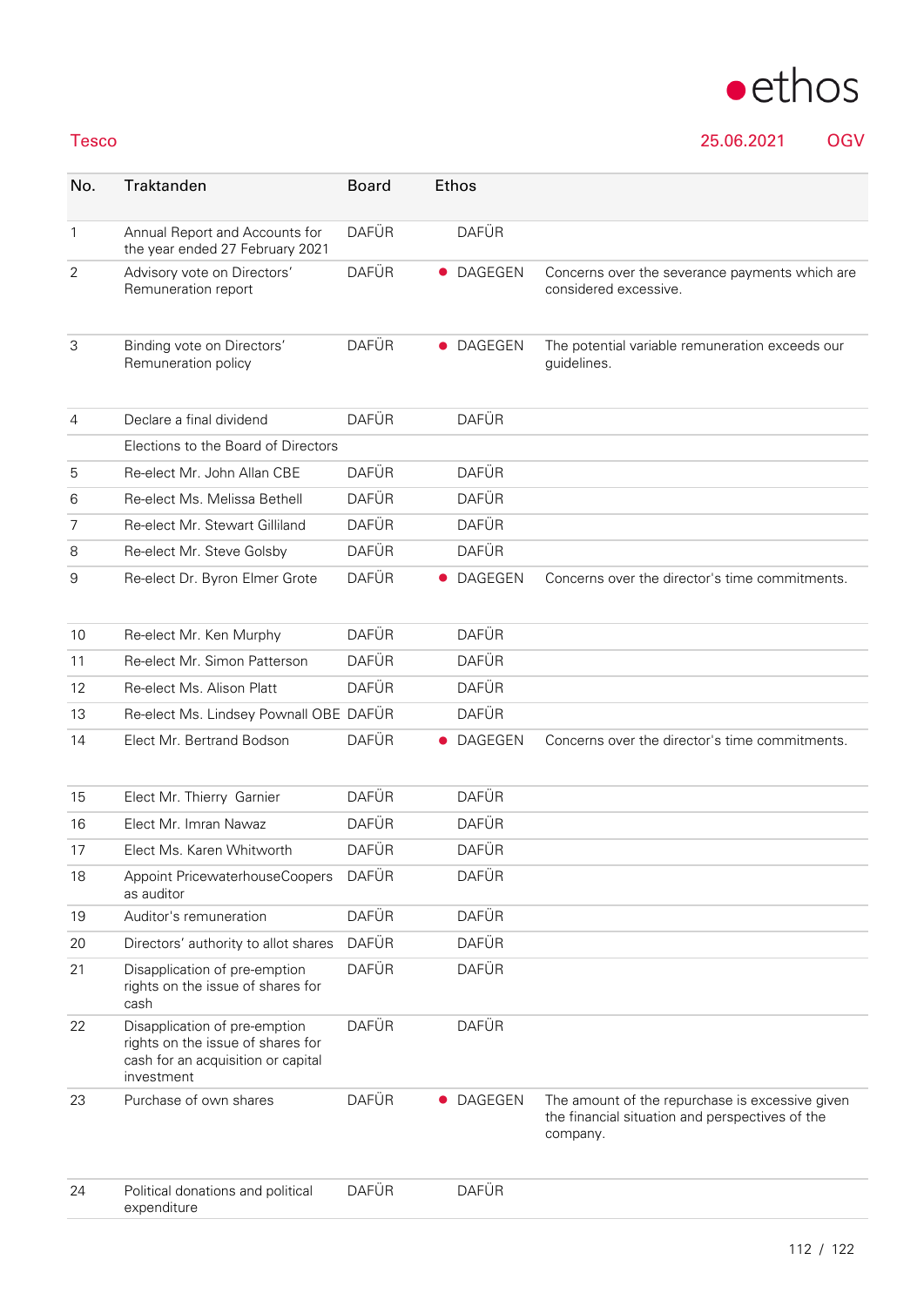# $\bullet$ ethos

## Tesco 25.06.2021 OGV

| No. | Traktanden                                                 | <b>Board</b> | Ethos        |                                                                                                                |
|-----|------------------------------------------------------------|--------------|--------------|----------------------------------------------------------------------------------------------------------------|
| 25  | Authority to call general meetings<br>on short notice      | <b>DAFUR</b> | DAGEGEN      | 14-days is insufficient for shareholders to vote in<br>an informed manner.                                     |
| 26  | Adopt Long-Term Incentive Plan<br>2021                     | <b>DAFÜR</b> | DAGEGEN      | Potential excessive awards.                                                                                    |
| 27  | <b>Adopt Savings-Related Share</b><br>Option Scheme (2021) | <b>DAFÜR</b> | <b>DAFÜR</b> |                                                                                                                |
| 28  | Adopt new Articles of Association                          | <b>DAFUR</b> | DAGEGEN      | Several proposed amendments but the proposed<br>increase in board fees of 50% is excessive and<br>unjustified. |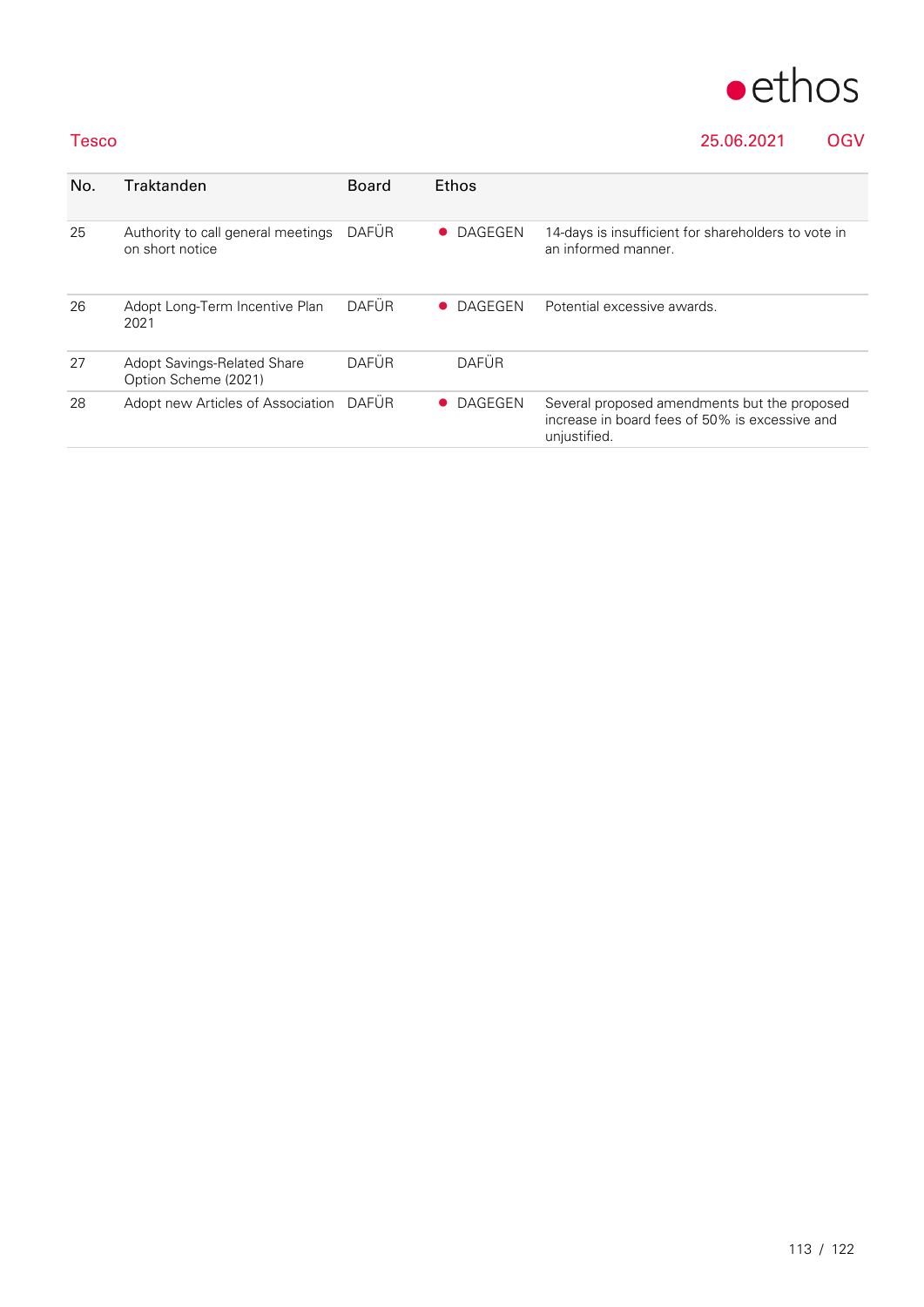

Unilever Plc 05.05.2021 OGV

| No.            | Traktanden                                                                                                                          | <b>Board</b> | <b>Ethos</b>         |                                                                            |
|----------------|-------------------------------------------------------------------------------------------------------------------------------------|--------------|----------------------|----------------------------------------------------------------------------|
| $\mathbf{1}$ . | To receive the Company's annual<br>reports and financial statements                                                                 | <b>DAFÜR</b> | <b>DAFÜR</b>         |                                                                            |
| 2.             | To approve remuneration report                                                                                                      | <b>DAFÜR</b> | <b>DAFÜR</b>         |                                                                            |
| 3.             | Approve executive remuneration<br>policy                                                                                            | <b>DAFÜR</b> | DAGEGEN<br>$\bullet$ | The potential variable remuneration exceeds our<br>guidelines.             |
| 4.             | To approve climate transition plan                                                                                                  | <b>DAFÜR</b> | DAGEGEN<br>$\bullet$ | The company's climate transition plan does not<br>cover Scope 3 emissions. |
|                | Composition of the board of<br>directors                                                                                            |              |                      |                                                                            |
| 5.             | Election of Nils Smedegaard<br>Andersen                                                                                             | <b>DAFÜR</b> | <b>DAFÜR</b>         |                                                                            |
| 6.             | Election of Laura Cha                                                                                                               | <b>DAFÜR</b> | <b>DAFÜR</b>         |                                                                            |
| 7.             | Election of Judith Hartmann                                                                                                         | <b>DAFÜR</b> | <b>DAFÜR</b>         |                                                                            |
| 8.             | Election of Alan Jope                                                                                                               | <b>DAFÜR</b> | <b>DAFÜR</b>         |                                                                            |
| 9.             | Election of Andrea Jung                                                                                                             | <b>DAFÜR</b> | <b>DAFÜR</b>         |                                                                            |
| 10.            | Election of Susan Kilsby                                                                                                            | <b>DAFÜR</b> | <b>DAFÜR</b>         |                                                                            |
| 11.            | Election of Strive Masiyiwa                                                                                                         | <b>DAFÜR</b> | <b>DAFÜR</b>         |                                                                            |
| 12.            | Election of Youngme Moon                                                                                                            | <b>DAFÜR</b> | <b>DAFÜR</b>         |                                                                            |
| 13.            | Election of Graeme Pitkethly                                                                                                        | <b>DAFÜR</b> | <b>DAFÜR</b>         |                                                                            |
| 14.            | Election of John Rishton                                                                                                            | <b>DAFÜR</b> | <b>DAFÜR</b>         |                                                                            |
| 15.            | Election of Feike Sijbesma                                                                                                          | <b>DAFÜR</b> | <b>DAFÜR</b>         |                                                                            |
| 16.            | Election of auditor                                                                                                                 | <b>DAFÜR</b> | <b>DAFÜR</b>         |                                                                            |
| 17.            | To approve auditors' fees                                                                                                           | <b>DAFÜR</b> | <b>DAFÜR</b>         |                                                                            |
| 18.            | To approve political donations                                                                                                      | <b>DAFÜR</b> | <b>DAFÜR</b>         |                                                                            |
| 19.            | To approve the rules of the<br>SHARES Plan                                                                                          | <b>DAFÜR</b> | <b>DAFÜR</b>         |                                                                            |
| 20.            | Authorisation to issue shares with DAFUR<br>pre-emptive rights                                                                      |              | <b>DAFÜR</b>         |                                                                            |
| 21.            | Authorisation to issue shares<br>without pre-emptive rights                                                                         | <b>DAFÜR</b> | <b>DAFÜR</b>         |                                                                            |
| 22.            | Authorisation to issue shares<br>without pre-emptive rights in<br>connection with an acquisition<br>and/or other capital investment | <b>DAFÜR</b> | <b>DAFÜR</b>         |                                                                            |
| 23.            | Authorisation to repurchase own<br>shares                                                                                           | <b>DAFÜR</b> | <b>DAFÜR</b>         |                                                                            |
| 24.            | Notice period for general meetings DAFÜR                                                                                            |              | DAGEGEN              | 14-days is insufficient for shareholders to vote in<br>an informed manner. |
| 25.            | Amendment of Articles of<br>Association                                                                                             | <b>DAFÜR</b> | <b>DAFÜR</b>         |                                                                            |
| 26.            | To approve capital reduction                                                                                                        | <b>DAFÜR</b> | <b>DAFÜR</b>         |                                                                            |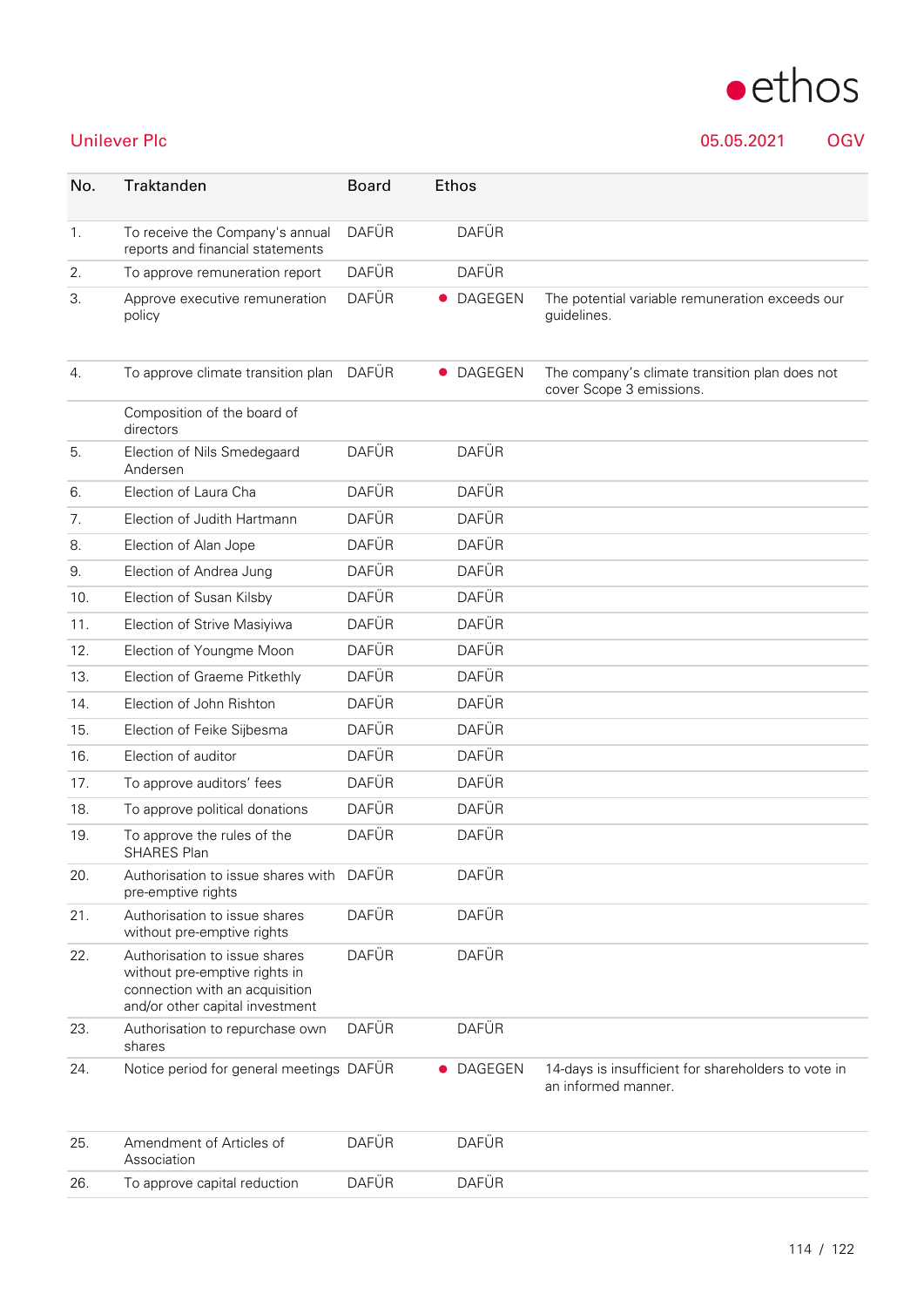

## Vestas Wind Systems 08.04.2021 OGV

| No.            | <b>Traktanden</b>                            | <b>Board</b>                   | Ethos                               |                                                            |
|----------------|----------------------------------------------|--------------------------------|-------------------------------------|------------------------------------------------------------|
| $\mathbf{1}$ . | Report on the Company's<br>activities        | OHNE<br>ABSTIM-<br><b>MUNG</b> | OHNE<br>ABSTIM-<br><b>MUNG</b>      |                                                            |
| 2.             | Adoption of the financial<br>statements      | <b>DAFÜR</b>                   | <b>DAFÜR</b>                        |                                                            |
| 3.             | Approve allocation of income and<br>dividend | <b>DAFÜR</b>                   | <b>DAFÜR</b>                        |                                                            |
| 4.             | Approve remuneration report                  | <b>DAFÜR</b>                   | <b>DAFÜR</b>                        |                                                            |
| 5.             | Approve directors' fees                      | <b>DAFÜR</b>                   | <b>DAFÜR</b>                        |                                                            |
| 6.             | Composition of the board of<br>directors     |                                |                                     |                                                            |
| 6а.            | Election of Anders Runevad                   | <b>DAFÜR</b>                   | <b>DAFÜR</b>                        |                                                            |
| 6b.            | Election of Bert Nordberg                    | <b>DAFÜR</b>                   | <b>DAFÜR</b>                        |                                                            |
| 6с.            | Election of Bruce Grant                      | <b>DAFÜR</b>                   | <b>DAFÜR</b>                        |                                                            |
| 6d.            | Election of Eva Merete Søfelde<br>Berneke    | <b>DAFÜR</b>                   | ENTHAL-<br>$\bullet$<br><b>TUNG</b> | Concerns over the director's time commitments.             |
| 6e.            | Election of Helle Thorning-Schmidt DAFÜR     |                                | <b>DAFÜR</b>                        |                                                            |
| 6f.            | Election of Karl-Henrik Sundström            | <b>DAFÜR</b>                   | <b>DAFÜR</b>                        |                                                            |
| 6g.            | Election of Lars Josefsson                   | <b>DAFÜR</b>                   | <b>DAFÜR</b>                        |                                                            |
| 6h.            | Election of Kentaro Hosomi                   | <b>DAFÜR</b>                   | <b>DAFÜR</b>                        |                                                            |
| 7.             | Election of auditor                          | <b>DAFÜR</b>                   | ENTHAL-<br>$\bullet$<br><b>TUNG</b> | The auditor's long tenure raises independence<br>concerns. |

On a 3-year basis, the aggregate non-audit fees exceed 50% of the aggregate fees paid for audit services.

| $\cap$ | To quitaning the monting                                                         | <b>DAFÜD</b> | <b>DAFIJD</b>  |                                                                                                                                                                         |
|--------|----------------------------------------------------------------------------------|--------------|----------------|-------------------------------------------------------------------------------------------------------------------------------------------------------------------------|
| 8.7.   | Authorisation to repurchase own<br>shares                                        | <b>DAFUR</b> | <b>DAGEGEN</b> | The executive variable remuneration depends on<br>"per share" indicators, which are artificially<br>positively impacted by the company's share<br>repurchase programme. |
| 8.6.   | Authorisation to distribute<br>extraordinary dividend                            | <b>DAFÜR</b> | <b>DAFÜR</b>   |                                                                                                                                                                         |
| 8.5.   | Introduction of Article 13 to the<br>Articles of Association                     | <b>DAFÜR</b> | <b>DAFÜR</b>   |                                                                                                                                                                         |
| 8.4.   | Introduction of Article 4.3 to the<br>Articles of Association                    | <b>DAFÜR</b> | <b>DAFÜR</b>   |                                                                                                                                                                         |
| 8.3.   | Authorisation to issue shares                                                    | <b>DAFUR</b> | <b>DAFÜR</b>   |                                                                                                                                                                         |
| 8.2.   | Amendment of Articles 2.1, 3.1,<br>3.3 and 6.1 of the Articles of<br>Association | <b>DAFÜR</b> | <b>DAFÜR</b>   |                                                                                                                                                                         |
| 8.1.   | Approve executive remuneration<br>policy                                         | <b>DAFÜR</b> | <b>DAFÜR</b>   |                                                                                                                                                                         |
|        |                                                                                  |              |                |                                                                                                                                                                         |

9. To authorise the meeting chairperson DAFÜR DAFÜR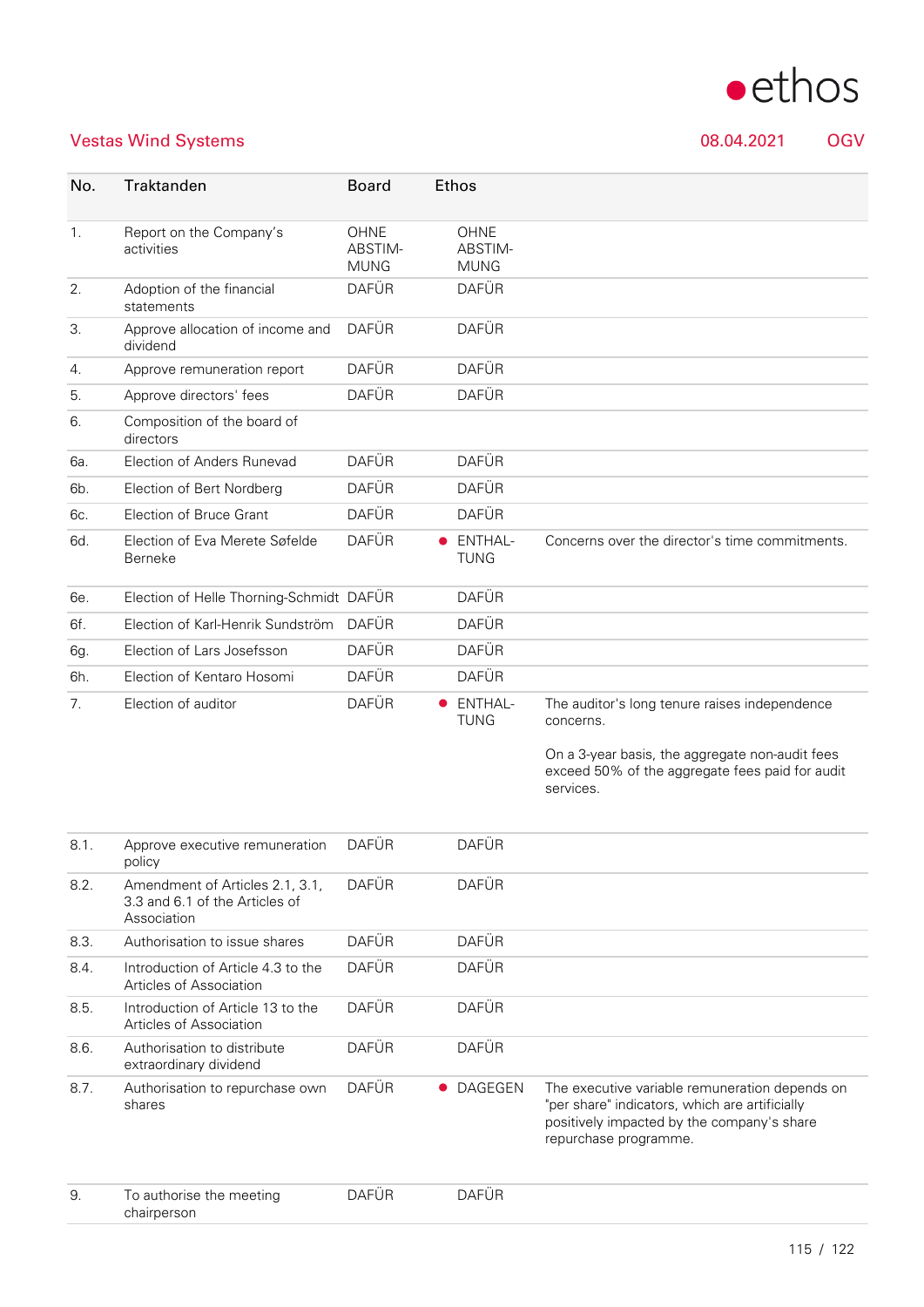

## Vestas Wind Systems 08.04.2021 OGV

| No. | Traktanden         | <b>Board</b>                          | <b>Ethos</b>                   |
|-----|--------------------|---------------------------------------|--------------------------------|
| 10. | Any other business | <b>OHNE</b><br>ABSTIM-<br><b>MUNG</b> | OHNE<br>ABSTIM-<br><b>MUNG</b> |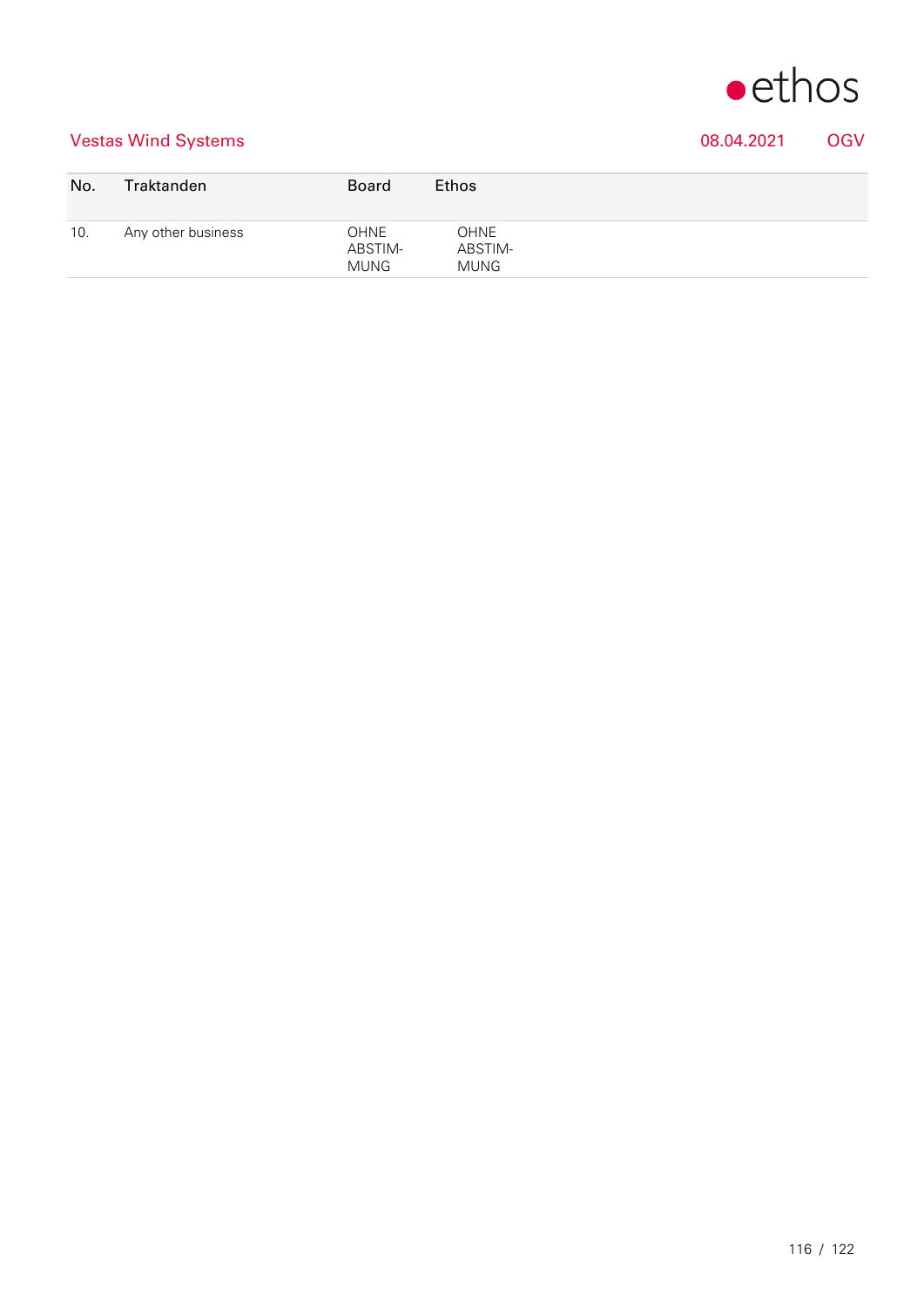# $\bullet$ ethos

Vinci 08.04.2021 MIX

| No.            | Traktanden                                                                                                                   | <b>Board</b> | Ethos          |                                                                                                                                 |
|----------------|------------------------------------------------------------------------------------------------------------------------------|--------------|----------------|---------------------------------------------------------------------------------------------------------------------------------|
| $\mathbf{1}$   | To approve the consolidated<br>financial statements.                                                                         | <b>DAFÜR</b> | <b>DAFÜR</b>   |                                                                                                                                 |
| $\overline{2}$ | 1) To approve the parent<br>company's financial statements.;<br>2) To approve specific luxury or<br>non-deductible expenses. | <b>DAFÜR</b> | <b>DAFÜR</b>   |                                                                                                                                 |
| 3              | To approve the allocation of<br>income and the dividend payment.                                                             | DAFÜR        | <b>DAFÜR</b>   |                                                                                                                                 |
|                | Board main features                                                                                                          |              |                |                                                                                                                                 |
| $\overline{4}$ | Re-election of Yannick Assouad as DAFÜR<br>a Director for 4 years.                                                           |              | <b>DAGEGEN</b> | Concerns over the director's time commitments.                                                                                  |
| 5              | Re-election of Graziella Gavezotti<br>as a Director for 4 years.                                                             | <b>DAFÜR</b> | <b>DAFÜR</b>   |                                                                                                                                 |
| 6              | To approve a treasury share buy-<br>back and disposal programme.                                                             | <b>DAFÜR</b> | <b>DAFÜR</b>   |                                                                                                                                 |
| 7              | To approve the new non-executive DAFÜR<br>remuneration policy.                                                               |              | <b>DAFÜR</b>   |                                                                                                                                 |
| 8              | To approve the new executive<br>remuneration policy.                                                                         | <b>DAFÜR</b> | <b>DAFÜR</b>   |                                                                                                                                 |
| 9              | To approve the remuneration<br>report.                                                                                       | <b>DAFÜR</b> | • DAGEGEN      | Some important elements of best practice are<br>missing from the structure of the executive<br>remuneration.                    |
| 10             | Ex-post binding "Say on Pay" vote<br>on the executive individual<br>remuneration.                                            | <b>DAFÜR</b> | <b>DAFÜR</b>   |                                                                                                                                 |
| 11             | Opinion on the Company's<br>environmental transition plan.                                                                   | <b>DAFÜR</b> | <b>DAGEGEN</b> | The company has not set CO2e emission reduction<br>targets consistent with limiting the global<br>temperature increase to 1.5°. |
| 12             | To authorise a potential reduction<br>in the company's share capital.                                                        | <b>DAFÜR</b> | <b>DAFÜR</b>   |                                                                                                                                 |
| 13             | To authorise capital increases by<br>transfer of reserves.                                                                   | <b>DAFUR</b> | <b>DAFÜR</b>   |                                                                                                                                 |
| 14             | To authorise the Board to issue<br>shares or other securities giving<br>access to shares with pre-emptive<br>rights.         | <b>DAFÜR</b> | <b>DAFÜR</b>   |                                                                                                                                 |
| 15             | Global allowance to issue capital<br>related securities without pre-<br>emptive rights by public issuance.                   | <b>DAFÜR</b> | • DAGEGEN      | Discount of 10% of the share price is not in line<br>with French market practice.                                               |
| 16             | Global allowance to issue capital<br>related securities without pre-<br>emptive rights through private<br>placement.         | <b>DAFÜR</b> | • DAGEGEN      | Discount of 10% of the share price is not in line<br>with French market practice.                                               |
| 17             | "Green shoe" autorisation share<br>issuances with or without pre-<br>emptive rights.                                         | <b>DAFÜR</b> | • DAGEGEN      | Excessive potential capital increase without pre-<br>emptive rights.                                                            |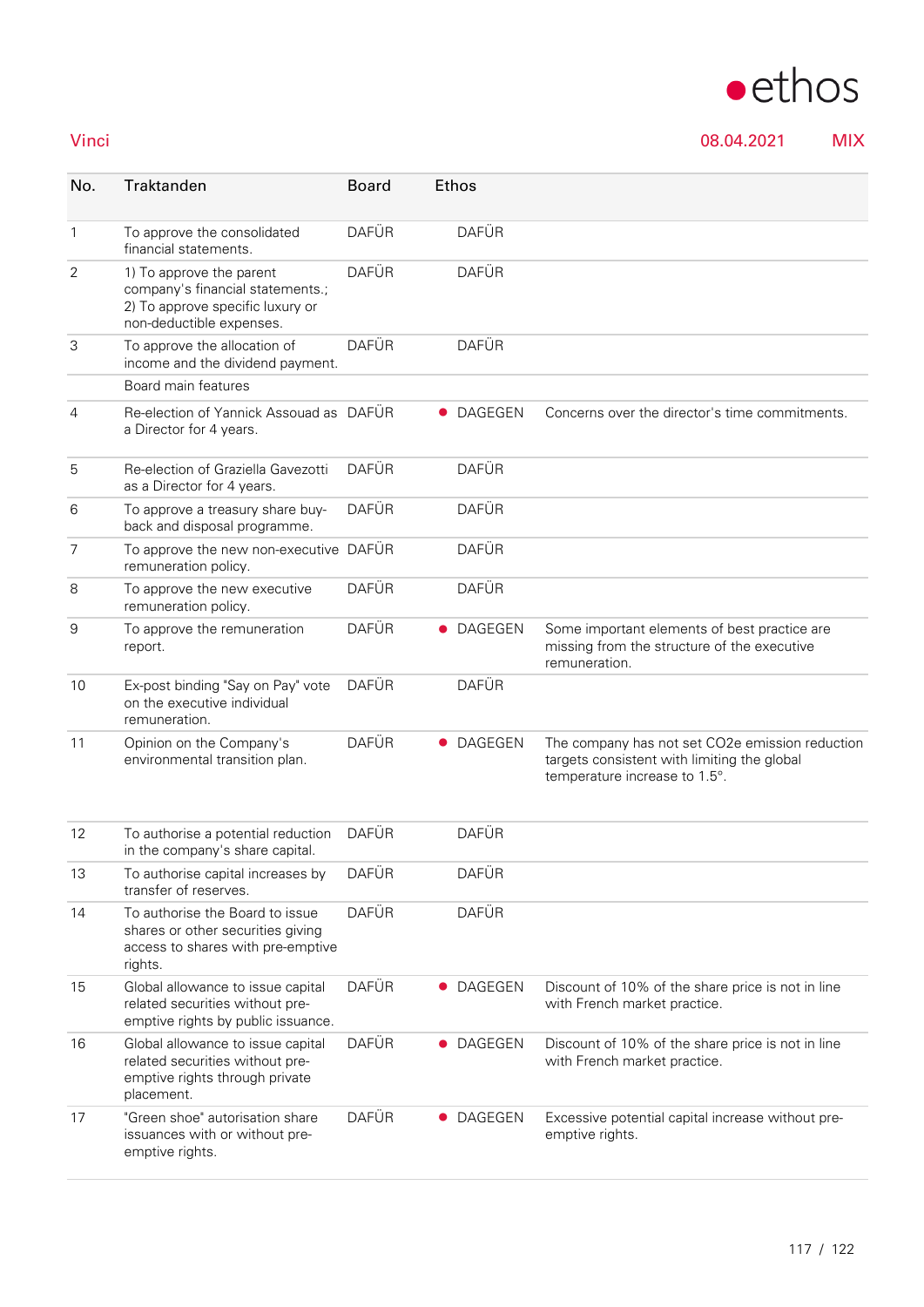# $\bullet$ ethos

Vinci 08.04.2021 MIX

| No. | Traktanden                                                                                                                 | <b>Board</b> | Ethos        |                                                                           |
|-----|----------------------------------------------------------------------------------------------------------------------------|--------------|--------------|---------------------------------------------------------------------------|
| 18  | Delegation to issue shares and<br>capital securities as consideration<br>for contributions in kind made to<br>the company. | <b>DAFÜR</b> | <b>DAFÜR</b> |                                                                           |
| 19  | To authorise capital increases<br>related to an all-employee share<br>ownership plan                                       | <b>DAFÜR</b> | <b>DAFÜR</b> |                                                                           |
| 20  | To authorise capital increases<br>related to employee share<br>ownership plans for employee of<br>foreign subsidiaries.    | <b>DAFÜR</b> | <b>DAFÜR</b> |                                                                           |
| 21  | To authorise the Board to issue<br>restricted shares for employees<br>and/or executive directors.                          | <b>DAFÜR</b> | DAGEGEN      | Additional potential dilution which is not in<br>shareholders' interests. |
| 22  | Delegation of powers for the<br>completion of formalities.                                                                 | <b>DAFÜR</b> | <b>DAFÜR</b> |                                                                           |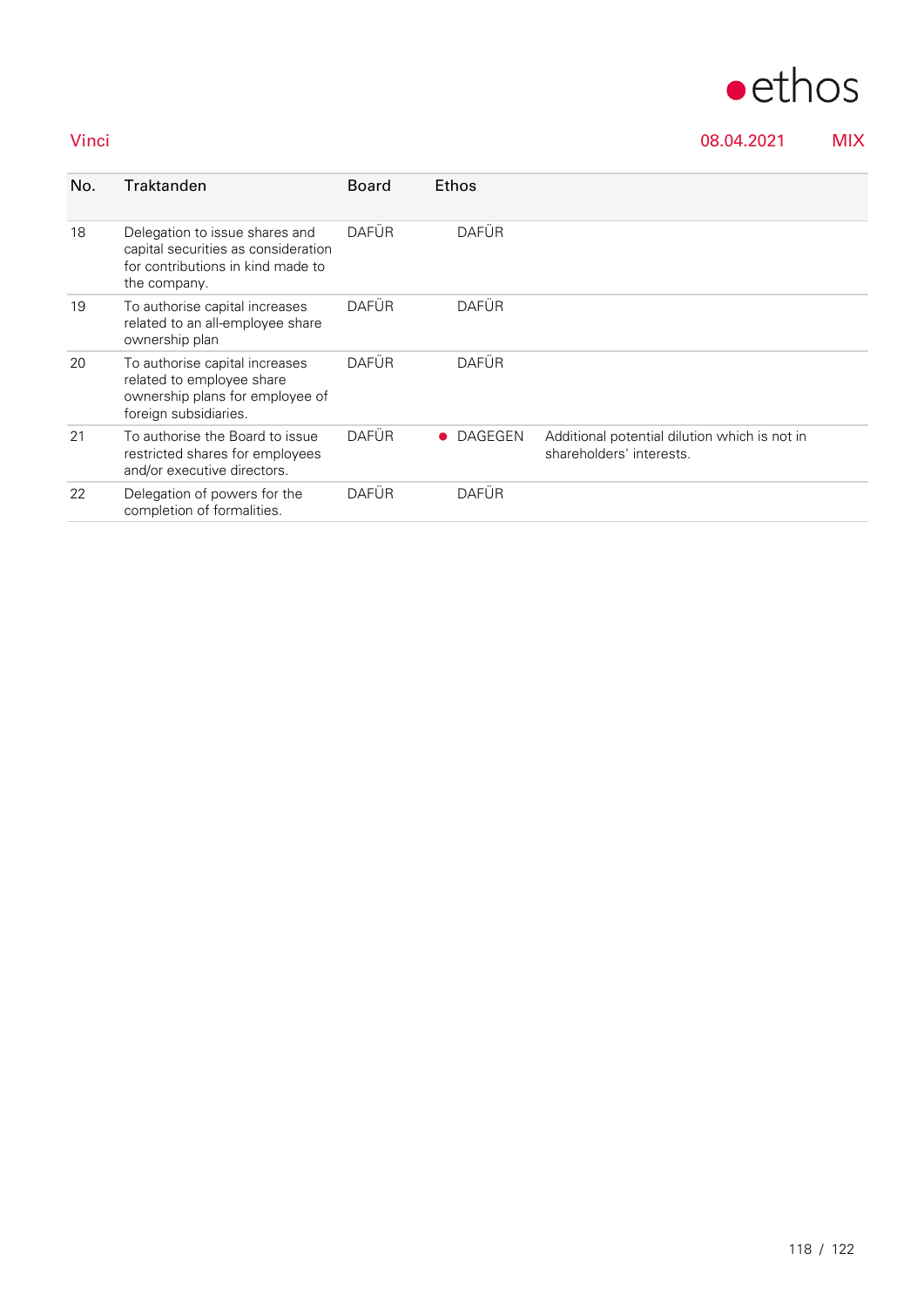

Vodafone 27.07.2021 OGV

| No.            | Traktanden                                                                                                             | <b>Board</b>              | Ethos                       |                                                                        |
|----------------|------------------------------------------------------------------------------------------------------------------------|---------------------------|-----------------------------|------------------------------------------------------------------------|
| $\mathbf{1}$   | Annual Report and Accounts for<br>the year ended 31 March 2021                                                         | <b>DAFÜR</b>              | <b>DAFÜR</b>                |                                                                        |
|                | Elections to the Board of Directors                                                                                    |                           |                             |                                                                        |
| $\overline{2}$ | To elect Mr. Olaf Swantee as a<br>non-executive Director                                                               | <b>DAFÜR</b>              | <b>DAFÜR</b>                |                                                                        |
| 3              | To re-elect Mr. Jean-François van<br>Boxmeer as a non-executive<br>Director                                            | <b>DAFÜR</b>              | <b>DAFÜR</b>                |                                                                        |
| $\overline{4}$ | To re-elect Nicholas Read as an<br>executive Director                                                                  | <b>DAFÜR</b>              | <b>DAFÜR</b>                |                                                                        |
| 5              | To re-elect Margherita Della Valle<br>as an executive Director                                                         | <b>DAFÜR</b>              | <b>DAFÜR</b>                |                                                                        |
| 6              | To re-elect Sir Crispin Davis as a<br>non-executive Director                                                           | <b>DAFÜR</b>              | <b>DAFÜR</b>                |                                                                        |
| 7              | To re-elect Michel Demaré as a<br>non-executive Director                                                               | <b>DAFÜR</b>              | <b>DAFÜR</b>                |                                                                        |
| 8              | To re-elect Dame Clara Furse as a<br>non-executive Director                                                            | DAFÜR                     | <b>DAFÜR</b>                |                                                                        |
| 9              | To re-elect Valerie Gooding as a<br>non-executive Director                                                             | <b>DAFÜR</b>              | <b>DAFÜR</b>                |                                                                        |
| 10             | To re-elect Maria Amparo<br>Moraleda Martínez as a non-<br>executive Director                                          | <b>DAFÜR</b>              | <b>DAFÜR</b>                |                                                                        |
| 11             | To re-elect Sanjiv Ahuja as a non-<br>executive Director                                                               | ZURÜCK-<br><b>GEZOGEN</b> | • DAFÜR                     | Mr. Ahuja stepped down from the board shortly<br>prior to the meeting. |
| 12             | To re-elect David Nish as a non-<br>executive Director                                                                 | <b>DAFÜR</b>              | <b>DAFÜR</b>                |                                                                        |
| 13             | To declare a final dividend of<br>€0.045 per ordinary share                                                            | <b>DAFÜR</b>              | <b>DAFÜR</b>                |                                                                        |
| 14             | Advisory vote on Directors'<br>Remuneration Report                                                                     | <b>DAFÜR</b>              | <b>DAGEGEN</b><br>$\bullet$ | Excessive variable remuneration.                                       |
| 15             | Re-elect EY as auditor for a 1-year<br>period                                                                          | <b>DAFÜR</b>              | <b>DAFÜR</b>                |                                                                        |
| 16             | Auditor's remuneration                                                                                                 | <b>DAFÜR</b>              | <b>DAFÜR</b>                |                                                                        |
| 17             | Directors' authority to allot shares                                                                                   | <b>DAFÜR</b>              | <b>DAFÜR</b>                |                                                                        |
| 18             | Disapplication of pre-emptive<br>rights on the issue of shares for<br>cash                                             | <b>DAFÜR</b>              | <b>DAFÜR</b>                |                                                                        |
| 19             | Disapplication of pre-emption<br>rights on the issue of shares for<br>cash for an acquisition or capital<br>investment | <b>DAFÜR</b>              | DAFÜR                       |                                                                        |
| 20             | Purchase of own shares                                                                                                 | <b>DAFÜR</b>              | <b>DAFÜR</b>                |                                                                        |
| 21             | Amendment of the Articles of<br>Association                                                                            | <b>DAFÜR</b>              | <b>DAFÜR</b>                |                                                                        |
| 22             | Political donations and political<br>expenditure                                                                       | <b>DAFÜR</b>              | <b>DAFÜR</b>                |                                                                        |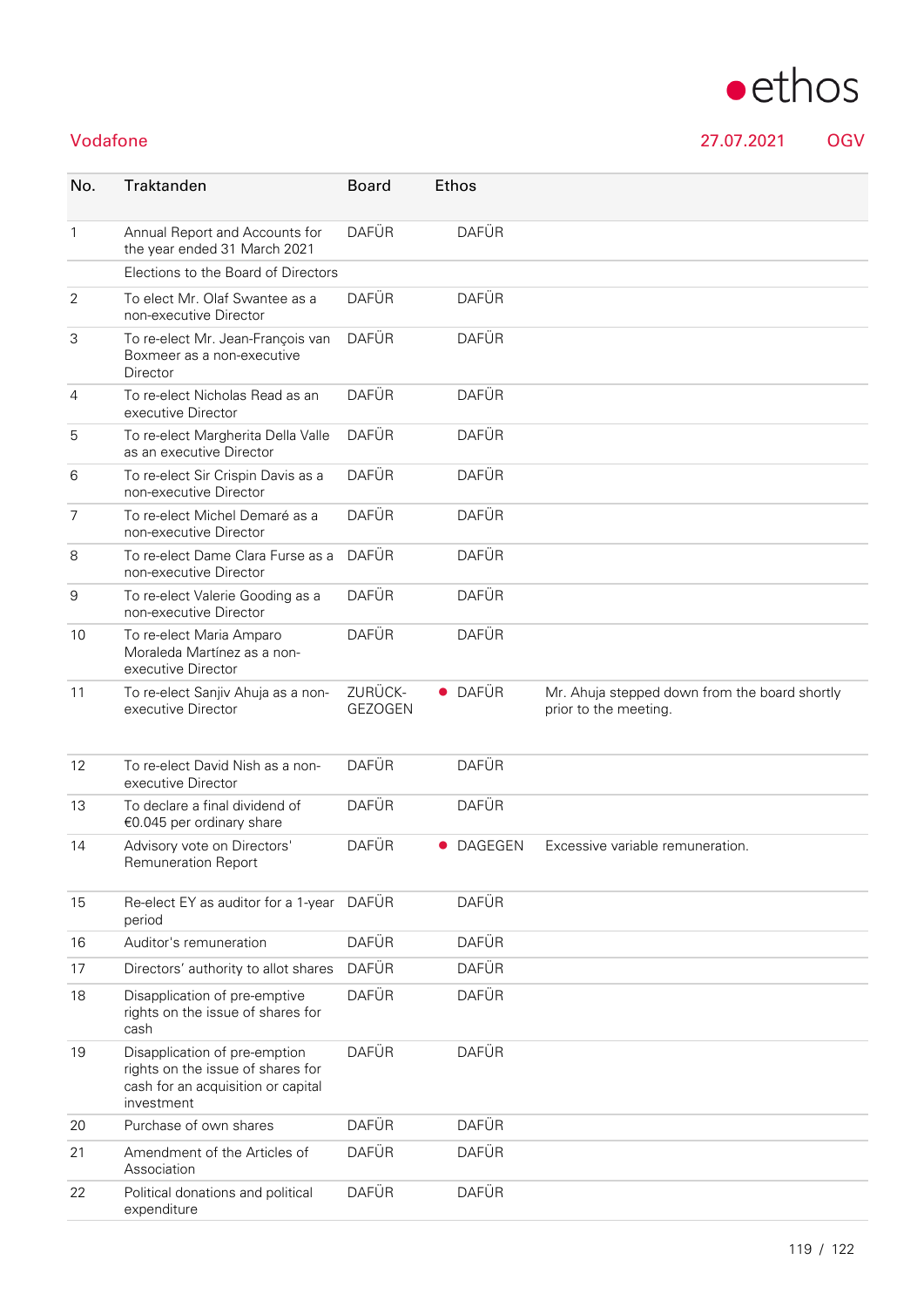

## Vodafone 27.07.2021 OGV

| No. | Traktanden                                                                                       | <b>Board</b> | Ethos     |                                                                            |
|-----|--------------------------------------------------------------------------------------------------|--------------|-----------|----------------------------------------------------------------------------|
| 23  | Authorisation to call Extraordinary<br>General Meetings on a minimum<br>of 14 clear days' notice | DAFUR        | • DAGEGEN | 14-days is insufficient for shareholders to vote in<br>an informed manner. |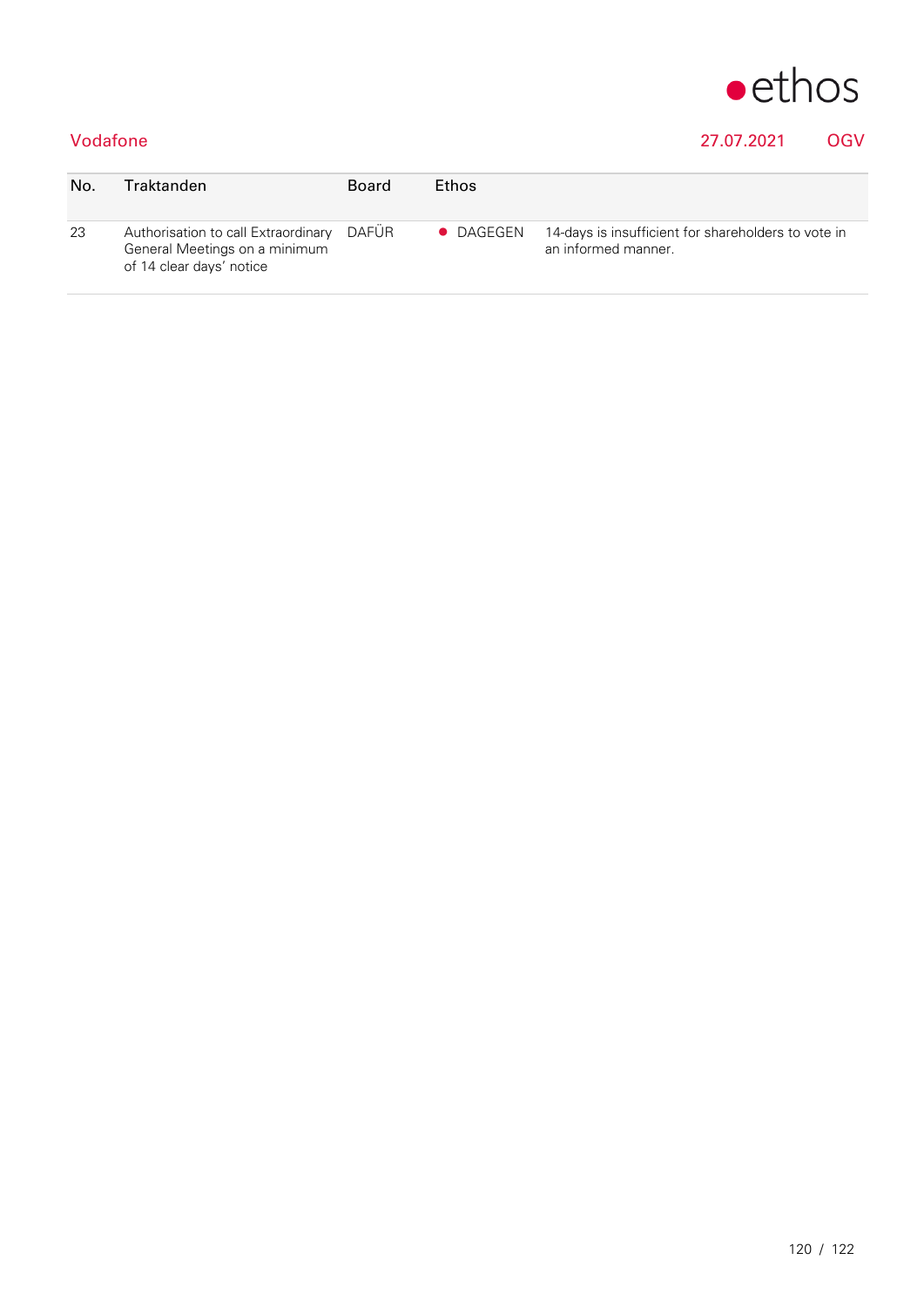

Volvo 29.06.2021 AGV

|                                                                     | <b>Board</b> | Ethos        |
|---------------------------------------------------------------------|--------------|--------------|
|                                                                     |              |              |
| Election of the chairman of the<br>Meeting                          | <b>DAFUR</b> | <b>DAFÜR</b> |
| Election of Erik Sjöman to verify<br>the minutes of the Meeting     | <b>DAFÜR</b> | <b>DAFÜR</b> |
| Election of Martin Jonasson to<br>verify the minutes of the Meeting | <b>DAFÜR</b> | <b>DAFÜR</b> |
| Preparation and approval of the<br>voting register                  | <b>DAFÜR</b> | <b>DAFÜR</b> |
| Approval of the agenda                                              | <b>DAFÜR</b> | <b>DAFÜR</b> |
| Determination whether the<br>Meeting has been duly convened         | <b>DAFÜR</b> | <b>DAFÜR</b> |
| Approve allocation of income and<br>dividend                        | DAFÜR        | <b>DAFÜR</b> |
|                                                                     | Traktanden   |              |